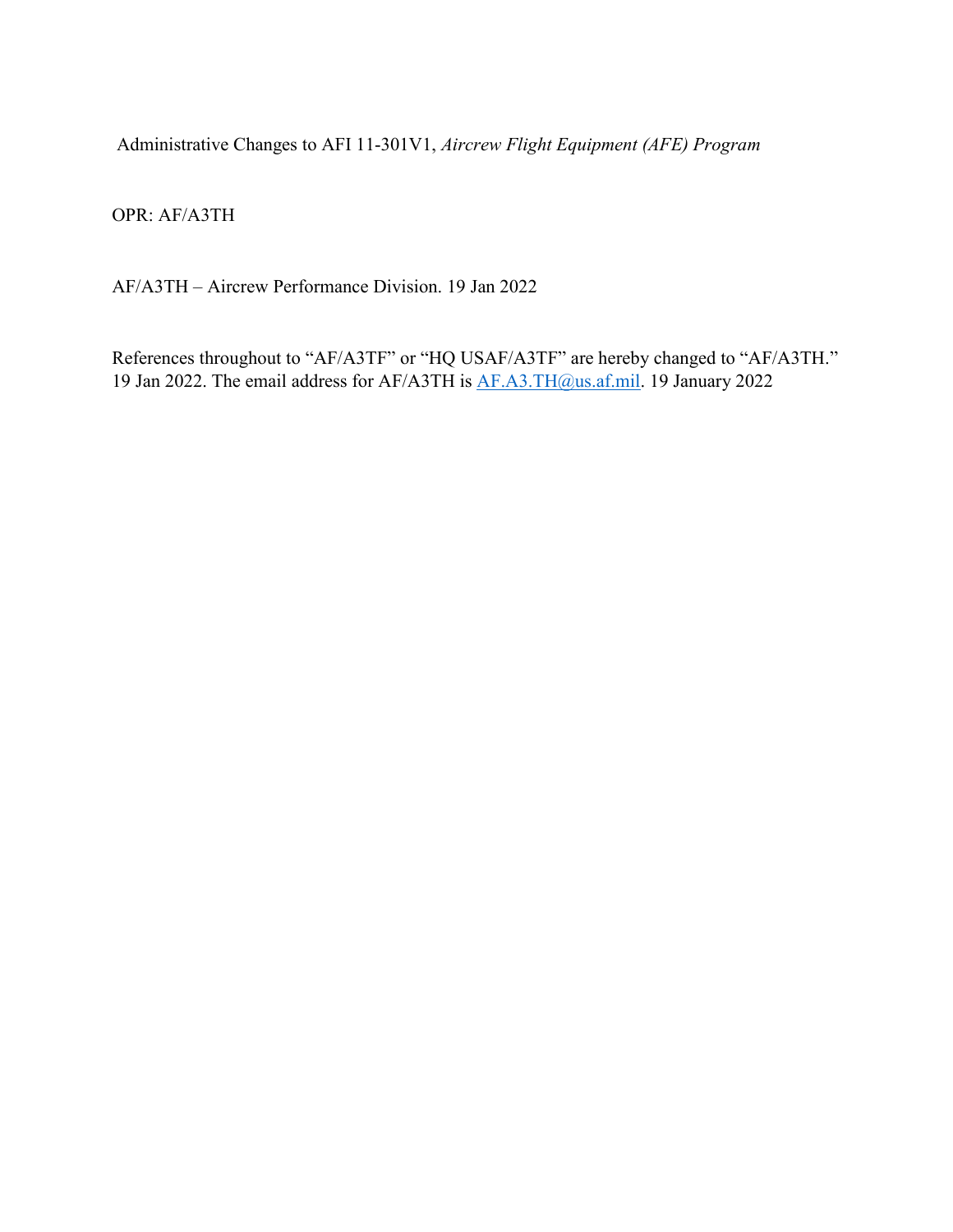## *BY ORDER OF THE SECRETARY OF THE AIR FORCE*

*AIR FORCE INSTRUCTION 11-301, Volume 1*

*10 OCTOBER 2017*

*Flying Operations*

*AIRCREW FLIGHT EQUIPMENT (AFE) PROGRAM*

## **COMPLIANCE WITH THIS PUBLICATION IS MANDATORY**

**ACCESSIBILITY:** Publications and forms are available on the e-Publishing website at **[www.e-publishing.af.mil](http://www.e-publishing.af.mil/)** for downloading or ordering.

**RELEASABILITY:** There are no releasability restrictions on this publication.

OPR: AF/A3TF

Supersedes: AFI11-301V1, 25 February 2009

Certified by: AF/A3T (Maj Gen Scott Smith) Pages: 92

This instruction implements Air Force Policy Directive (AFPD) 11-3, *Aircrew Flight Equipment*, and establishes objectives, responsibilities, administrative, training, and quality assurance guidance for the Regular AF (RegAF) AFE career field. The Air Reserve Components (ARC), (Air Force Reserves (AFR) and Air National Guard (ANG)), must comply with the requirements for AFE in this publication. This publication may be supplemented at any level, but all direct supplements must be routed for coordination prior to certification and approval to the Office of Primary Responsibility (OPR) of this publication, Headquarters (HQ) USAF/A3TF. HQ USAF/A3TF is used throughout the text and denotes the office of the 1P0X1 AFE Air Force Career Field Manager (AFCFM). Send comments and suggested improvements to this instruction on an Air Force (AF) Form 847, *Recommendation for Change of Publication*, through the chain of command, in accordance with (IAW) Air Force Instruction (AFI) 33-360, Volume 1, *Publications and Forms Management*, to HQ USAF/A3TF, 1480 Air Force Pentagon, Washington DC 20330- 1480. Request for waivers must be submitted through the chain of command to the appropriate tier waiver approval authority utilizing the AF Form 679, *Air Force Publication Compliance Item Waiver Request Approval.* Intervening levels will evaluate all recommendations and forward the AF Form 847 to the next echelon. Ensure that all records created as a result of processes prescribed in this publication are maintained in accordance with AFMAN 33-363 Management of Records and disposed of in accordance with the Air Force Records Information Management System (AFRIMS) Records Disposition Schedule (RDS). The use of the name or mark of any specific manufacturer, Commercial-Off-The-Shelf (COTS) product, commodity, or service in this instruction does not imply endorsement by the AF.

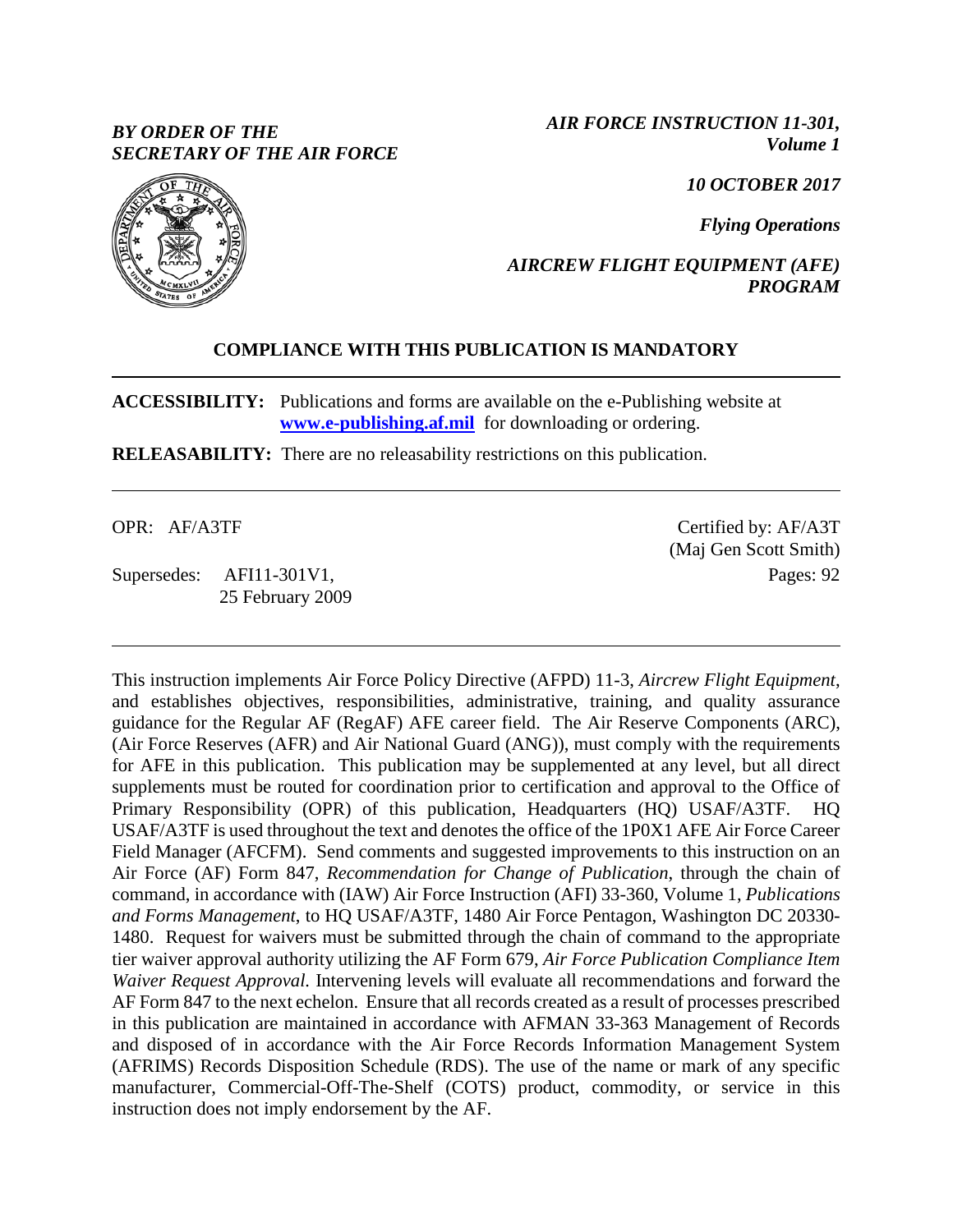#### *SUMMARY OF CHANGES*

This document has been substantially revised and must be completely reviewed. Major changes include (1) establishing AFE core competencies, (2) clarifying Quality Assurance (QA) guidance, (3) deleting all references to the Automated Life Sustaining Records & Tracking System, (4) deleting other guidance which is no longer required, (5) adds Aircrew Laser Eye Protection (ALEP) program guidance, (6) changes authorities to waive wing/unit level requirements as identified with tier waiver authority (e.g. T-0, T-1, T-2, T-3) following the compliance statement, (7) provides guidance relating to Lead Commands (LC), (8) moves guidance for the management and configuration of aircrew clothing and equipment to AFI 11-301, Volume 2, *Management and Configuration Requirements for Aircrew Flight Equipment* and (9) moves guidance for AFE Mobility, Chemical, Biological, Radiological, and Nuclear (CBRN), and contingency operations to AFI 11-301, Volume 3, *Aircrew Flight Equipment Combat Operations*.

|       | <b>Chapter 1-OVERVIEW</b>                                               | 6              |
|-------|-------------------------------------------------------------------------|----------------|
| 1.1.  |                                                                         | 6              |
| 1.2.  |                                                                         | 6              |
| 1.3.  |                                                                         | 6              |
| 1.4.  |                                                                         | $\overline{7}$ |
|       | <b>Chapter 2- ROLES AND RESPONSIBILITIES</b>                            | 9              |
| 2.1.  |                                                                         | 9              |
| 2.2.  | HQ USAF/A3T (Director of Future Operations) through HQ USAF/A3TF (Total | 9              |
| 2.3.  |                                                                         | 11             |
| 2.4.  | HQ USAF Chief of Safety (SE). Through the HAF Safety Center, Human      | 12             |
| 2.5.  | SAF/AQP (Office of the Assistant Secretary of the AF for Acquisition,   | 12             |
| 2.6.  | HQ USAF Surgeon General. Through the AF Medical Support Agency          | 13             |
| 2.7.  |                                                                         | 13             |
| 2.8.  |                                                                         | 16             |
| 2.9.  |                                                                         | 16             |
| 2.10. |                                                                         | 20             |
| 2.11. | Operations Support Squadron Commanders (OSS/CC) or equivalent will      | 23             |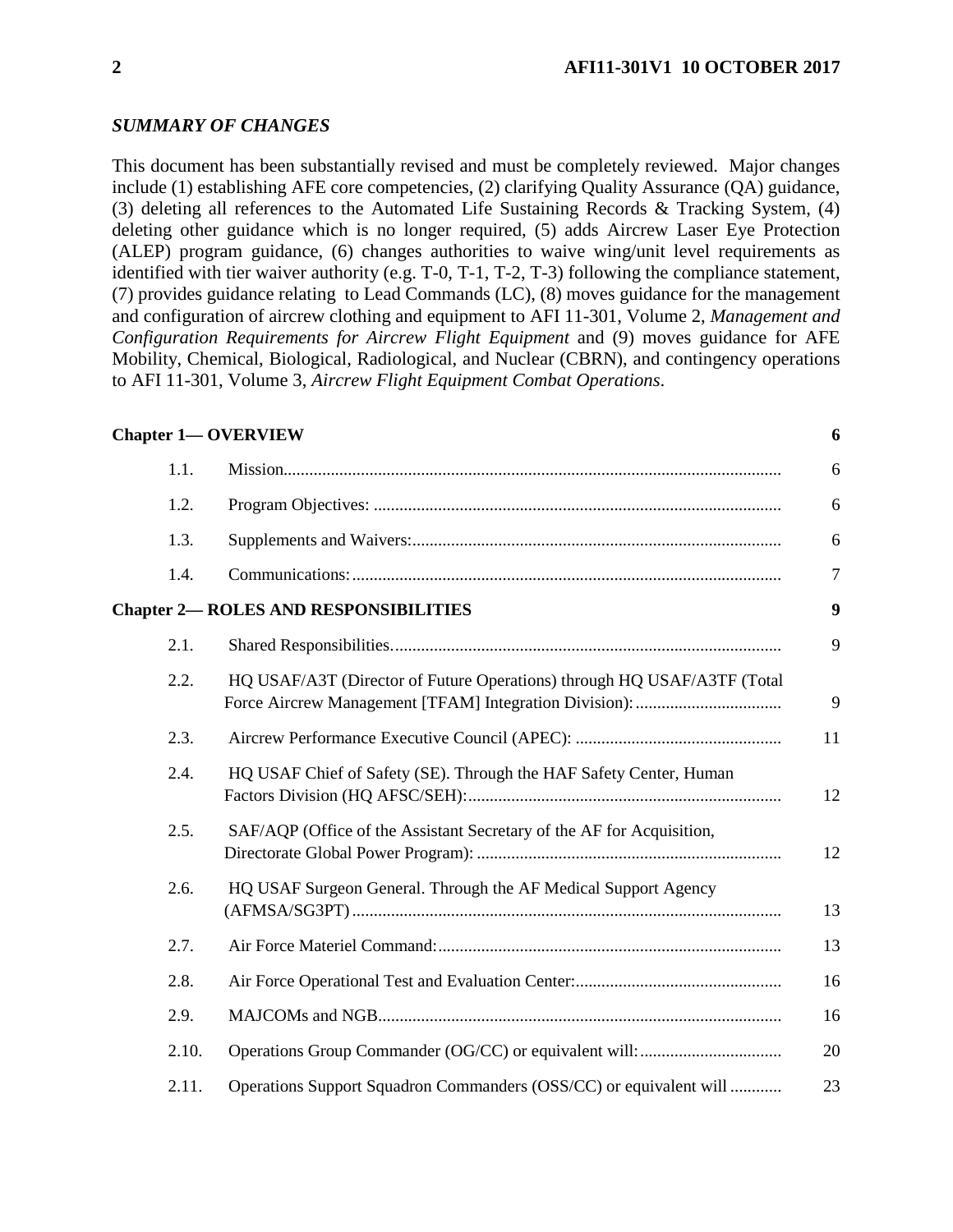## **AFI11-301V1 10 OCTOBER 2017**

| 2.12. |                                                                              | 24 |
|-------|------------------------------------------------------------------------------|----|
| 2.13. |                                                                              | 25 |
| 2.14. |                                                                              | 30 |
| 2.15. |                                                                              | 32 |
| 2.16. |                                                                              | 34 |
| 2.17. |                                                                              | 35 |
| 2.18. |                                                                              | 35 |
| 2.19. |                                                                              | 36 |
| 2.20. |                                                                              | 37 |
|       | <b>Chapter 3— AFE PROGRAM MANAGEMENT</b>                                     | 39 |
| 3.1.  |                                                                              | 39 |
| 3.2.  |                                                                              | 39 |
| 3.3.  |                                                                              | 39 |
| 3.4.  | Air Force Cost Analysis Improvement Group/Cost Per Flying Hour               | 42 |
| 3.5.  |                                                                              | 42 |
| 3.6.  |                                                                              | 42 |
| 3.7.  |                                                                              | 42 |
| 3.8.  |                                                                              | 43 |
| 3.9.  | Technical Orders (TO), Publications, Operating Instructions (OI) and Product | 44 |
| 3.10. |                                                                              | 45 |
| 3.11. |                                                                              | 45 |
| 3.12. |                                                                              | 46 |
| 3.13. |                                                                              | 46 |
| 3.14. |                                                                              | 46 |
| 3.15. |                                                                              | 46 |
| 3.16. |                                                                              | 47 |
| 3.17. |                                                                              | 47 |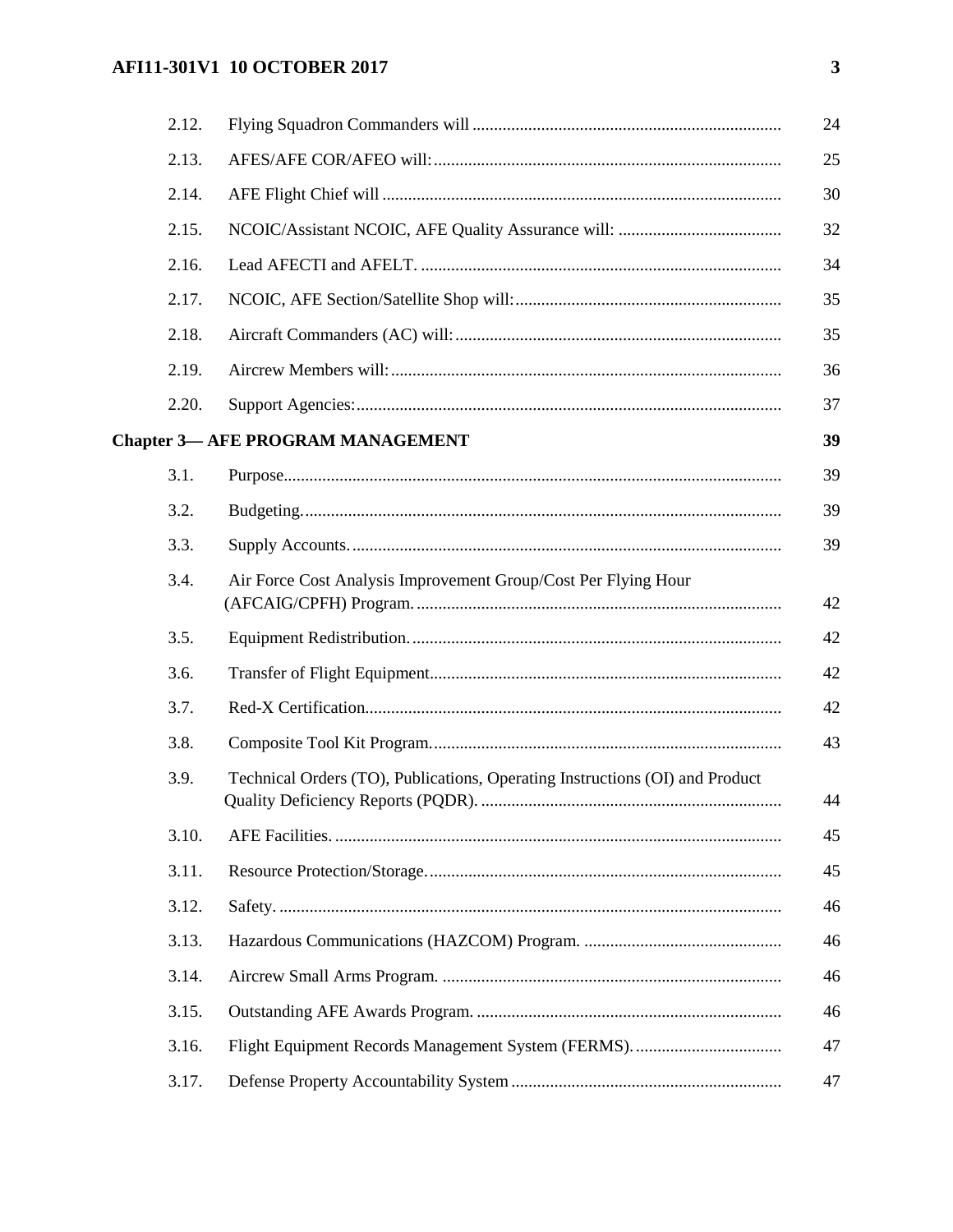# **AFI11-301V1 10 OCTOBER 2017**

|                                                     | 3.18. |                                                        | 48 |
|-----------------------------------------------------|-------|--------------------------------------------------------|----|
|                                                     | 3.19. |                                                        | 48 |
|                                                     | 3.20. |                                                        | 48 |
|                                                     | 3.21. |                                                        | 48 |
|                                                     |       | <b>Chapter 4— TECHNICIAN TRAINING</b>                  | 50 |
|                                                     | 4.1.  |                                                        | 50 |
|                                                     | 4.2.  |                                                        | 50 |
| Table                                               | 4.1.  |                                                        | 52 |
| <b>Chapter 5— AFE CONTINUATION TRAINING (AFECT)</b> |       |                                                        | 55 |
|                                                     | 5.1.  |                                                        | 55 |
|                                                     | 5.2.  |                                                        | 55 |
|                                                     | 5.3.  |                                                        | 55 |
|                                                     | 5.4.  |                                                        | 56 |
|                                                     | 5.5.  |                                                        | 57 |
|                                                     | 5.6.  |                                                        | 58 |
|                                                     | 5.7.  |                                                        | 59 |
|                                                     | 5.8.  |                                                        | 61 |
|                                                     | 5.9.  |                                                        | 62 |
|                                                     | 5.10. |                                                        | 63 |
|                                                     | 5.11. |                                                        | 63 |
| Table 5.1.                                          |       |                                                        | 64 |
|                                                     |       | Chapter 6- AFE QUALITY CONTROL (QC) PROGRAM            | 65 |
|                                                     | 6.1.  |                                                        | 65 |
|                                                     | 6.2.  |                                                        | 66 |
|                                                     |       | <b>Chapter 7— AIRCREW LASER EYE PROTECTION PROGRAM</b> | 67 |
|                                                     | 7.1.  |                                                        | 67 |
|                                                     | 7.2.  |                                                        | 67 |
|                                                     | 7.3.  |                                                        | 68 |
|                                                     | 7.4.  |                                                        | 68 |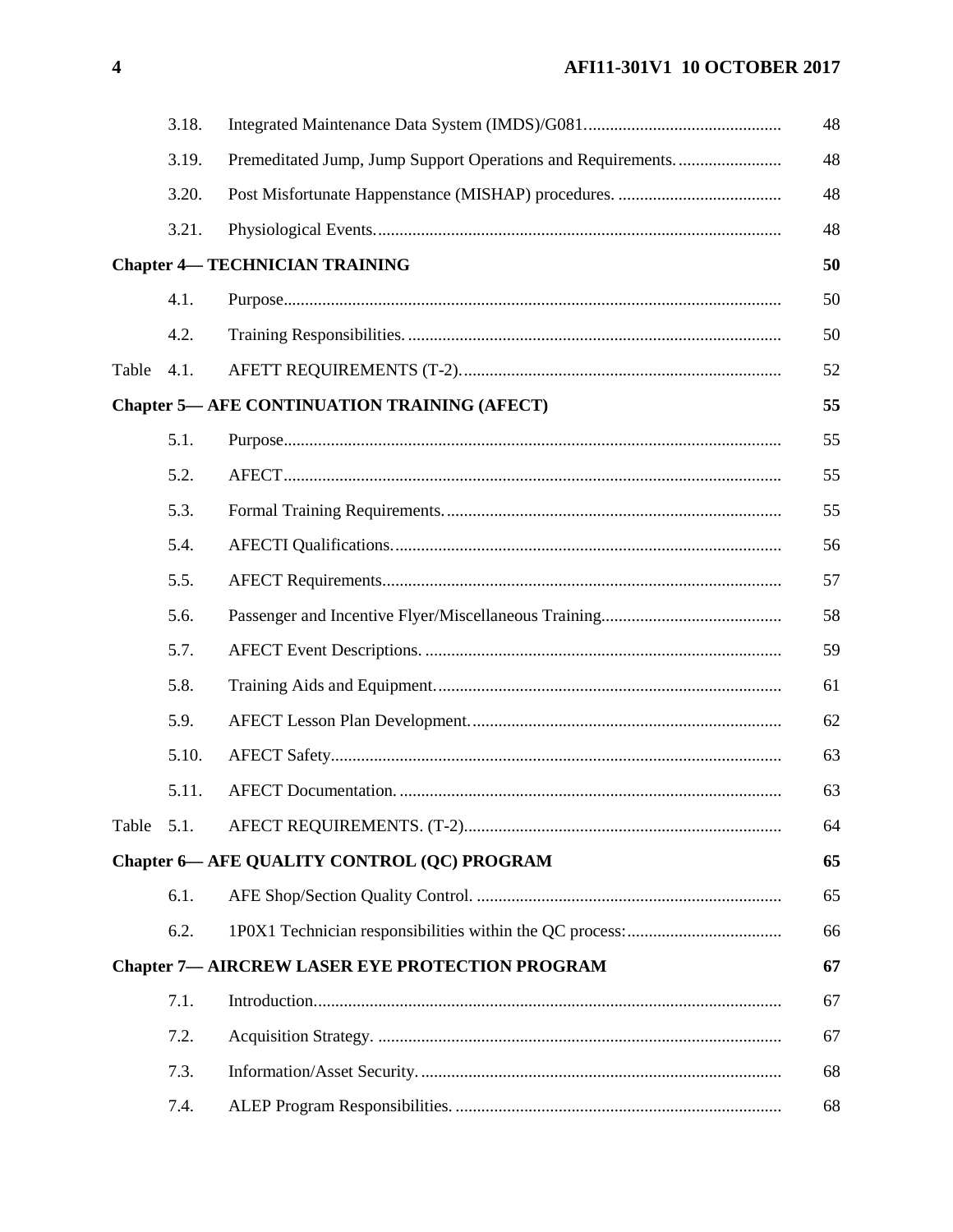## **AFI11-301V1 10 OCTOBER 2017 5**

| 7.5. |                                                                        | 69 |
|------|------------------------------------------------------------------------|----|
|      | <b>Attachment 1— GLOSSARY OF REFERENCES AND SUPPORTING INFORMATION</b> | 72 |
|      | Attachment 2— AF STANDARD AFE AUTOMATED INFORMATION TECHNOLOGY         |    |
|      | (AIT) BARCODE MARKING                                                  | 88 |
|      | <b>Attachment 3— MEASURING AND DISPLAYING COMPLIANCE WITH POLICY</b>   | 91 |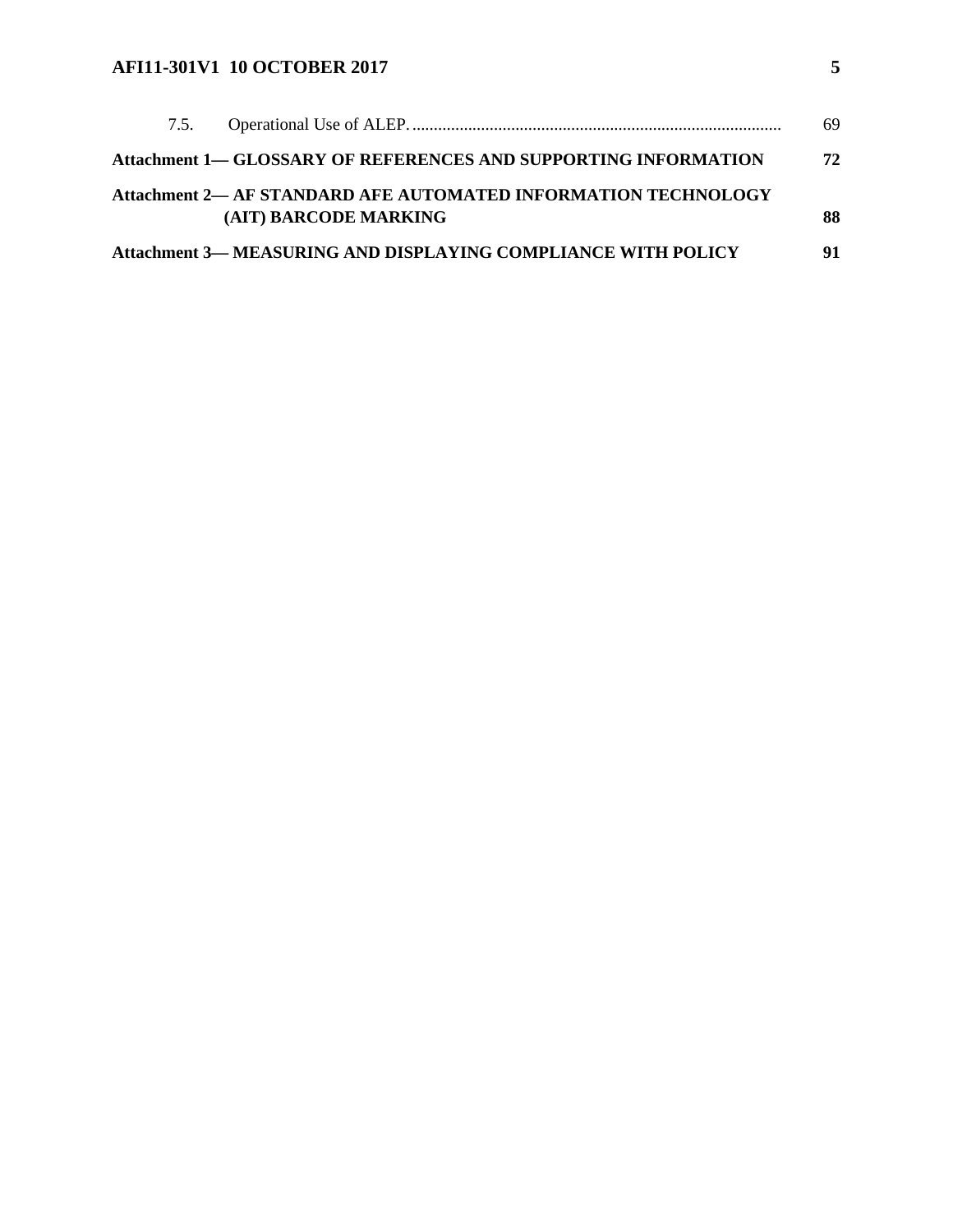#### **Chapter 1**

#### **OVERVIEW**

<span id="page-6-1"></span><span id="page-6-0"></span>**1.1. Mission.** Provide USAF aircrew safe and effective flight equipment, while establishing programs to increase performance. Protect and sustain human life during flight operations. Prepare aircrew and passengers to survive, affect their rescue and return to duty if forced to abandon the aircraft during an emergency. Provide aircrew protection from CBRN weapons effects.

1.1.1. This instruction establishes minimum program requirements and outlines fundamentals, administrative and managerial requirements for all AFE operations.

#### <span id="page-6-2"></span>**1.2. Program Objectives:**

1.2.1. Increase capability of the total weapon system by enhancing and maximizing the performance and survivability of the aircrew and passengers.

1.2.2. Reduce injuries and increase survival rates by providing aircrew and passengers with the most technologically advanced equipment available through quality systems training and maintenance.

1.2.3. Identify requirements for modernization and new equipment by analyzing customervalidated operational requirements, operational deficiencies, USAF suggestions and recommendations, USAF Technical Order (TO) improvement reports, aircraft mishap investigations, safety report recommendations, and joint developmental programs from other Department of Defense (DoD) agencies.

1.2.4. Train aircrew to use flight equipment and aid passengers in a manner that reinforces recall during emergencies. Aircrew training will be accomplished using training equipment that mirrors operational equipment and realistic scenarios, in which aircrews are likely to encounter and aid passengers. Realistic training will ensure aircrew and passengers have confidence in their equipment and increase their ability to use it.

1.2.5. Provide units the suitable resources to perform optimal equipment maintenance. Train and qualify AFE technicians IAW Air Force Specialty Code (AFSC) 1P0X1 to maintain equipment in optimum condition as well as conduct AFE Continuation Training (AFECT).

1.2.6. Conduct aircraft mishap safety investigations and analysis where AFE is involved IAW AFI 91-204, *Safety Investigations and Reports*.

#### <span id="page-6-3"></span>**1.3. Supplements and Waivers:**

1.3.1. Major Command (MAJCOM) and Field Operating Agency (FOA) Functional Managers (FM) may develop supplements to this AFI in accordance with AFI 33-360. If developed, coordinate and forward a published copy of their supplement to this publication to HQ USAF/A3TF, 1480 Air Force Pentagon, Washington DC 20330-1480.

1.3.1.1. LC has precedence of supplemental guidance, then applicable MAJCOM/FOA. Exceptions to guidance will be incorporated into the LC supplement to the maximum extent possible. Exceptions not incorporated into LC guidance will be specifically addressed in applicable MAJCOM/FOA supplement. **(T-2)**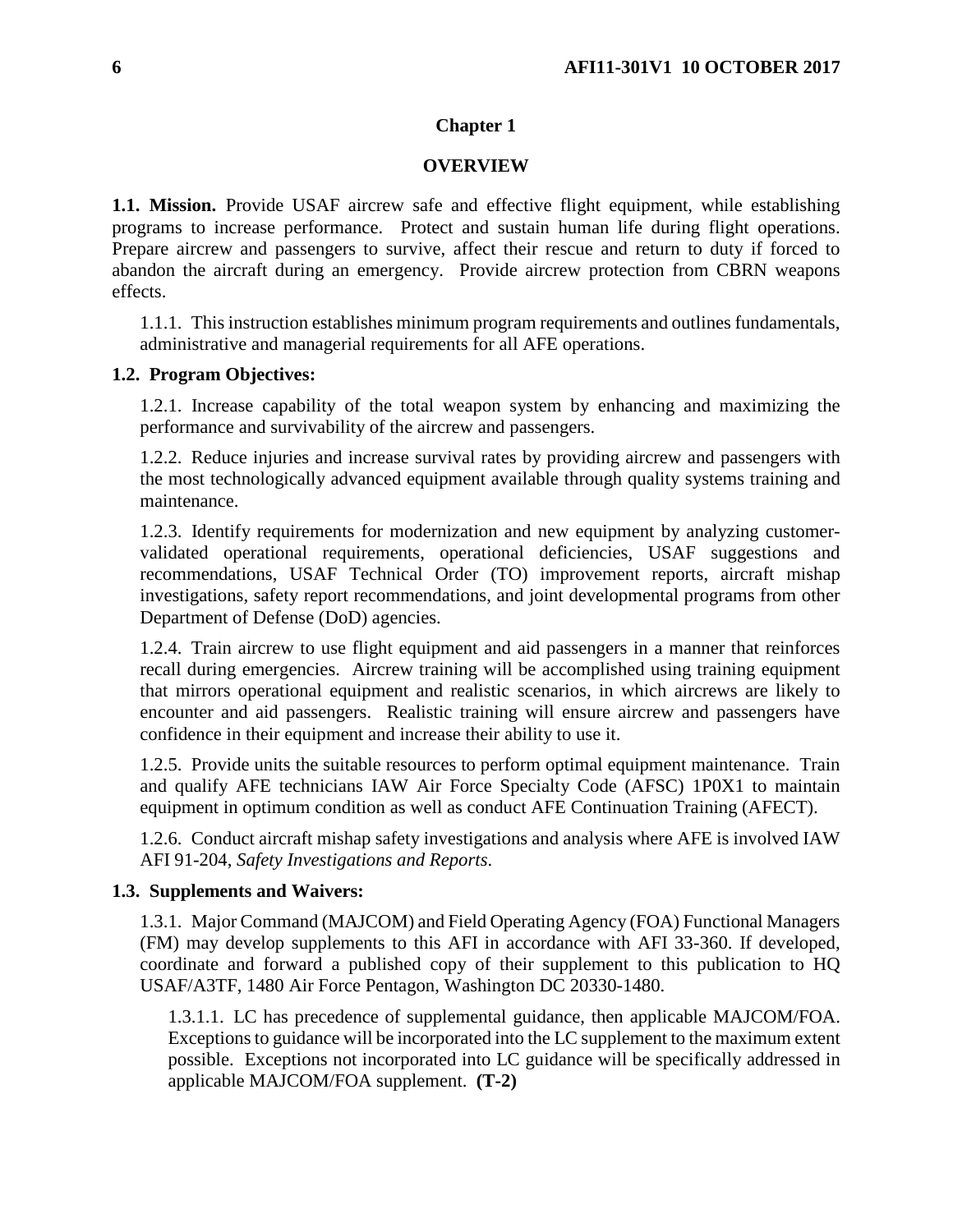1.3.1.2. Wings or Groups may supplement the basic instruction and MAJCOM/FOA supplement to address wing/group specific requirements. Include MAJCOM/FOA AFE office as part of supplement coordination process prior to final publication.

1.3.1.3. The OPR who establishes a supplement to this publication will create Self-Assessment Communicators (SAC) to facilitate CC's/directors Self-Assessment (SA) programs. SACs will not be included as part of the publication, however, they must reference back to compliance areas within the source publication (e.g., AFI, AFMAN, MAJCOM and FOA/Wing Supplement). SACs will be uploaded and maintained within the *Management Internal Control Toolset* (MICT). Refer to AFI 90-201, *The Air Force Inspection System*, for detailed guidance on how to develop and distribute the SACs. **(T-1)**

1.3.2. Waiver authority for this volume is HQ USAF/A3TF unless otherwise indicated. Requests for waivers must be submitted through the chain of command to the appropriate Tier waiver approval authority or if a non-tier requirement, to the publication OPR for consideration. **(T-1)**

1.3.2.1. Waiver requests will be submitted using AF Form 679 and must be coordinated through the MAJCOM/FOA AFE FM. **(T-1)**

1.3.2.2. Waivers submitted from the unit level will be routed through the respective MAJCOM/FOA AFE Staff for review, approval, disapproval, or be forwarded to higher authority for a decision (e.g. HAF, MAJCOM Commander (CC), A3, etc.). **(T-1)**

1.3.2.3. When the MAJCOM functional manager (MFM) is the waiver authority, the waiver will be submitted by the SQ/CC or higher. All other waivers will be submitted by the Group CC or higher. **(T-2)**

1.3.2.4. The waiver period will adhere to guidance in AFI 33-360, or the stated period in the approved waiver request, whichever is shorter. **(T-1)**

#### <span id="page-7-0"></span>**1.4. Communications:**

1.4.1. All subordinate units will ensure AFE matters, including requests for waivers, TO Improvement Reports, AF IMT 1000 *Idea Application*, deficiency reports, hazard reports, and other correspondence are channeled through their AFE MAJCOM/FOA Staff. Only AFE Officers (AFEO), AFE Superintendents (AFES), and the AFE Contracting Officer Representative (COR), their equivalents or higher are authorized to contact respective MAJCOM/FOA Staff. AFRC AFES/AFE CORs will work through HQ AFRC/A3RF. ANG AFES will work through their Weapon System Team Chief (WSTC) prior to contacting ANG/AFE Staff or MAJCOM AFE Staff. **(T-2)**

1.4.2. At the wing level, direct communication with HQ USAF/A3TF, Air Logistics Centers (ALC), Systems Program Offices (SPO) and Depot offices is not authorized without prior approval and coordination with respective MAJCOM/FOA. **Exception**: In a valid emergency, contact with such agencies (ALC, SPO, Depot etc.) is permitted; however, notify respective MAJCOM/FOA Staff immediately. **(T-2)**

1.4.3. Publish messages in a concerted effort to strengthen and clarify guidance, policy and procedures to the maximum extent possible. Provide information copies to all command agencies involved when sending messages requiring an action by Higher Headquarters (HHQ).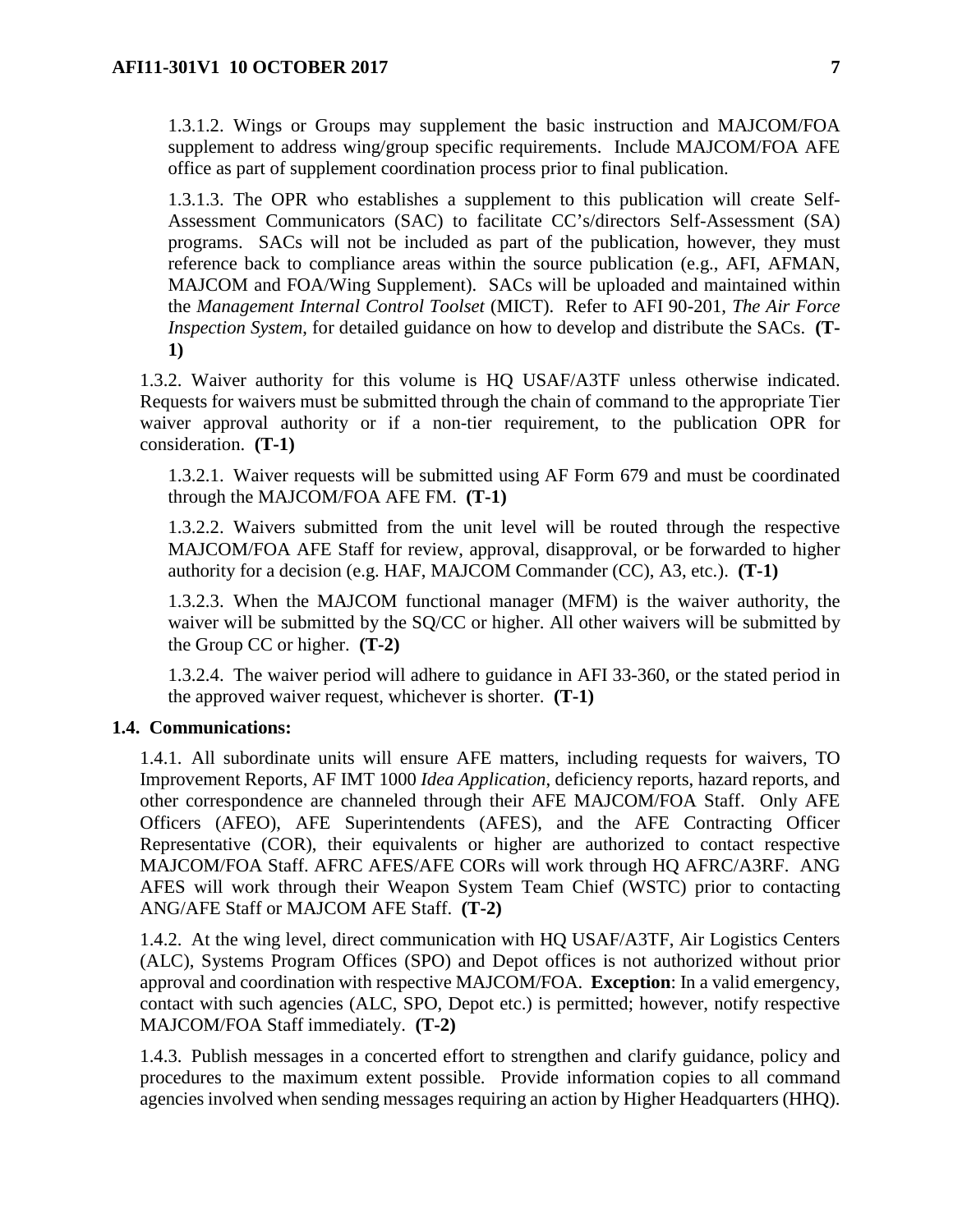Units will ensure equivalent local coordination on messages prior to transmission when responding to coordinated messages. LCs/gaining MAJCOMs will ensure messages are coordinated with HQ AFRC/A3RF and NGB, and other MAJCOMs as applicable. Subordinate units should consult HQ AFRC/A3RF and ANG/AFE Staff, as applicable, concerning any policy or guidance message(s) where ARC applicability is in question. **(T-2)**.

1.4.4. Use written electronic communications to explain actions or request assistance from a higher echelon. Forward the request to the next HHQs for action and do not bypass any echelon. **(T-2)**

1.4.5. An organizational Non-classified Internet Protocol (IP) Router Network (NIPRNET) account is required for the AFES/AFE COR/AFEO to respond to MAJCOM/FOA correspondence. AFES/AFE COR/AFEO is not required to have a personal Secret Internet Protocol Router Network (SIPRNET) account. However, they will have access to the SIPRNET within the unit. **(T-2)**

1.4.6. Units will periodically check both the HQ USAF/A3TF AFE SharePoint® **[\(https://cs3.eis.af.mil/sites/OO-OP-AF-61/default.aspx](https://cs3.eis.af.mil/sites/OO-OP-AF-61/default.aspx)**) and respective MAJCOM/FOA SharePoint® sites to ensure receipt of all applicable information. Membership is mandatory for all AFES/AFE COR and NCOIC AFE QA. Membership is encouraged for all others. **(T-2)**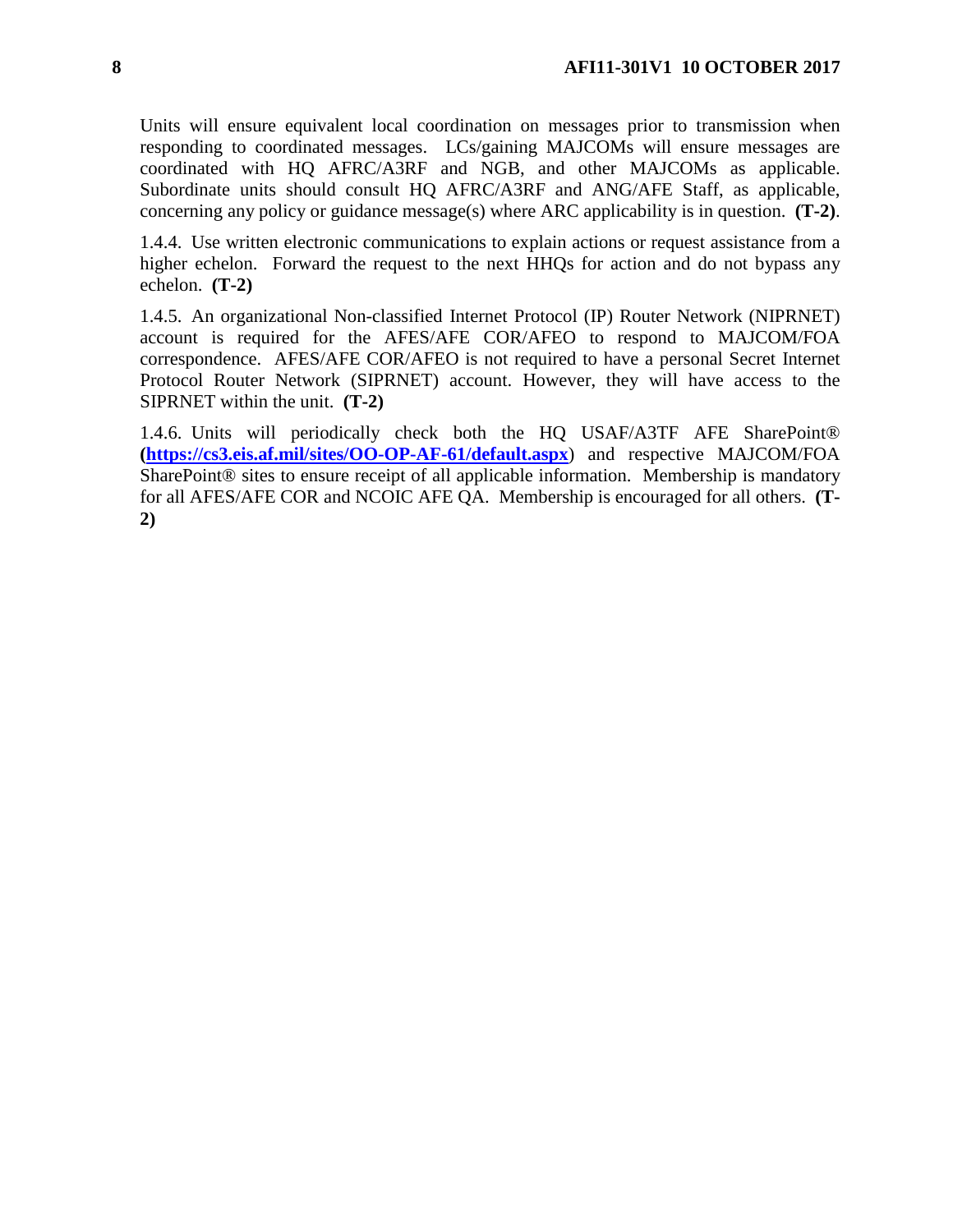#### **Chapter 2**

#### **ROLES AND RESPONSIBILITIES**

<span id="page-9-1"></span><span id="page-9-0"></span>**2.1. Shared Responsibilities.** MAJCOMs, Direct Reporting Unit (DRU), FOA Director of Operations (A3), NGB, comparable positions in the Numbered AF's (NAF), centers, and subordinate units, share responsibilities for execution of AFE policy.

#### <span id="page-9-2"></span>**2.2. HQ USAF/A3T (Director of Future Operations) through HQ USAF/A3TF (Total Force Aircrew Management [TFAM] Integration Division):**

2.2.1. Is responsible for the AF AFE program. **(T-1)**

2.2.1.1. The Chief, Force Integration Division (HQ USAF/A3TF) oversees the entire AFE program. **(T-1)**

2.2.1.2. A RegAF AFE FM (1P000) will be assigned to manage AFE matters and serve as the AFCFM for AFSC 1P0X1. An additional RegAF AFES (1P091) will be assigned to assist in the management of AFE matters. **(T-1)**

2.2.1.3. The AFE Executive Committee (AFEEC) will convene annually, and as required based on career field needs. Membership includes the 1P000 AFCFM, MAJCOMs, ANG FM, and CMSgts (1P000). The intent of the working group is to communicate, resolve operations and training issues (aircrew and technician), and provide a course of action regarding the USAF AFE program. **(T-1)**

2.2.2. Coordinates on HQ's AF (HAF), MAJCOM, ANG, DRU, and FOA operations and training issues (aircrew and technician).

2.2.2.1. A3TF has AFE management and oversite responsibility over the 811OSS AFE section for related programs to include (but not limited too): information management (AFE messages etc.), data calls, Staff Assistance Visits (SAV) and Unit Effectiveness Inspections (UEI). AFES will contact AF/A3TF for overall AFE program guidance or issues.

2.2.2.2. As lead command, the 811OSS AFE section will follow AF Global Strike Command's (AFGSC) applicable Mission Design Series (MDS) and equipment guidance to include (but not limited too): AFI 11-301V1 and V2 supplements, TO Options Listing, and messages. Waiver and deviation requests will be routed through AF/A3TF to AFGSC AFE Staff for resolution. **(T-1)**

2.2.2.3. Refer AFI 11-301V2 for AFE aircraft equipment configuration guidance.

2.2.3. Coordinates with other HAF offices that affect AFE programs to include but not limited to: aircrew chemical defense equipment and procedures, Research and Development (R&D) of AFE, logistics, egress, Counter-CBRN (C-CBRN) defense doctrine, policy, training, and tactics, techniques, and procedures.

2.2.4. Hosts an annual Aircrew Performance Working Group (APWG) in cooperation with AF Life Cycle Management Centers Human Systems Division (AFLCMC/HSD), and all representatives involved with AFE and Aircrew Performance (AP) responsibilities. HQ USAF/A3TF will invite other interested functions, to include aircrew, if needed to resolve cross-functional issues with AFE. **(T-1)**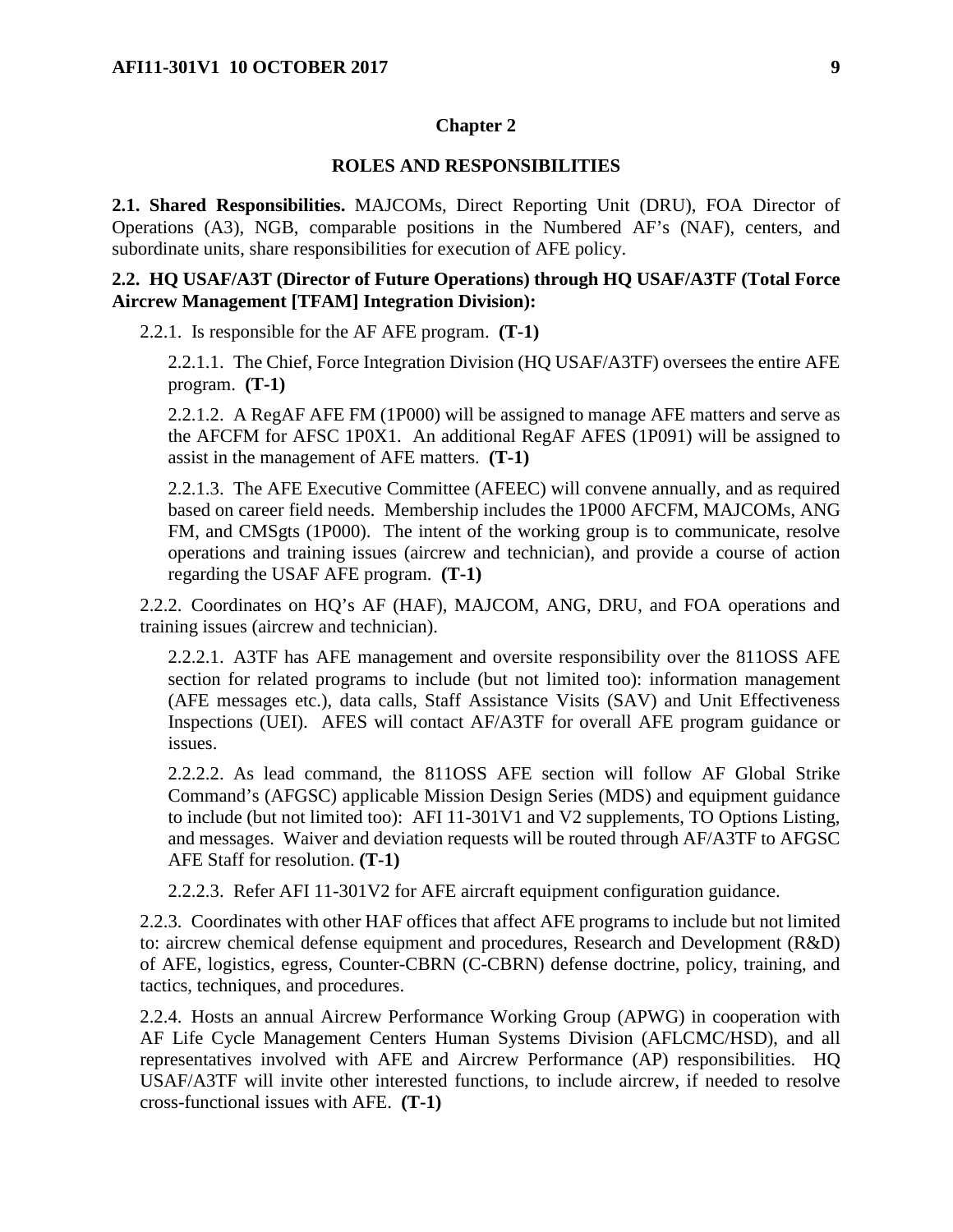2.2.5. Advises on AFE related aircrew issues.

2.2.6. Briefs HAF directorates and other officials or organizations on AFE and training issues.

2.2.7. Serves on AF, joint inter-agency, and industry groups, boards, task forces, committees, and conferences dealing with AP operational issues.

2.2.8. Assists Air Education and Training Command (AETC) in formulating, implementing, and evaluating formal training programs for AFE technicians.

2.2.9. Biennially convenes a World-Wide AFE Workshop.

2.2.10. Participates in MAJCOM and ANG AFE workshops/training events, as required.

2.2.11. Manages the USAF Outstanding AFE of the Year Awards Program, IAW AFI 36- 2807, *Air Force Deputy Chief of Staff, Operations, Plans And Requirements*.

2.2.12. Monitors:

2.2.12.1. MAJCOM/FOA Aircrew Performance Program (APP).

2.2.12.2. MAJCOM technical concerns effecting Aircrew Performance Systems (APS) and subsystems, manpower resources, and equipment and intervenes as required.

2.2.12.3. COTS or Non-Developmental Items (NDI) that AF aircraft and aircrews might use as flight equipment **[\(https://cs3.eis.af.mil/sites/OO-SC-MC-08/default.aspx\)](https://cs3.eis.af.mil/sites/OO-SC-MC-08/default.aspx).**

2.2.12.4. Aircraft acquisition, conversion, and modification programs to ensure proper integration of flight equipment and weapon systems.

2.2.12.5. Development of Capabilities Development Document (CDD) and development of Initial Capabilities Documents (ICD).

2.2.12.6. Aircraft mishap investigation and safety reports in which aircrew have used AFE assets or systems.

2.2.12.7. Fielding new flight equipment. Works with OPR and the AF Materiel Command (AFMC) AFE System Manager to ensure they publish and distribute technical publications and training equipment before new flight equipment is fielded. Ensures technical schools have assets to support new training requirements. Evaluate the manpower requirements to fielding of new flight equipment.

2.2.12.8. The Undergraduate Program Guidance Letter (UPGL) and shortfalls with formal AFE program quotas.

2.2.13. The Aircrew Performance Executive Council (APEC) will convene annually, and as required based on career field needs. **(T-1)**

2.2.14. Provides input to the Master Configuration List (MCL) for all aircraft installed and aircrew issued performance related systems. The MCL provides a list of all authorized subsystems and equipment in the AF AP inventory. **(T-1)**

2.2.15. Provides oversight of AFE Core Competencies: Technician Training program IAW **[chapter](#page-50-0) 4**, AFECT IAW **[chapter](#page-55-0) 5**, Quality Assurance Program IAW **[chapter](#page-65-0) 6**, approved safe-to-fly flight equipment IAW AFLCMC/HSD's SharePoint<sup>®</sup> at **<https://cs2.eis.af.mil/sites/21562/afe/default.aspx>**, applicable TOs, COTS manuals, and MAJCOM/FOA directives. **Note**: F-35 units will refer to 2ZCA12255, Rev AH, *Pilot Flight*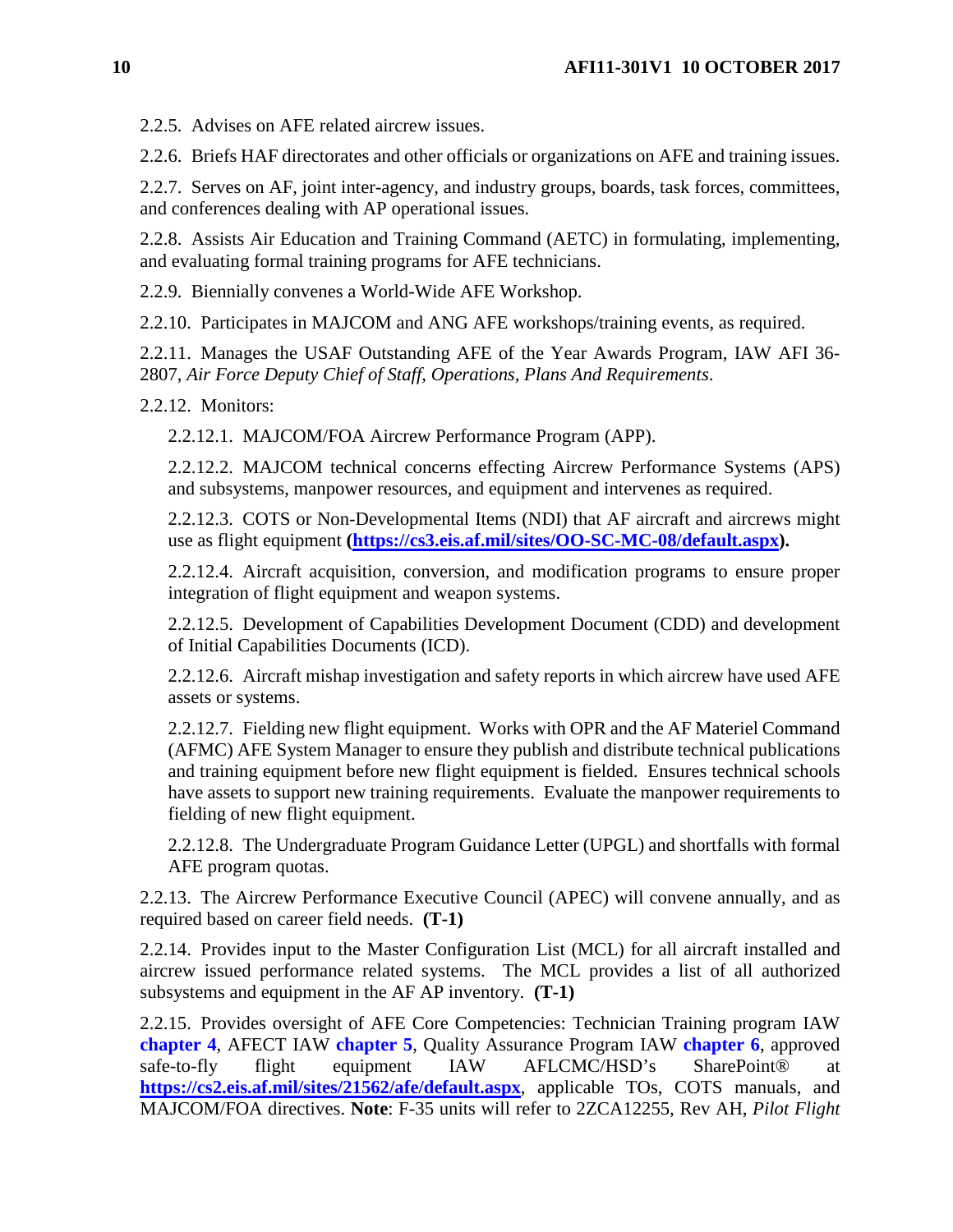*Equipment (PFE) Configuration Document*, for approved flight equipment specific to the aircraft. **(T-1)**

2.2.15.1. HQ USAF/A3TF will develop policies and procedures to measure the effectiveness of AFE QA programs and the qualifications of assigned AFE Quality Inspectors(QI). See paragraph A3.2 and figure A3.3 in Attachment 3 for an example of how QA can be measured. **(T-1)**

2.2.16. Acquisition and Sustainment: The establishment of a proper Acquisition and Sustainment Life Cycle Management system, from requirements to disposal, is imperative to the future health of the AFE program. AFE must continually seek out opportunities to modernize the products and services they provide/maintain and ensure as new technologies are introduced, the future manning and sustainment requirements are included and funded. **(T-1)**

2.2.17. AFPD 11-3 establishes the following authorities and responsibilities for AFE and system LCs. LCs for weapons systems are contained in AFPD 10-9, *Lead Command Designation and Responsibilities for Weapon Systems*. LC assignments for specific flight equipment items/types are listed in AFI 11-301 Vol 2. **(T-1)**

2.2.17.1. Designates AFMC as the AF Centralized Asset Management (CAM) Executive Agent. LCs will advocate for the sustainment of equipment/systems and support AFMC to ensure all requirements associated with equipment/system sustainment receive equitable consideration in AFMC's programming, budgeting and execution of resources to establish depot capabilities and sustain equipment/systems under CAM. **(T-1)**

2.2.18. Develops HAF level AFE SAC using MICT. Communicators will be developed and utilized IAW AFI 90-201*,* and AFI 33-360. **(T-1)**

2.2.19. Publish prioritization and sequencing guidance on which Unit Type Codes (UTC) should be postured by the MAJCOMs/FOA and made available for planning purposes based on component HQs' requirements and the Air and Space Expeditionary Task Force (AETF) force modules. **(T-1)**

2.2.20. Manage the Enlisted Development Team (EDT) process for 1P0 AF Specialty (AFS) IAW AFI 11-301 Volume 5, *Aircrew Flight Equipment (AFE) Career Field Development*. **(T-1)**

2.2.21. Oversees 1P0 Career Progression Group (CPG) process, when tasked through A1M channels. **(T-1)**

#### <span id="page-11-0"></span>**2.3. Aircrew Performance Executive Council (APEC):**

2.3.1. The APEC is an O-6 level oversight and steering group body that provides direction and advocacy for all APPs. The purpose of the APEC is to prioritize and provide AF direction to resource sponsors and the Single Managers for APS acquisition and sustainment (AFLCMC/HSD/CC). The MAJCOM/FOA O-6 Level (voting member) or deputy and the AFE Senior Ranking Enlisted member will attend the APEC. **(T-1)**

2.3.2. The objective is to advocate AF sponsored APS research and development funding priorities, equipment procurement funding priorities, and APS related Integrated Process Team (IPT) recommendations with user needs.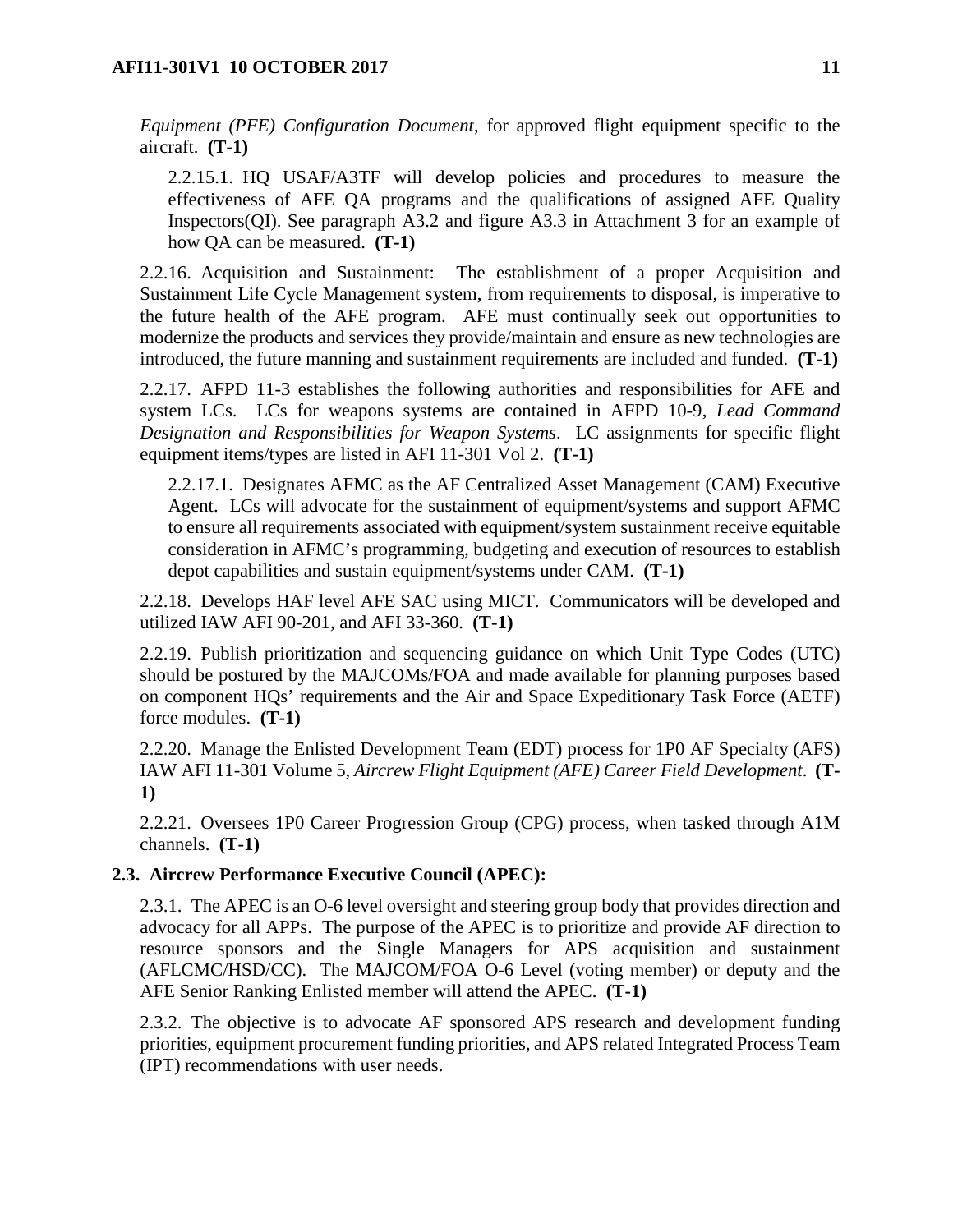2.3.3. The APEC will operate under a charter approved by HQ USAF/A3TF, and will meet annually to receive updates on APS programs and plans, discuss issues, and establish an Aircrew Performance Strategic Plan (APSP) for future development and acquisition. In addition, the APEC will prioritize sustainment activities related to currently fielded equipment. APEC membership will include representation from all MAJCOMs, the ANG, and HQ USAF/A3TF. **(T-1)**

2.3.4. HQ USAF/A3TF and AFLCMC/HSD co-chair the APEC. The HSD Chief will arrange for a suitable conference site, announce the meeting, and via message provide an agenda and specific details related to the meeting. **(T-1)**

2.3.4.1. The HSD Chief will establish and maintain a history, background, status, and way ahead for each item on the APEC listing. **(T-1)**

2.3.5. Sub-groups of the APEC are the APWG and the Survival Component Working Group (SCWG). The APWG and SCWG will present updated roadmaps, acquisition status, and career field issues to the APEC. **(T-1)**

2.3.5.1. The APWG and SCWG will operate under a charter approved by HQ USAF/A3TF, and will meet at least 90 days prior to the APEC. Additional meetings whether in-person or via teleconference will be scheduled at the discretion of the chairpersons. **(T-1)**

### <span id="page-12-0"></span>**2.4. HQ USAF Chief of Safety (SE). Through the HAF Safety Center, Human Factors Division (HQ AFSC/SEH):**

2.4.1. Provides statistical data, analysis, and recommendations on all aircraft mishap investigations or incidents involving AFE or training.

2.4.1.1. Provides this information to MAJCOMs/FOA to improve their AFECT lesson plans.

2.4.2. Monitors the AF APP to ensure aircrews maintain safety standards.

2.4.3. Provides technical assistance on request to aircraft mishap investigation boards.

2.4.4. Serves on the APEC.

2.4.5. Attends the World-Wide AFE Workshop and MAJCOM meetings, briefs attendees on aircrew use of flight equipment, their performance during aircraft mishap investigations, and general safety concerns.

2.4.6. Attends AF, joint agency, and industry meetings, boards, task forces, and conferences that deal with AFE.

2.4.7. Provides representation to the APWG.

### <span id="page-12-1"></span>**2.5. SAF/AQP (Office of the Assistant Secretary of the AF for Acquisition, Directorate Global Power Program):**

2.5.1. Monitors the development and acquisition of new flight equipment (Program Element Code 0604706F, 0702833F & 0702833).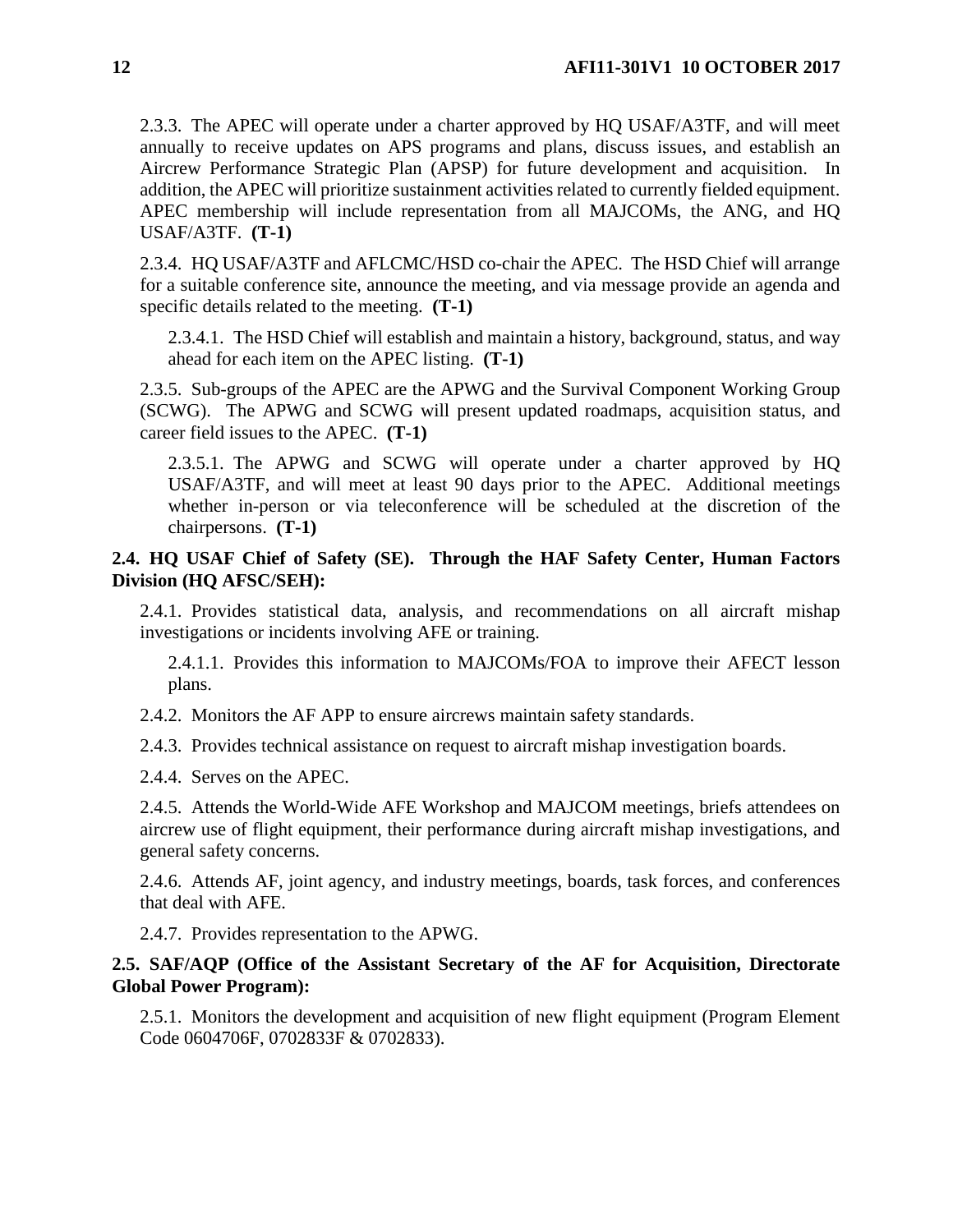2.5.2. Assigns an officer to serve on the APEC and ensures the AFE Program Management Directive contains the research, development, and acquisition strategies and priorities of the APEC.

2.5.3. Monitors APS development and demonstration programs aimed to satisfy validated user requirements.

2.5.4. Attends the World Wide AFE Workshop and briefs attendees on flight equipment research, development, and acquisition issues.

2.5.5. Provides representation to the APWG.

<span id="page-13-0"></span>**2.6. HQ USAF Surgeon General. Through the AF Medical Support Agency (AFMSA/SG3PT)** :

2.6.1. Manages all aerospace physiological training and support programs according to AFI 11-403, *Air Force Aerospace Physiological Training Program*.

2.6.2. Oversees the medical aspects of the APP.

2.6.3. Sets guidelines for infection control.

2.6.4. Provides representation to the APEC and APWG.

2.6.5. Controls training products and reporting criteria for Laser Eye Protection (LEP) incidences according to AFI 48-139, *Laser and Optical Radiation Protection Program.*

#### <span id="page-13-1"></span>**2.7. Air Force Materiel Command:**

2.7.1. Conducts an AFE science and technology program to ensure technologies will exist to satisfy future AF requirements. **(T-1)**

2.7.2. Through AFLCMC/HSD for acquisition management:

2.7.2.1. AFMC is the acquisition and initial procurement authority for APS. It manages specific AFE programs through developmental phases and initial procurement, and works with the 642nd Combat Sustainment Group (CBSG) (WR-ALC) on program transition for sustainment support and final systems disposition. **(T-1)**

2.7.2.2. Maintains Operational Safety, Suitability, and Effectiveness (OSS&E) compliance of developmental and future flight equipment items IAW AFI 63-101\_20-101, *Integrated Life Cycle Management*. **(T-1)**

2.7.2.3. Manages, reviews, maintains and provides the 642 CBSG recommended updates to the MCL for all man-side flight equipment related systems published in TO 14-1-1, *U.S. Air Force Aircrew Flight Equipment Clothing And Equipment*. The MCL will provide a list of all authorized subsystems and equipment in the AF AFE inventory. **(T-1)**

2.7.2.4. Maintains and updates AF TO 00-25-06-2-1, *Intermediate Maintenance, 412A Aircrew Flight Equipment Work Unit Code (WUC) Manual*, when new equipment is fielded. LC will sponsor the update if new equipment items are command specific. AFMC will deconflict the creation/assignment of WUC of flight equipment with the aircraft SPO or responsible agency. **(T-1)**

2.7.2.5. Ensures flight equipment systems and subsystems are integrated with newly developed technologies, systems, and subsystems. **(T-1)**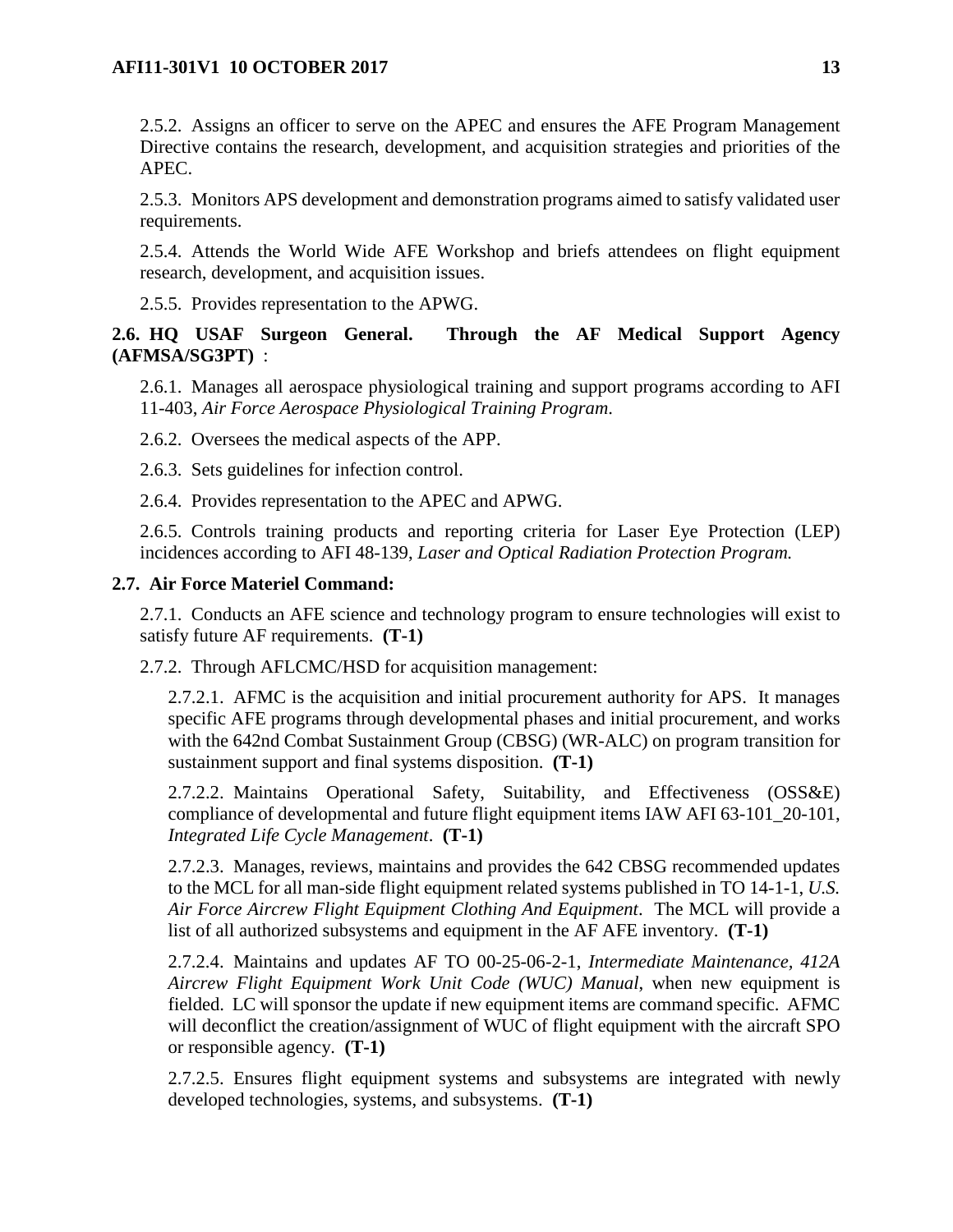2.7.2.6. Directs Engineering/Product Engineering evaluations and analysis with the purpose of providing users safe-to-fly certifications and recommendations. **(T-1)**

2.7.2.7. Manage the acquisition of flight equipment systems and subsystems for COTS aircraft converted for AF missions. **(T-1)**

2.7.2.8. Manage procedures for the acquisition of flight equipment items through the COTS/NDI programs. Monitors and tracks the procurement, approval, and capability of COTS/NDI systems used to meet AF requirements documented in formal equipment documents to include requirement letters. **(T-1)**

2.7.2.9. Works with and monitors other services' flight equipment acquisition and developments to avoid duplication of effort in programs. **(T-1)**

2.7.2.10. Develops a technology transfer plan to move exploratory and advanced development flight equipment technologies into full-scale development. **(T-1)**

2.7.2.11. Develops procedures to control and coordinate the configuration of developmental flight equipment subsystems and equipment among MAJCOMs and the ANG. **(T-1)**

2.7.2.12. Encourages operational input to AFE programs by ensuring MAJCOM, ANG, and 642 CBSG representatives attend key acquisition events. **(T-1)**

2.7.2.13. Co-authors in conjunction with 642 CBSG the development, publishing, and maintenance of an APSP outlining APS acquisition and sustainment strategies. The APSP will use APEC directed priorities as a basis for the strategic plan. **(T-1)**

2.7.2.14. Serves as the approval authority for implementation of new aircrew and aircraft installed flight equipment items through initial procurement and accomplishment of the Transfer Management Plan. **(T-1)**

2.7.2.15. Conducts initial procurement and accomplishes requirements outlined in the Transition Support Plan. **(T-1)**

2.7.2.16. Establishes procedures for intra-command coordination and configuration control of developmental AP subsystems and equipment. **(T-1)**

2.7.2.17. Assists MAJCOMs and ANG in determining training requirements for developmental systems. **(T-1)**

2.7.2.18. Assists MAJCOMs and ANG in developing initial production funding plans for each AP endeavor. **(T-1)**

2.7.2.19. Provides technical assistance and laboratory analysis to aircraft mishap safety investigation boards as requested and to the Defense POW/MIA Accounting Agency, assisting in determining the status of DoD warfighters missing in action. **(T-1)**

2.7.2.20. Ensures all development and COTS/NDI AFE programs include and meet the TO acquisition requirements set forth in AFI 63-101\_20-101. **(T-1)**

2.7.2.21. Works with 642 CBSG on the transition management of developmental and procurement programs. **(T-1)**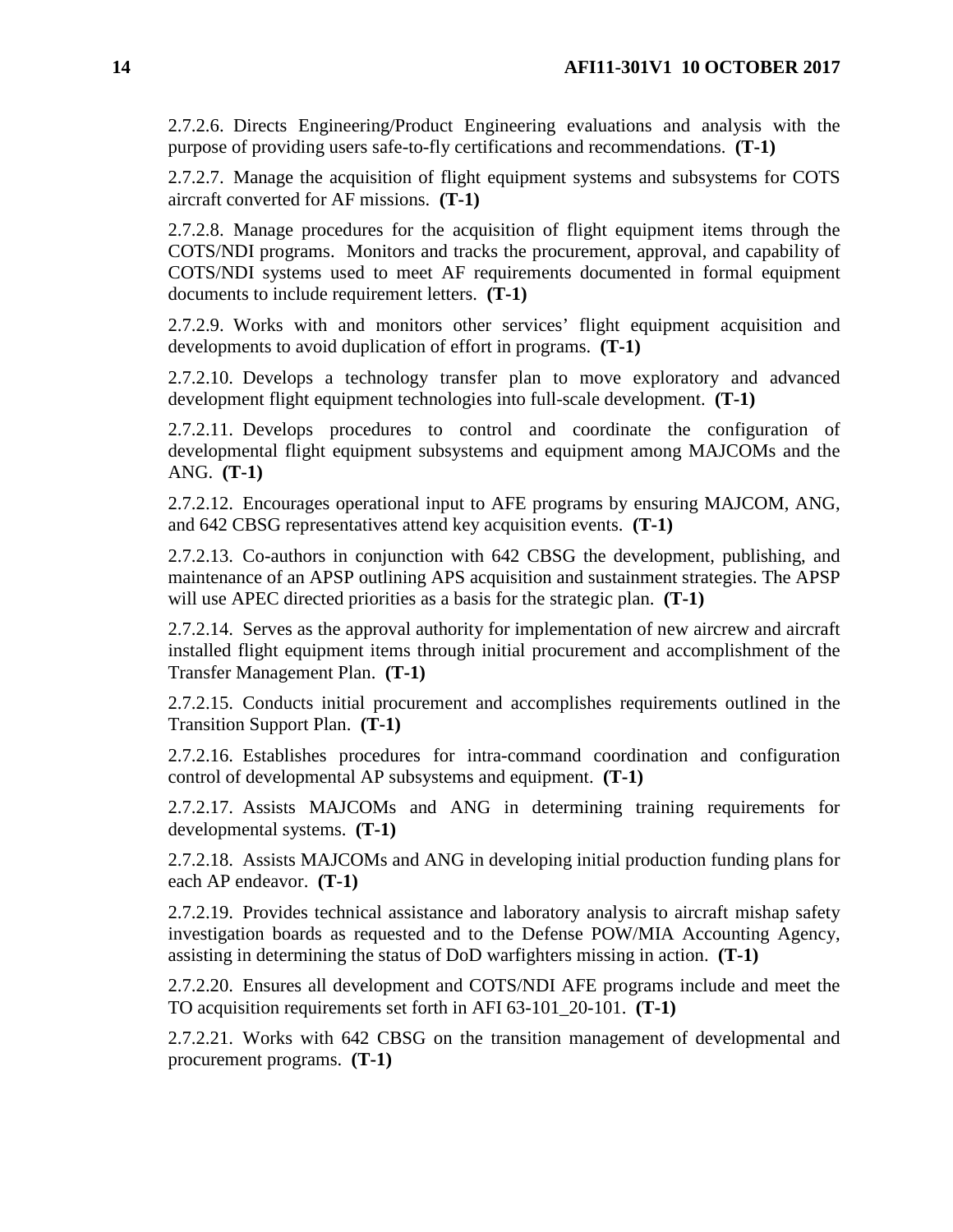2.7.2.22. Provides representation and the status of their APP to the APEC and APWG. **(T-1)**

2.7.2.23. Is recognized as the Milestone Decision Authority (MDA) on most acquisition research and development efforts except for CBRN, which is the Joint Program Executive Office. **(T-1)**

2.7.3. Sustainment management through the 642 CBSG/CC: **(T-1)**

2.7.3.1. The sustainment authority for APS, managing specific flight equipment items providing sustainment support and final systems disposition. **(T-1)**

2.7.3.2. Maintains OSS&E compliance of fielded flight equipment IAW AFI 63-101\_20- 101*.* **(T-1)**

2.7.3.3. Ensures fielded flight equipment systems and subsystems are integrated with newly developed technologies, systems, and subsystems. Conducts Engineering/Product Engineering evaluations and analysis, with the purpose of providing users safe-to-fly certifications and recommendations. **(T-1)**

2.7.3.4. Monitors and participates in the acquisition of COTS flight equipment systems and subsystems converted for AP and AF missions. **(T-1)**

2.7.3.5. Monitors and establishes procedures for the acquisition of flight equipment through the COTS/NDI processes. **(T-1)**

2.7.3.6. Develops procedures to control and coordinate the configuration of fielded flight equipment subsystems and equipment among MAJCOMs and the ANG. **(T-1)**

2.7.3.7. Encourages operational input to AFE programs by ensuring MAJCOM and ANG representatives attend key acquisition events. **(T-1)**

2.7.3.8. Employs a Human Systems Support Manager to provide centralized logistics support of the AFE systems. **(T-1)**

2.7.3.9. Serves as the approval authority for aircrew and aircraft installed flight equipment upon approval of the Transfer Management Plan. **(T-1)**

2.7.3.10. Establishes procedures for intra-command coordination and configuration control of fielded AP subsystems and equipment. **(T-1)**

2.7.3.10.1. AFLCMC/HSD Sustainment will ensure user input requests are forwarded to MAJCOM/FOA Staff prior to a scheduled meeting date. The Product Improvement Working Group (PIWG) will present updates to the AF APWG. **(T-1)**

2.7.3.10.2. AFLCMC/HSD Sustainment may act as chair for this working group.

2.7.3.11. Assists MAJCOMs/FOA in determining training requirements for system changes. **(T-1)**

2.7.3.12. Provides inspection intervals for shelf life of AP equipment. **(T-1)**

2.7.3.13. Leads effort to develop and submit Sustainment Engineering Requirements Plans (SERP). **(T-1)**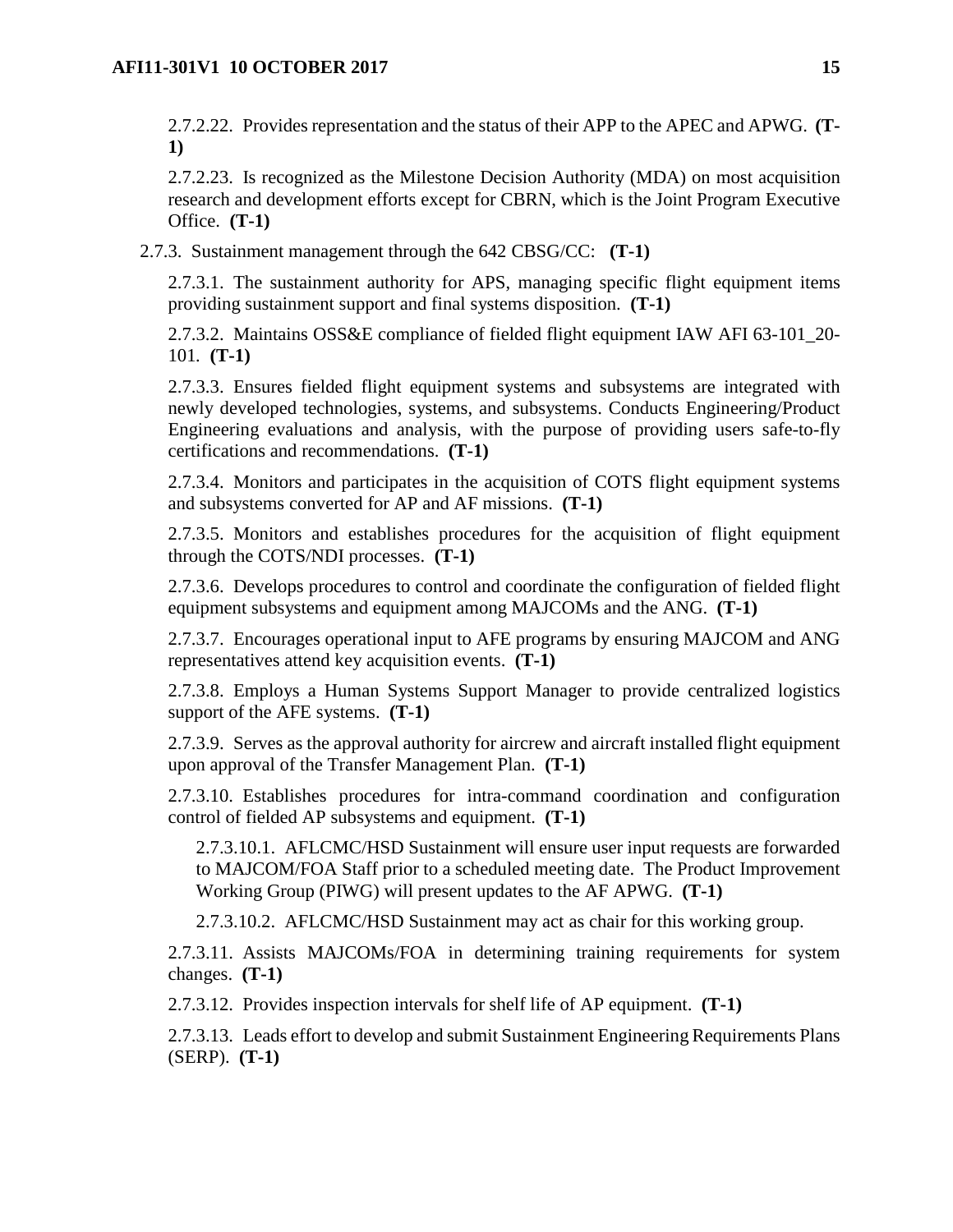2.7.3.14. TO managers, in coordination with the equipment specialists, will analyze all legacy TOs and present the APWG/APEC with their recommendations for digitizing these materials IAW AFI 63-101\_20-101. **(T-1)**

2.7.3.15. Assists MAJCOMs/FOA in developing out-year funding plans for fielded APS. **(T-1)**

2.7.3.16. Provides representation and the status of their APP to the APEC and APWG. **(T-1)**

2.7.3.17. Is recognized as the Product Group Manager (PGM) and System Sustainment Manager (SSM) for all flight equipment systems and sub-systems. **(T-1)**

2.7.3.18. Performs annual verification of top-level National Stock Numbers (NSN) and contracts (to include repair contracts) to ensure validity/applicability and availability to the field. Verification reports will be delivered annually to HQ USAF/A3TF and MAJCOMs/FOA NLT 31 Dec. **(T-1)**

2.7.3.19. Notify Lead MAJCOMs/FOA of equipment items that have been determined to no longer be sustainable and provide disposition instructions when items are removed from service and/or demilitarized to ensure they are disposed of properly. **(T-1)**

2.7.3.20. AFMC maintains current TOs for conventional flight equipment used in the laboratory. **(T-1)**

2.7.3.21. Maintains operations control of ALC AFE sections. **(T-1)**

## <span id="page-16-0"></span>**2.8. Air Force Operational Test and Evaluation Center:**

2.8.1. Plans and conducts realistic, objective, and impartial Operational Test and Evaluation (OT&E) to determine the operational effectiveness and suitability of AF systems and their ability to meet mission needs. **(T-1)**

2.8.2. Advises MAJCOMs and ANG on operational test issues.

<span id="page-16-1"></span>**2.9. MAJCOMs and NGB** will assign a full time AFE MAJCOM/FOA FM (AFSC 1P000) to manage the APP. MAJCOM/FOA FM may delegate certain responsibilities to NAF points of contact (POC) or WSTC. WSTCs will be appointed in writing by the MAJCOM/FOA FM. **(T-1)**

2.9.1. AFE MAJCOM/FOA FMs will:

2.9.2. Provide representation and the status of their APP to the APEC and APWG. **(T-1)**

2.9.3. Establish MAJCOM specific AFE programs according to AFIs and applicable MAJCOM and ANG instructions. **(T-2)**

2.9.3.1. Establish and publish TO Options List for their respective MAJCOM. **Note:** ARC units will follow their respective gaining MAJCOM TO Options List. MAJCOM/FOA and ARC AFE Staff will coordinate TO Options List prior to release, which will ensure gained units are provided standardized and applicable guidance. The MAJCOM TO Options List is available on the MAJCOM SharePoint®/EIM website. ARC exceptions will be identified as "Not Applicable (N/A) to AFRC" or "N/A to ANG". Any ARC unit requests for deviations will be routed to MAJCOM/FOA (AFRC/A3RF or ANG/AFE Staff) for coordination/approval. **(T-2)**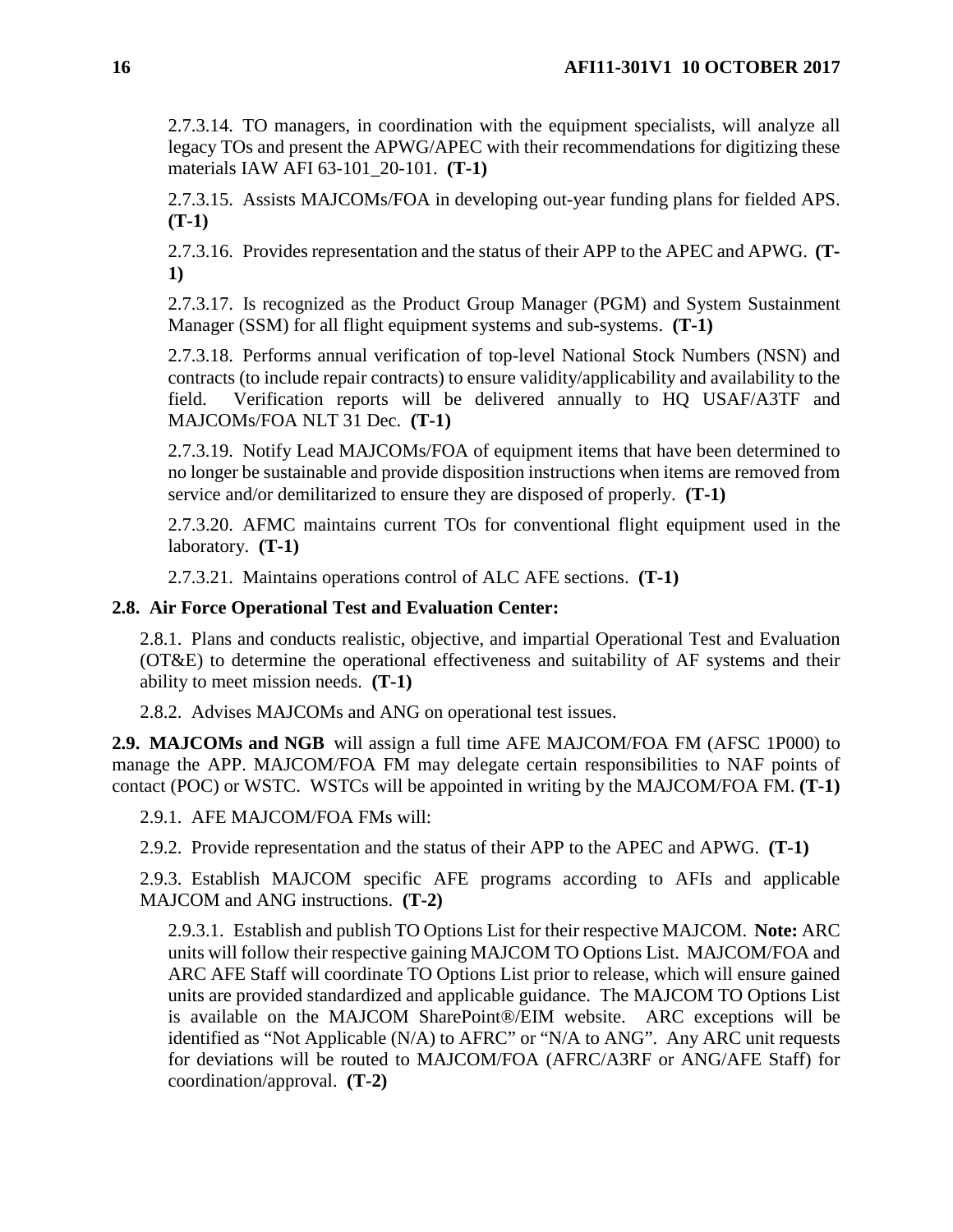2.9.4. Review aircraft mishap investigation and incident reports (command specific) involving AFE and resulting recommendations. Select qualified AFE technicians to augment mishap review boards as required. **(T-2)**

2.9.5. Through the Allowance Standard (AS) manager; annually reviews and validates AS 016, *Special Purpose Clothing and Personal Equipment*, AS 660, *Weapons Systems Communications Requirements*, and AS 450, *Aircrew Flight Equipment*, AS 538, *Security Police Equipment*, *Organizational Small Arms Equipment, Military Dogs, Associated Equipment, and Civil Disturbance Equipment*, for accuracy and adequacy, and attends the Allowance Source Review. **(T-2)**

2.9.6. Assist in identifying operational requirements and provide Subject Matter Expert (SME) level input in the preparation of Joint Capabilities Integration Development System (JCIDS) documents as required. Assist in coordinating efforts with appropriate outside agencies prior to submission. **(T-2)**

2.9.6.1. Maintain integrity of the OSS&E baseline for all AFE IAW AFI 63-101\_20-101 by ensuring newly developed (COTS/NDI) flight equipment and modifications to existing flight equipment pursued by units for AF aircraft as well as for aircrew use are evaluated and approved by the appropriate organization. **(T-2)**

2.9.7. Participate in periodic Research, Development, Test and Evaluation (RDT&E) program reviews as requested by AFMC or other joint agencies. **(T-2)**

2.9.7.1. Provide and coordinate the inclusion of qualified AFE expertise early in the requirements definition phase and is involved throughout the RDT&E and acquisition process. Assigned technicians will be able to perform the following: **(T-2)**

2.9.7.2. Provide and coordinate AFE field SME's to participate in laboratory research and development of AFE and human-related studies. **(T-2)**

2.9.7.2.1. Research and develop will consist of, but not limited to, the fit, adjustment, assembly, inspection, and maintenance of flight equipment necessary to support the related studies. **(T-2)**

2.9.8. Submit TO improvement reports for flight equipment on both fielded items and those involved in test and evaluation. **(T-2)**

2.9.9. Draft, edit, and review reports/maintenance procedures necessary to support both fielded and prototype flight equipment under development. **(T-2)**

2.9.10. Participate in flight safety evaluation boards assessing safety of flight equipment prior to flight-related studies. **(T-2)**

2.9.11. Support System Program Offices during acquisition-related activities to include review edit and draft of acquisition-related documents. **(T-2)**

2.9.12. Participate in APWG activities as defined in the APEC charter to ensure executive leadership is kept apprised of emerging technologies and to address equipment and technical issues within the AFE community. **(T-2)**

2.9.13. Assess effectiveness of agencies supporting Operational Utility Evaluation (OUE) activities. **(T-2)**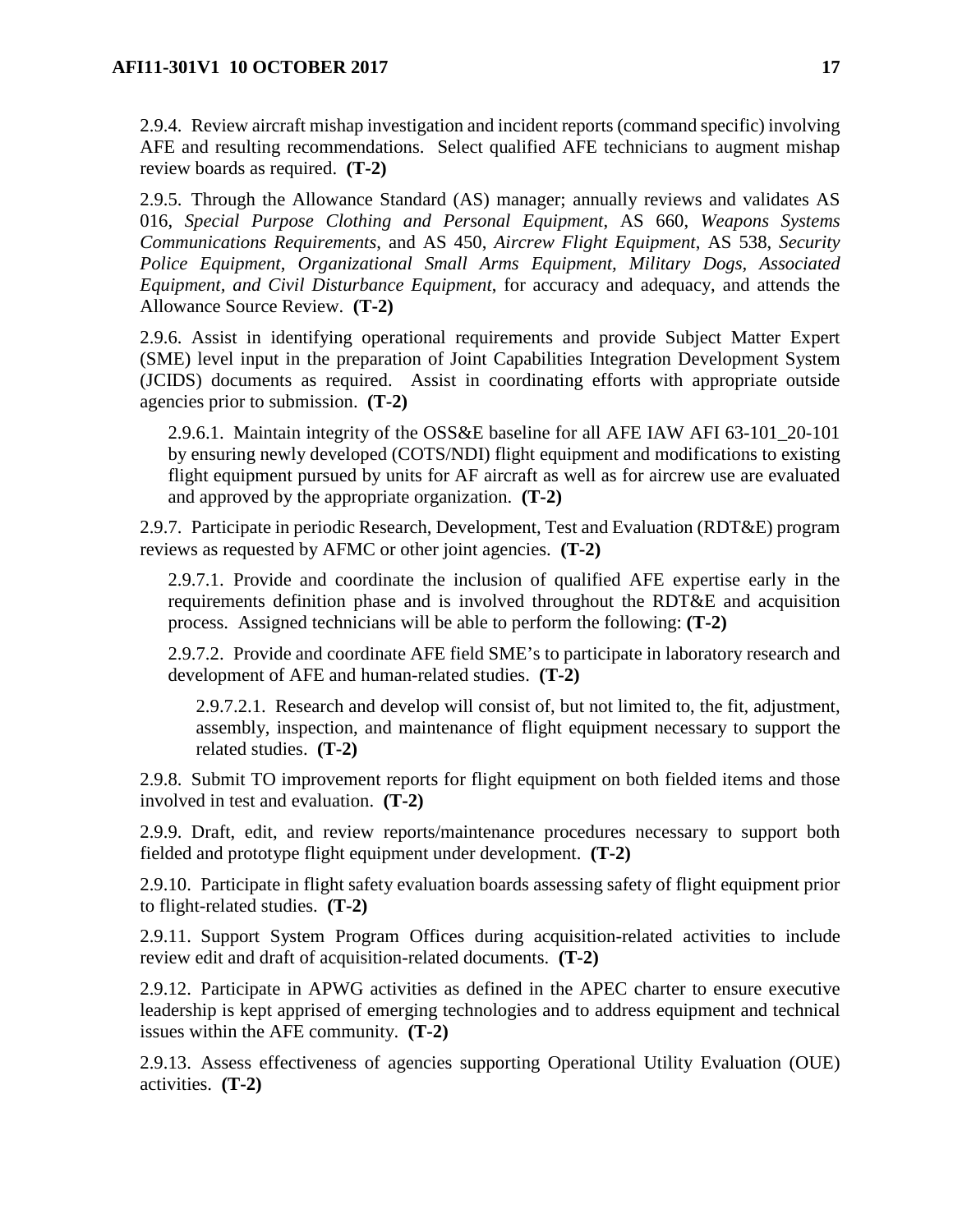2.9.14. Monitor tests involving live test subjects utilizing flight equipment. **(T-2)**

2.9.15. Evaluate performance of AFE deliverables related to acquisition, research and development contracts. **(T-2)**

2.9.16. Research field-queries/questions submitted from field units through each of the MAJCOMs/FOA. **(T-2)**

2.9.17. Encourage and request AFE volunteers to participate as test-participants during AFErelated studies, if appropriate. **(T-2)**

2.9.18. Construct/modify test assets necessary to support laboratory flight equipment studies. **(T-2)**

2.9.19. Brief AFE community on emerging technologies at worldwide AFE workshops. **(T-2)**

2.9.20. Appoint a qualified AFE investigator to participate on mishap review boards as required.

2.9.21. Participate in and monitors OT&E of flight equipment; if the item is of a MDS specific nature, the LC for that MDS (refer to AFPD 10-9) will oversee the process with AFMC. **(T-2)**

2.9.22. Monitor the introduction of new MDS into the command inventory and monitors modification programs of existing aircraft to ensure timely integration of flight equipment and training. Coordinate with the aircraft SPO to ensure AFE issues are addressed. **(T-2)**

2.9.23. Attend AF, joint agency, and industry meetings, groups, boards, task forces, committees, and conferences dealing with developing, modifying, or researching flight equipment. Conducts MAJCOM/FOA workshops during the biennial worldwide AFE Workshop. **(T-2)**

2.9.24. Establish MAJCOM AFECT program requirements. **(T-2)**

2.9.25. Coordinate AFE formal training requirements with Directorate of Personnel Staff when submitting class quotas for AFEOs and technicians to attend AETC courses. **(T-2)**

2.9.26. Convene an annual AFE Training Review Board (TRB) and Workshop. Biennially, the TRB will be held in conjunction with the worldwide AFE Workshop. **(T-2)**

2.9.27. Provide guidance to units using, controlling, and safeguarding flight equipment. **(T-2)**

2.9.28. Evaluate AFTO 22, *Technical Manual (TM) Recommendation and Reply*, IAW TO 00-5-1, *AF Technical Order System* and MAJCOM procedures. **(T-2)**

2.9.29. MAJCOM AFE Command Control Point (CCP) will evaluate and route AFTO 22 reports as follows (all T-2 unless stated). **(T-2)**

2.9.29.1. If the MAJCOM CCP disapproves the AFTO 22, the CCP will provide a complete rationale and return the report to the originator using MAJCOM routing procedures. **(T-2)**

2.9.29.1.1. If the MAJCOM CCP approves the AFTO 22, the CCP will send the report to other using MAJCOM CCPs for coordination. **(T-2)**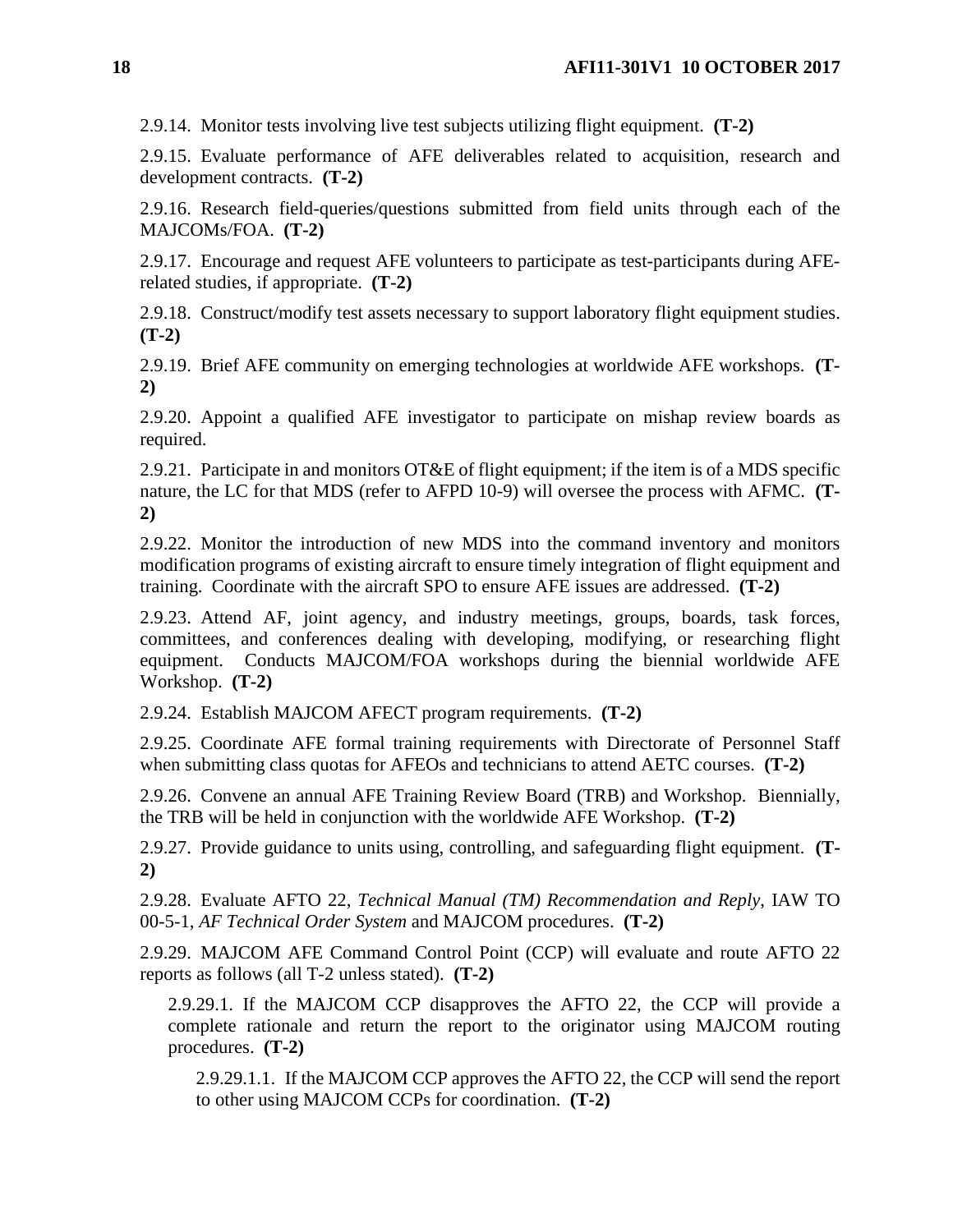2.9.29.2. The MAJCOM CCP coordination process is as follows for routine AFTO 22s. **(T-2)**

2.9.29.2.1. The originating MAJCOM will send the proposed improvement report to all affected MAJCOM CCPs via electronic mail for coordination. Each MAJCOM CCP will have 10 calendar days to respond to the originating CCP via electronic email, using the "reply all" feature. Non-response within the 10 calendar day period constitutes concurrence with the improvement report. **(T-2)**

2.9.29.2.2. When conducting MAJCOM CCP coordination actions, the LC will provide both using command and LC coordination and fill out the LC block of the improvement report. LC for each type of equipment is defined in AFI 11-301 Vol 2. **(T-2)**

2.9.29.2.3. The originating MAJCOM CCP will consolidate all MAJCOM CCP coordination inputs and modify the improvement report as needed. The LC will adjudicate on contentious issues, and work to resolve through approval/disapproval of the improvement report. **(T-2)**

2.9.29.2.4. If improvement report is disapproved, the originating MAJCOM CCP will provide rationale and return the report to the originator IAW MAJCOM routing procedures. If approved, the originating MAJCOM CCP will forward and route the improvement report to the appropriate AFMC TO authority IAW originating MAJCOM routing procedures. **(T-2)**

2.9.29.2.5. On behalf of the 1P0 career field, HQ AMC/A3TL will compile and maintain the current AFE CCP POC list posted on the HQ USAF/A3TF AFE SharePoint®. **(T-2)**

2.9.30. Monitor command manning levels and coordinate with MAJCOM/FOA/DP/A1 to ensure AFE manning is optimized. Ensures units notify MAJCOM FMs prior to changing manpower authorizations. **(T-2)**

2.9.30.1. Establish requirement for COR concerning any organization with contractors/service providers. **(T-2)**

2.9.31. Monitor the forecasting of replacement requirements for calendar time-change items IAW TO 00-20-9, *Forecasting Replacement Requirements for Selected Calendar and Hourly Time-Change Items*. **(T-2)**

2.9.32. Monitor Deficiency Reports (DR) applying to the APS. **(T-2)**

2.9.33. Monitor the overall operation of AFE programs in subordinate units and serves as a focal point concerning unit AFE matters. **(T-2)**

2.9.34. Annually or as required, host a working group meeting with MAJCOM/FOA representatives involved with AP responsibilities. The intent of this working group is to foster a spirit of cooperation, keep lines of communication open, and resolve AP issues that are crossfunctional in nature. Forward appropriate issues to HQ USAF/A3TF for resolution. **(T-2)**

2.9.35. Review and update Mission Capability statements (MISCAP) and manpower detail biennially or as needed on all UTCs with AFE technicians and or AFE Logistics Detail (LOGDET). **(T-2)**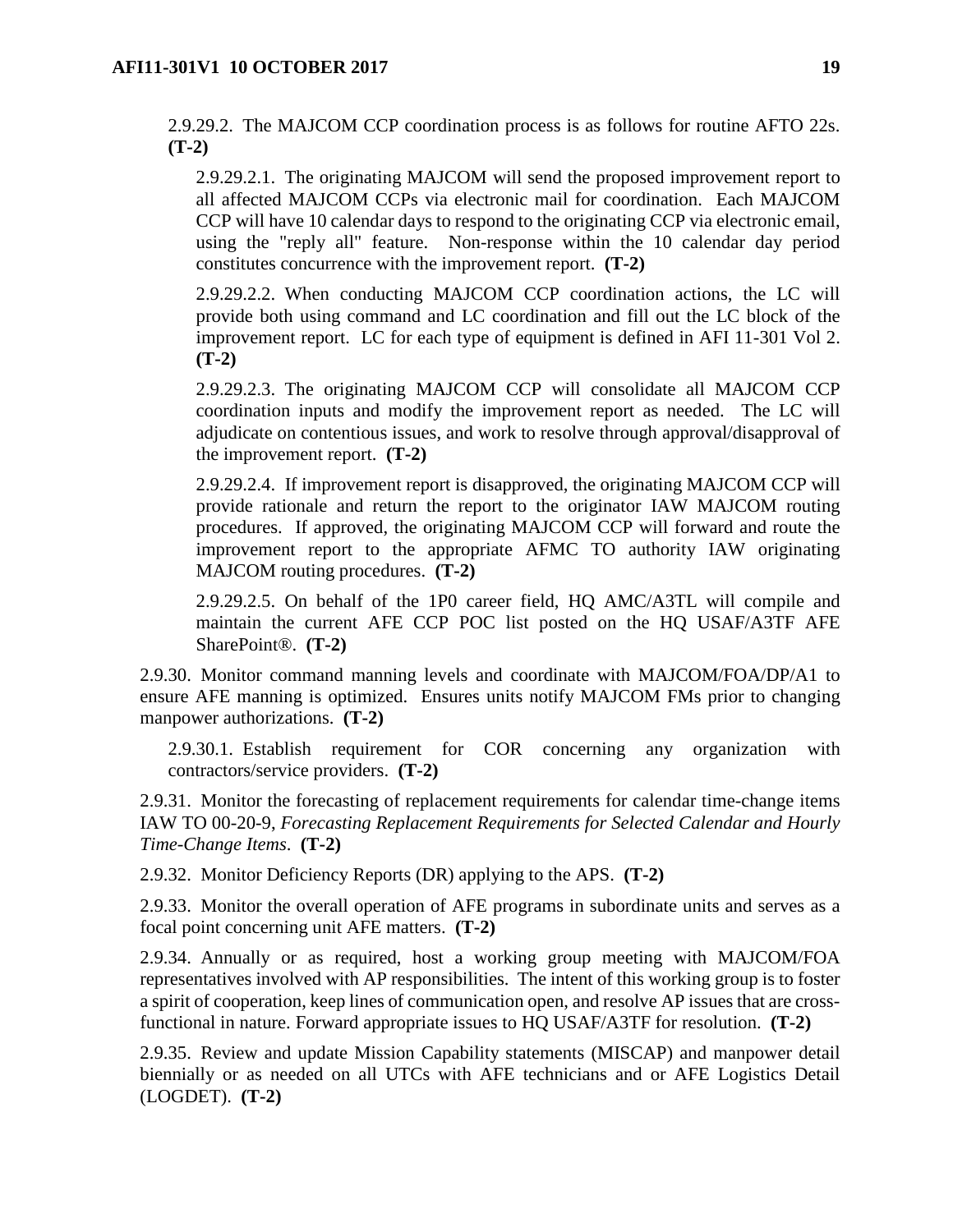2.9.36. When requested, may conduct site visits to subordinate units for providing HHQ level assistance and to remain connected to unit level requirements. **(T-2)**

2.9.36.1. Ensure LOGDET is accurate and consistent with current AS policy statements in AFI 10-403, *Deployment Planning and Execution* and AFI 25-101, *War Reserve Materiel (WRM) Program Guidance and Procedures.* Upon receipt of a Logistics Force Module (LOGFOR) material listing from LOGDET Manager, conduct a thorough comparison of the UTC LOGDET against appropriate AS (USE Code "A" items) for consistency to ensure the pilot unit has not exceeded authorizations. Functional Area Managers (FAM) will use Air Force Equipment Management System (AFEMS), or request assistance from the AS Manager when comparing the LOGDET against the appropriate AS. LOGFOR Material Listings will be provided to Manpower and Equipment Force Packaging (MEFPAK) Responsible Agency (MRA) and/or Air Staff FAM on a first-time report of a newly developed LOGDET, when designated pilot units submit their UTCs to the LOGDET Manager because of semi-annual LOGDET reporting, and upon request. **(T-2)**

2.9.36.2. Fully coordinate all UTC development, changes, and cancellations with all using MAJCOMs/FOA, ANG/AFE Staff, HQ USAF/A3TF, and pilot unit if either has tasked non-pilot units in accordance with Unit Type Availability. **(T-2)**

2.9.37. Assists the AFE CBRN Liaison assigned to the Chemical-Biological Defense Systems Branch, Aberdeen Proving Grounds, Maryland, who acts as the focal point for developing AFE CBRN programs, plans, procedures, equipment, budget and training standards. **(T-2)**

2.9.38. Assists AFE CBRN Liaison and the Air Force Civil Engineer Center (AFCEC) validate Aircrew-CBRN (ACBRN) Passive Defense requirements (D-Bag). **(T-2)**

2.9.39. Address all AFE related Air Force Cost Analysis Improvement Group/Cost Per Flying Hour (AFCAIG/CPFH) program requirements with responsible MAJCOM entities and HQ USAF/A3TF as needed. **(T-2)**

2.9.40. Serve as 1P0X1 FAM for Aerospace Expeditionary Force IAW AFI 10-401, *Air Force Operations Planning and Execution* on all 9AL Series UTC AFE issues. Provides AFSC 1P0X1 inputs to 3\* Series Aviation UTC FAMs and 7\* Series UTC FAMs. **(T-2)**

2.9.41. Provide a synopsis of installation-level audit report results from units within command. This cross feed provides an awareness of potential issues that units may evaluate at their base and take corrective action as necessary. **(T-2)**

2.9.42. Assist subordinate units with review of AFI 25-201, *Support Agreements Procedures,*  Inter-Service/Intra-Service Support Agreements (ISSA) and review host-tenant agreements involving AFE functions if required. **(T-2)**

2.9.43. MAJCOMs/FOA may develop and implement supplemental SACs using MICT. Communicators will be developed and utilized IAW AFI 90-201 and AFI 33-360*.* **(T-2)**

2.9.44. MAJCOMs/FOA will develop policies and procedures to measure the effectiveness of their AFE Technician Training programs, as well as the qualifications of assigned AFE technicians. See paragraph A3.1, Figure A3.1 and A3.2 in Attachment 3 for an example of how technician training qualifications can be measured. As a minimum, when reporting manning data it shall be reported by skill level. **(T-2)**

#### <span id="page-20-0"></span>**2.10. Operations Group Commander (OG/CC) or equivalent will:**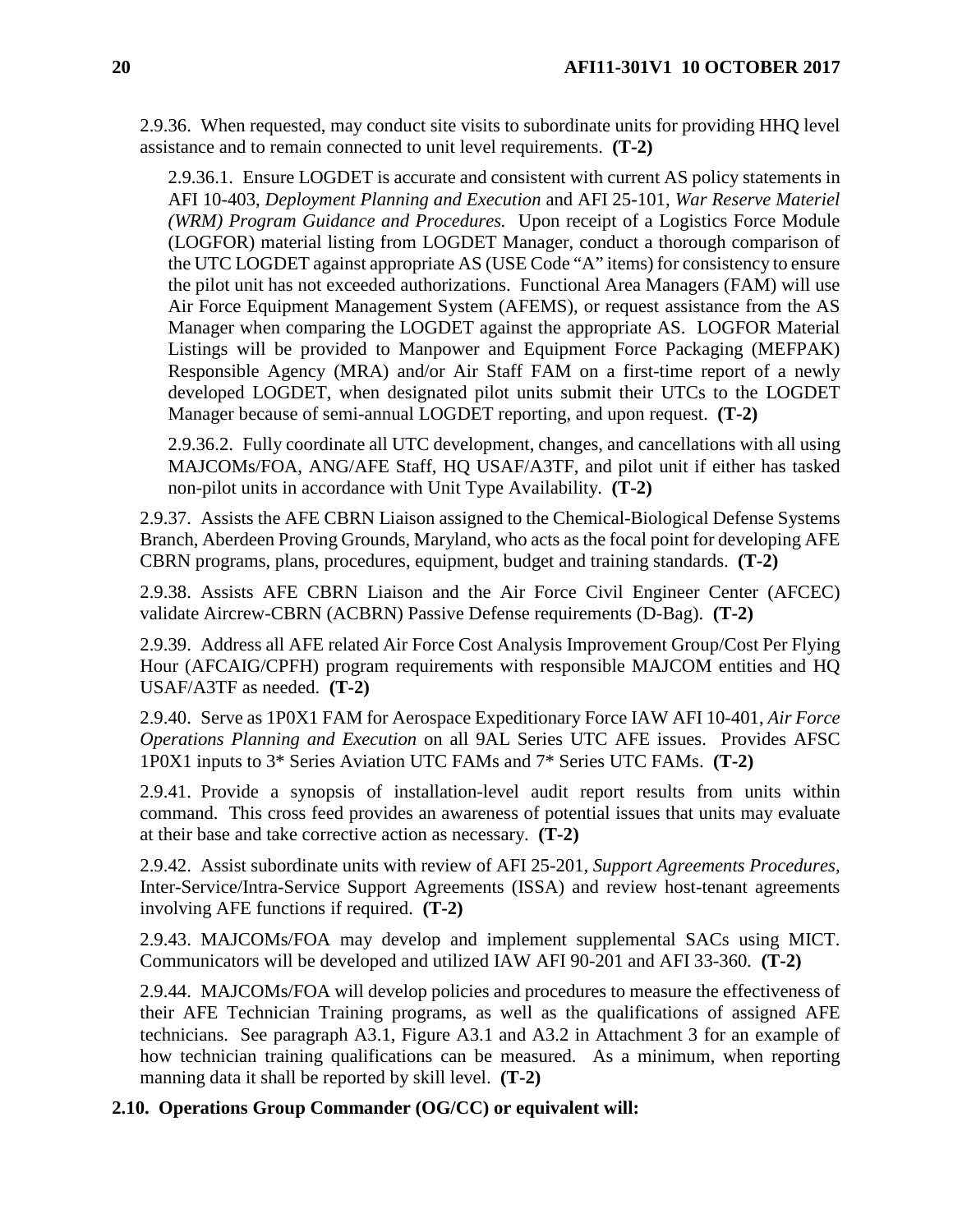2.10.1. Appoint a rated officer who is qualified and current in their primary aircraft of assignment to serve as the AFEO. AFEOs are required to complete training as defined in Table 4.1. AFEOs should serve a recommended 24-month period but no less than 12 months in the position. The AFEO position is an earned authorization and must be reflected on the Unit Manpower Document (UMD). **(T-2)** Guardian Angel (GA) units may utilize non-rated Combat Rescue Officers (CRO)/Special Tactics Officers-(STO) to fulfill AFEO duties. **(T-3)**

2.10.1.1. Appoint an AFE (1P0X1) Senior NCO (civil service or contractor equivalent) who will serve as the group AFES/AFE COR to manage the wing AFE Program with the AFEO, and identified as a "supervisor" on the UMD through coordination with A1 personnel. A civil service or contractor equivalent may be appointed as the AFES/AFE COR only when a funded UMD SNCO Superintendent (supervisor) position does not exist. Position Description (PD) states required responsibilities. **(T-2)**

2.10.1.2. Ensure the AFES/AFE COR/AFEO, personnel, functions, and manpower positions to include all military, civil service, and contractor equivalent are assigned and organizationally aligned (both administratively and operationally) to the Operations Support Squadron (OSS). The AFE Flight will be a single stand-alone flight with the office symbol "OSL." **Note:** Assigning AFE technicians to flying units in a "with duty at" status does not comply with this policy and is not authorized. **Exception:** RegAF Total Force Integration Association (TFIA) personnel will normally be assigned to the flying squadron as well as AFRC Flight Test Units aligned under a Flight Test Group/Flight Test Squadron/Flight Test Flight. GA/ST units will determine alignment of these positions in the applicable supplement to this instruction. ALC AFE technicians will be aligned under the applicable MXG, as ALCs do not have an OSS function. **(T-1)**

2.10.1.2.1. The AFES/AFE COR/AFEO are responsible to the Group CC, through the squadron, for the management of the wing/group AFE program to include manpower, training, rotations of AFE technicians, and budget. **(T-2)**

2.10.1.3. Ensure only approved positions/duty titles are established in the AFE organization and technicians assigned to these positions comply with the defined position requirements IAW AFI 11-301 Vol 5. **(T-1)**

2.10.1.4. Ensure at a minimum, the NCOIC AFE QA and AFES/AFE COR is appointed to the Wing Inspection Team (WIT) to evaluate and ensure compliance with AFE areas of responsibility. **(T-2)**

2.10.1.4.1. Ensure AFE WIT member(s) provide AFE exercise scenarios and inspection data points based on Wing IG guidance and plans. **(T-3)**

2.10.1.5. Ensure contracted organizations will continue to comply with the provisions of their existing contracts. Contracted documentation will be modified to acknowledge the transfer of functional liaison to the Group CC as described in paragraph 2.10.1.1. Contracted organizations will be utilized for AFE maintenance training, and/or resources for military and civil service technicians in all aspects of the career field IAW *AFSC 1P0X1, Aircrew Flight Equipment Career Field Education and Training Plan*, 01 Oct 2015 (CFETP), as applicable. **(T-2) Note:** All civilian and contracted organizations performing AFE functions are subject to HHQ level assistance from Director of Operations (A3).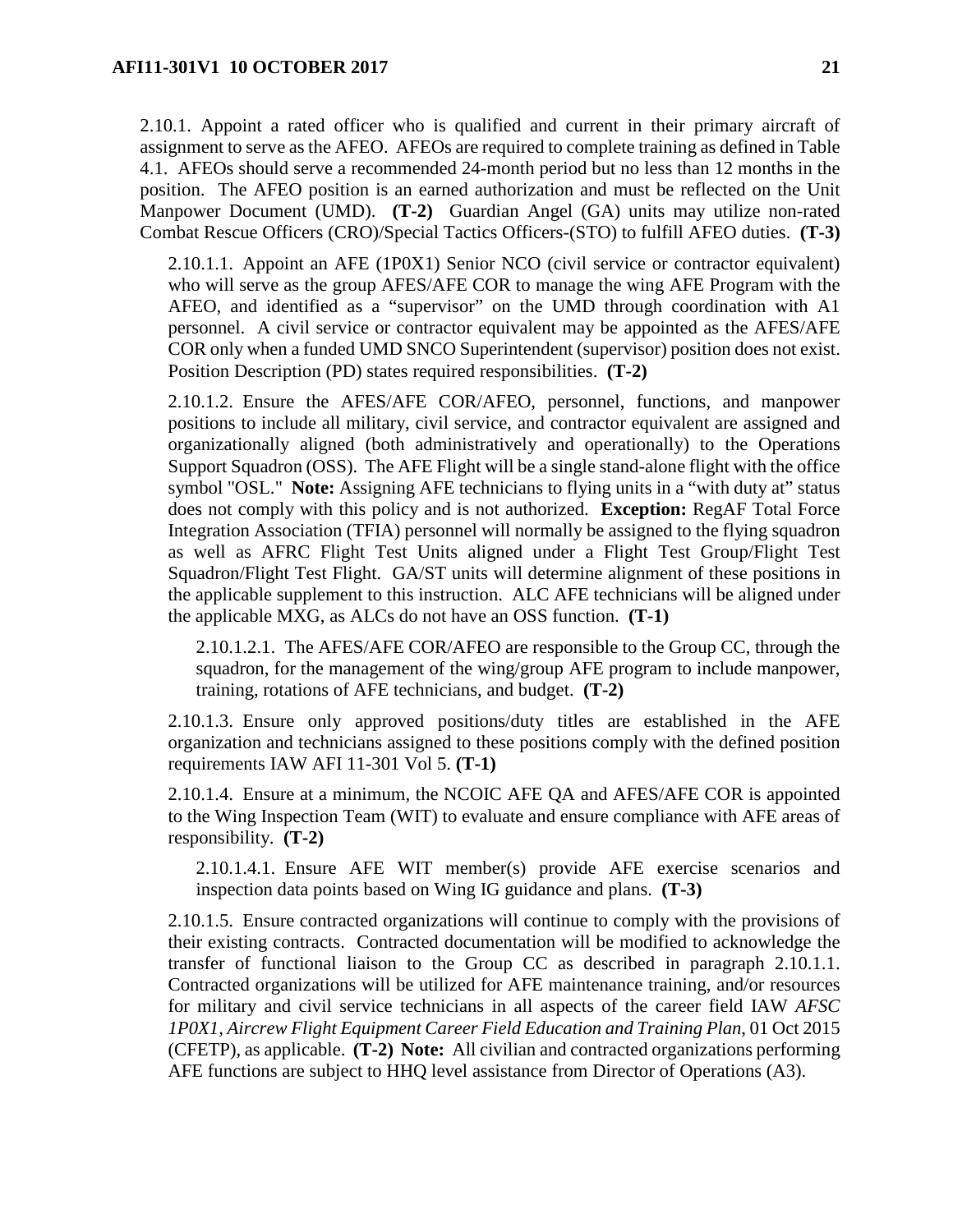2.10.2. Ensure at least one fully qualified 1P071 or civilian/contractor equivalent is appointed to fill the NCOIC AFE QA position with authority and visibility over all AFE activities. The AFE QA program will reside and be organizationally aligned to the OSS AFE Flight. **Note**: AFE programs with up to 29 1P0X1s will assign one 1P071 member to execute an effective QA program. AFE programs with 30 or more 1P0X1s assigned will assign up to two 1P071 members to execute and effective QA program. MAJCOMs and ANG/AFE Staff may determine applicability of QA programs for units with seven (7) or less full-time technicians assigned. **Note:** ANG units will delineate and assign NCOIC AFE QA duties as required if no full time QA manpower position is authorized on the UMD. **(T-2)**

2.10.2.1. Ensure the AFES/AFE COR has developed a rotation plan for the NCOIC AFE QA. When possible, appointed NCOIC AFE QA will be a minimum of one year. NCOIC AFE QA at ARC, civil service, and COR locations, do not have any time requirements and will remain assigned to the 4818 series core document of their position. **(T-2)**

2.10.2.2. Designated AFE (1P071 or civilian/contractor equivalent) QI may augment the NCOIC AFE QA, as necessary, in the various AFE activities/sections. **(T-2)**

2.10.3. Ensure the AFECT program is actively managed and instructors are qualified and certified. **(T-2)**

2.10.3.1. Ensure funding is available to maintain Emergency Procedures Trainers (EPT) and related training equipment to support the wing AFE training program. Contact Det 1 ACC/TRSS, Luke AFB, AZ for major overhaul, modification, or reconfiguration to EPT. **(T-2)**

2.10.4. Ensure adequate distraction-free training facilities, sites and equipment are available to conduct all AFECT events. **(T-2)**

2.10.5. Ensure AFE facilities meet standards in AFI 32-1024, *Standard Facility Requirements*, and AFMAN 32-1084, *Facility Requirements*. Ensure all flight equipment is stored/maintained within approved AFE facilities and IAW applicable technical data. AFRC units will also refer to AFRCH 32-1001 *Standard Facility Requirements* and ANG units will refer to ANGH 32-1084 *Standard Facility Requirements*. **(T-2)**

2.10.5.1. Ensure AFE facilities are adequate to afford maximum protection of flight equipment and sufficient in size to support equipment inspection, storage (to include mobility bins), training, aircrew ready room, and office space for program management. Facilities must satisfy requirements identified in 15X/14D-series TOs and 32/91-series publications. **(T-2)**

2.10.6. GA AFE sections will establish Memorandums of Agreement (MOA) for use of facilities external to those that are GA owned to support equipment maintenance operations. **(T-2)**

2.10.7. Ensure funds are allocated for the continued management of Consolidated Sustainment Activity Group (CSAG) and all AFE programs and contingency plans. This includes having access to a government purchase card for the Cost Per Flying Hour (CPFH), Operations & Maintenance (O&M), and CBRN assets. **(T-2)**

2.10.7.1. Support sending, as a minimum, AFES/AFE COR/AFEO to annual AFE workshops, symposiums and training review boards. **(T-2)**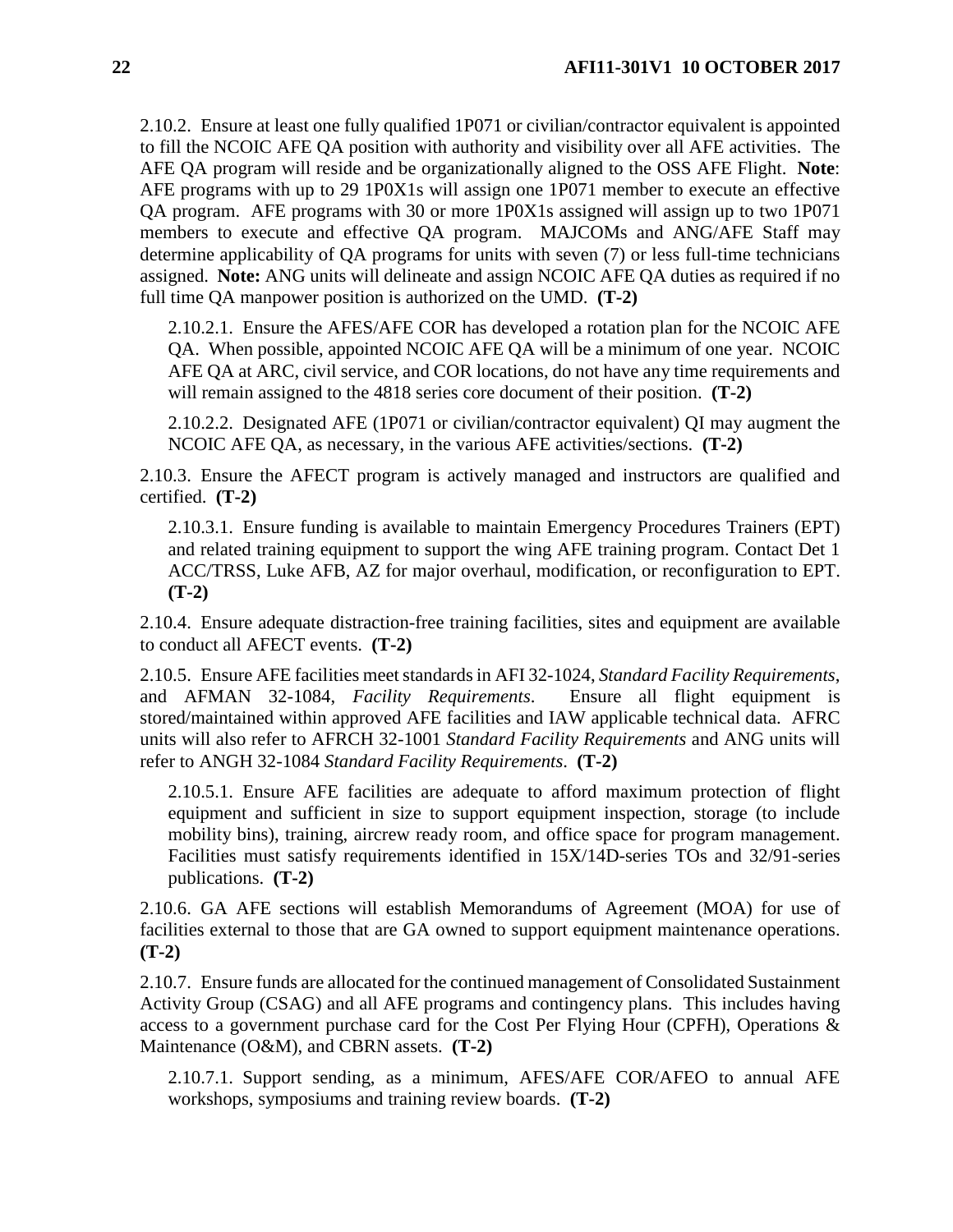2.10.8. AFE skill sets are critical to combat operations. Ensure AFE technicians are not assigned duties that will detract from wartime proficiencies and requirements. IAW AFI 36- 2101, *Classifying Military Personnel* (*Officer and Enlisted*), CC's and supervisors shall limit the use of enlisted Airmen outside their Control-AFSC (CAFSC). Local Military Personnel Section may approve use outside of CAFSC up to 130 days; Air Force Personnel Center Assignment Managers, ANG and AFRC FMs may approve using Airman Basic through Senior Master Sergeant members outside their CAFSC in excess of 130 days. Use outside of CAFSC includes full time Squadron Superintendent, Unit Deployment Manager (UDM), Unit Training Manager (UTM), etc. AFE technicians authorized to perform such duties outside their AFSC for over 130 days must return to their primary AFSC for a minimum of one consecutive year to maintain currency. **(T-2)**

2.10.8.1. Ensure AFE technicians are knowledgeable of unit Operations Plan (OPLAN), Designed Operational Capabilities (DOC) Statements, Special Instructions (SPINS), Mission Essential Task (MET) and UTCs as they relate to the operation and maintenance of flight equipment at deployed and/or in-place contingency response locations. **(T-2)**

2.10.9. Ensure AFE functions are advised of changes to applicable contingency plans in time to ensure required equipment is available for deployment. **(T-2)**

2.10.10. Ensure compliance with minimum AFE requirements as established by the provisions of AFI 11-202, Vol 3, *General Flight Rules*, AFI 11-301 Vol 2, this instruction, applicable TOs, and aircraft flight manuals. **(T-2)**

2.10.11. Ensure flight equipment utilized for flight operations are approved safe-to-fly IAW AFLCMC/HSD's SharePoint® at **<https://cs2.eis.af.mil/sites/21562/afe/default.aspx>** authorized by the AFEMS, TOs, aircraft -specific manuals, Joint Technical Data (JTD), 2ZCA12255, Rev AH and this instruction. All other items require approval from appropriate MAJCOM/FOA AFE focal point prior to use (e.g. items that do not require a safe-to-fly process). AFLCMC/HSD determines what items require a safe-to-fly and if MAJCOM assumption of risk can be delegated. See TO 14-1-1 and ASC 016 for authorized equipment and clothing. **(T-2)**

2.10.11.1. HQ USAF/A3TF, MAJCOM/FOA AFE and unit level AFE are not the focal point for requirements and acquisition of uniform items, to include the basic flight suit, two-piece flight suit, etc. These items are listed in AFI 36-2903, *Dress and Personal Appearance of Air Force Personnel*. Units requesting flight suit wear deviation or approval will refer to AFI 36-2903 and route questions through local Force Support and Logistics Readiness Squadrons to the Air Force Uniform Office at Wright Patterson AFB. **(T-2)**

2.10.11.2. Ensure personnel charged with procuring aircrew flight clothing are trained and knowledgeable of the requirements/limitations related to safe-to-fly and authorized.

2.10.12. Ensure an AFE liaison will be appointed by the Aeromedical Evacuation (AE) SQ/CC for AFE integration purposes. **(T-2)**

<span id="page-23-0"></span>**2.11. Operations Support Squadron Commanders (OSS/CC) or equivalent will** : **Note***:* GA SQ/CC's will assume all CC related responsibilities within this chapter when AFE technicians are assigned to the unit. **(T-2)**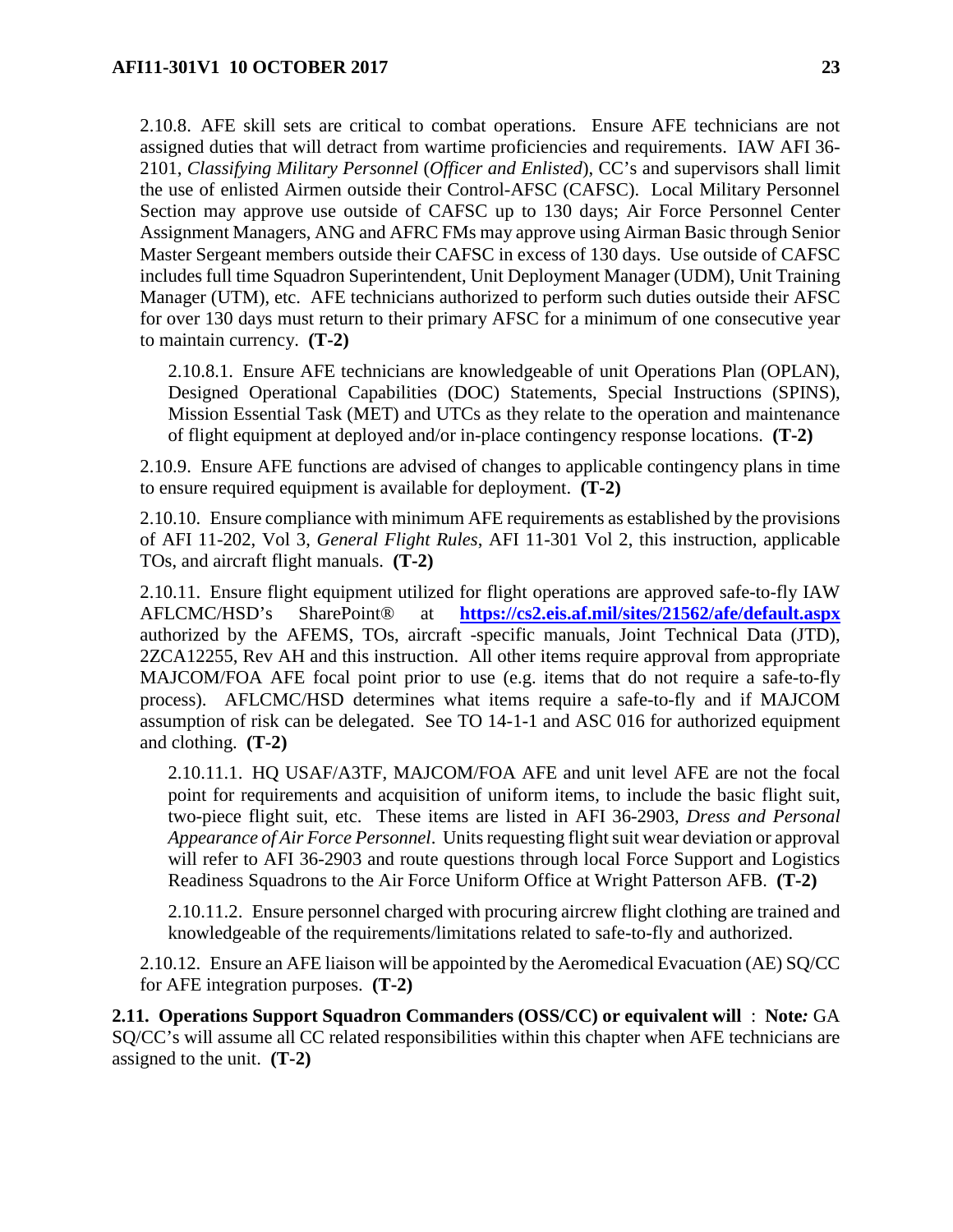2.11.1. Be responsible for the wing/group AFE program to include manpower, training, rotation of technicians, and budget, etc. In addition, monitors related contractor operated locations. **(T-2)**

2.11.1.1. Ensure aircrew are provided required AFE and configurations support mission requirements. **(T-1)**

2.11.2. Fund and provide personal protective equipment to all assigned AFE using  $O \& M$ expense account non-CPFH program items, e.g., Gortex©, steel toed boots, hearing protection. **(T-3)**

2.11.3. Ensure results of AFE assessments are input into MICT to ensure Group CC is aware of the overall health of the AFE program. **(T-3)**

2.11.4. Ensure funding of e-Tools (and/or equivalent), instructions, publications, manuals, procedures, and Time Compliance Technical Orders (TCTO) pertaining to the inspection, maintenance, and use of assigned flight equipment, systems, and subsystems are maintained according to HHQ's directives. **(T-2)**

2.11.5. Ensure AFECT is accomplished IAW **[Chapter](#page-55-0) 5** of this instruction, the appropriate AFI 11-2MDS-series, Volume 1, *Aircrew Training*, publications, and command supplements to this instruction. **(T-2)**

2.11.6. Ensure the AFE program is in compliance with all applicable safety directives. **(T-2)**

2.11.7. Ensure adequate funding is provided to sustain non-CPFH hour program items. **(T-2)**

2.11.8. Implement policies and procedures as HHQs direct. **(T-2)**

2.11.9. Exempt all trainees in 5-level upgrade training from additional duties for nine months (start from date officially placed in upgrade training) and newly assigned technicians (through PCA/PCS) for the first 120 days of assignment. Exemption from additional duties for ANG 5-level upgrade trainees is eighteen (18) months. **(T-3)**

2.11.10. Assign AFE technicians to support Temporary Duty (TDY) flying operations in excess of seven days or operations utilizing helmet mounted devices. **Exception**: N/A to Mobility AF (MAF) home station departure/return, with multi-leg missions as part of a single mission and GA. **(T-3)**

2.11.11. Notify MAJCOM/FOA when AFE technicians cannot attend scheduled courses, e.g., AFE Program Manager Course (AFEPMC). The annual allocation of school quotas is based on the number used, and repeated cancellations reduce the number available for future use. CC's must carefully review these cancellations and provide the MAJCOM with cancellation justification. **(T-3)**

## <span id="page-24-0"></span>**2.12. Flying Squadron Commanders will** :

2.12.1. Identify instructor aircrew, officer and/or enlisted, to instruct Emergency Egress (LL02), Emergency Egress, Non-Ejection Seat (LL03) and Emergency Egress with ACBRN (LL05) training. Provide the list to the AFEO and follow paragraph 5.3.5. **(T-2)**

2.12.1.1. Ensure assigned aircrew and/or personnel flying onboard unit aircraft are properly equipped and trained IAW 11-301 Series publications. **(T-1)**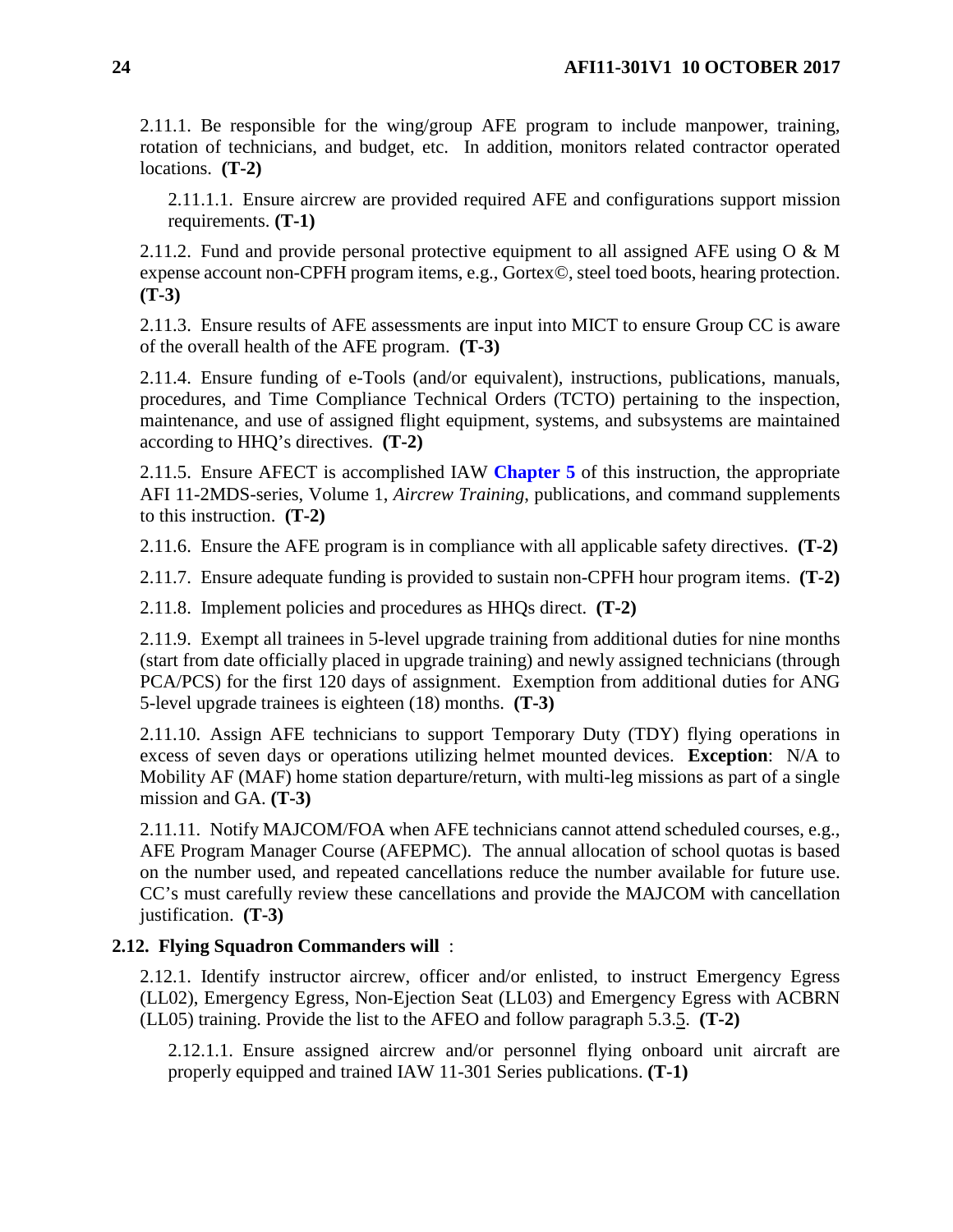2.12.2. Support test and evaluation events on flight equipment when requested by HHQ. **(T-2)**

2.12.3. Ensure all aircrew in-process and out-process through the AFE section upon assignment or PCS. In addition, ensure aircrew issued individual equipment process through AFE before and after flying duties. **(T-2)**

2.12.4. Ensure crew members return all previously signed out equipment to the AFE section at the end of each flying day or upon returning from alert, TDY, deployments, exercises, etc. **(T-3)**

2.12.5. Notify the AFE section in advance of any changes in mission/configuration requirements. **(T-3)**

2.12.6. Ensure aircrew members perform preflight inspections and operational checks using in-shop test equipment on all flight equipment prior to the first flight of the day. **(T-2)**

2.12.7. Coordinate with the OSS/CC on AFE program requirements or issues as needed, this includes but is not limited to, aircrew equipment, technician training, readiness reporting, QA/QC trend analysis and AFECT programs. **(T-1)**

### <span id="page-25-0"></span>**2.13. AFES/AFE COR/AFEO will:**

2.13.1. When approved equipment modifications are made that change ground egress, ejection procedures, or affect crew comfort, etc., the AFEOs will fly with the new equipment to identify required changes to operational and training procedures. This duty may be delegated to squadron level rated officer for those units with more than one MDS. **Exception:** GA/ST units may utilize a non-rated CRO/STO to fulfill AFEO duties. **(T-2)**

2.13.2. Ensure all equipment modifications are approved in accordance with TO/COTS manual guidance, official TO content manager or MAJCOM/FOA guidance. **Note**: F-35 units will follow programmatic guidance concerning approved modifications. **(T-2)**

2.13.3. Plan and manage the organizational structure for AFE functions, including functional responsibilities, manpower/staffing requirements, and assignment of AFE technicians to and within the wing, IAW guidance contained in this instruction. **(T-3)**

2.13.3.1. AFES/AFE COR/AFEO will vet and appoint, via an appointment letter and endorsed by the unit CC, the following AFE positions.

2.13.3.1.1. AFE Flight Chief (AFEFC). **(T-1)**

2.13.3.1.2. NCOIC AFE QA. **(T-1)**

2.13.3.1.3. Lead AFECT Instructor (AFECTI). **(T-1)**

2.13.3.1.4. AFE Lead Trainer (AFELT). **(T-2)**

2.13.4. Plan and budget for the annual AFE TRB & Workshop, unit funded formal training courses (e.g., AFEPMC and Initial Physiological Hypoxia Training) and any AFE workshops to the maximum extent possible. **(T-3)**

2.13.5. As senior AFE representatives, the AFES/AFE COR/AFEO will serve as the focal point for Group/Wing/MAJCOM/FOA communications. **(T-2)**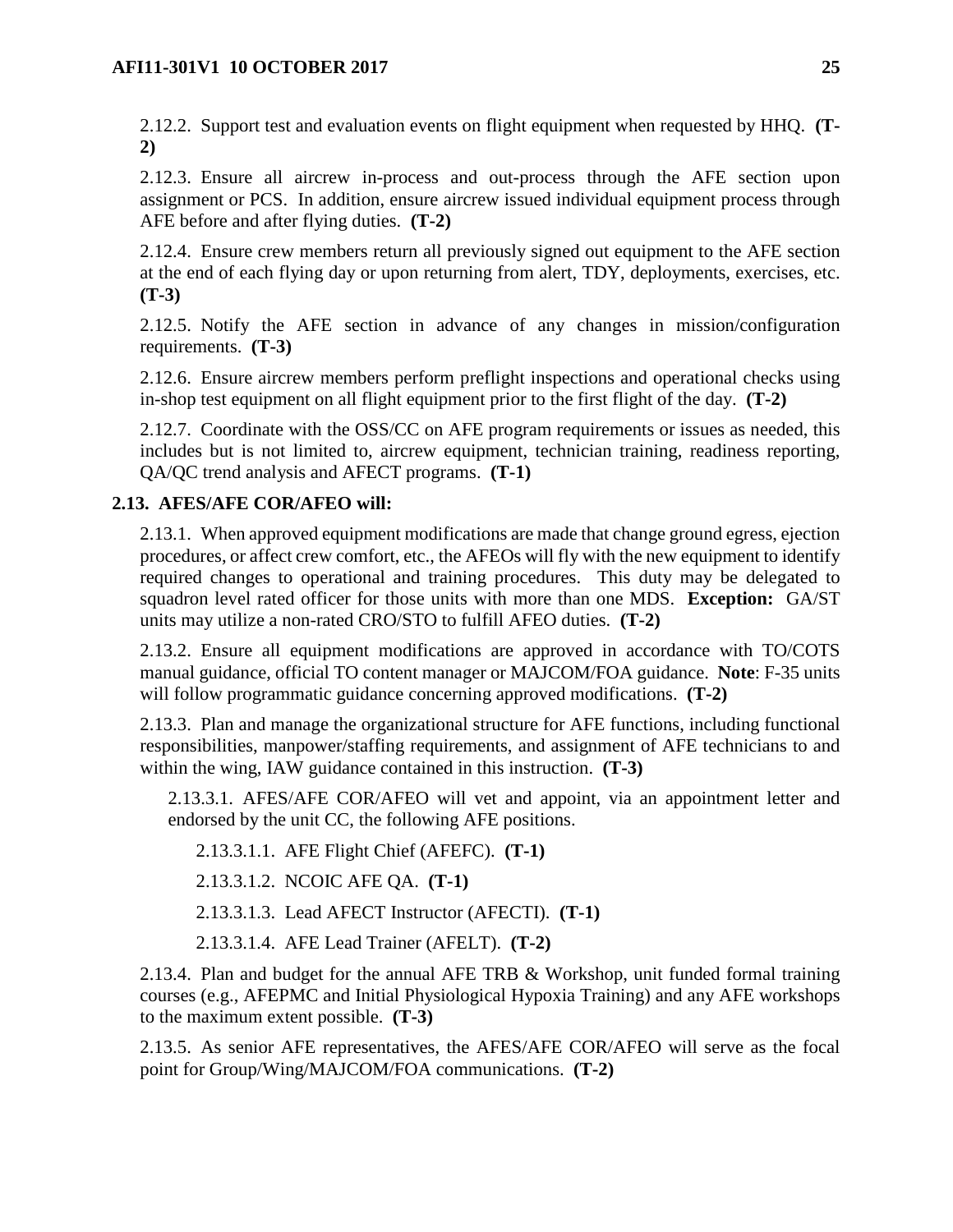2.13.6. Ensure AFE technicians are trained and qualified IAW this instruction, CFETP 1P0X1 and AFI 36-2201, *Air Force Training Program*. Additionally, ensure AFE technicians with special/unique training have applicable SEI's in their records and are assigned to duty positions maximizing those qualifications (e.g., premeditated personnel parachute inspection/packing, pararescue/special tactics equipment maintenance). When moving these personnel, supervision should carefully consider the airman's career development, equipment/shop continuity and return on investment of time and funds spent training and qualifying these individuals. **(T-2)**

2.13.6.1. All civil service and contractor equivalent personnel, internal and external new hires for this career field must be a graduate of the AFE (1P0X1), prior Aircrew Life Support (AFSC 1T1X1) and/or Survival Equipment (AFSC 2A7X4) technical training courses (or equivalent), sister-service equivalent courses, or Federal Aviation Administration certified equivalent background. Ensure this is written into the position(s) requirement, contract, and/or Statement of Work as applicable. **Exception**: ALC AFE related technicians who were permanently waived via a memorandum from HQ USAF/A3TF may continue working in those areas as identified. AFMC may authorize other methods of training for ALC AFE related hires with the express permission of HQ USAF/A3TF to best meet mission needs. **(T-1)**

2.13.7. Ensure units have required flight equipment to support unit contingencies. **(T-2)**

2.13.8. Ensure NCOIC AFE QA monitors the TO Distribution Account (TODA), authorized as their own TO Distribution Office (TODO), at each AFE section assigned within the OG using the web-based Enhanced Technical Information Management System (E-TIMS). Electronic TOs will be filed and maintained IAW TO 00-5-1. Ensure that AFE sections maintain a current file of electronic publications, TOs, manuals, and messages pertaining to issue, inspection, maintenance and use of assigned flight equipment, and ensure compliance with instructions contained therein. **(T-2)**

2.13.8.1. Familiarization Program: All AFE personnel are responsible for ensuring they are familiar and knowledgeable on the TO library, TO options, publications, manuals, and messages applicable to their daily assigned duties. **(T-2)**

2.13.8.2. Review MAJCOM TO Option List to determine unit positions, and publish within 14 calendar days; ensure data is current and accessible to each technician performing equipment maintenance. **(T-2)**

2.13.8.3. Functions as OPR on all related proposed TO changes. As the functional experts, superintendents are responsible for reviewing and evaluating wing-initiated AFTO 22, dealing with AFE related issues to ensure reports are correct prior to submitting reports to HHQs. Forward validated AFTO 22s to the originator's MAJCOM/FOA Staff for review. **Exception**: Air Mobility Command (AMC) units will use the PHOENIX STAR process to assign improvement report control numbers and route AFTO 22 to the HQ AMC PHOENIX STAR office. **Note:** C-17A TO improvement reports must be submitted using a Microsoft Word version AFTO 22 to be able to process. **(T-2)**

2.13.8.4. Ensure an account for Automated Computer Program Identification Number System (ACPINS) and Electronic Software Download System (ESDS) is established so the TODO can receive software updates when released. Links are available in the applicable TO and/or HQ USAF/A3TF AFE SharePoint®. **(T-3)**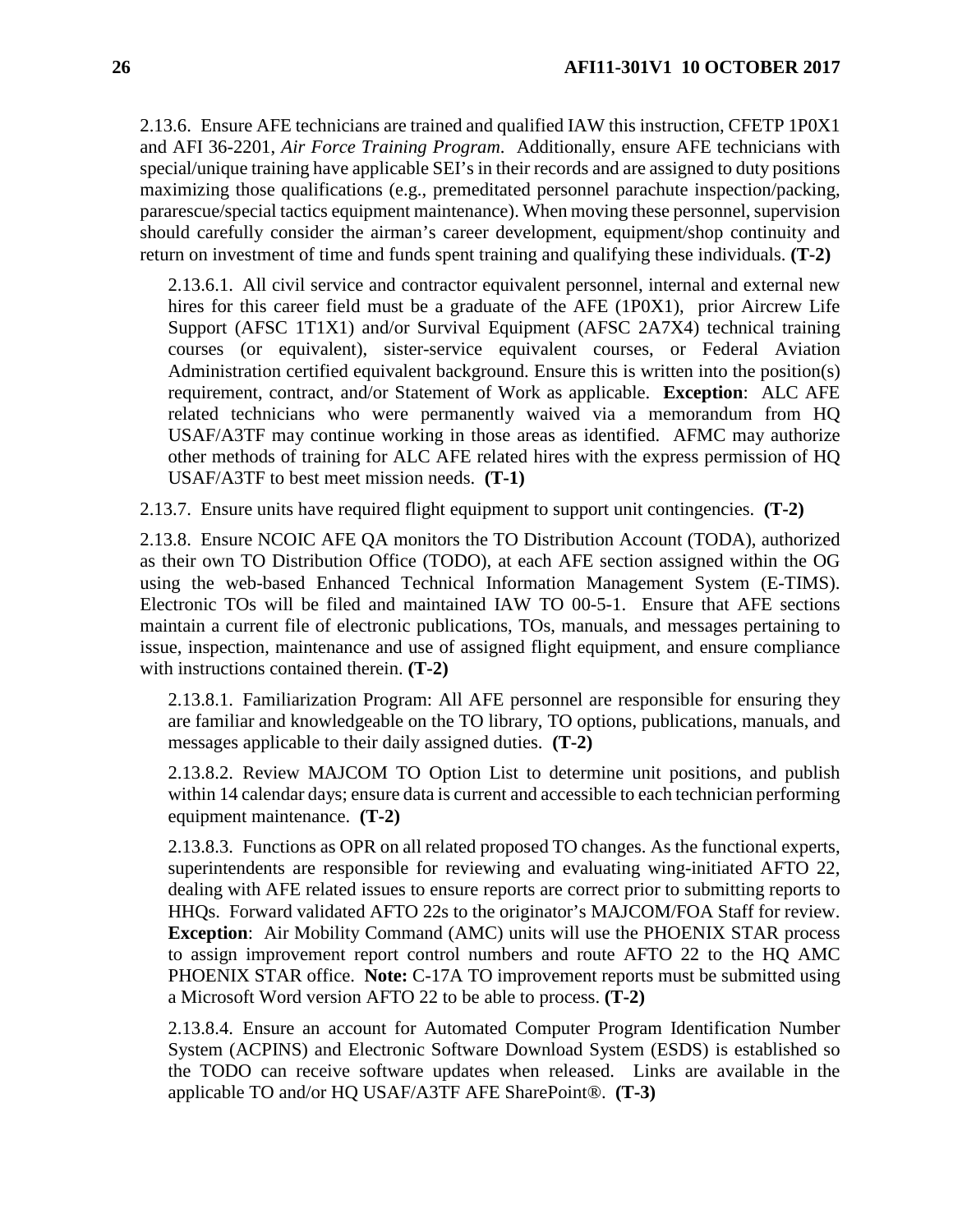2.13.9. Conduct assessments of overall AFE Program IAW AFI 1-2, paragraph 3.4.3 and the Wing Commander's Inspection Program (CCIP). The FM will determine assessment frequencies for the AFRC. **(T-2)**

2.13.10. Ensure Personnel Evaluations (PE) are conducted as part of the QA program. The AFES/AFE COR and NCOIC AFE QA will determine the type of PEs to be conducted, how many PEs are required, and who will be evaluated. **(T-2)**

2.13.10.1. The AFES/AFE COR/AFEO, along with the AFELT, will determine additional AFE Technician Training Task Evaluation (TE) requirements. **Exception:** HQ AFRC/A3RF will determine TE criteria for AFRC units. **(T-2)**

2.13.11. AFES/AFE COR will ensure an effective SA program is conducted. At a minimum, utilize HQ USAF/A3TF and MAJCOM SACs in MICT as AFE management tools. Use MICT to communicate all aspects of program management successes and limiting factors to the chainof-command. If not already determined by the CCIP, AFES/AFE COR will set local review intervals and monitor observations listed in MICT until observations are resolved. Units may create locally developed checklists, as they deem necessary per AFI 90-201 guidance. Locally developed checklists are managed at the unit level and fall within the CCIP. **(T-2)** 

2.13.12. Prepare and evaluate AFE related portions of local support agreements. The AFES/AFE COR is responsible for conducting an annual review. Units providing host support to tenant units will maintain authorized flight equipment according to support agreements and directives. **(T-2)**

2.13.13. Monitor status of discrepancies identified during no-notice inspections of AFE programs, SAVs, UEIs, SAs and outside agencies until corrective actions have been completed. Corrective actions will be documented as prescribed by governing instructions or as required to reflect status and actions taken. AFE Quality Assurance Program (AFEQAP) and MICT are the primary tracking systems for all discrepancies. **(T-2)**

2.13.13.1. Monitor the status of HQ USAF/A3TF, MAJCOM, Wing SACs located in MICT, HQ SAVs (if requested), and IG Capstone/On-site visits. Ensure NCOIC AFE QA provides monthly updates until findings are corrected. Deficiencies will be reviewed monthly by AFES/AFE COR. **(T-2)**

2.13.14. Ensure PEs of Red X qualified 1P0X1s are conducted IAW para 3.7.3. **(T-2)**

2.13.15. Ensure newly assigned Flight Chiefs/NCOICs are reevaluated IAW 4.2.3.2. to verify qualification in previously trained areas prior to them performing unsupervised work IAW AFI 36-2201. Includes military, civilian, and contractor equivalent. **(T-2)**

2.13.16. Ensure AFEO and AFE personnel complete training as defined in Table 4.1. ANG units will ensure at least one trained and qualified 1P SNCO investigator is appointed for each assigned MDS. Provide functional expertise representation to the base Disaster Control Group for response to major peacetime accidents. **(T-2)**

2.13.17. Will contact their applicable MAJCOM/FOA when contractors/vendors contact them regarding product use. No personnel are authorized to take receipt of vendor's products for testing or integration without full MAJCOM coordination and approval. **(T-2)**

2.13.18. Review and approve local In-Process Inspection (IPI) tasks annually for applicability. Document the annual review on the front of the IPI sheet. Ensure IPI qualified technicians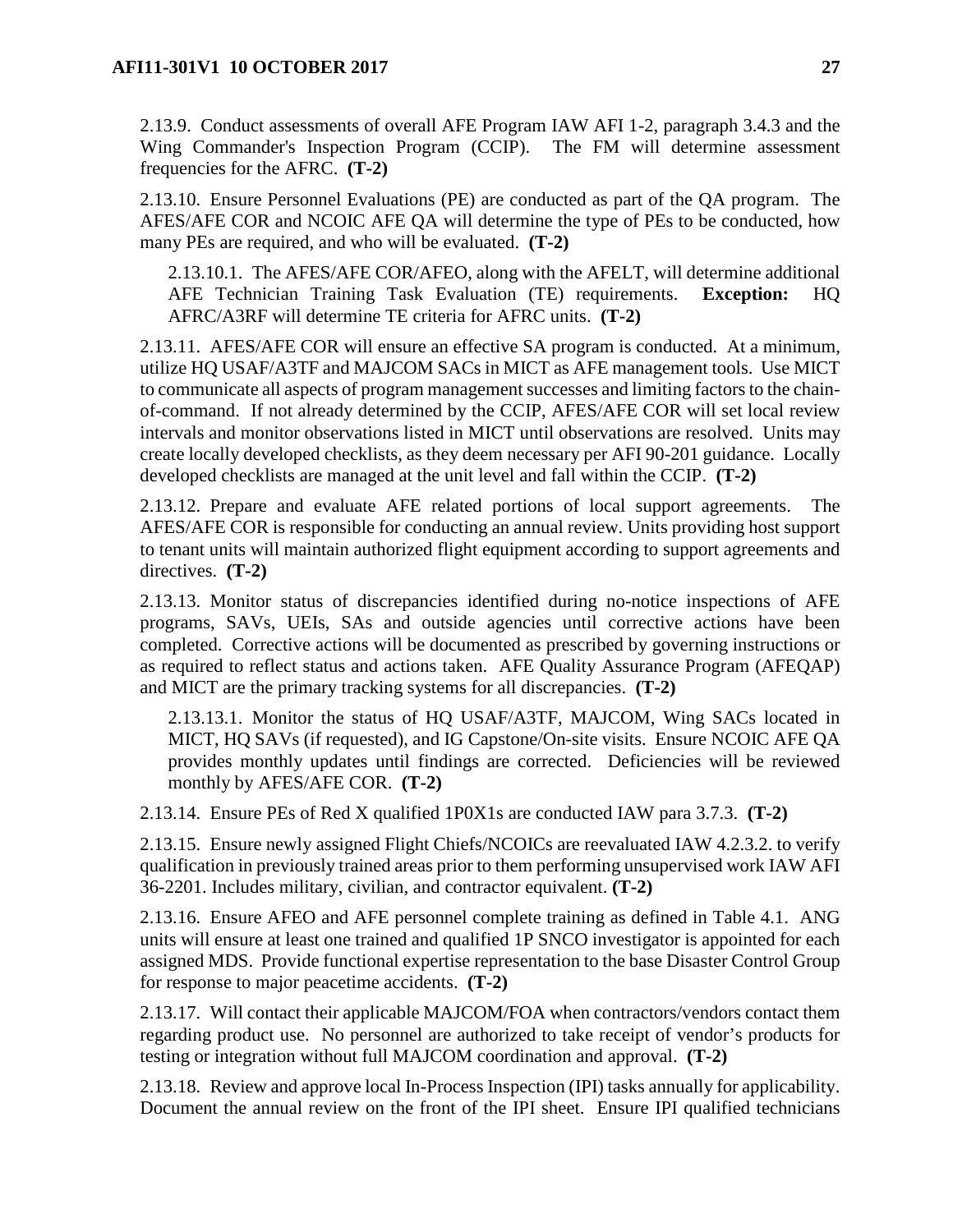only perform IPIs on equipment they are qualified on, IAW CFETP requirements. Ensure IPI qualified technicians are designated by unit CC via appointment letter, or as determined by applicable MAJCOM/FOA. **Exception:** ALC locations may use Work Control Documents (WCD) to satisfy IPI form requirements, as long as the format and content is approved by the AFES. The AFES must be included in annual reviews/modifications of the WCDs. **(T-2)**

2.13.19. Ensure items not maintained by AFE are not commingled and stored with flight equipment (e.g. CBRN groundcrew ensemble). **(T-2)**

2.13.20. Ensure QI personnel only perform Quality Control Inspections (QCIs) on equipment they are qualified on, IAW CFETP requirements. Ensure those authorized to perform QCI's are at a minimum appointed in writing by the AFES/AFE COR/AFEO. **(T-2)**

2.13.21. Provide required personnel and equipment readiness status to the UDM, the Defense Readiness Reporting System (DRRS)/Air Force Input Tool (AF-IT) Unit Administrator, and/or Unit User based on AFE MET AFTA 4.9 assessments. **(T-2)**

2.13.22. Requisition Out-of-Cycle or supplementary munitions requirements through the supporting Munitions Accountable Systems Officer (MASO). Review AFI 21-201, *Munitions Management*, for requisition procedures. AFES/AFE COR will also inform MAJCOM/FOA of shortages and status. **(T-3)**

2.13.23. Ensure units maintain a master configuration data list to assist in determining unit Equipment Authorization Inventory Data (EAID) equipment requirements. The master configuration data list will be updated every 180 days. **Exception**: The master configuration document for ANG units is the annual AFEMS Adhoc Configuration Report available from NGB/A4RMS through the installation Equipment Accountability Element (EAE). **(T-2)**

2.13.24. Gather squadron-level acquisition and sustainment recommendations from unit AFE and aircrew to identify AFE systems requirements. MAJCOMs and ANG/AFE Staff will task each wing/unit for inputs in preparation for annual APWG & APEC meetings. **(T-2)**

2.13.25. Submit operational AFE requirements for evaluation and action via the AFES/AFE COR/AFEO through the OG/CC. ANG units will forward requirements through respective WSTC to ANG/AFE Staff for visibility and assistance. **(T-2)**

2.13.26. Ensure deficiency and hazard reports; Joint Deficiency Report System (JDRS) and 00-35D-54, *USAF Materiel Deficiency Reporting and Investigating System,* AFTO 22, AF Form 457, *USAF Hazard Report*; and suggestions, as appropriate, are submitted for all flight equipment or system deficiencies. All AFTO 22, AF Form 457, and suggestions pertaining to flight equipment will be evaluated by the AFES/AFE COR prior to submittal to the next higher level. The host base safety office will review and process reports as required by AFI 91-204. Ensure applicable MAJCOM/FOA staff is provided a copy of any report not specifically addressed to their office. **(T-2)**

2.13.27. Plan, direct, organize, manage, and evaluate AFE programs. **(T-2)**

2.13.28. Provide training on the functional use and operation of flight equipment that may be encountered during local rescue operations when requested. Local agencies should be apprised of any changes in equipment type or operation. **(T-2)**

2.13.29. Establish, manage, and supervise centralized AFECT program IAW this AFI. **(T-2)**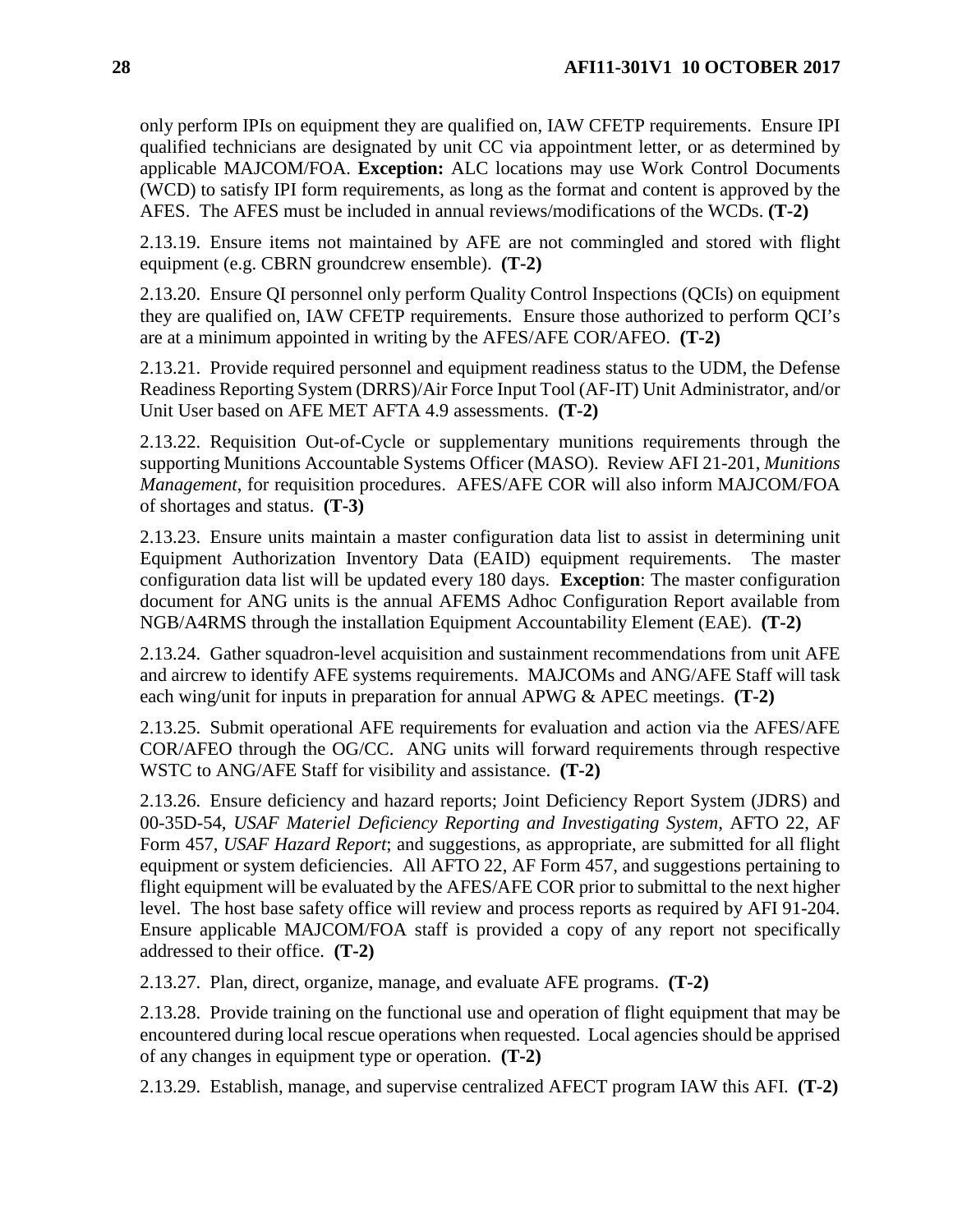2.13.30. Ensure training equipment, which mirrors operational equipment, is made available for Fire Department (FD) personnel as required. **(T-2)**

2.13.31. Establish liaison and coordinate with other organizations supporting the AFE function to ensure equipment is adequately maintained. **(T-3)**

2.13.32. Report time change component requirements IAW TO 00-20-9 and HHQs directives. **(T-2)**

2.13.33. Ensure all manning documents are accurate. Assign personnel to the manpower positions based on their rank and skill level. At bases with multiple Personnel Accounting Symbol (PAS) codes within a single command, the AFES/AFE COR will determine which PAS code the gaining member is initially assigned based on the overall needs of the base AFE program. The AFES/AFE COR is authorized to change the initial PAS assigned using local procedures established by the Force Support Squadron. **(T-2)**

2.13.34. Implement current AFE policies, regulations, and guidance established by HHQs directives. **(T-2)**

2.13.35. Ensure a Restricted and Suspended Munitions listing is available and current. Use the Global Ammunition Control Point (GACP) link: The listing will include all applicable munitions. Update the listing upon release of new suspended/restricted instructions if applicable. Post listing in all areas where an explosive operation is performed. **(T-2)**

2.13.36. Ensure compliance with all safety standards to include, but not limited to, AF Occupational, Safety, and Health (AFOSH) Standard Training, documentation, and increased precautions for storage and handling of lithium batteries. **(T-2)**

2.13.37. Ensure equipment involved in physiological incidents is properly managed IAW this instruction. **(T-1)**

2.13.38. Determine the desired number of AFE technicians for attendance at formal courses IAW Table 4.1. Formal AETC/MAJCOM/FOA courses will be requested through owning MAJCOMs. ANG units will forward requests through their UTM and courtesy copy ANG/AFE Staff. **(T-3)**

2.13.39. Ensure technicians remain current in aircraft egress/cockpit familiarization training for ejection seat aircraft IAW MDS specific guidance if required locally. This ensures technicians are available to respond to flight equipment serviceability concerns on Egress systems as required. AFE technicians assigned to MAF units will remain current in emergency ground egress training with a 24-month recertification. AFE technicians will get initial and refresher emergency ground egress training by attending LL03. **(T-3)**

2.13.40. Ensure all support/test equipment is current (e.g., CSEL radios, loaders, test sets and beacon interface) by checking appropriate TOs **(T-2)**

2.13.41. Ensure NCOIC AFE QA and QI are trained and certified using the QA Certification Course PowerPoint® located on the HQ USAF/A3TF AFE SharePoint®. **(T-1)**

2.13.42. Ensure AFEQAP database is used to document all QA inspections and evaluations requirements as outlined in paragraph 2.15.5. **Exception:** ALC AFE related work centers, 413 FTG and associated GSUs are exempt from using AFEQAP, however, they will establish and utilize AFRC/AFMC approved processes for QA/QC. **Note:** ALC locations may utilize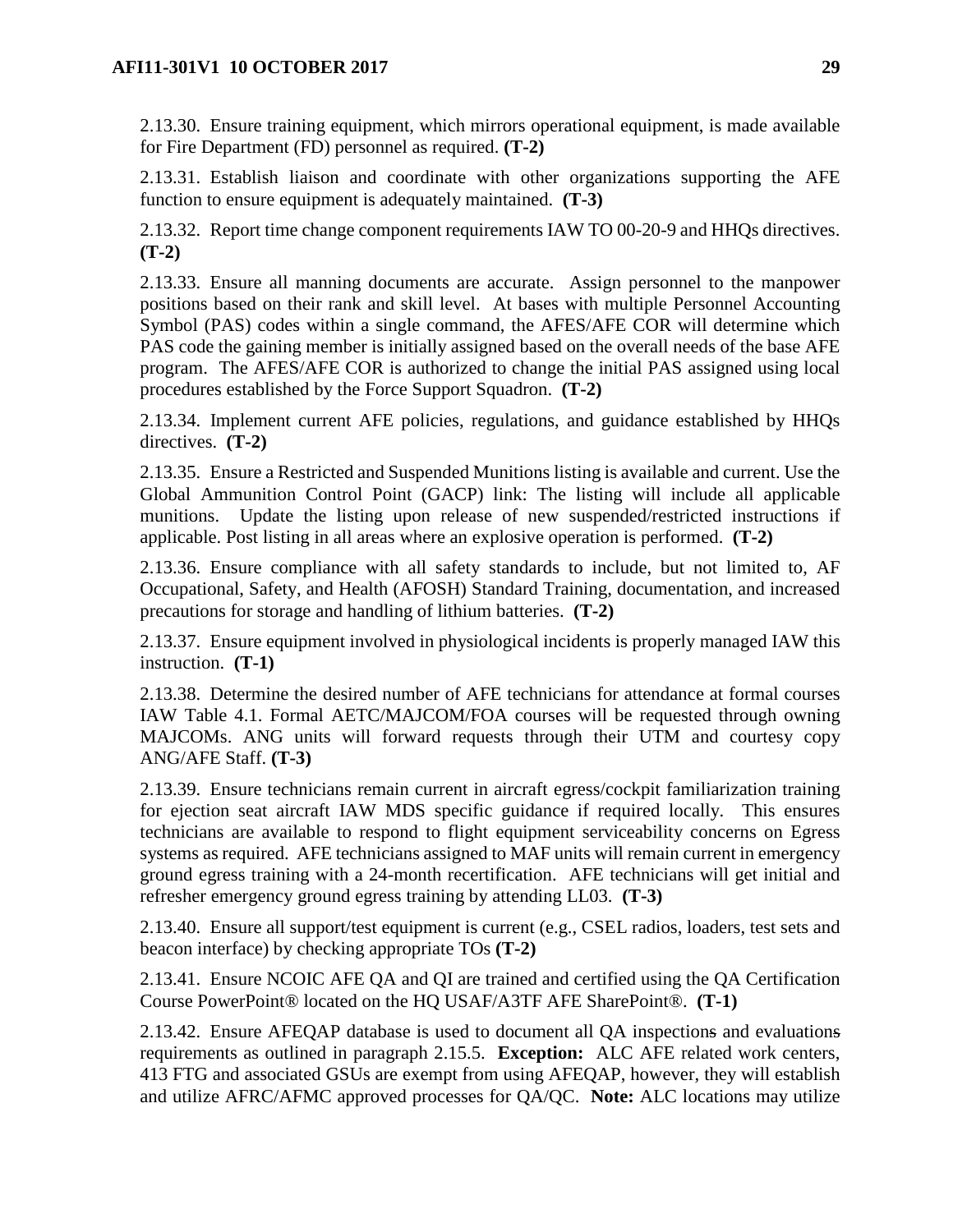occupational series 1910 personnel to conduct QA responsibilities in AFE related work centers; however, those personnel must be qualified IAW guidance within this instruction, or they must use qualified personnel (QI's/SME's) to assist in satisfying program requirements. **Note:** AFEQAP is an automated QA database, which is mandated by HQ USAF/A3TF for use by the NCOIC AFE QA. The AFEQAP program and users guide is located on the HQ USAF/A3TF AFE SharePoint®. **(T-1)**

2.13.43. TFIA. The host unit (unit that owns the aircraft) AFES/AFE COR/AFEO will be responsible for the overall management of the entire AFE Program (host unit and TFIA unit), unless under specific exception as stated in this instruction. **(T-2)**

2.13.43.1. The host unit AFES/AFE COR/AFEO will provide Operational Direction (OPDIR). OPDIR includes the authority to assign tasks, designate objectives, and provide direction necessary to accomplish the mission. Supervisors in functionally integrated shops will exercise OPDIR over subordinate technicians assigned to their activity, regardless of component, in order to accomplish the mission. **(T-2)**

2.13.43.2. If the TFIA unit is administratively matrixed to a geographically separated parent wing (i.e. at a different base), the parent OG AFES/AFE COR/AFEO will assist in ensuring TFIA specific tasks separate from the host unit (data calls, ACBRN funding validation/execution) are completed. The parent unit AFES/AFE COR/AFEO will assist the TFIA unit as needed. **(T-2)**

2.13.43.3. Parent unit AFES/AFE COR/AFEO will visit their TFIA units periodically and ensure visits are part of the annual travel budget request. **(T-2)**

2.13.44. Ensure the intent of this AFI is adapted to F-35 programmatic processes as necessary.

2.13.45.1. Ensure F-35 personnel submit Action Requests (AR) for the following:

2.13.45.1.1. Any time a deficiency with JTD or PFE is identified.

2.13.45.1.2. Any time a sortie is lost as a result of PFE.

#### <span id="page-30-0"></span>**2.14. AFE Flight Chief will** :

2.14.1. Monitor and manage daily operations of the entire AFE flight, and ensure scheduled equipment inspections are properly accomplished. **(T-2)**

2.14.2. Maintain a current file of directives, procedures, TOs, and manuals pertaining to issue, inspection, maintenance, and use of flight equipment and systems possessed. File and maintain electronic TOs IAW TO 00-5-1, TO 00-5-3, *Air Force Technical Order Life Cycle Management* and AFI 63-101\_20-101. **(T-2)**

2.14.3. Monitor aircraft conversion and TCTO modification programs to ensure satisfactory integration of flight equipment with aircrew recovery systems. Advise AFES/AFE COR/AFEO and NCOIC AFE QA of program delays or supply problems as they occur. **(T-2)**

2.14.4. Ensure compliance with all AFE administrative, training, clothing, equipment, and mobility requirements as designated in the applicable chapters of this instruction. **(T-2)**

2.14.5. Forward unit level acquisition and sustainment requirements to the AFES/AFE COR/AFEO. These inputs are the root of flight equipment requirements that feed the APEC process. **(T-3)**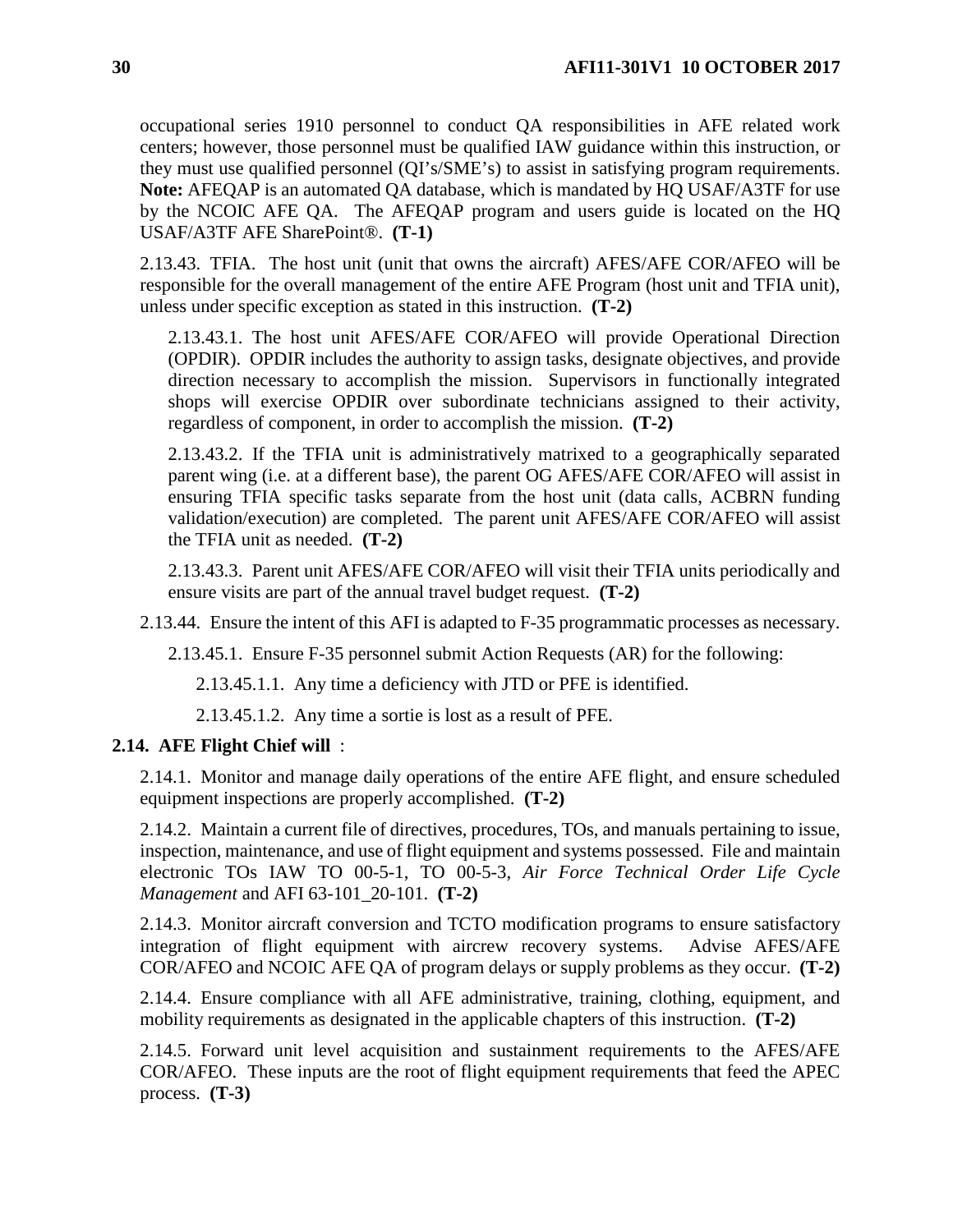2.14.6. Ensure compliance with AFI 11-410, *Personnel Parachute Operations*, as applicable. **(T-2)**

2.14.7. Ensure compliance with AFI 13-217, *Drop Zone and Landing Zone Operations*, as applicable. **(T-2)**

2.14.8. Ensure the capability exists to clean, repair, package and perform in-shop inspection on aircraft thermal curtains and thermal radiation barriers, if required. A qualified Aircraft Maintenance crew chief will remove thermal protective devices, complete on-aircraft inspections, and reseals serviceable devices. Aircraft Maintenance will deliver unserviceable curtains/barriers to AFE for in-shop inspection and repair. Devices and shields remaining sealed are not re-inspected. **(T-2)**

2.14.9. Ensure only authorized repairs and modifications are performed on flight equipment IAW applicable TOs and AFIs. Owning individuals are responsible for sewing on rank and hook/pile tape as required by AFI 36-2903. **Note**: F-35 units will follow programmatic guidance. **(T-3)**

2.14.10. Provide TO authorized local manufacture capability to meet unit flying mission requirements and monitor all AFE local manufacture work order requests. **(T-3)**

2.14.10.1. AFE is only responsible for performing local manufacture jobs that are required by the TO. Local manufacture projects related to flight equipment include items maintained internally by the AFE section, as well as TO/AFI directed local manufacture maintenance requests when the requests directly support aircraft. **(T-3)**

2.14.10.2. Recommend outsourcing and/or contract commercially local manufacture jobs when AFE does not have the capability (e.g. material, manpower, expertise). It is the responsibility of the requesting agency to seek alternate solutions through commercial sources. **(T-2)**

2.14.11. Evaluate the extent of damage and wear to material and equipment IAW TOs, and determine whether to repair or replace. **(T-2)**

2.14.12. Contact the AFES/AFE COR/AFEO when contractors/manufacturers contact them directly regarding product use. **(T-2)**

2.14.13. Develop and coordinate a work center specific local explosive safety program through the AFES/AFE COR/AFEO and wing safety office. **(T-2)**

2.14.14. In consultation with AFE QA, recommend tasks that require IPI's to the AFES/AFE COR for approval. **(T-3)**

2.14.15. Conduct monthly scheduling meeting with Egress and Wing Plans Scheduling  $\&$ Documentation, as applicable. **(T-3)**

2.14.16. Accomplish a SA when directed by the AFES/AFE COR. Ensure QA PEs are included in the SA. Forward copies of the SA to the AFES/AFE COR/AFEO. This program assessment will not be conducted concurrently with AFES/AFE COR or WIT inspections. **Exception**: N/A to ANG single MDS units. **(T-3)**

2.14.17. Ensure all AFE technicians are initially qualified on all core tasks and identified MDS specific requirements IAW CFETP 1P0X1. Q&A sessions alone do not qualify as TE or qualification; however, Q&A may be used in conjunction with TEs to validate a person's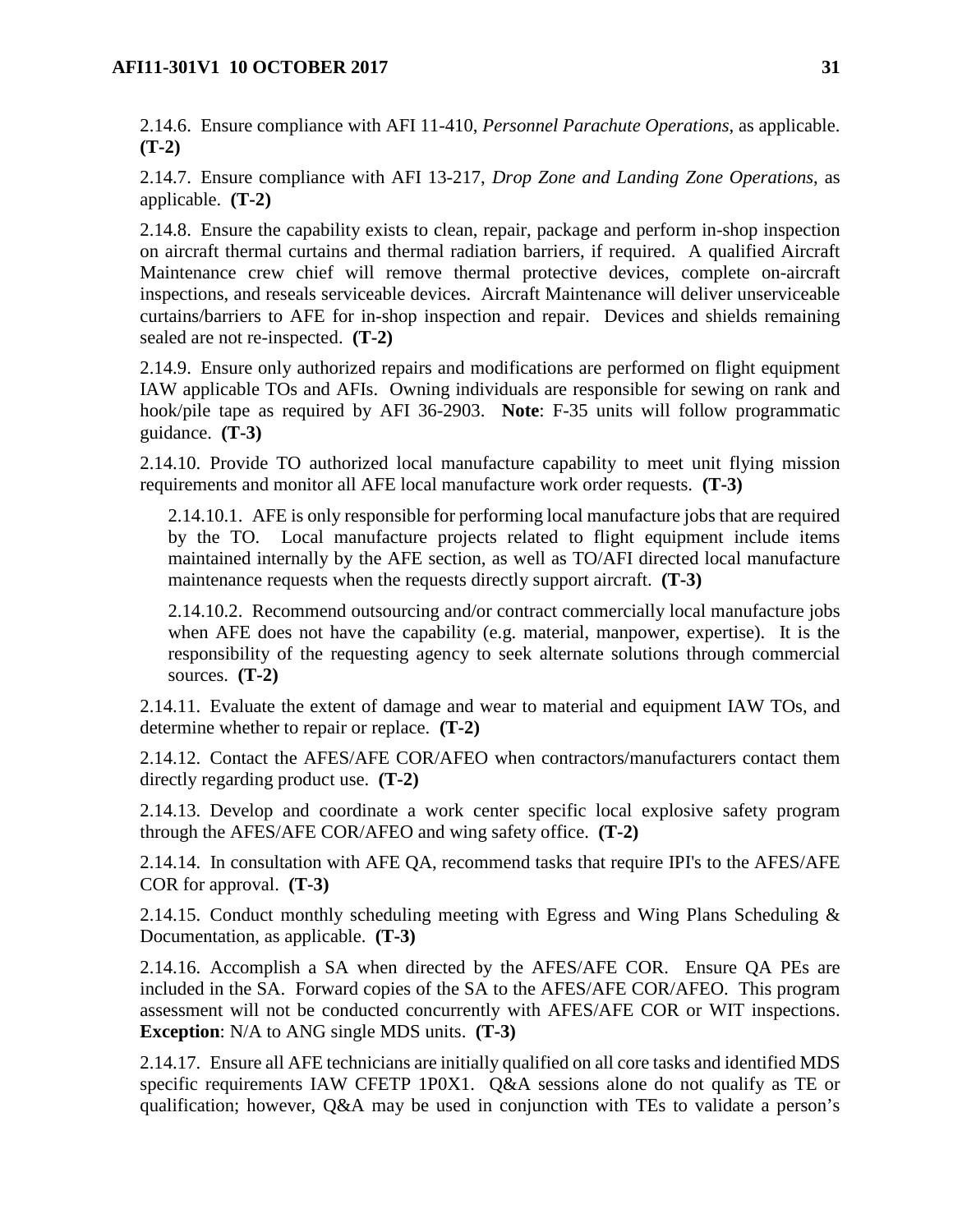qualifications. TE and qualification will include a total review of all applicable guidance and associated TOs. Document the TE using Training Business Area (TBA). **(T-2)**

2.14.18. Utilize the processes, tools, and intent of paragraph 2.13.11 in support of the SA and CCIP program. **(T-2)**

2.14.19. Ensure mission termination inspections (MTI) are accomplished on pre-positioned flight equipment for accountability and serviceability. **(T-2)**

2.14.20. Notify AFES/AFE COR/AFEO immediately when aircrew fail to return all previously signed out flight equipment to AFE at the end of each flying day (or upon returning from alert, TDY, deployments, missions, exercises, etc.) for required inspection, maintenance, and fit. **(T-3)**

2.14.21. Ensure items not maintained by AFE are not commingled and stored with flight equipment (e.g. CBRN groundcrew ensemble. See AFI 11-301 Vol 2). **(T-2)**

2.14.22. Provide training on the functional use and operation of flight equipment that may be encountered during local rescue operations when requested. Local agencies should be apprised of any changes in equipment type or operation. **(T-2)**

2.14.23. Establish liaison and coordinate with other organizations supporting the AFE function to ensure equipment is adequately maintained. **(T-3)**

2.14.24. Ensure a Restricted and Suspended Munitions listing is available and current. Use the Global Ammunition Control Point (GACP) link: **<https://www.my.af.mil/wm/Login.aspx>** The listing will include all applicable munitions. Update the listing upon release of new suspended/restricted instructions if applicable. Post listing in all areas where an explosive operation is performed. **(T-2)**

2.14.25. Ensure all support/test equipment is current (e.g., CSEL radios, loaders, test sets and beacon interface) by checking appropriate technical guidance. Ensure TODO has an ACPIN account established to receive software updates. **(T-2)**

2.14.26. Ensure the equipment of newly assigned aircrew is initially inspected and configured for local mission requirements and aircrew accomplishes an LL07 fit check prior to first flight. **(T-1)**

## <span id="page-32-0"></span>**2.15. NCOIC/Assistant NCOIC, AFE Quality Assurance will:**

2.15.1. Perform AFE COR duties and responsibilities at related contractor operated locations, as applicable. MAJCOMs/FOA units may supplement this instruction to further outline roles, responsibilities, training and other program requirements as appropriate. Furthermore, as contractors cannot perform AFE COR duties, the owning MAJCOM/FOA will determine who will perform these duties at location where no RegAF, ANG or AFRC AFE are assigned. **(T-2)**

2.15.2. Ensure AFE QA program is effectively managed in accordance with this instruction and all applicable technical data and instructions. **(T-1)**

2.15.3. In coordination with the AFES/AFE COR, establish Acceptable Quality Levels (AQL) for PEs and equipment Quality Control Inspections (QCI). **(T-3)**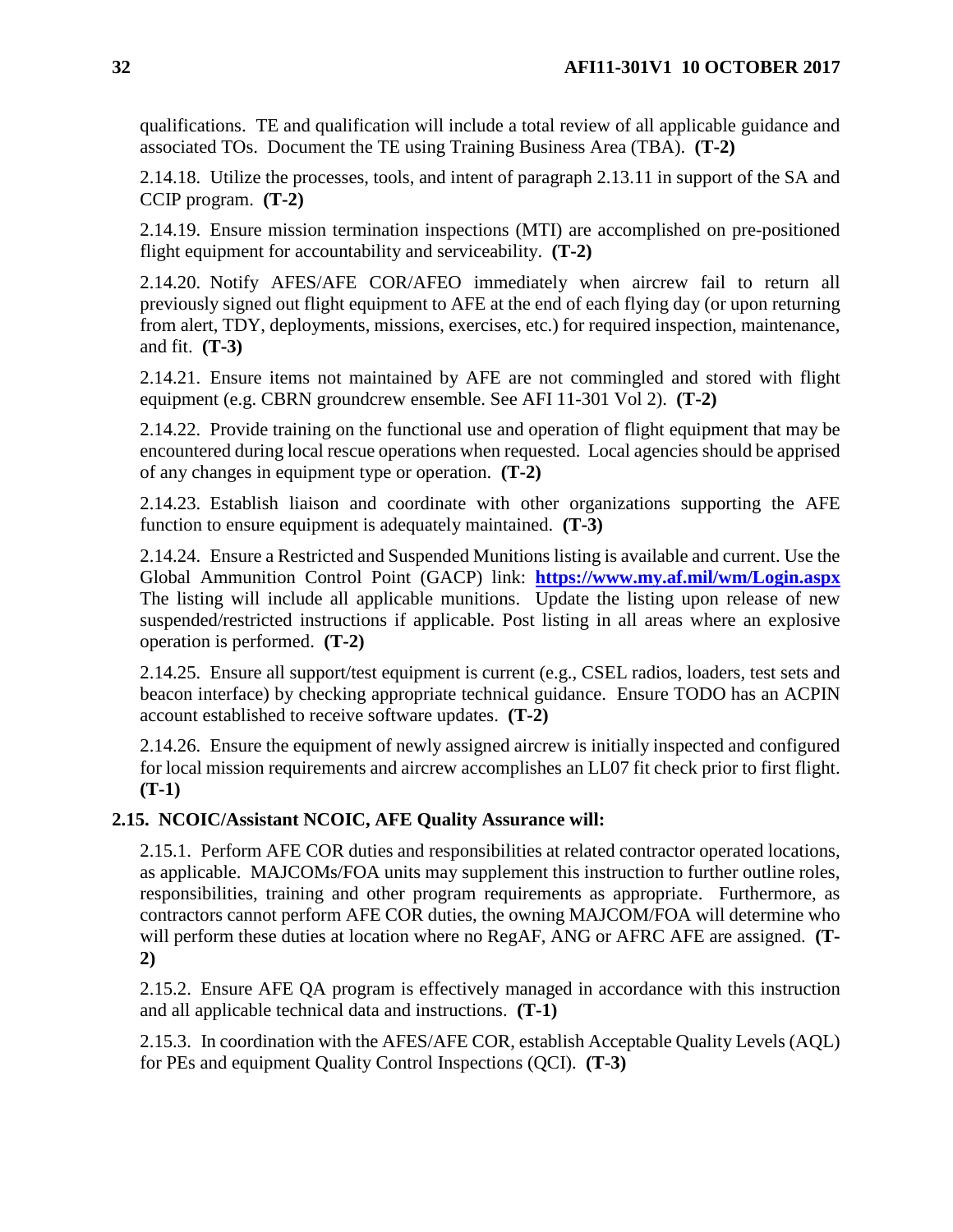2.15.4. Monitor the Joint Acquisition CBRN Knowledge System (JACKS) website (**[https://jacks.jpeocbd.osd.mil](https://jacks.jpeocbd.osd.mil/)**) monthly to ensure serviceability of ACBRN assets. **(T-2)**

2.15.5. Publish and define the trend program in the unit supplement to this instruction or operating instruction. When trends are noted, recommend/lead corrective action and assign an OPR/Office of Collateral Responsibility until closed. Provide monthly trend analysis to the OSS/CC (or equivalent) and AFES/AFE COR/AFEO. The OSS/CC will determine when it is appropriate to up channel trend status to the Group CC. Maintain trend data IAW AF Records Disposition Schedule. **(T-2)**

2.15.6. Coordinate on all requests for locally designed tools or equipment. **Exception**: Process Engineering/Engineering is the authority for approving locally designed tools and equipment at ALC locations. **(T-3)**

2.15.7. Locally manufactured tools/equipment used on aerospace equipment must be approved IAW AFI 21-101, *Aircraft and Equipment Maintenance Management*. Maintain records of all approved locally manufactured, developed, or modified tools and equipment, include pictures/drawings and a description of use for each item used in AFE. **Exception**: This paragraph does not apply to specific tools and equipment authorized in applicable technical data. **(T-3)**

2.15.8. Manage TCTO programs to ensure satisfactory integration of flight equipment with aircrew recovery systems, in cooperation with the AFES/AFE COR. Advise AFES/AFE COR of program delays or supply problems as they occur, and upon completion of the TCTO. Flight Equipment Records Management System (FERMS) or Defense Property Accountability System (DPAS) may be used to track TCTOs. Maintain file copies of all applicable TCTOs for two years after rescission date. **(T-2)**

2.15.9. Manage TODA for each AFE section assigned within the OG, in cooperation with the AFES/AFE COR. Ensure that AFE sections maintain a current file of publications, TOs/COTS manuals as outlined in paragraph 2.13.8. F-35 units may use program specific processes as directed. **(T-2)**

2.15.10. Serve as the AFE Product Improvement Manager (PIM). Provide guidance, evaluate, process, assign report number, submit and track all AFTO 22, *Deficiency Reports; JDRS and 00-35D-54* and suggestions affecting AFE in cooperation with the AFES/AFE COR. **(T-3)**

2.15.11. Develop and maintain applicable flight equipment IPI listings and accomplish annual review(s) with AFES/AFE COR to validate all TO steps are up to date and current. The IPI list must include nomenclature, specific TO, paragraph, and step number within the TO task where the IPI is required. When developing the IPI list, consult with AFES, Flight Chief, NCOICs, and QIs to identify trends or problem areas within the AFE section. Each IPI list must be forwarded to AFES/AFE COR for coordination/approval. **(T-2)**

2.15.12. Ensure IPIs are performed IAW para 6.1.4. **(T-2)**.

2.15.13. Perform and document random non-mission impact no-notice monthly QA inspections on at least one of the following major AFE programs on a rotational basis: Technician Training program IAW **[chapter](#page-50-0) 4**, AFECT program IAW **[chapter](#page-55-0) 5**, Quality Assurance program IAW **[chapter](#page-65-0) 6**, Red X program (if applicable) IAW para 3.7, Supply Accounts IAW para 3.3, HAZCOM program IAW para 3.14, Composite Tool Kit (CTK)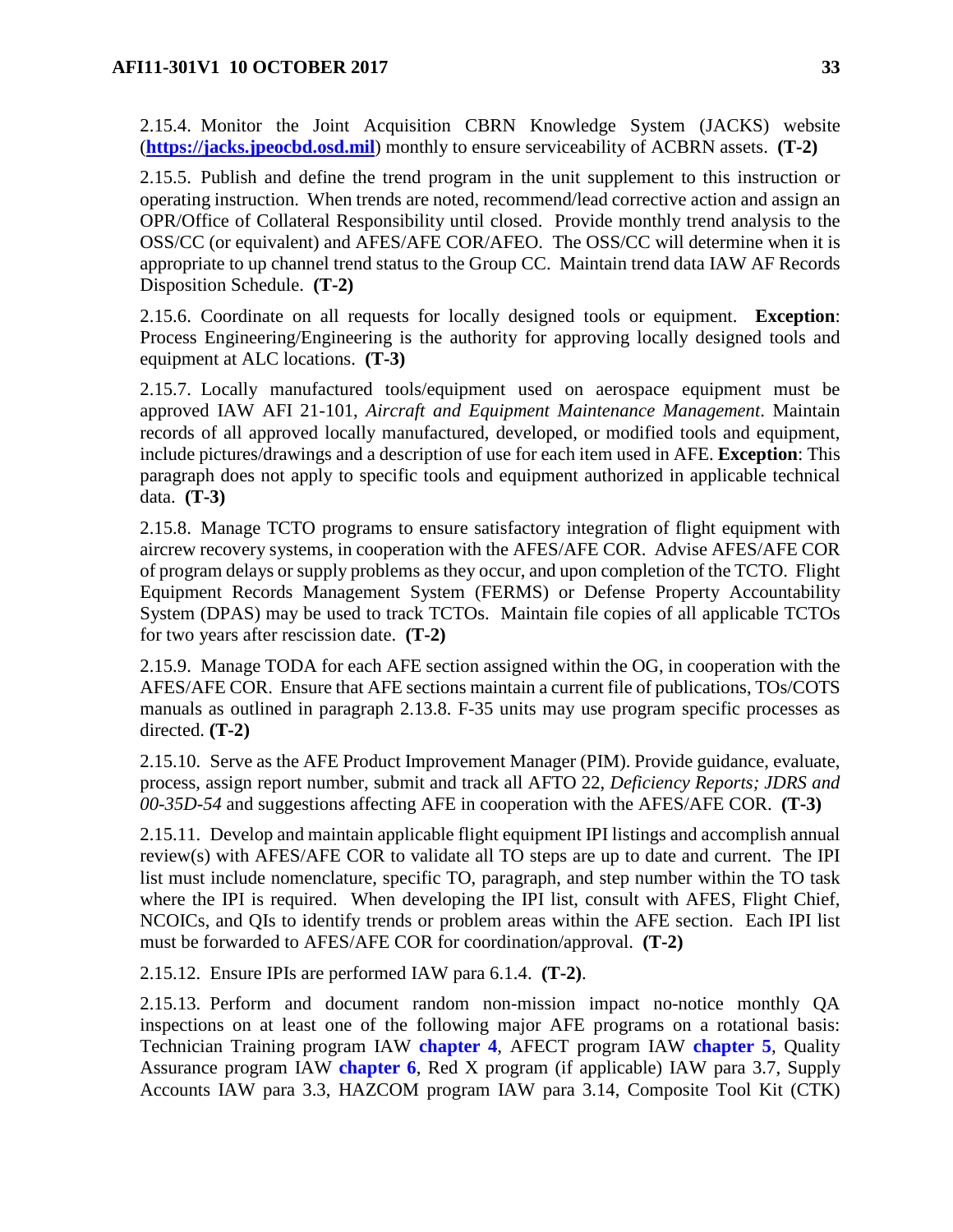program IAW para 3.8, Munitions program IAW para 3.12.2, PMEL/TMDE, TODA IAW para 3.9, Automated Data Systems (e.g. FERMS, DPAS, IMDS) IAW para 3.16 - 3.18, Resource Protection/Storage IAW para 3.11, AFE Facilities IAW para 3.10., Safety program IAW para 3.12, and Vehicle program IAW para 2.17.2. **Note:** This list is not all-inclusive, nor are the references all-inclusive, and may be expanded on by the MAJCOM and/or AFES/AFE COR/AFEO. **(T-2)**

2.15.14. Provide direct oversight of discrepancies identified during no-notice inspections of AFE programs, SAVs, UEIs, and unit SAs until corrective actions have been completed. Inspections will be documented in AFEQAP and maintained for two years to reflect the applicable program's status, discrepancies and corrective actions taken. AFES/AFE COR/AFEO will be immediately notified of any major discrepancies. **(T-2)**

2.15.15. Monitor Detected Safety Violations (DSV), Technical Data Violations (TDV), and Unsatisfactory Condition Reports (UCR). These categories represent observed events or conditions with safety implications or technical violations not related to an inspection or evaluation and are considered unsafe, not IAW established procedures, or in the case of equipment, unfit to operate. The AFEQAP database will be used to document any of these conditions. **(T-3)**

2.15.16. Attain 100% qualification on assigned flight equipment, as well as trained and certified using the AFE QA Certification Course PowerPoint® located on the HQ USAF/A3TF AFE SharePoint®. **(T-1)** In the event the NCOIC/ANCOIC AFE QA is not 100% qualified on all unit assigned flight equipment, they may appoint QA augmentees to assist with the AFE program inspections and PEs, until the NCOIC/ANCOIC AFE QA is 100% qualified. **(T-2)**

#### <span id="page-34-0"></span>**2.16. Lead AFECTI and AFELT.**

2.16.1. The Lead AFECTI will serve as primary AFECTI conducting LL training events. **(T-3)**

2.16.1.1. Ensure AFES/AFE COR annually approved lesson plans are used for AFECT events. Provide SME input to development/review of lesson plans and Emergency Action Plans (EAP) to include the integration of newly fielded equipment and/or components. **(T-2)**

2.16.1.2. Conduct and manage AFECTI training and qualification as directed by the AFES/AFE COR. **(T-3)**

2.16.1.3. Manage AFECT equipment and training classroom/areas. **(T-2)**

2.16.1.4. Coordinate and validate EAP. **(T-3)**

2.16.2. The AFELT will serve as primary Technician Training program manager and lead trainer. **(T-2)**

2.16.2.1. Ensure all AFE technician training is conducted by qualified and appointed trainers. **(T-2)**

2.16.2.2. Ensure all AFE technician training is performed using the applicable TOs/COTS manuals, and all associated support equipment and tools. **(T-1)**

2.16.2.3. Ensure the status and progress of all AFE technician training is documented via TBA Journal Entries in the technician's Individual Training Plan (ITP). **(T-2)**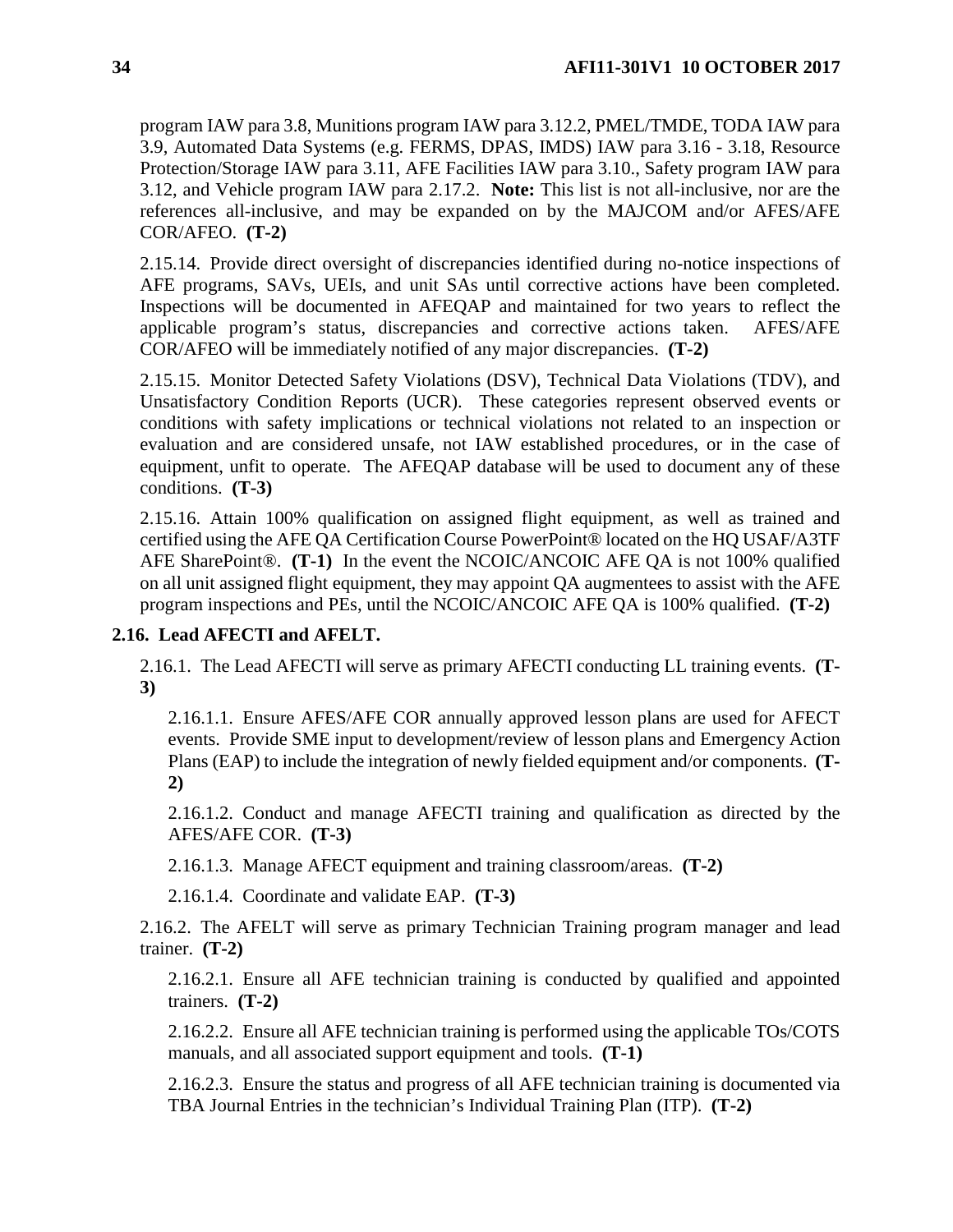2.16.2.4. Implement and execute training IAW the Lead MAJCOM Master Training Plan (MTP) and Master Task Listing (MTL) requirements. **(T-2)**

2.16.2.5. Coordinate and/or perform TEs on assigned AFE technicians in training. **(T-2)**

2.16.2.6. Ensure AFE personnel complete training as defined in Table 4.1.

#### <span id="page-35-0"></span>**2.17. NCOIC, AFE Section/Satellite Shop will:**

2.17.1. Monitor and manage daily operations pertaining to the section they are assigned, (e.g., daily workloads, flying schedule coverage, leave, and appointments). **(T-3)**

2.17.2. Ensure vehicles (full size preferred) are maintained and operated IAW AFI 24-302, *Vehicle Management*. **(T-3)**

2.17.3. Ensure AFE section access is restricted during flight equipment inspections to the maximum extent possible. This is to prevent tampering, damage, and/or contaminants getting on equipment. **(T-3)**

2.17.4. Ensure all personal electronic devices (e.g. cell phones, tablets, and MP3 devices) are kept in a central area or the administrative section within the AFE shop to prevent distractions while inspecting and maintaining flight equipment. **(T-3)**

2.17.5. Evaluate the extent of damage and wear to material and equipment IAW TOs and JTD to determine whether to repair or replace. **(T-2)**

2.17.6. Maintain accurate copies of AFTO Form 392, *Parachute Repack Inspection and Component Record*, for all versions of parachutes maintained. **Note**: Computer database equivalent (e.g. FERMS/DPAS) may be used in lieu of AFTO Form 392. **Exception**: ALC AFE related work-centers are not required to maintain records once equipment has been returned to the home unit. **Exception**: F-35 units are not required to maintain records at locations where parachute inspections and repacks are handled by Martin-Baker. **(T-1)**

### <span id="page-35-1"></span>**2.18. Aircraft Commanders (AC) will:**

2.18.1. Ensure all prepositioned flight equipment is serviceable, inventoried, and certified on the AFTO Form 46, *Prepositioned Aircrew Flight Equipment* (or computer generated equivalent), prior to local flights, prior to departing home station for TDY or deployment, or when the aircraft configuration changes or aircraft crew changes while TDY or deployed. Notify the AFE section of any onboard equipment shortages or unserviceable conditions. Note discrepancies on AFTO Form 781A, *Maintenance Discrepancy and Work Document*. **(T-2)**.

2.18.2. Determine the clothing requirements for the route of travel when performing passenger or patient transport missions aboard MAJCOM support aircraft. The AC is responsible for ensuring each crewmember is wearing the required clothing and equipment, or has it aboard the aircraft and readily available for flight or alert duty. Military passengers, except for litter bound patients, are responsible for ensuring clothing needs meet environmental requirements IAW AFI 36-2903. **(T-2)**

2.18.3. Ensure any missing flight equipment and/or enroute configurations are annotated on AFTO Form/ 781A and AFTO Form 46 (or computer generated equivalent). Entries will include as much information as possible to assist AFE in locating and recovering missing flight equipment (e.g., station where discovered missing, names, agencies and persons contacted,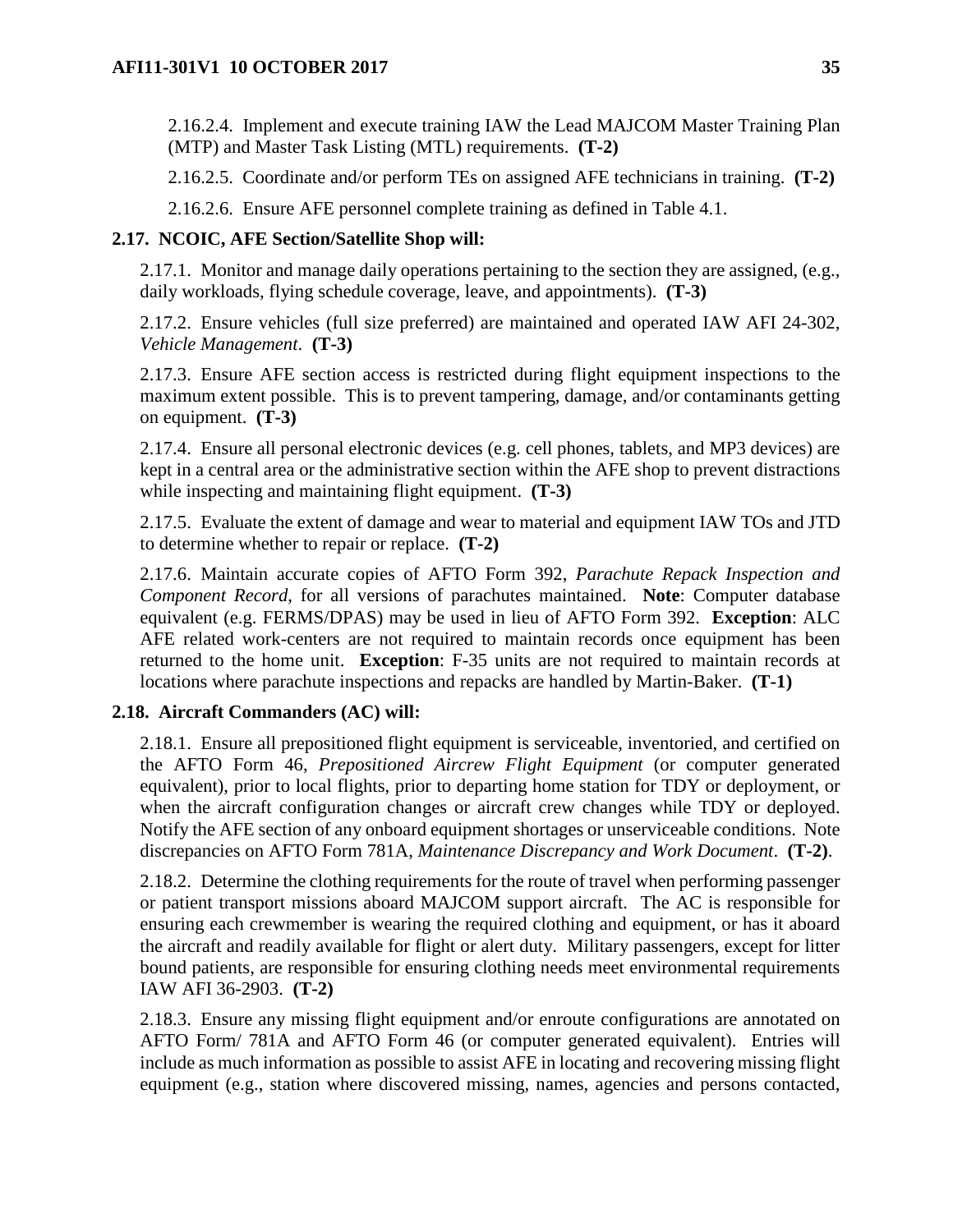etc.). Reports of Survey will be initiated IAW AFMAN 23-220, *Reports of Survey for Air Force Property*. **(T-2)**

2.18.4. Ensure all flight equipment, (e.g., survival kits, life preservers, anti-exposure suits, EPOS, parachutes, etc.), is returned to their proper storage locations. **(T-2)**

## **2.19. Aircrew Members will:**

2.19.1. Obtain personal flying clothing (e.g., flight suits, jackets, boots, gloves, etc.) from assigned/attached squadron supply, or F-35 equipment, and maintain accountability and serviceability. **(T-2)**

2.19.1.1. Reference TO 14P3-1-112 and the AFE Human Performance and Protective Systems SharePoint®, **<https://cs2.eis.af.mil/sites/21562/afe/default.aspx>**, for authorized undergarment approval and wear of Nomex® flight gear. Do not use nylon/polyester or unauthorized undergarments in situations of increased risk of fire exposure (forward operations, flying, fuel handling, etc.). AFMCs Air Force Uniform Office at Wright Patterson AFB is the focal point for authorized undergarments. **(T-2)**

2.19.1.2. Ensure Nomex® flight gear is worn IAW TO 14P3-1-112 and the Aircrew Flight Equipment Training (LL06) AF Master Lesson Plan (AFMLP) when performing flight operations. Failure to adhere to this guidance may result in serious injury. **Note:** F-35 units will use F-35 program guidance. **(T-1)**

2.19.2. Ensure flight equipment is made available to AFE technicians for required inspection, maintenance, and fit. **(T-2)**

2.19.3. Notify AFE technicians prior to going TDY with flight equipment, to ensure flight equipment inspections are current through projected return date.

2.19.4. Ensure only flying helmets, oxygen masks, and padded NVG cases are carried in the main compartment of the helmet bag to and from the AFE facility. Carry the headset in the helmet bag outer pocket. F-35 aircrew will use F-35 program guidance. **(T-2)**.

2.19.5. Ensure items such as food, bug spray, batteries, petroleum-based products, or other items that may cause contamination to oxygen equipment, are not in helmet bags or equipment lockers. Items of this nature are not authorized and will be removed/discarded when discovered. **(T-2)**

2.19.6. Possess all required ACBRN items prior to deploying to a chemical threat area or serving on conventional warfare alert as required by reporting instructions. Ensure ACBRN has been fit and issued prior to deployment. D-1 ACBRN bags will not be palletized or floor loaded unless placed in a durable nesting box or hard protective case to prevent damage. **(T-2)**

2.19.7. Maintain responsibility of all flight equipment (e.g. NVGs, ACDE, Helmet Mounted Display) when issued on an AF 1297, *Temporary Issue Receipt*, and ensure flight equipment is returned to the AFE section upon completion of training, alert tour, deployment or TDY. **(T-2)**

2.19.8. Hand-carry fragile personal flight equipment (e.g. helmet, NVDs, radio) unless packed in a hard protective case while traveling on any commercial flight. **(T-2)**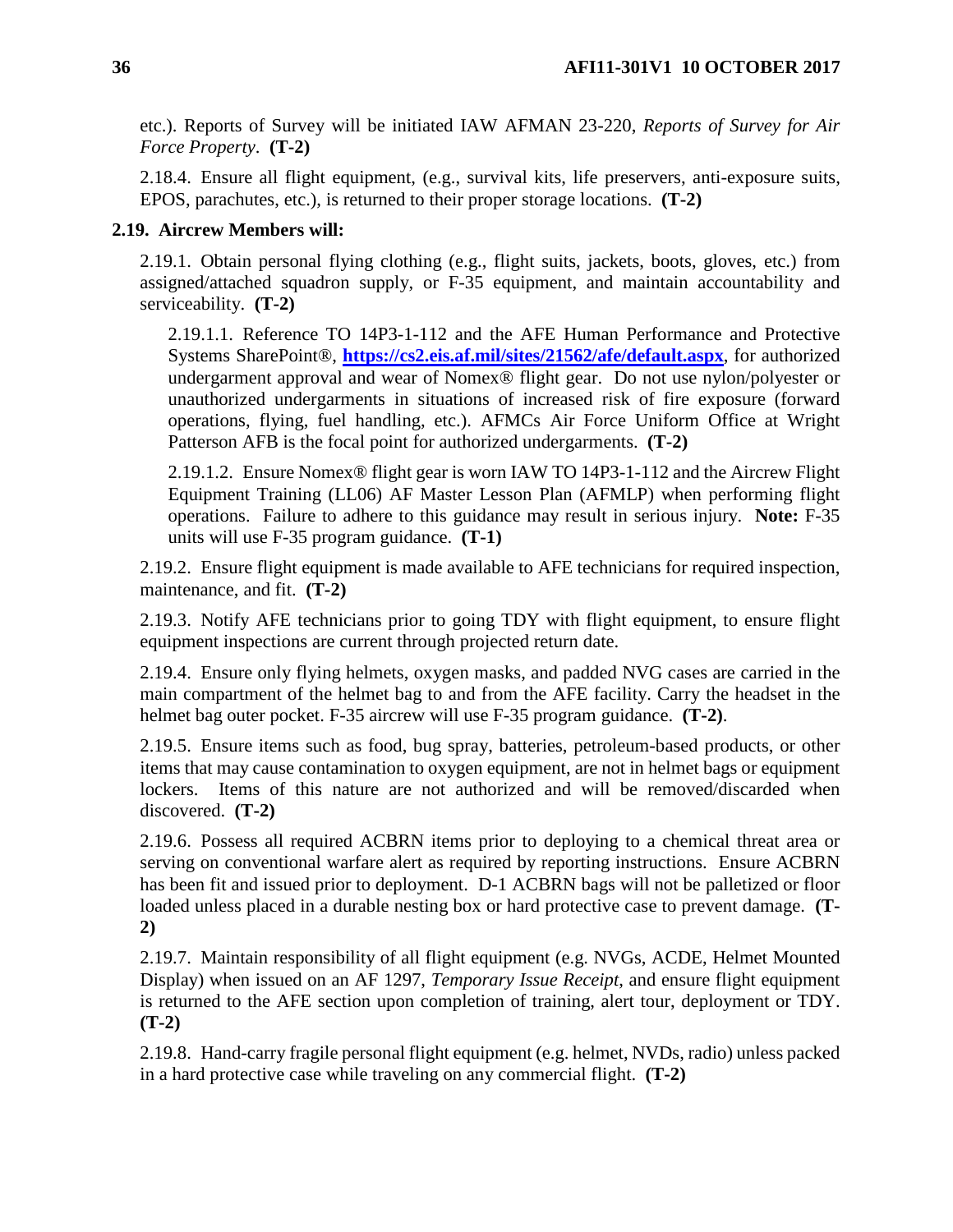2.19.9. Perform preflight inspections on all assigned or prepositioned flight equipment as required by appropriate aircraft manuals, TOs, JTD, local policies, and HHQ's directives. Operational checks using in-shop equipment will be accomplished on personal flight equipment prior to flight (e.g. Oxygen equipment, communications devices and NVDs). **(T-2)**

2.19.10. Ensure all issued flight equipment fits properly. Promptly notify AFE technicians of fluctuations in weight or any other circumstances that would affect fit of equipment. This is to validate equipment fits IAW TO guidance, and includes but is not limited to; weight gain/loss, aging/use/stretching of material, and bulkiness or lack of hair.

2.19.11. Ensure flight equipment is sanitized when mission dictates. **(T-2)**

2.19.12. Do not perform any modifications or use any unauthorized equipment without prior coordination through MAJCOM/FOA channels. **(T-2)**

### **2.20. Support Agencies:**

2.20.1. Egress Elements are responsible for removal, installation, and tracking of integrated parachutes, survival kits and oxygen connectors (while aircraft installed) as listed in applicable Job Guides. **Exception**: AF Global Strike Command AFE will install B-52H aircraft flight equipment. **(T-2)**

2.20.1.1. Egress technicians will locate inadvertent beacon activation on the flightline. Egress responsibilities are further defined in AFI 21-101. **Note:** AFE technicians will locate inadvertent beacon activations within their shops/vehicles and on a flightline where Egress technicians are not assigned. **(T-2)**

2.20.2. Optometry Clinic: Provides optometry support for ACBRN eyepieces, contact lenses, interpupillary distance measurements, screening of users for ALEP, High Contrast Visors (HCV), and Night Vision Devices (NVD).

2.20.2.1. Perform annual eye exams on maintainers of NVDs and provide documented proof of the annual eye exam. Technicians must have 20/20 (correctable) vision to perform NVD maintenance IAW TO 12S10-2AVS9-2, *Maintenance Manual, Intermediate with Illustrated Parts Breakdown, Image Intensifier Set, Night Vision, Type AN/AVS-9 (V)*. **(T-2)**.

2.20.2.2. Modifies aircrew spectacle temple bars used with the MBU-13/P mask. **(T-2)**

2.20.3. Flight Medicine: Conducts annual visits to AFE sections to ensure compliance with TO 15X-1-1, *Maintenance Instructions, Oxygen Equipment* standards. MAJCOM/FOAs will determine visit frequency for geographically separated units. The flight surgeon inspects AFE sections for compliance with occupational health and safety standards and assists in resolving mask-fitting problems. Maintain completed checklists and documentation for one year. **(T-2)**

2.20.3.1. Provide units a listing of pilots/aircrew members not approved to use HCVs, ALEP, and NVDs. **(T-2)**

2.20.3.2. Creates aircrew ear impressions and performs initial fit/comfort testing for aircrew communication systems. **(T-2)**

2.20.4. Medical Supply/ Equivalent Agency: Inspects and maintains first aid kits IAW applicable directives and replaces unserviceable components as necessary. Medical supply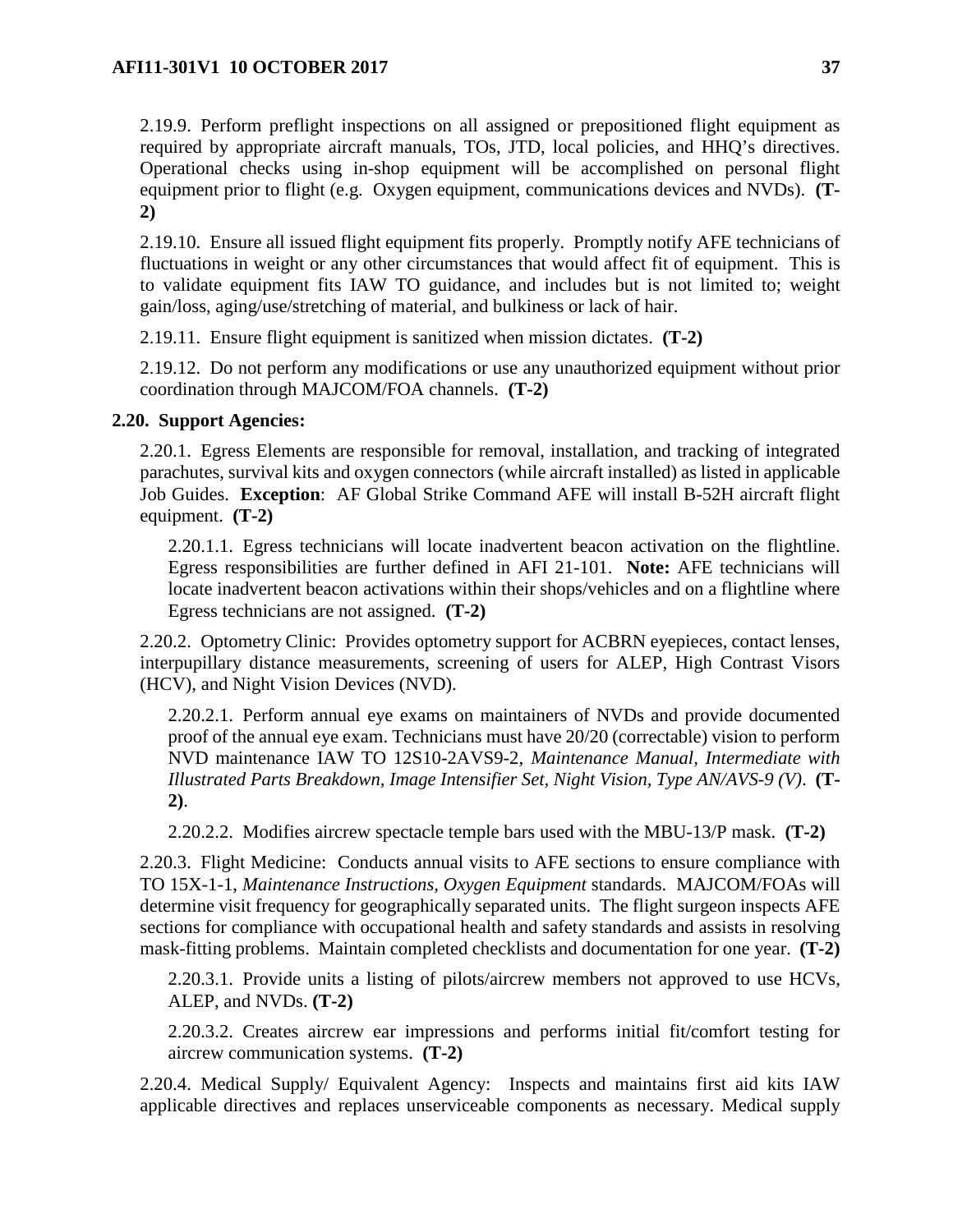may be used as a POC for procuring first aid kits, isopropyl alcohol, gauze pads, and other medical supplies used for cleaning and maintaining flight equipment. **(T-3)**

2.20.5. Bioenvironmental Engineering: Conducts occupational health surveillance IAW AFI 48-145, *Occupational Health Program*. Determines adequacy of controls established for occupational health hazards. **Note**: As outlined in AFI 48-145, these requirements do not include employees working under government contracts. **(T-3)**

2.20.6. Avionics: Routes all Helmet Mounted Cueing System (HMCS) related flight equipment issues and coordinates inspection of HMCS helmets used for aircraft maintenance through the AFES/AFE COR/AFEO for resolution. **(T-2)**

2.20.6.1. Conducts solder repairs for flight equipment as required. e.g.: NVG, DU… **(T-2)**

2.20.7. Maintenance Elements: Responsible for the removal and installation of escape slides, wing-well and over-wing life rafts, 25-man life rafts, and 46-man life rafts (to include the Age Limited Kits). **Exception**: AFE is responsible for removal and installation on KC-135 only. AFE will only remove and install for periodic inspection of escape slides. Aircraft Electrical Environmental System Specialists (2A6X6), or qualified contractors, are responsible for servicing, inspecting, recharging, testing, and overhaul of inflation cylinders. **(T-1)**

2.20.8. Air Force Safety Center (AFSC): Provides AFE experience data through the Life Sciences Division of the Directorate of Aerospace Safety. Information derived from USAF aircraft mishaps is collected, evaluated, stored, and distributed as required to AFE programs. AFSC may also recommend specific programs to correct flight equipment system deficiencies. All requests for mishap related information will be processed through local safety channels to HQ AFMC/SE who will request the information from HQ AFSC to ensure the release of requested information complies with the requirements of AFI 91-204. This can be accomplished by telecom or e-mail. **(T-2)**

2.20.9. Physiology: Provides technical expertise and training regarding the Reduced Oxygen Breathing Device (ROBD), and provides operational and medical support in the event that physiological events occur. **(T-2)**

2.20.10. Wing Safety (or equivalent): IAW AFI 91-202, *The USAF Mishap Prevention Program,* manages and has available all mishap investigation kits/items. **(T-2)**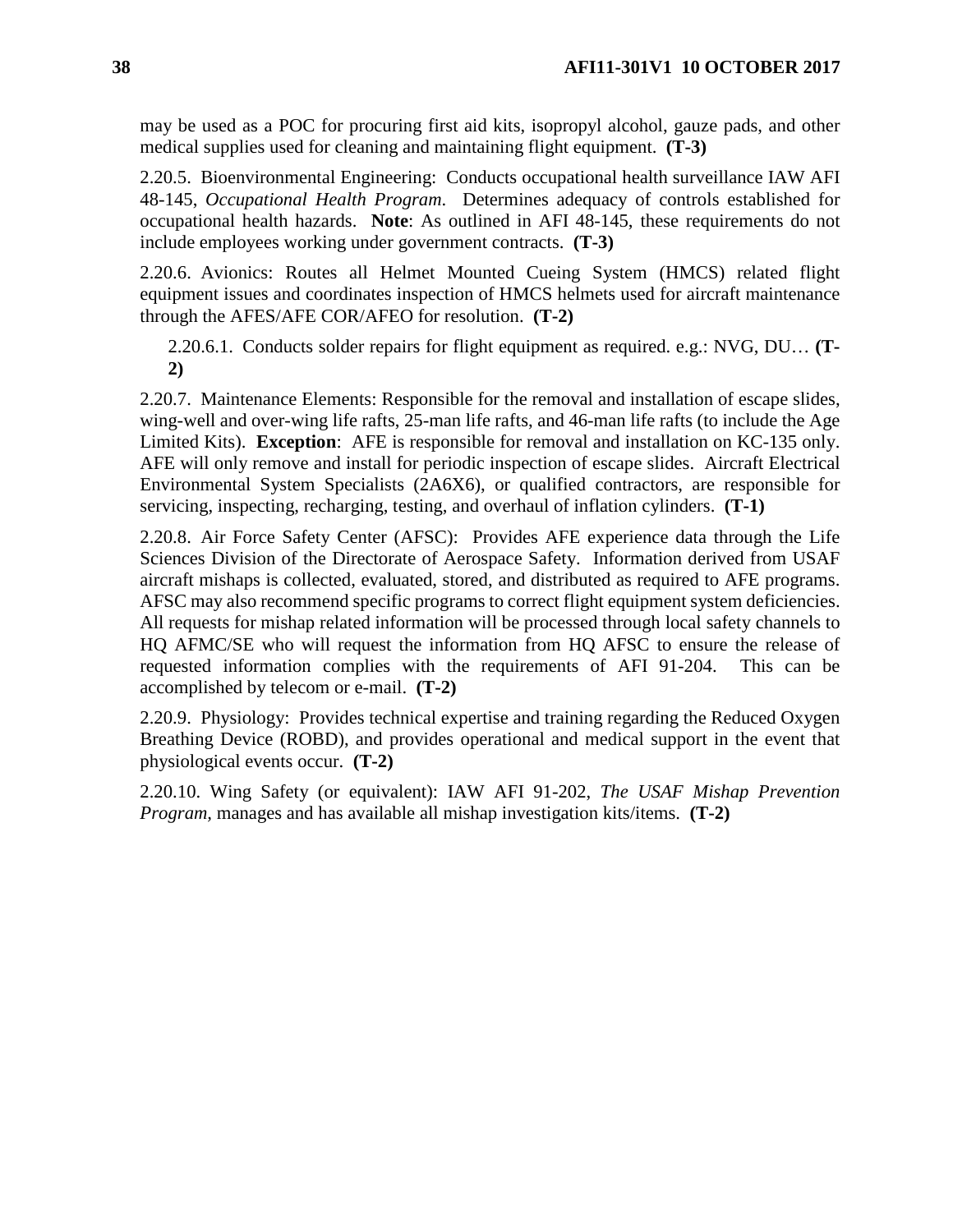### **Chapter 3**

### **AFE PROGRAM MANAGEMENT**

<span id="page-39-0"></span>**3.1. Purpose.** This chapter provides guidance to assist AFE technicians in administering key areas necessary for effective management of the AFE program.

#### **3.2. Budgeting.**

3.2.1. Each AFE section will prepare and submit an annual budget and/or financial plan to their unit CC. **(T-2)**

3.2.1.1. Each AFES/AFE COR should closely coordinate with their wing/group Resource Advisor and Financial Management offices to ensure AFE requirements are identified during various budget cycles. **(T-2)**

#### **3.3. Supply Accounts.**

3.3.1. The OSS AFE section will establish its own supply account(s) IAW AFI 23-101, *Air Force Materiel Management*/AFMAN 23-122, *Materiel Management Procedures*. **(T-2)**

3.3.2. Ensure adequate number of equipment custodians are properly trained and appointed IAW AFI 23-101 and AFMAN 23-122 for both home station and deployed operations. **(T-3)**

3.3.3. Develop procedures to track supply, equipment and non-uniform item expenditures to provide quantitative requirements to the unit CC and resource manager to assist in and justify budgeting and funding requirements. **(T-3)**

3.3.4. Equipment Custodians will thoroughly review and accurately answer configuration data set questions provided by EAE annually as a minimum. AFES/AFE COR/AFEO will validate all data sets and return signed data set(s) to EAE by their suspense date. **(T-2)**

3.3.4.1. Based on configuration data, each equipment custodian and NCOIC will provide an equipment assessment of AFE requirements by detail number, noun, NSN, authorizing AS, number authorized, number on-hand, and Basis of Issue (BOI). Coordinate assessments with AFES/AFE COR/AFEO through the SQ/CC responsible for the account. AFES/AFE COR/AFEO will validate the assessment and direct adjustments, as required. This process will keep equipment authorizations to minimum (authorized) levels to meet mission requirements. **(T-2)**

3.3.5. Ensure applicable Force Activity Designators (FAD) code is used when requisitioning flight equipment. When ordering time-change items, use TEX Code 8 to by-pass base level stock (if remaining service-life is inadequate to meet mission needs). Use advice code "2G" to ensure assets received from depot have the most service-life remaining on item. F-35 units will order items IAW program directives. **(T-2)**

3.3.6. Report time-change component requirements IAW TO 00-20-9 and HHQs directives. AFRC associate units will provide information copies to their respective AFRC/A3RF. **(T-2)**

3.3.6.1. Ensure munitions account custodian submits their munitions forecast annually, using the Forecast and Allocation Module (FAM) of the Agile Munitions Support Tool located at 784th Combat Sustainment Group website **<https://www.my.af.mil/ammoprod/wm/>**. If required, coordinate supplemental and out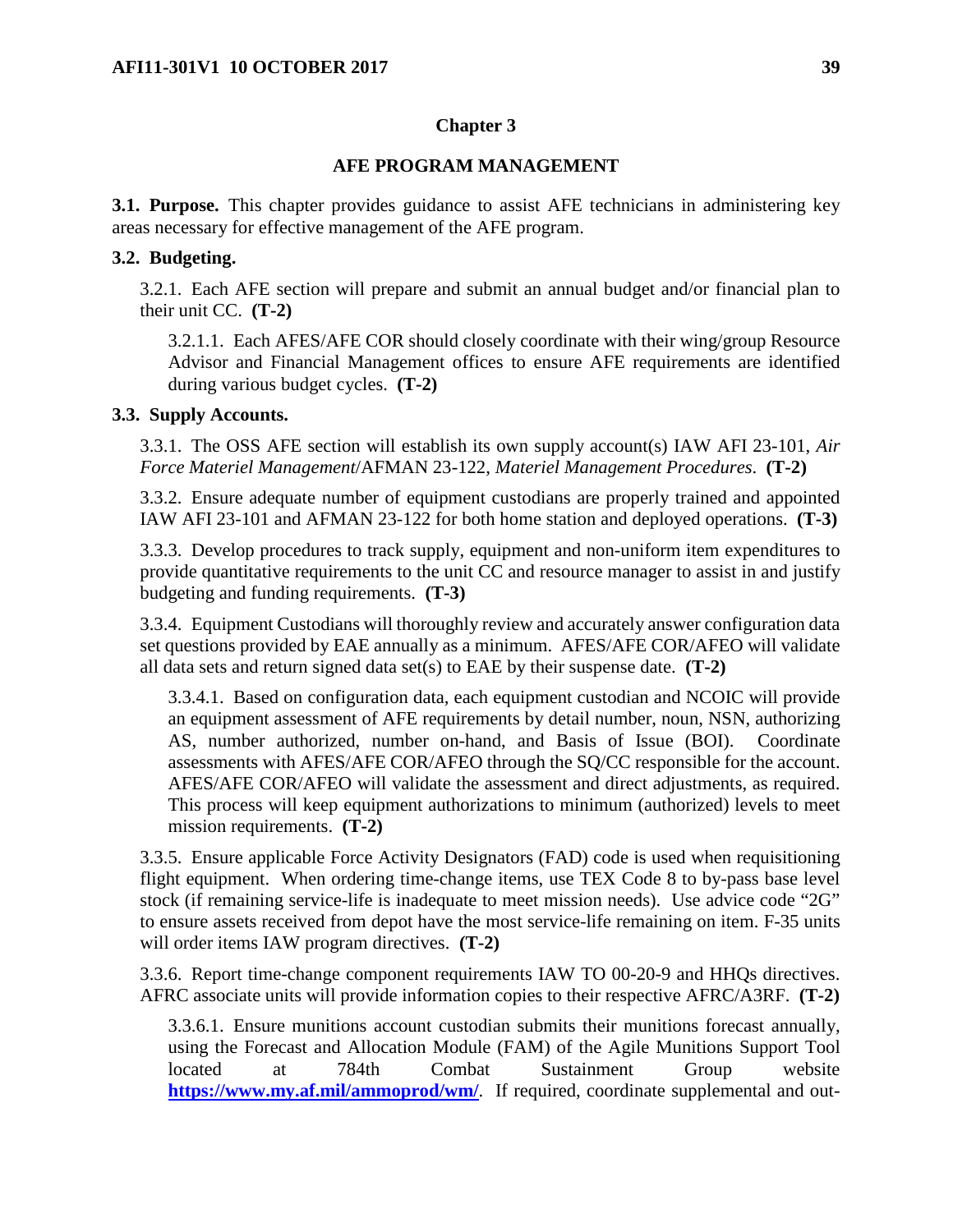of-cycle munitions changes, to the initial forecast, through the base MASO using the FAM. **(T-2)**

3.3.7. Units will annually review appropriate AS to ensure current authorizations for unitspecific mission requirements IAW AFI 23-101 paragraph 5.4.4. Equipment in excess of AS is not authorized. **(T-2)**

3.3.7.1. Use AS 016, AS 450, AS 538, AS 660, aircraft configuration instructions, mission requirements, LOGDET, AFEMS, MAJCOM/FOA specific guidance and this instruction to determine the basis of equipment required. **(T-2)**

3.3.8. AFE supply account representative(s) should monitor status of backorder requisitions and contact local Customer Support Liaison Element (LGRMCC) for items that have not been received within 180 days. Provide LGRMCC with mission impact statement(s), as needed, in support of LGRMCC forwarding supply assistance request(s) to AFMC. Provide information copies of supply difficulty and mission impact statement submissions and any supply status updates or responses to the AFES/AFE COR and NCOIC AFE QA. Contract AFE units will forward a copy to their local quality assurance office. **(T-3)**

3.3.8.1. Supply difficulty and mission impact letters are not required for Custodian Authorization Custody Receipt Listing (CA/CRL) items. **(T-3)**

3.3.9. Units will standardize supply account naming conventions by utilizing the following shop codes: FE (Flight Equipment) for O&M SBSS accounts; FH (Fly Hour) for CPFH accounts; AC (Aircrew Chemical) for ACBRN accounts. Units will work supply account name changes through their local customer support section. **(T-2)**

3.3.10. Spare Equipment. Spare equipment is often required for maintenance and turn-around time for AFE. Spare equipment, to include EAID reportable (e.g. CA/CRL items), and nonaccountable (e.g. expendable items), are authorized as follows **(T-2)**:

3.3.10.1. Spare Set Authorization. Equipment set quantity, per set, is determined by specific AFI 11-2MDS Vol 3, Addenda or AFI 11-301 Vol 2. AFE may possess and maintain one spare set of equipment (e.g. survival vests, life rafts, etc.) per 10 aircraft possessed (Total Aircraft Inventory), with a minimum of one spare set for units with less than 10 aircraft possessed. Units may adjust their total spare set quantity downward to best suit unit needs or if other MAJCOM/FOA guidance exists, (i.e. C-17A raft spare sets are determined by HQ AMC and Special Purpose Recoverables Authorized Maintenance [SPRAM] account authorizations).

3.3.10.1.1. If EAID reportable items are contained within the set, use the higher-level assembly AS configuration code/configuration description and BOI to determine authorizations (e.g. radios installed in survival vests, life raft containers, etc.). **(T-2)**

3.3.10.1.2. Any EAID reportable items contained within spare sets will be considered Use Code B, base support, under AS450AOOB (CAF), AS450EOOB (MAF) and AS660NKAV. **(T-2)**

3.3.10.2. Additional 10 Percent Spares Authorization. Some items may require an additional 10 percent spares authorization due to the nature of the equipment maintenance concept, depot level repair, or individual issued items (e.g. radio sets, ACBRN items, etc.). In cases where equipment is built in sets, the additional 10 percent authorization is in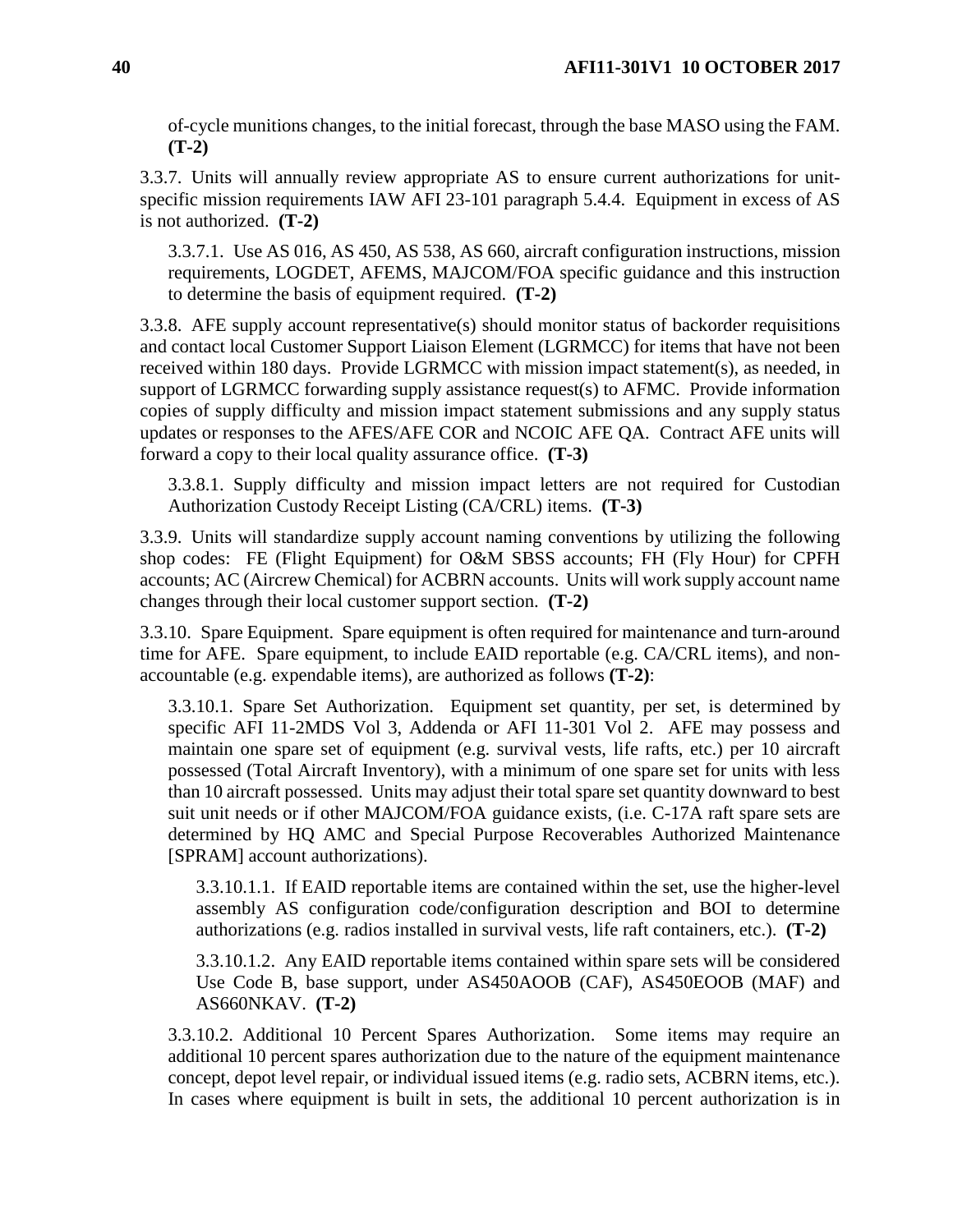addition to the spare sets. Example: An unserviceable radio is removed from a survival vest. It has to be sent to Depot for repair but the survival vest needs immediate radio replacement to remain serviceable. The stand-alone 10 percent radio authorization in this example enables immediate replacement/serviceability. **(T-2)**

3.3.10.2.1. When authorized, the additional 10 percent authorization is calculated against the total BOI calculation. When figuring the additional 10 percent authorization for items contained in sets, add the BOI authorization, plus spare set authorization(s), and then calculate the 10 percent authorization. **(T-2)**

3.3.10.2.2. For EAID reportable items, the additional 10 percent authorization may only be cited if the AS (e.g. AS450\*, AS660NK\*) provides the specific configuration code for maintenance and inspection for the NSN being calculated. The AS450 and AS660 configuration codes for the additional 10 percent authorization will be unique for each affected NSN. **(T-2)**

3.3.10.3. Mobility Equipment. Mobility equipment, EAID reportable and nonaccountable, is authorized and calculated by specified UTC and NSN (or stock class), as determined by UTC pilot and non-pilot units, with coordination of the responsible MAJCOM/FOA IAW AFI 10-401.

3.3.10.3.1. EAID reportable items for mobility are considered Use Code A, Mobility, and must be on hand or on requisition. Units will cite the appropriate configuration code and configuration description in the mobility sections of AS (e.g. AS450AOOA [CAF], AS450EOOA [MAF], AS660NKAU). Mobility equipment does not count against or as additional 10 percent authorization. **(T-2)**

3.3.10.3.2. An additional 10 percent spares is not authorized for mobility equipment. UTC pilot and non-pilot units, with coordination of the responsible MAJCOM/FOA, determine the specific BOI quantities required for mobility by specific UTC and NSN. **(T-2)**

3.3.10.3.3. UTC pilot units will ensure EAID reportable NSN authorizations as stated in the AS match the UTC LOGDET data. Since LOGDET data is by NSN, items like radios may or may not match the quantities of survival vests and rafts contained in the UTC LOGDET. **(T-2)**

3.3.10.3.4. If EAID reportable equipment BOI authorizations has stated the AS are deemed incorrect when comparing the UTC LOGDET data, the UTC pilot unit will coordinate with the responsible MAJCOM/FOA to request guidance on changing or correcting the AS in AFEMS. **(T-2)**

3.3.11. Classic associate and active associate TFIA AFE sections will use the following business rules for managing equipment EAID reportable equipment **(T-2)**

3.3.11.1. The host AFE (i.e. the unit that owns the aircraft) will manage and account for all EAID reportable items with the exception of EAID reportable ACBRN D-Bag items.

3.3.11.2. The host unit and associate AFE will maintain EAID reportable ACBRN D-Bag items on separate CA/CRLs. **(T-2)**

3.3.12. Aircraft installed EAID reportable equipment.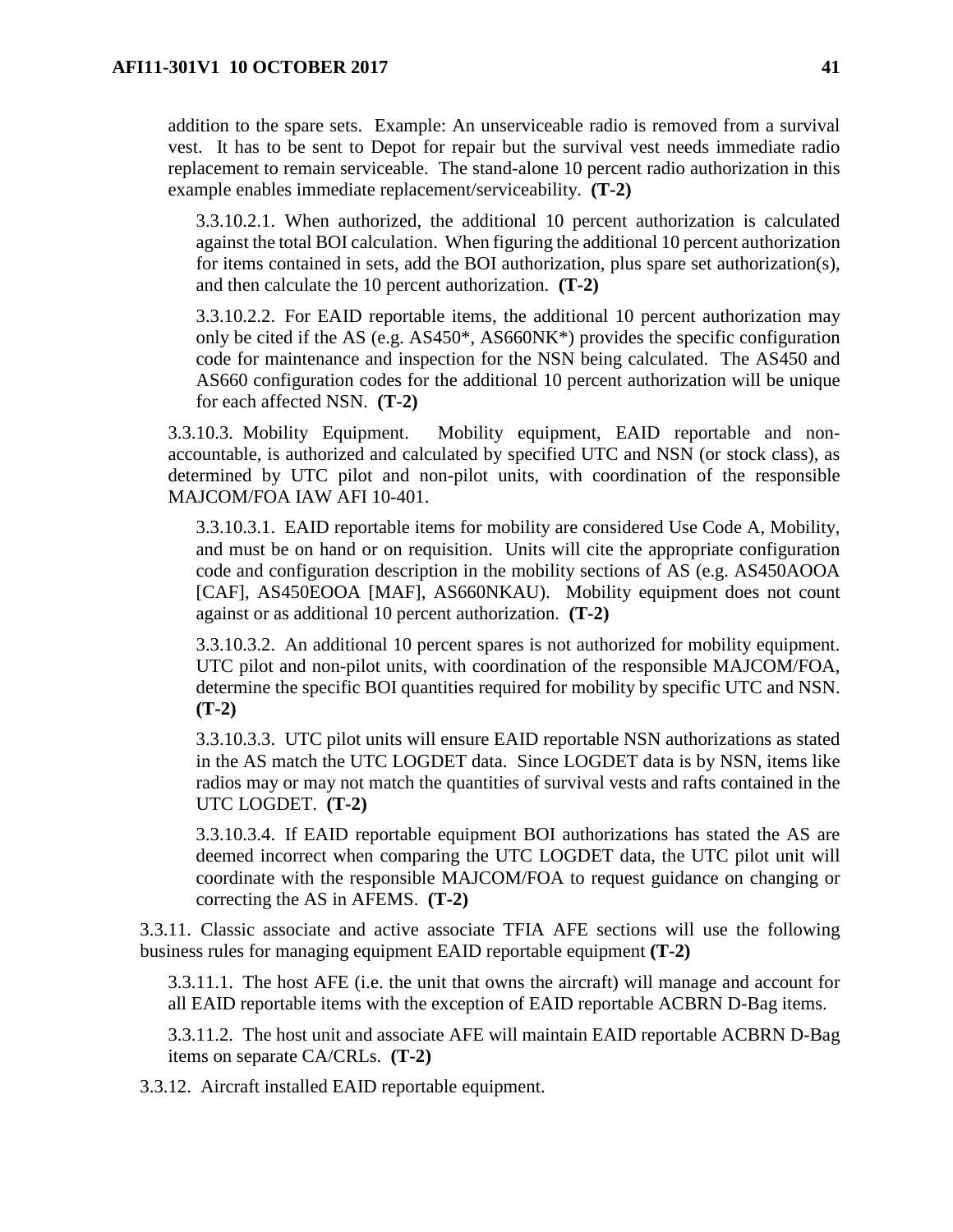3.3.12.1. Due to the nature of the way large frame aircraft (LFA) deploy and or transition through areas of responsibility, aircraft installed flight equipment, to include EAID reportable equipment, will not be put into deployed or transferred status. **(T-2)**

3.3.12.2. Accountability of aircraft installed EAID reportable equipment is actively managed and properly documented using the AFTO Form 46. **(T-2)**

# **3.4. Air Force Cost Analysis Improvement Group/Cost Per Flying Hour (AFCAIG/CPFH) Program.**

3.4.1. Aircraft and aircrew (other than uniforms and personal items) flight equipment components either on or off aircraft, to include prepositioned, used solely for flying operations are included as part of the CPFH program. To purchase these items, use EEIC 644 for Materiel Support Division (MSD) items, EEIC 605 for General Support Division (GSD) items, and EEIC 61952 for Government Purchase Card (GPC) items. Units should use the most recent FY standardized CPFH RC/CC and PFMR/ORG codes applicable to their unit. Centrally managed and accountable support equipment items are not funded through the CPFH program. **(T-0) Note**: Flight Test Squadrons (Depot Support) utilize CSAG funding. **(T-1)**

3.4.2. AFE and A4 AFCAIG/CPFH managers will identify and define, (by decision-tree method), total APP AFCAIG/CPFH requirements for each MDS aircraft configuration. Items not passing the decision-tree method for AFCAIG/CPFH AFE funding will be considered nonfly items. **(T-1)**

## **3.5. Equipment Redistribution.**

3.5.1. In the event AFE becomes excess to organizational needs, the AFES/AFE COR will notify respective MAJCOM/FOA for possible redistribution prior to turn-in. **(T-2)**

3.5.2. Once notification is made, disposition instructions (redistribution, turn-in, etc.) will be provided to the unit within 30 calendar days. AFES/AFE COR will notify their MAJCOM/FOA when they have unserviceable flight equipment, which can be used as training equipment. **(T-2)**

## **3.6. Transfer of Flight Equipment.**

3.6.1. During aircraft transfers or movement of flight equipment, communication between depot, modification agencies, and gaining or losing units is required. Comply with the instructions in AFI 21-103, *Equipment Inventory, Status, and Utilization Reporting*, and TO 00-20-1, *Aerospace Equipment Maintenance General Policies and Procedures*. **(T-2)**

3.6.2. AFE units will ensure maximum inspection serviceability on all flight equipment accompanying aircraft to depot. Units will also send a copy of flight equipment records with the aircraft to include IPI sheets, as required. **Exception:** 46-man life raft (C-17) will remain on its current inspection cycle. **(T-2)**

## **3.7. Red-X Certification.**

3.7.1. At a minimum AFE technicians certified to clear "Red-X" discrepancies will be identified on an appointment letter signed by the OG/CC or on a Special Certification Roster (SCR) if SCR is locally approved by OG/CC. **(T-2)**

3.7.2. AFE "Red-X" certified technicians will be a 1P071 (or equivalent). The first O-6 in the chain of command may waive the 7-level requirement down to the minimum rank of SrA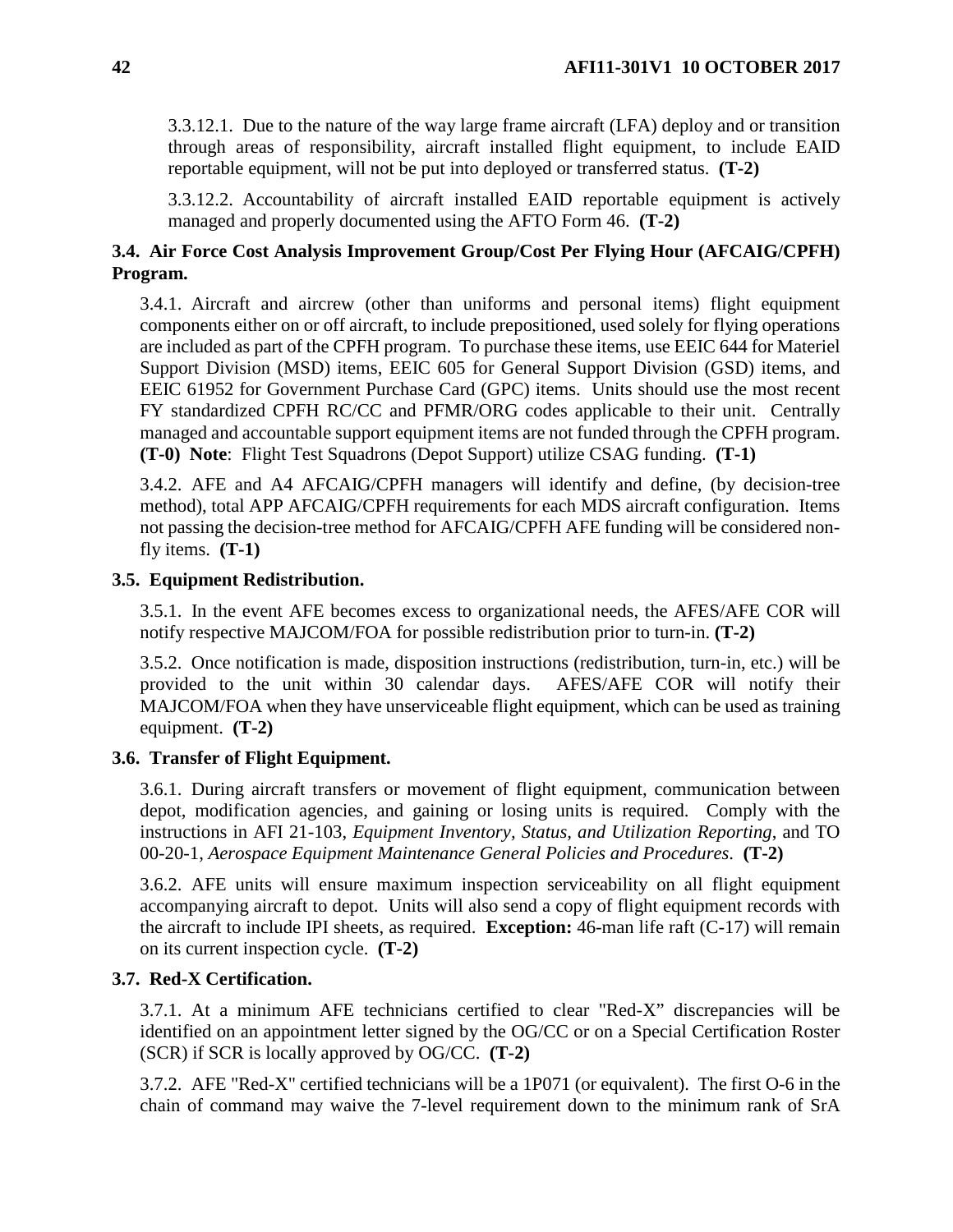(civilian or contractor equivalent) to clear "Red-X" discrepancies based on their experience and technical expertise; such a waiver will terminate once a sufficient quantity of 7-levels (civilian/contractor equivalents) are available. **(T-2)**

3.7.3. If Red X certification is required due to MDS or mission requirements, the AFES/AFE COR and NCOIC AFE QA will develop a one-page checklist denoting the minimum areas to be evaluated for Red X certification. **Note:** May coordinate with Maintenance QA or utilize their checklist as long as the minimum areas are included.

3.7.3.1. The minimum areas to be evaluated include: checking for currency of cockpit familiarization/egress training, completion of maintenance forms documentation training, completion of CTK inventories prior to departing the shop, vehicle preparation and configuration, removal of jewelry, review of aircraft forms, ensure aircraft is safe for maintenance, accomplishment of applicable equipment pre-installation inspection(s), use of safety devices, familiarity with job guide checklists, effective use of voice command and response, verification procedures, Foreign Object Damage (FOD) checks, aircraft forms documentation, and accomplishment of CTK inventories after job completion IAW AFI 21-101 and MAJCOM Supplement to AFI 21-101. **(T-3)**

3.7.3.2. Based on MDS or mission requirements, the AFES/AFE COR and NCOIC AFE QA will train NCOICs on the use of this checklist during the NCOIC's initial training and qualification. NCOICs will train technicians on checklist requirements. **(T-2)**

### **3.8. Composite Tool Kit Program.**

3.8.1. The objective of the CTK program is to prevent and eliminate FOD to aircraft, engines, missiles, training and support equipment, and to reduce tool replacement cost through effective control of assets.

3.8.2. AFES/AFE COR/AFEO will establish a CTK Program IAW AFI 21-101, **Chapter 8**, to include MAJCOM/FOA, and wing/unit policy directives. **(T-1)**

3.8.2.1. AFES/AFE COR/AFEO will ensure CTK program includes specific lost tool procedures (i.e. who to contact when a tool is lost, and what actions to take), in order to control and account for tools used in each AFE section. **(T-1)**

3.8.3. AFE sections are authorized to manually track their CTKs and are not required to use TAS/FEMS/TcMax for accountability and control of tools and equipment. **(T-1)**

3.8.4. Tool Accountability. AFES/AFE COR/AFEO, through CTK custodians, is responsible for tool and equipment accountability and control (i.e. knowing where all tools are and who has responsibility for them). **(T-1)**

3.8.5. AFES/AFE COR/AFEO will ensure when technicians sign out a CTK, individual tool, or piece of equipment, they are effectively responsible and accountable for the item/s until it is returned to its proper location and signed back in, at which point accountability transfers back to the CTK custodian. **(T-1)**

3.8.6. AFE units performing any aircraft/flightline maintenance with tools (to include red-ball maintenance), will develop a dispatchable flightline CTK IAW AFI 21-101. **(T-1)**

3.8.7. GA/ST units utilizing personal rigger CTKs will maintain these CTKs IAW this instruction and AFI 21-101. **(T-2)**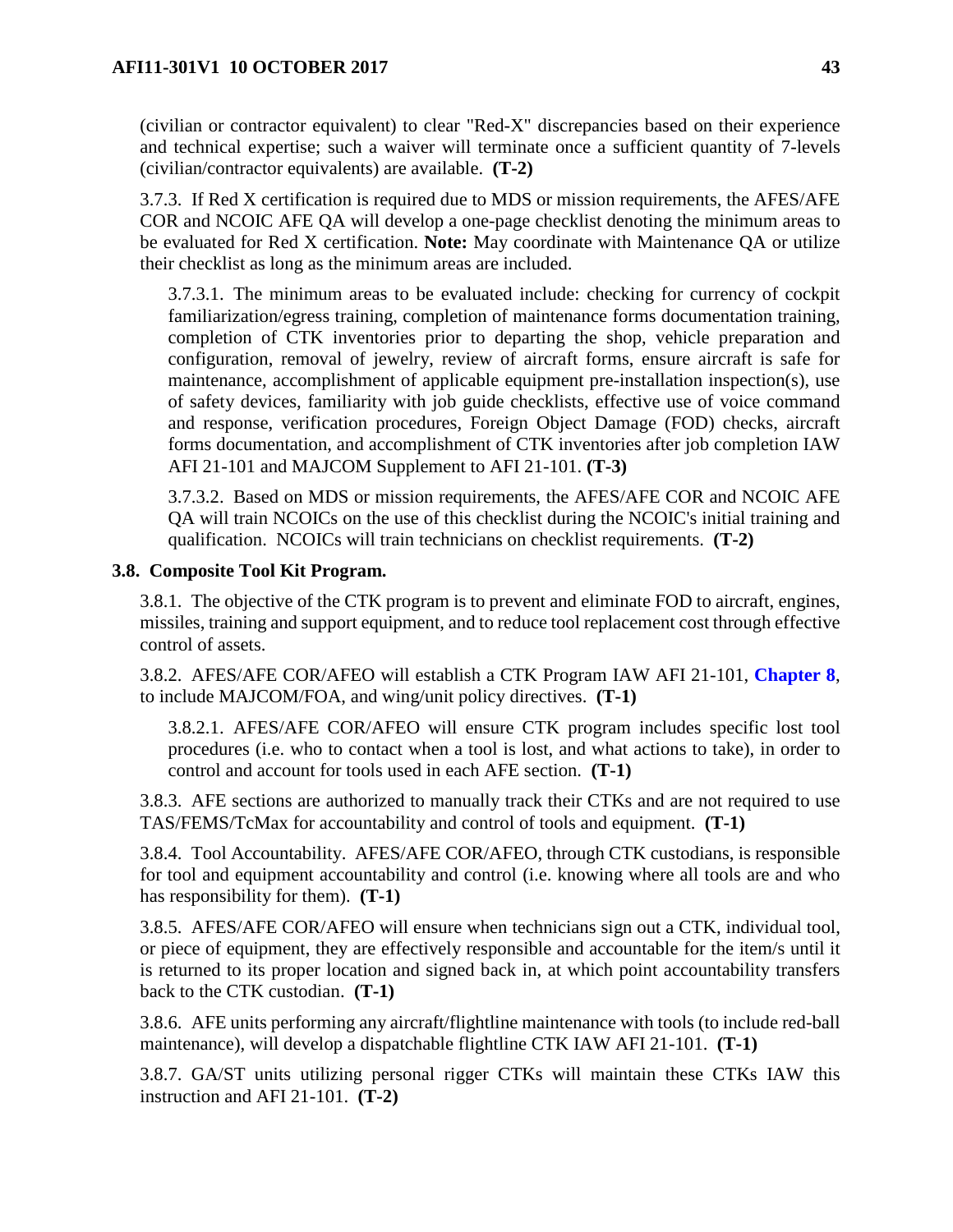3.8.8. Units will develop local procedures to track all oxygen connectors (e.g. CRU-60 and CRU-94) dispatched to and from the flightline. **Note:** Egress personnel are responsible for documenting location of connector local IDs installed on ejection seat aircraft. **(T-2)**

## **3.9. Technical Orders (TO), Publications, Operating Instructions (OI) and Product Quality Deficiency Reports (PQDR).**

3.9.1. A recommended TO and publications list (see Attachment 1) is for use as a reference guide only and is not all-inclusive. The list will help you determine your requirements and is not a mandatory requirement list.

3.9.1.1. AFE sections will maintain specific electronic TOs unless required TOs are not managed electronically for items serviced by the unit. TOs will be filed and maintained IAW TO 00-5-1, TO 00-5-3, AFI 63-101\_20-101 and managed through ETOOL IAW 31S5-4-ETOOL-1. **(T-1)**

3.9.1.1.1. Refer to TO 00-5-1 for use of manufacturer's manuals in support of approved COTS/NDI equipment. **(T-1)**

3.9.1.1.2. Duties that require printing of TOs or portions of TOs must comply with TO 00-5-1. **(T-1)**

3.9.1.1.3. Locally prepared checklists and guides developed from TOs must comply with TO 00-5-1. **(T-1)**

3.9.1.2. MAJCOM/FOA and units will determine when TO options are mandatory within their respective MAJCOMs or units, and publish a TO Options List IAW paragraph 2.13.8.2. **(T-2)**

3.9.1.2.1. MAJCOM TO Options Lists are posted on the respective MAJCOM SharePoint®. **(T-2)**

3.9.1.2.2. ANG units will utilize their gaining MAJCOM TO Options List IAW paragraph 2.13.8.2. **(T-2)**

3.9.1.3. As the unit's TODO and AFE PIM, the NCOIC AFE QA/COR is responsible for reviewing and processing wing-initiated AFTO 22s and DR affecting flight equipment. QA/COR personnel will establish procedures within the group to assign improvement report numbers to AFTO 22, as prescribed in TO 00-5-1. Units may use the supporting wing/base TODO. Ensure AFES/AFE COR is informed on all AFTO 22's and DR's prior to submittal. **(T-2)**

3.9.2. Policy, procedures, and responsibilities for PQDR submission and exhibit handling and processing are outlined in TO 00-35D-54. **(T-1)**

3.9.3. Units will comply with AFI 33-360 when developing unit OIs, or local directives. To ensure continuity throughout the unit, the AFES/AFE COR will address procedures including but not limited to; response to emergency action (recall), radio operation, vehicle control and use, fire protection, explosive and ground safety, security standards and practices, work-center schedules and processes, and TO familiarization. Unit OIs will be annually reviewed by the AFES/AFE COR/AFEO, and forwarded to the applicable CC for final approval. **(T-2)**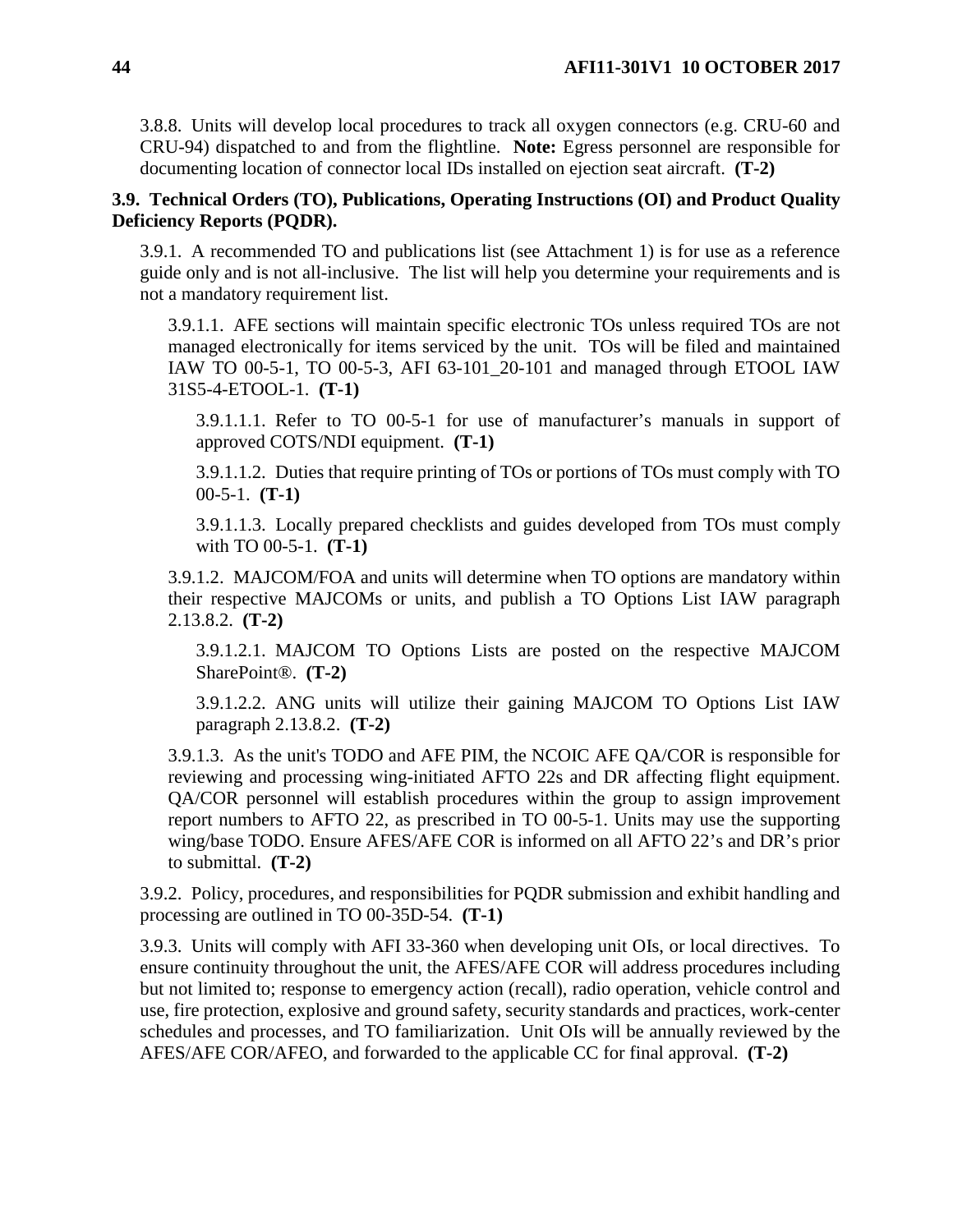3.9.3.1. OIs affecting only OSS shop operations will be signed by the OSS/CC. OIs providing direction to aircrews/AFE operations from multiple supported units will be signed by the OG/CC. **(T-3)**

3.9.3.2. At a minimum, interaction and procedures involving organizations outside of AFE functions (maintenance, medical, safety, operations, etc.) will be defined in a local MOA's or Memorandum of Understanding (MOU). MOA/MOUs must be reviewed annually. **Note:** AFRC informational copies of MOAs will be forwarded to HQ AFRC/A3RF for awareness. **(T-2)**

## **3.10. AFE Facilities.**

3.10.1. Facilities will be maintained IAW applicable (AFOSH) standards, TO 15X-1-1, 12S10-2AVS9-2, and 14D3-11-1, *Operation, Inspection, Maintenance, and Packing Instructions for Emergency Personnel Recovery Parachute (Chest, Back, Seat Style, and Torso Harness)* standards. The sensitivity of flight equipment requires environmental and climatic controls. Refer to AFI 32-1024 and AFMAN 32-1084, 14S and 14D series TOs for guidance on spatial and environmental requirements. ANG units utilize ANGH 32-1084 in lieu of AFMAN 32-1084. AFRC units will also consult AFRCH 32-1001 **(T-1)**

3.10.2. Store items neatly and separately to prevent co-mingling of serviceable, repairable, and unserviceable items. Provisions will be made to protect shelf stock components from dust, impurities, and direct sunlight. Maintain in original packaging or plastic bags when able. **(T-2)**

3.10.2.1. All equipment/shop stock items/supplies will be considered serviceable unless otherwise marked with repairable and unserviceable condition tags. Repairable and unserviceable items will be properly tagged and stored neatly and separately to prevent comingling and accidental use. **(T-2)**

3.10.3. Ensure sufficient work and storage areas are available for inspections and storage. When necessary, pad and cover work benches and storage bins with material to provide smooth surfaces and edges. **(T-2)**

## **3.11. Resource Protection/Storage.**

3.11.1. Installation CC's designate controlled areas and storage facilities IAW AFI 31-101, *Integrated Defense (FOUO)*. AFE will assist with the CC's resource protection program if applicable IAW AFI 31-101. **(T-3)**

3.11.1.1. AFE maintains and stores mission essential equipment that is by nature valuable and desirable. AFES/AFE COR/AFEO will ensure the AFE sections are designated as limited access areas to prevent unauthorized entry, and to safeguard flight equipment. AFES/AFE COR/AFEO will use discretion when allowing visitors to gather in AFE sections, and ensure visitors are escorted at all times. **(T-3)**

3.11.2. Maintain munitions storage facilities within AFE sections IAW **[chapter](#page-39-0) 3**.13. of this instruction, DOD 5100.76-M, *Physical Security of Sensitive Conventional Arms, Ammunition, and Explosives*, AFI 31-101 and AFMAN 91-201, *Explosives Safety Standards*. **(T-1)**

3.11.3. AFE sections storing firearms will ensure facilities are maintained IAW AFI 31-101. **(T-1)**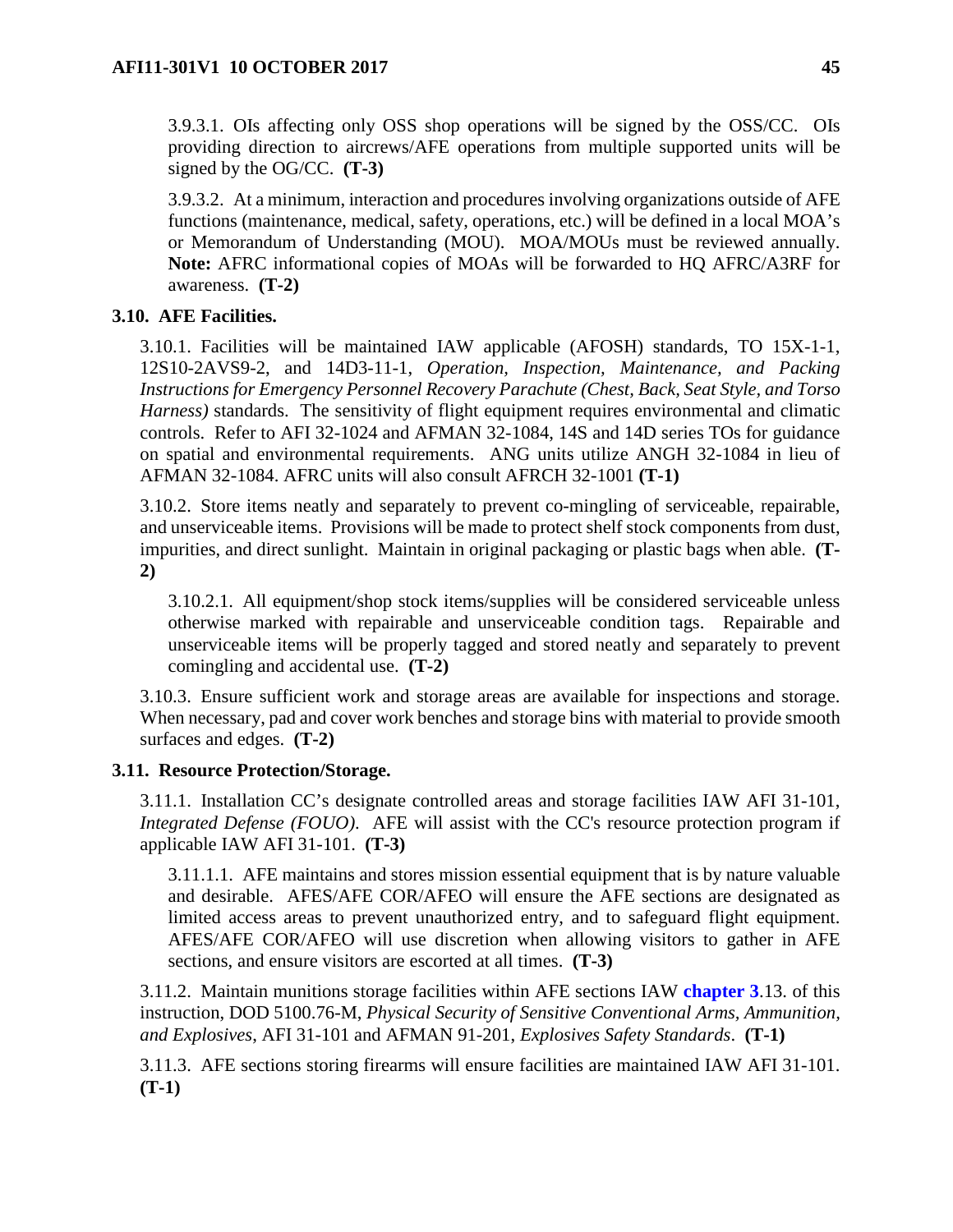# **3.12. Safety.**

3.12.1. Administer Mishap Prevention and Risk Management programs tailored to the needs of AFE technicians. Refer to AFI 91-202 and AFI 90-802 *Risk Management*. **(T-1)**

3.12.2. Contact local wing or group safety staff, bioenvironmental engineering services, and FD to ensure section hazards are identified and corrective actions are addressed. **(T-2)**

3.12.3. Maintain an AF IMT 55, *Employee Safety and Health Record,* for all assigned technicians IAW AFI 91-202 and local wing safety standards. **(T-2)**

3.12.4. Units will establish and develop an explosive and munitions storage safety program IAW AFMAN 91-201, AFI 91-202, and local wing safety requirements. **(T-2)**

3.12.5. AFE sections will not store non-flight equipment munitions items. Non-flight equipment munitions are those items not inspected and not physically placed into and removed from service by AFE technicians. **(T-2)**

3.12.6. Technicians will follow universal precautions, including the use of impermeable gloves when contact with body fluids (e.g. saliva) is likely, IAW AFI 91-203, *Air Force Consolidated Occupational Safety Instruction*, AFI 91-202, and AFI 48-101, *Aerospace Medical Enterprise*. **(T-1)**

3.12.6.1. AFE technicians will wear impermeable gloves as specified by Bioenvironmental Engineering Flight when performing post flight and periodic oxygen mask inspections. This requirement applies to in shop and on aircraft inspections. A replacement supply of gloves must be included in the flightline CTK or consumables kit, as required. **(T-2)**

## **3.13. Hazardous Communications (HAZCOM) Program.**

3.13.1. Each AFE section will ensure hazards in the work environment are identified to Military Public Health (MPH) for resolution. **(T-3)**

3.13.2. Document the training provided, and abatement equipment for each individual exposed to shop hazards on the individual's AF IMT 55. **(T-2)**

3.13.3. Units will coordinate with the responsible agencies to perform annual review of Safety Data Sheet (SDS) for currency and document appropriately. **(T-3)**

# **3.14. Aircrew Small Arms Program.**

3.14.1. Small Arms/Light Weapons (SA/LW) used by aircrew (regardless of purpose e.g. antihijacking/self-defense etc.) are managed IAW AFMAN 23-122. **(T-1)**

3.14.2. AFE's role at home-station or deployed will be restricted to the installation and removal of approved Aircrew Self-Defense Weapon in approved aircraft survival kits. **(T-1)**

# **3.15. Outstanding AFE Awards Program.**

3.15.1. The purpose of the Outstanding AFE Awards Program is to acknowledge AF military and civilian individuals and units for outstanding performance in duty, exceptional contributions to AFE operations and management, and enhancements to AFE readiness. It establishes the criteria and procedures for submitting nominations for the following categories, and applies to all AF AFE (1P0X1) technicians. **(T-2)**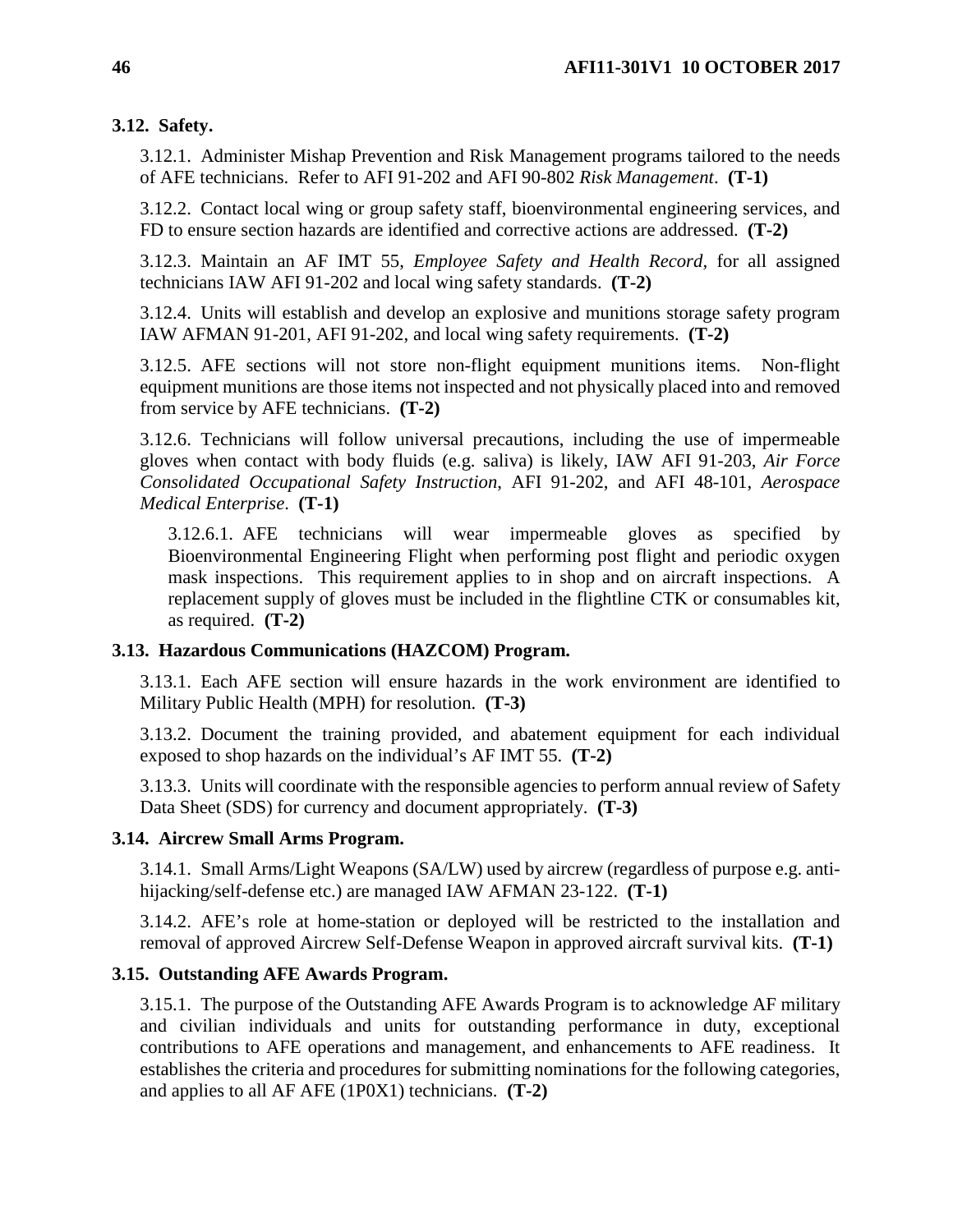3.15.1.1. Outstanding USAF AFE Headquarters Staff Member of the Year.

3.15.1.2. Outstanding USAF AFEO of the Year.

3.15.1.3. Outstanding USAF AFE SNCO of the Year.

3.15.1.4. Outstanding USAF AFE NCO of the Year.

3.15.1.5. Outstanding USAF AFE Airman of the Year.

3.15.1.6. Outstanding USAF AFE Civilian of the Year Award (Category I).

3.15.1.7. Outstanding USAF AFE Civilian of the Year Award (Category II).

3.15.1.8. Outstanding USAF AFE Large Program of the Year.

3.15.1.9. Outstanding USAF AFE Small Program of the Year.

3.15.1.10. Outstanding USAF ARC AFE SNCO of the Year.

3.15.1.11. Outstanding USAF ARC AFE NCO of the Year.

3.15.1.12. Outstanding USAF ARC AFE Airman of the Year awards.

3.15.2. The Outstanding AFE Awards Program is administered by HQ USAF/A3TF, and HAF TFAM Integration Division will approve and announce final selection of award winners. **(T-1)**

3.15.3. Units submit nominations via electronic mail to respective MAJCOMs/FOA as outlined in AFI 36-2807, NLT suspense dates set by each MAJCOM/FOA. **(T-2)**

3.15.4. Once RegAF MAJCOM and ARC winners have been selected, nominees for the HAF level awards will follow the same procedures as stated in the above paragraph, by submitting nominees to HQ USAF/A3TF. **(T-1)**

#### **3.16. Flight Equipment Records Management System (FERMS).**

3.16.1. FERMS is an AFE specific data collection/tracking system available and approved for use by AFE technicians.

3.16.2. Units will use FERMS to best suit their needs. **(T-2)**

3.16.3. Units tracking equipment with the FERMS program are not required to duplicate the data maintained in the computer on status boards, shop inspection cards, or forms.

3.16.4. AFES/AFE COR will standardize equipment tracking methods within their respective groups. **(T-2)**

3.16.5. Ensure a back-up process is maintained to prevent loss of data. **(T-2)**

#### **3.17. Defense Property Accountability System**

3.17.1. DPAS is a DoD property management system. It is the Accountable Property System of Record (APSR) for over 33 DoD Agencies and Military Services.

3.17.2. DPAS contains four modules, Property Accountability, Supply Store, Maintenance & Utilization and Warehouse.

3.17.3. This program is administered by the Office of the Under Secretary of Defense for Acquisition, Technology and Logistics (OUSD AT&L).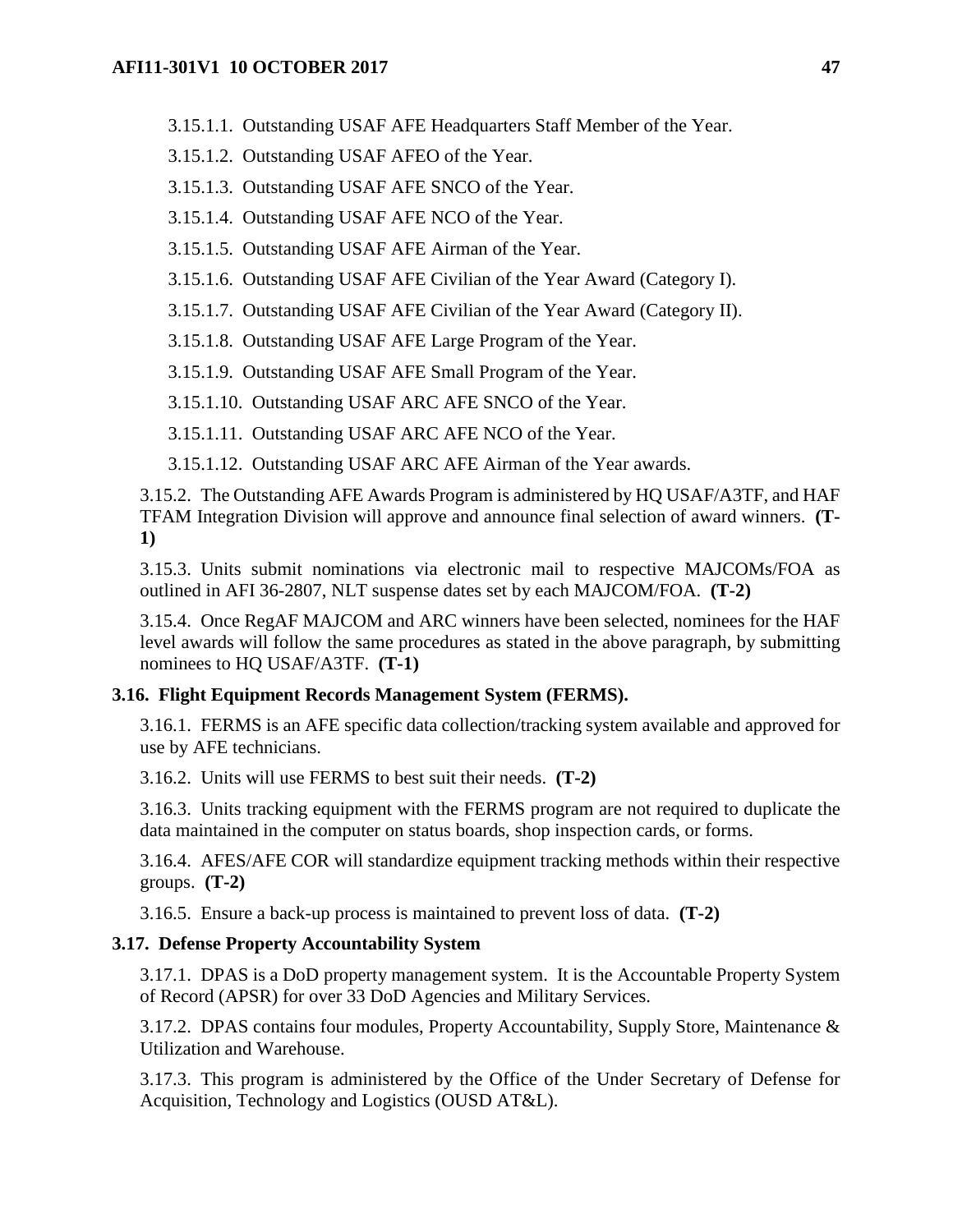3.17.4. Units will use DPAS to track ACBRN and flight equipment IAW HHQ guidance. **(T-1) Exception:** F-35 units are authorized to use Autonomic Logistics Information System (ALIS) to track F-35 related AFE.

3.17.5. Units tracking equipment in DPAS are not required to duplicate that specific data within another system (e.g. status boards, FERMS).

3.17.6. AFES/AFE COR will standardize equipment tracking methods within their respective groups. **(T-1)**

## **3.18. Integrated Maintenance Data System (IMDS)/G081.**

3.18.1. If deemed necessary by MXG/CC and OG/CC, AFE functions supporting MAF aircraft will sign off required tasks in G081 and the aircraft forms IAW TO 00-20-1. If required locally, contact the unit G081 manager to obtain G081 access. ARC AFE sections will abide by local agreements between MXG/CC and OG/CC. **(T-2)**

## **3.19. Premeditated Jump, Jump Support Operations and Requirements.**

3.19.1. AFI 11-410 is the authority guidance for premeditated jump operations. AFE will not support any AFSC with jump programs without properly established guidance and coordination with MAJCOM/FOA Staff and MAJCOM/FOA A1M. J-prefix billets must be validated annually through the MAJCOM/FOA to AF/A3O-AS. **(T-2)**

3.19.2. AFE technicians assigned as malfunction officers must be qualified IAW AF Joint instruction (AFJ) 13-210(I) *Joint Airdrop Inspection Records, Malfunction/Incident Investigations, and Activity Reporting*. When qualified and performing malfunction officer duties, follow the guidance in AFI 11-410 and AFJ 13-210(I). **Note:** ARC AFE technicians are not authorized to perform these duties. **(T-2)**

3.19.3. If AFE technicians are assigned Drop Zone Controller (DZC) and Drop Zone Safety Office (DZSO) duties they must follow guidance in AFI 13-217*.* **Note:** ARC AFE technicians are not authorized to perform these duties. **(T-2)**

3.19.4. AFE sections directed to support jump repack support operations (e.g. SERE, Physiological personnel) that do not have funded positions to perform such operations will notify their MAJCOM immediately. **(T-2)**

## **3.20. Post Misfortunate Happenstance (MISHAP) procedures.**

3.20.1. Flight equipment used in any aircraft ejection will not be reused. **(T-1)**

3.20.2. Flight equipment subjected to a Class A incident not involving an ejection, will be immediately segregated. Equipment may be reused after all investigations have been completed, released by the Safety Investigation Board and/or the Accident Investigation Board president and a thorough inspection IAW TOs to verify serviceability. **(T-1)**

**3.21. Physiological Events.** Physiological incidents and reporting procedures are governed under AFMAN 91-223, *Aviation Safety Investigations and Reports*.

3.21.1. AFE technicians will use the AFE Physiological Incident Response Checklist, located on the HQ USAF/A3TF SharePoint®. Attach all affected flight equipment database records (e.g. FERMS, IMDS, and DPAS) to the checklist and submit them to the Investigating Officer, Flight Surgeon or Aerospace Physiologist. **(T-1)** Units will maintain a copy of these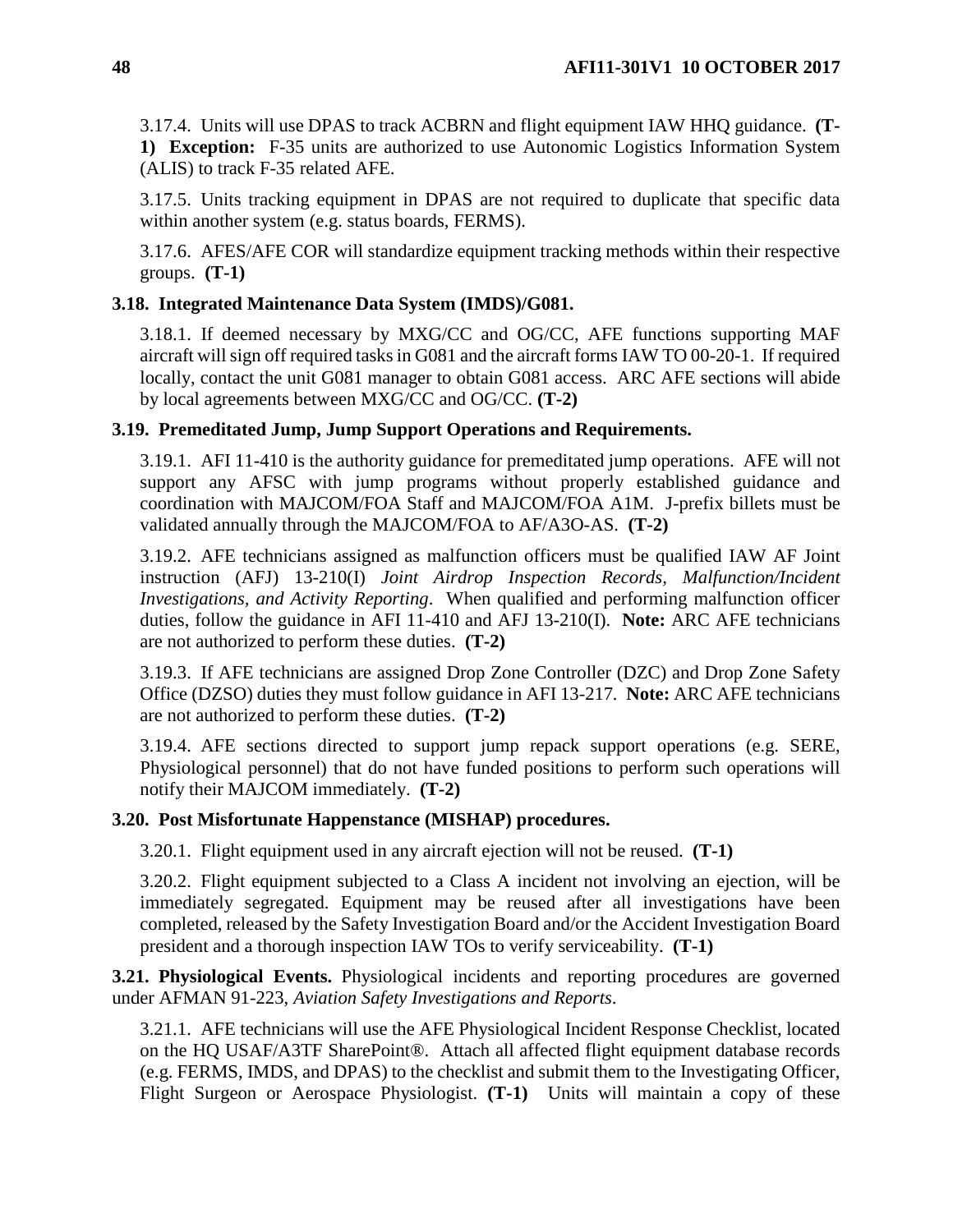documents for 12 months and will notify the owning MAJCOM AFE Staff of the incident and provide a current update/status. **(T-2)**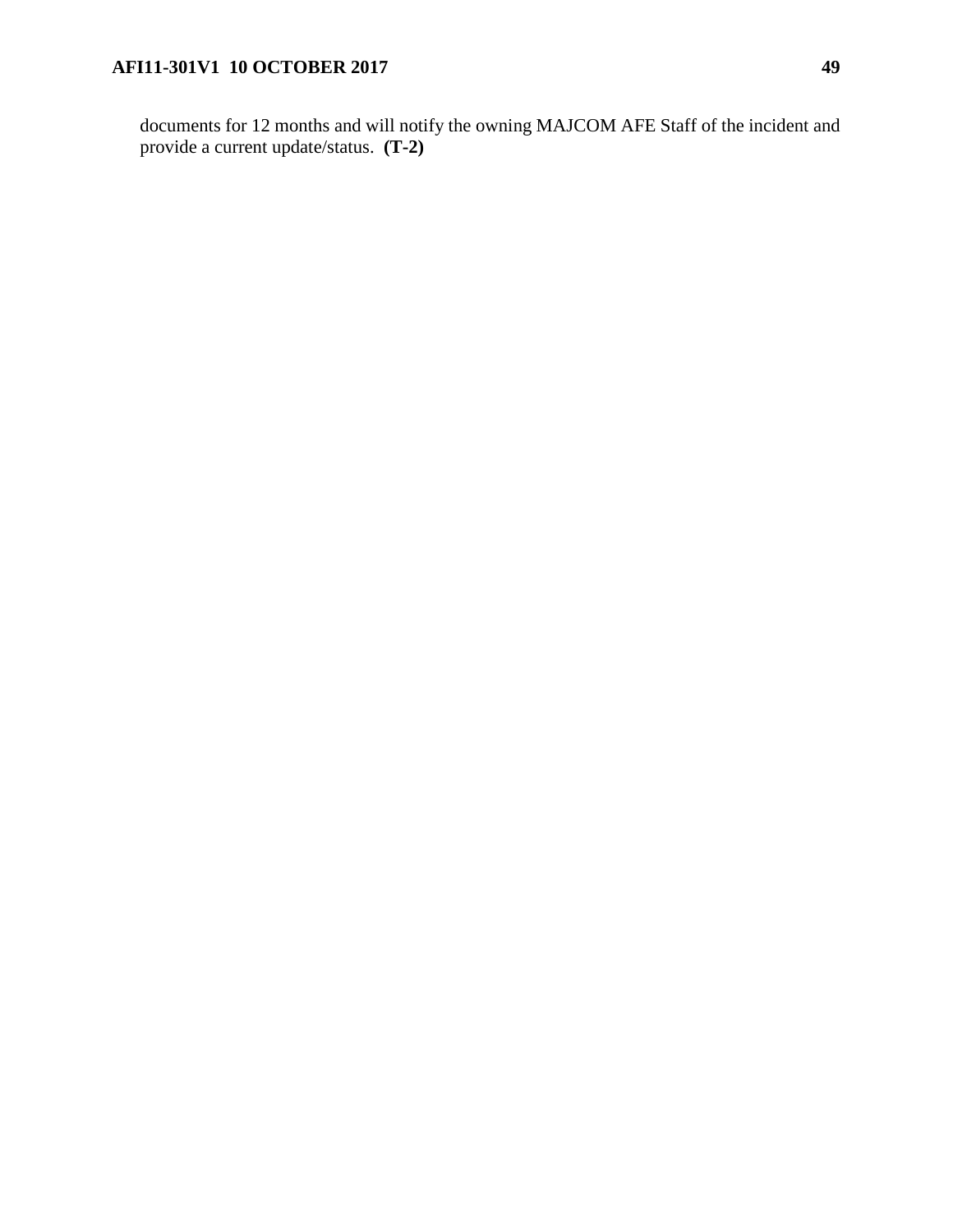# **Chapter 4**

# **TECHNICIAN TRAINING**

## **4.1. Purpose.**

4.1.1. The purpose of this chapter is to provide guidance for managing the AFE Technician Training program (AFETT). The AFETT program must ensure AFE technicians (military and civilian), are properly trained to become task qualified on assigned tasks determined by the AFES/AFE COR. The documentation of training is paramount to a successful training program.

4.1.2. The AFETT program is the cornerstone of an overall effective AFE program. The establishment of an effective AFETT program is critical to the maintenance and sustainability of flight equipment and to the safety and health of aircrew. **(T-2)**

4.1.3. AFETT is an instructional process that leads to task qualification through initial qualification, continuation, or upgrade training, and is conducted IAW AFI 36-2201, 1P0X1 CFETP, and Table 4.1 of this instruction. **(T-1)**

4.1.4. TBA is the automated program used for the management and documentation of individual AFETT records*.* TBA refers to the individual AFETT records as an ITP.

4.1.5. Attached Resource Computer Network (ARCNet) is a fully accredited DoD information technology system. Individual Readiness Reports display medical, fitness, security clearance, AFSC training readiness information, and performance appraisal information.

4.1.6. ALC AFE related technicians will track appropriate training and task qualification using Part II of CFETP 1P0X1 or civilian Training Scheduling System (TSS-PAC) program parts II and III. **(T-2)**

# **4.2. Training Responsibilities.**

# 4.2.1. **AFES/AFE COR/AFEO will:**

4.2.1.1. Follow local procedures for documenting training. Contact UTM for specific wing, group, and squadron guidance. Ensure training program is managed IAW AFI 36- 2201. **(T-2)**

4.2.1.2. Use the following guidance as a baseline tool to develop and manage the local AFETT program. **Note**: If the AFES is a Traditional Reservist/Guardsman, some responsibilities may be delegated to a full time 1P0X1 civil service Technician/AGR NCOIC. **(T-1)**

4.2.1.3. Develop a MTP IAW AFI 36-2201 and with assistance from the UTM to ensure 100 percent task coverage. At a minimum, the MTP will include: **(T-2)**

4.2.1.3.1. MTL, using the current 1P0X1 CFETP tailored in TBA, to include 1P0X1 core tasks, duty tasks, and MDS specific tasks. **(T-2)**

4.2.1.3.2. Milestones for completion of required tasks, Career Development Course (CDC) completion, and skill level upgrade. **(T-2)**

4.2.1.3.3. Locally developed or electronic equivalent AF Form 797*, Job Qualification Standard (JQS) Continuation Sheet* (if applicable). **(T-2)**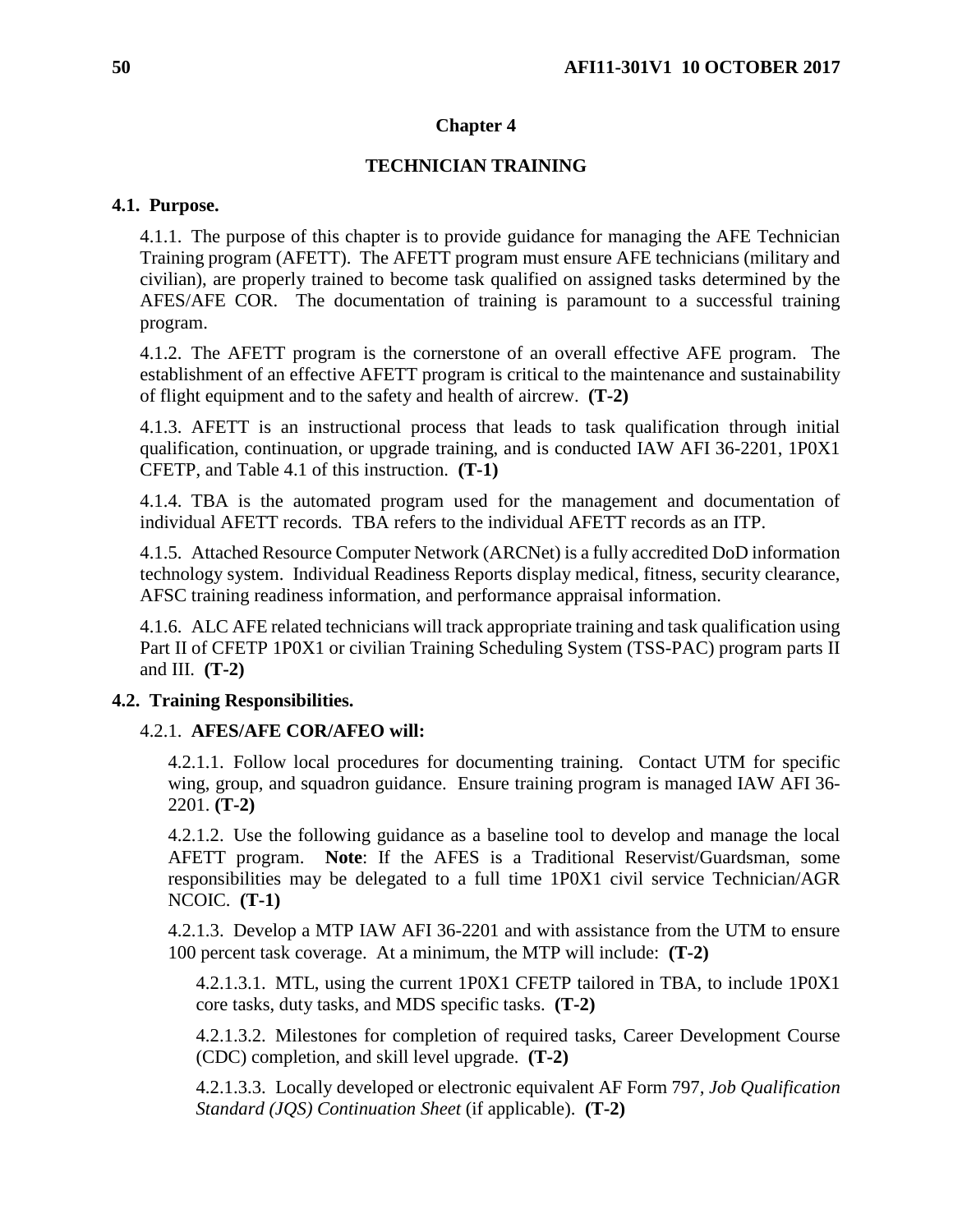4.2.1.4. Ensure all deployable AFE technicians are qualified to support applicable UTC requirements. In commands without a primary warfighting mission (e.g. AFMC, AETC) that have AFE technicians postured against 9AL series UTCs, ensure these deployable AFE technicians are task qualified on Aircrew Contamination Control Area (ACCA) operations and are familiar with deployment requirements. **(T-2)**

4.2.1.5. Develop a rotation plan to ensure personnel are trained and remain proficient in assigned AFE sections. The AFES/AFE COR/AFEO may extend key personnel in mission critical areas based on mission requirements, manning and skillsets available. **Note***:* Contracted AFE and technicians contracted to work in parachute shops are exempt from being rotated in other AFE sections. **(T-2)**

4.2.1.6. Follow local procedures for Red X certifications. Review and be familiar with TO 00-20-1. **(T-2)**

4.2.1.7. Develop a standardized program to track formal training to include ECI/CDC participation. Contact UTM for specific guidance. **(T-2)**

## 4.2.2. **Flight Chief/NCOICs, (or civil service or contractor equivalent) will:**

4.2.2.1. Follow guidance IAW AFI 36-2201, CFETP 1P0X1, and policy defined by the UTM, AFES/AFE COR, wing guidance, in order to effectively manage unit MTPs. **(T-2)**

4.2.2.2. Ensure all AFE technicians requiring training are trained and evaluated by a qualified trainer/certifier IAW paragraph 4.2.3., of this instruction. **(T-2)**

4.2.2.2.1. In the event the trainer determines the trainee failed to meet the CFETP defined "Go" level, the trainee will continue with training until the trainer determines the trainee is ready to be evaluated once again. Status of training will be documented in TBA utilizing the Journal Entry feature. **(T-2)**

4.2.2.3. Ensure all technicians scheduled to attend formal training courses have completed all prerequisites before attendance. **(T-2)**

4.2.2.4. Evaluate all technical school graduates to ensure proficiency levels as specified in the approved CFETP. Forward evaluations to the AFES/AFE COR for coordination. **(T-2)**

4.2.2.4.1. Use the Customer Service Information Line listed in the CFETP to report training deficiencies IAW AFI 36-2201. Send information copies of AETC questionnaires concerning recent technical school graduates to respective MAJCOM/FOA, as applicable. **(T-2)**

4.2.2.5. Plan, schedule, evaluate, and administer training. **(T-2)**

4.2.2.6. Counsel trainees and take administrative actions as necessary. **(T-2)**

4.2.2.7. Document all training IAW AFI 36-2201, current CFETP, and any additional guidance from UTM, AFES/AFE COR, and this instruction. **(T-2)**

4.2.2.7.1. Follow local guidance for managing technician records. TBA is the database for AFE automated technician training records. **(T-2)**

4.2.2.8. Ensure, in addition to the requirements identified in AFI 36-2201, RegAF AFE MSgts at the wing-level or below, who perform equipment inspection duties (includes IPIs,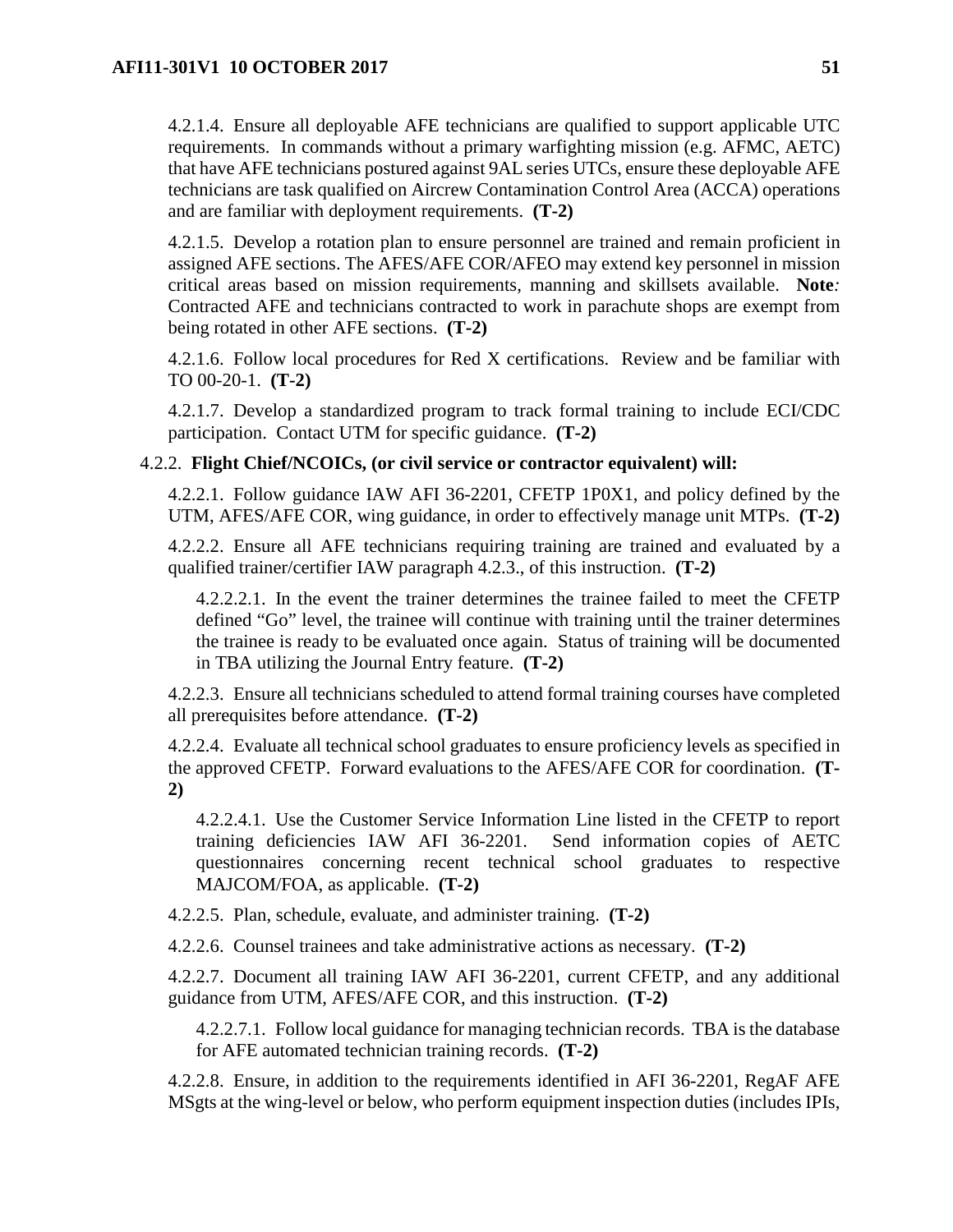QCIs, PEs, and TEs), maintain on the job training (OJT) records. **Note:** ARC SNCOs who perform equipment inspections or certify others to perform equipment inspection duties (includes IPIs, QCIs, PEs, and TEs) will maintain OJT records. **(T-2)**

4.2.2.9. Ensure periodic ancillary training and task qualification training is conducted as required IAW AFI 36-2201. **(T-2)**

## 4.2.3. **AFE Task Trainer/Certifier.**

4.2.3.1. The AFE task trainer/certifier is a highly qualified and experienced AFE technician for those tasks that they are training/certifying. The UTM and AFES/AFE COR will ensure task trainer/certifier meets requirements outlined in AFI 36-2201. **(T-2)**

4.2.3.2. Reevaluate newly assigned technicians to ensure proficiency in previously trained areas prior to them performing unsupervised work IAW AFI 36-2201. Includes military, civilian, and contractor equivalent. **(T-2)**

4.2.3.3. TE's conducted by certifiers will include observation of task performance and onthe-spot instruction to correct deficiencies. Question and answer sessions alone do not qualify as task evaluations. **(T-2)**

| <b>Course Title</b>                                         | <b>Course ID</b>   |                          |   |   |   |   | Note  1P031  1P051  1P071  AFES  AFECTI  T1P0X1  AFEO |   |             |
|-------------------------------------------------------------|--------------------|--------------------------|---|---|---|---|-------------------------------------------------------|---|-------------|
| <b>AFE</b> Apprentice                                       | J3ABR1P031<br>048C |                          | M |   |   |   |                                                       |   |             |
| <b>SERE Training</b>                                        | S-V80-A            | $\overline{a}$           | D | D | D | D | D                                                     | D | M           |
| Emergency<br>Parachute Training                             | S-V80-B            |                          | D | D | D | D | D                                                     | D | M           |
| <b>Arctic Survival</b><br>Training                          | $S-V87-A$          | $\overline{\phantom{0}}$ | D | D | D | D | D                                                     | D | $\mathbf D$ |
| <b>Water Survival</b><br>Training                           | $S-V90-A$          |                          | D | D | D | D | D                                                     | D | M           |
| Over-Water<br>Emergency<br>Parachute Training               | $S-V90-B$          |                          | D | D | D | D | D                                                     | D | M           |
| <b>USAF Underwater</b><br><b>Egress Training</b>            | $S-V84-A$          | $\overline{2}$           | D | D | D | D | D                                                     | D | D           |
| Ira C. Eaker Center<br>Academic<br><b>Instructor Course</b> | MCPD001            | $\mathbf{1}$             |   | D | D | M | M                                                     | M |             |
| USAF NVG<br>Academic<br><b>Instructor Course</b>            | <b>NVGAIC</b>      |                          |   |   |   |   | D                                                     | D |             |
| <b>ACCA Course</b>                                          | 3J5ACC1P0X1<br>005 | 6                        | D | D | D | D | M                                                     |   |             |
| <b>AFE</b> Program<br><b>Managers Course</b>                | 3J5ACC1P0X1<br>000 | 9                        |   |   | D | M |                                                       |   | M           |

**Table 4.1. AFETT REQUIREMENTS (T-2).**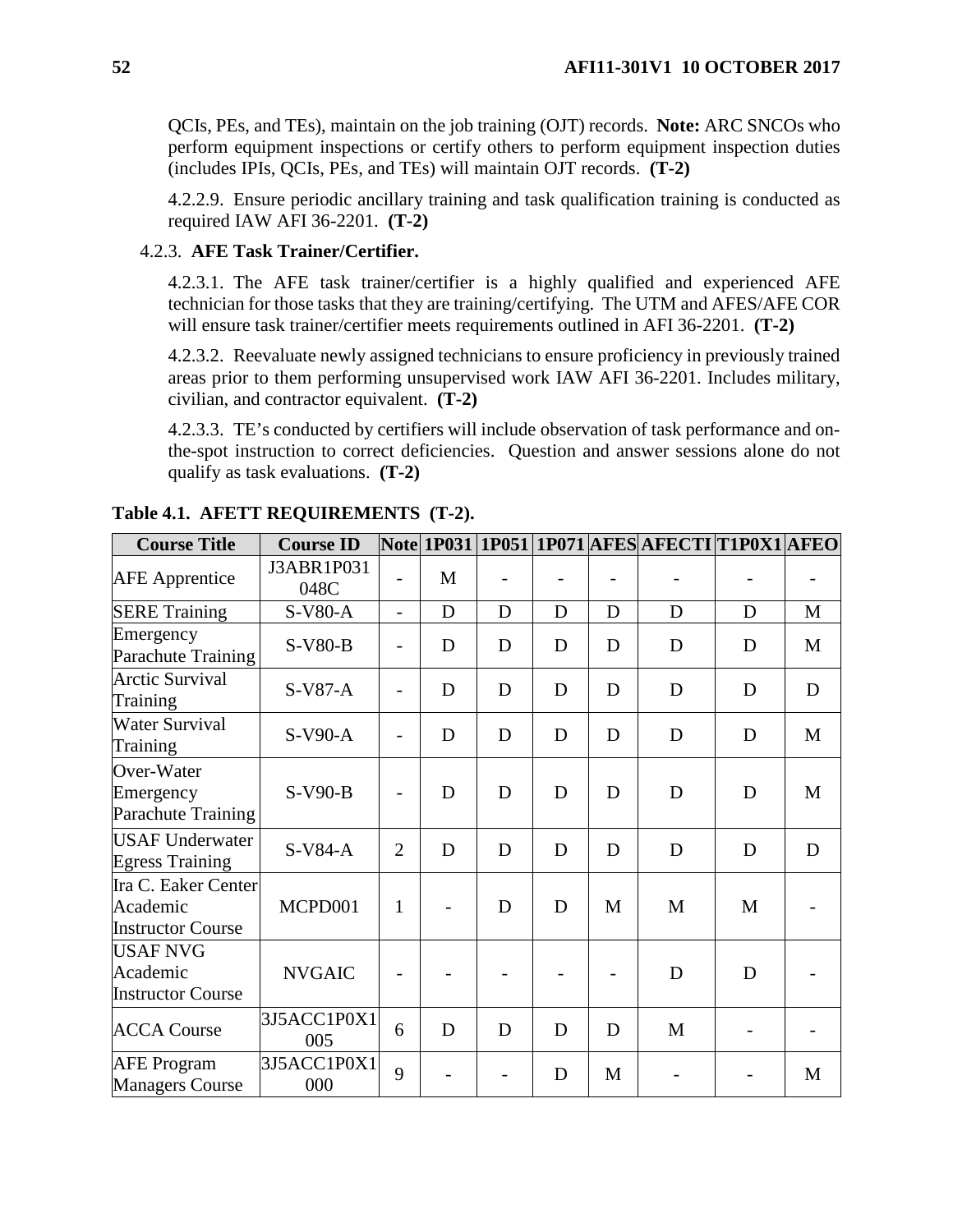## **AFI11-301V1 10 OCTOBER 2017 53**

| <b>AFE</b> Deployed<br>Leadership Course                 | 3J5ACC1P0X1<br>003                       | $\overline{7}$ | D                        | D | D | D | D | D |   |
|----------------------------------------------------------|------------------------------------------|----------------|--------------------------|---|---|---|---|---|---|
| <b>AFE CSEL</b>                                          | 3J5ACC1P0X1<br>001                       |                | D                        | D | D | D | D | D |   |
| <b>USAF LSEI</b><br>Course                               | 3J5ACC1P0X1<br>004                       | 8,9            | $\overline{\phantom{0}}$ | D | D | M | D | D | M |
| Contingency<br><b>Wartime Planning</b><br>Course         | MCADRE002                                | $\overline{4}$ |                          |   | D | D |   |   |   |
| Initial<br>Physiological<br>Hypoxia Training             | S-O-B/A-APH-<br>I                        |                | D                        | D | D | D | D | D | M |
| Refresher<br>Physiological<br>Hypoxia Training           | S-O-B/A-APH-<br>R                        |                | D                        | D | D | D | D | D | D |
| Airborne<br>Parachutist                                  | L9AZA1XXX<br>$X$ 0A1A                    |                | D                        | D | D | D | D | D | D |
| <b>Static Line</b><br>Parachute Systems<br>$(MC-1)$      | J3AZT1P051<br>0M1A                       | 3              | D                        | D | D | D |   |   |   |
| <b>Static Line</b><br>Parachute Systems<br>$(MC-6)$      | J7AZR1P051<br>0S1A                       | 3              | D                        | D | D | D |   |   |   |
| Ram Air Parachute<br>Systems $(MC-4/5)$                  | J3AZR1P051<br>0R1A                       | 3              | D                        | D | D | D |   |   |   |
| Automatic Ripcord<br><b>Release Assembly</b><br>(8600F6) | J5AZA2A7540<br>F <sub>6</sub> A          | 3              | D                        | D | D | D |   |   |   |
| 1P0 Parachute<br>Certification<br>Course (Phase 2/3)     | L9AZA1P0510<br>0A                        | 5              | M                        | M | M | M |   |   |   |
|                                                          | LEGEND: $M =$ Mandatory, $D =$ Desirable |                |                          |   |   |   |   |   |   |

### **Notes***:*

1. The following courses are suitable substitutes:

- Principles of Instruction (J3AIP3S2X1 EF3A, J7AZTTXXXX 0P1A)

- ANG Instructor Certification Program (ANGC ICP)

- ACC Classroom Instructor Course (3J5ACC3S200 000)

- Basic Instructor Course (All 0B2B versions)

Courses Y120006 and Y120022

- Any other CCAF accredited Methods/Principles of Instruction type course may be used to satisfy the AFECTI requirement, with approval from the member's owning MAJCOM/FOA. **Exception:** Not required for AFEOs and instructor aircrew**. Sub note 1:** ARC AFESs who feel they have an equivalent teaching standard, may submit for a permanent waiver to their applicable ARC AFE Staff. **Sub note 2:** ANG AFE personnel who were trained, qualified and certified as an AFECTI prior to 06 Sep 1996 are permanently waived from the training requirement.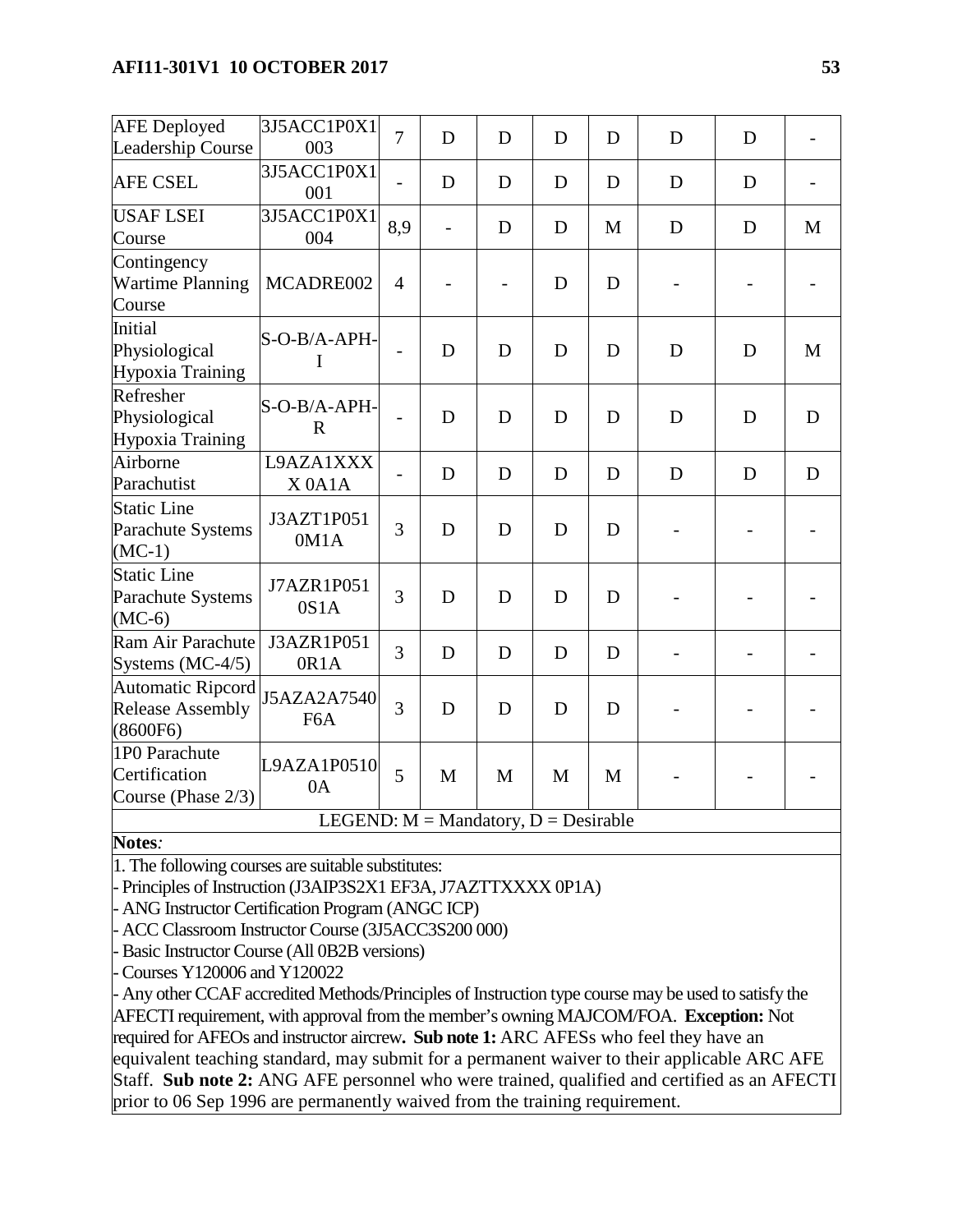2. Only applicable to instructors who train rotary wing aircrew.

3. Mandatory for technicians supporting these parachute systems who have not completed the 1P0 Parachute Certification Course. Scheduled to be replaced by the Parachute Cert Course

4. Mandatory for 1P0s on MAJCOM Staff, and AFES/AFE COR performing pilot unit duties.

5. Only mandatory for technicians supporting equipment/systems taught in this course. See ETCA Listed requirements.

6. This is a "Train the Trainer" designed course. Priority students will be lead AFECTIs. MAJCOMs may approve a 12-month waiver until training is accomplished at Dyess schoolhouse or via approved Mobile Training Team (MTT).

7. Mandatory when listed in deployment line remarks.

8. See paragraph 2.13.16 for details.

9. Desirable requirement only for AFEO assigned to the USAF Air Demonstration Squadron

**Note**: **Table 4.1** lists all AF AFE mandatory and desirable training. Requirements are identified for military and civilian/contractor equivalents.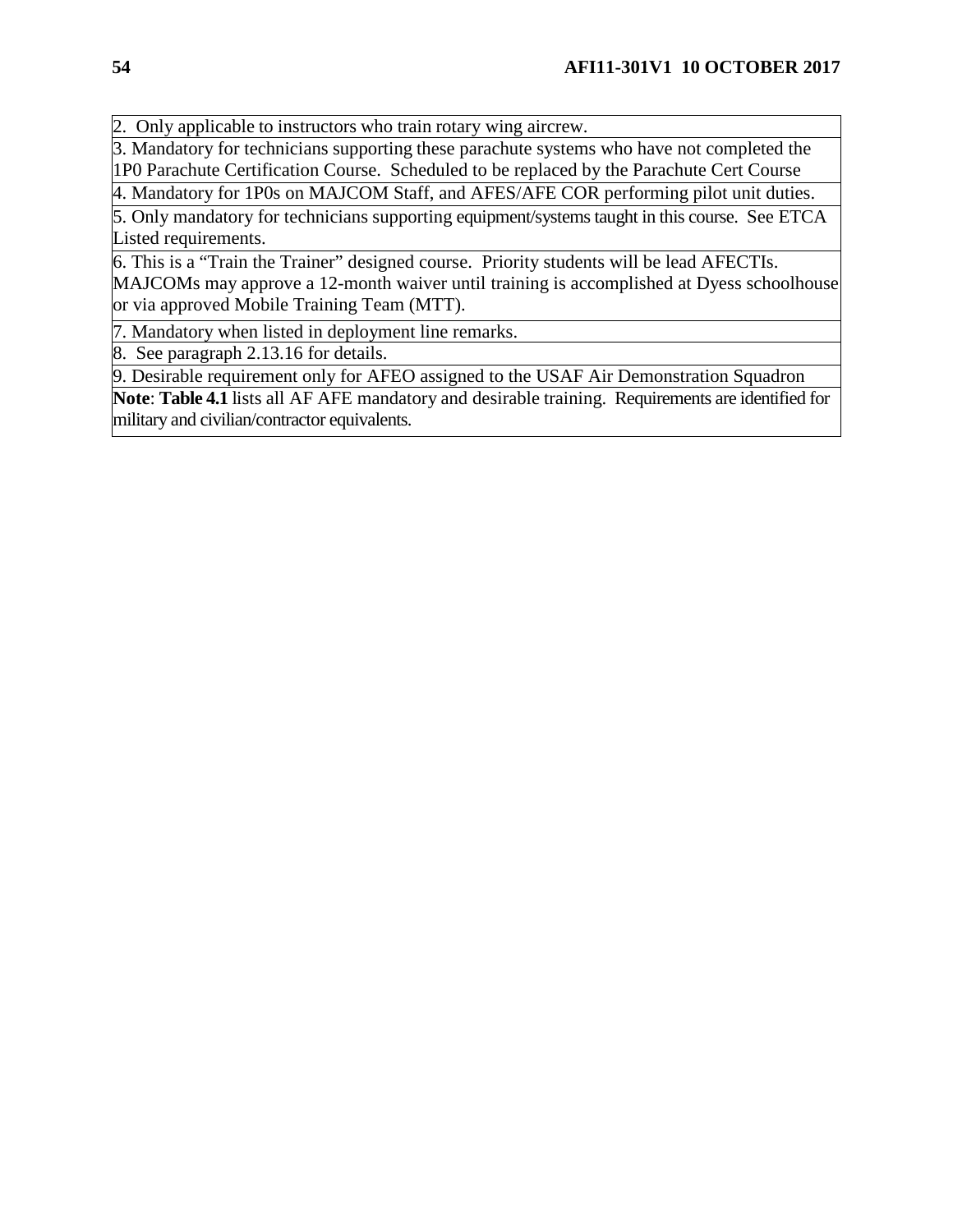### **Chapter 5**

### **AFE CONTINUATION TRAINING (AFECT)**

#### **5.1. Purpose.**

5.1.1. AFECT consists of ground training events (not ancillary training) listed in Table 5.1 of this instruction and is provided for each aircrew member, designated non-rated personnel, and ejection seat passengers to refresh and enhance their proficiency and knowledge in all AFECT events. This chapter establishes specific requirements and applies to all AFECTI, aircrew and personnel who fly.

## **5.2. AFECT Responsibilities.**

5.2.1. AFECT will be conducted IAW Table 5.1 of this instruction. MAJCOMs/FOA may supplement this instruction to tailor AFECT courses to fulfill their specific requirements. The 436 TS/AFE will annually update and review their AFE AFMLP based on current safety information provided by the AFSC and MAJCOMs/FOA. AFMLPs are posted on the Aircrew Flight Equipment Training Instructional Materials SharePoint®. **(T-2)**

5.2.2. LL coded events will be taught by an AFEO, qualified instructor aircrew, or 1P0X1 AFECTI (see paragraphs 5.3.4 and 5.3.5 for further definition). MAJCOMs/FOA and ARC units may supplement this instruction with additional requirements for assigning and certifying AFECTIs. **(T-2)**

5.2.3. AFE is not authorized to instruct any Survival Evasion Resistance Escape (SERE) Code of Conduct Continuation Training (CoCCT)/SERE SS events. **Exceptions**: ANG CC's can authorize AFE to instruct SS events if no SERE personnel are assigned. If authorized, ANG AFE will follow requirements in AFI 16-1301, *Survival Evasion Resistance Escape (SERE) Program*. AFE/1P0X1 personnel assigned to USAFADS are authorized to instruct SS06 (only) for USAFADS media/familiarization flights only when TDY and SERE/1T0X1 personnel are not available at the TDY location. These AFE/1P0X1 members will comply with the intent of AFI 16-1301 requirements to instruct SS06. **(T-1)**

#### **5.3. Formal Training Requirements.**

5.3.1. Formal training courses are outlined in Table 4.1 of this instruction. **(T-2)**

5.3.2. Requests for courses will be forwarded to MAJCOM POC NLT 1 November of each year. N/A to ANG. **(T-2)**

5.3.2.1. To obtain formal supplemental course allocations for AFE technicians, forward the full name, rank, Social Security Number, and organization of technicians requiring training to the appropriate MAJCOM AFE focal point at least 60 days in advance of the requested training date. AFRC and ANG will request quotas IAW AFRC and ANG/AFE Staff procedures. MAJCOM/FOA will notify the field of course allocations near the end of the fiscal year and units should be prepared to fill training requirements. AFES/AFE COR should prepare for course allocations to be unit funded and budget appropriately. **(T-2)**

5.3.2.2. The AFES/AFE COR/AFEO will control and manage the wing's AFE formal supplemental course allocations. Cancellations or substitutions will be accomplished by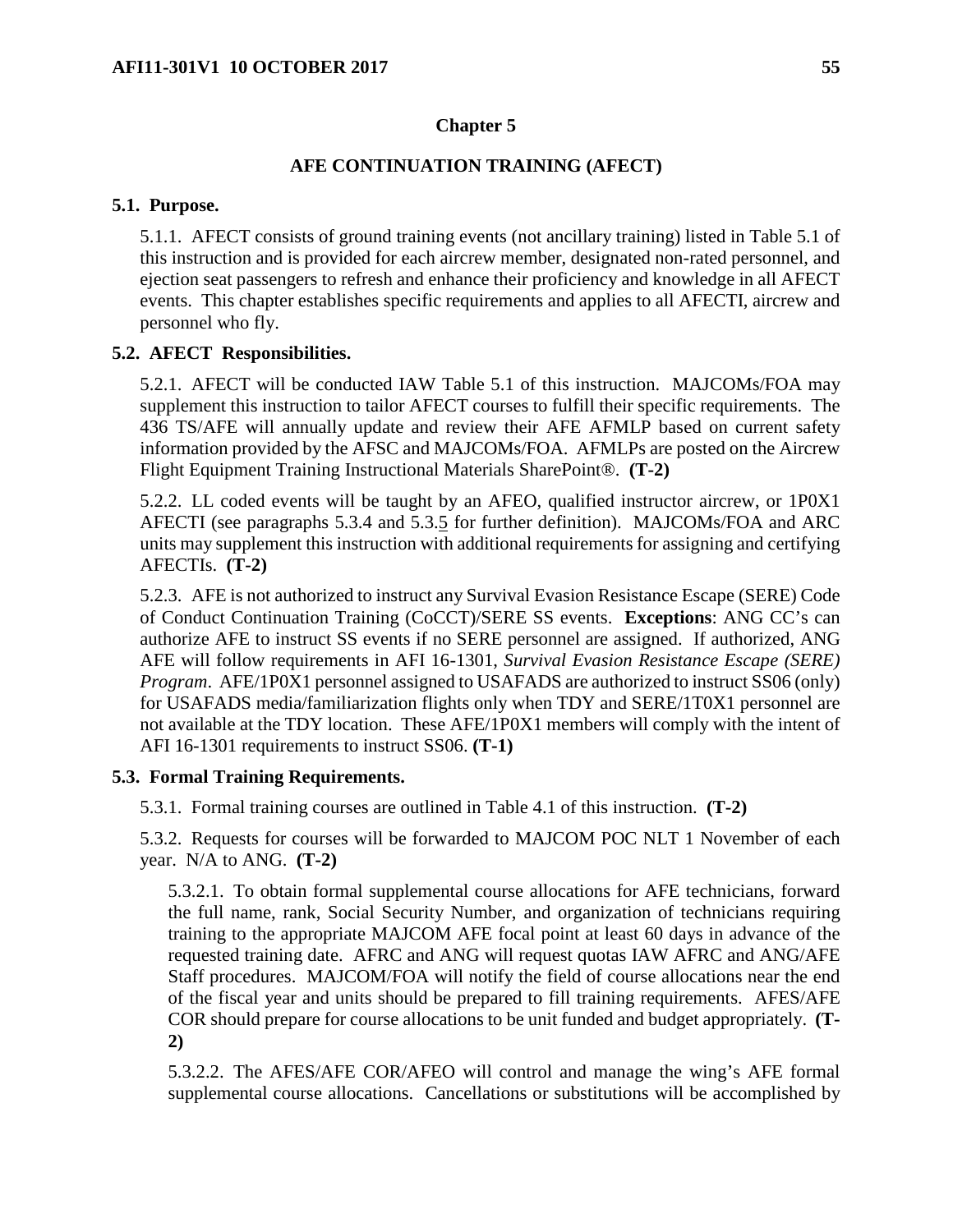contacting the appropriate MAJCOM or ANG/AFE Staff NLT 30 days prior to class start date. Return all allocations that cannot be used to the appropriate MAJCOM or ANG/AFE Staff for redistribution at least 30 days prior to class start date. **(T-2)**

<span id="page-56-0"></span>5.3.3. LL01/LL07/LL08: These three LL events have no specific AFECTI qualification requirements.

5.3.3.1. LL01 will be provided using the MAJCOM approved AFE LL01 Training Guide and applicable local information. Technicians providing LL01 to assigned aircrew must be familiar with local AFE operations, aircraft and equipment configurations and signed off in TBA on the fundamentals of all equipment discussed in LL01.

5.3.3.2. LL07/08 will be performed by 1P0X1 technicians who are CFETP task-certified in TBA for the event, and all applicable equipment tasks involved in completing a detailed fit check (e.g. fundamentals, donning, fit, inspection, operational checkout etc.). **(T-2)**

5.3.4. LL04/LL06: Will only be instructed by qualified 1P0X1 AFECTIs IAW section 5.4. of this instruction. **(T-2)**

5.3.5. LL02/LL03/LL05: Will only be instructed by an AFEO or a qualified instructor aircrew, who have been designated and certified in writing by the AFEO, and identified by the Flying SQ/CC IAW paragraph 2.12.1. **Exception:** Based on manning/experience limitations, ANG Group CC's may authorize additional qualified aircrew members to perform these duties after being trained and certified by the AFEO and endorsed by the SQ/CC. The AFEO is responsible for developing and managing a local certification/recertification process (e.g. record review or instructor evaluation). **Exception**: Civil service personnel, technicians or contractor equivalent may conduct AFECT courses if specifically hired for that purpose. **Note:** ANG AFE T32/T5 technicians do not fall under this exception and are not authorized to instruct LL02/LL03/LL05. See paragraph 5.5.8 for AE personnel "Just in Time" training. **(T-2)**

# **5.4. AFECTI Qualifications.**

5.4.1. The term AFECTI only applies to qualified 1P0X1 AFE technicians. MAJCOMs/FOA and ANG units may supplement this instruction for assigning and certifying AFECTIs. **(T-2)**

5.4.2. The OSS/CC will certify by memorandum that the AFES/AFE COR/AFEO are qualified to certify AFECTIs or qualified instructor aircrew (as applicable) for AFECT events. **(T-2)**

5.4.3. AFECTIs will be trained and certified by the AFES/AFE COR for LL04 and LL06. The AFES/AFE COR may delegate the training responsibility to the Lead AFECTI. **(T-1)**

5.4.4. Upon each new assignment, AFECTIs will be certified by the gaining AFES/AFE COR. Previously certified AFECTIs will first undergo any/all required "fundamentals" OJT equipment training (if not previously qualified) prior to conducting AFECT events. **Note**: If the AFES/AFE COR actively teach AFECT events (LL04/06), they will be certified IAW all AFECTI qualification requirements in this section by the unit's Lead AFECTI. **(T-1)**

5.4.5. AFECTI certification will include:

5.4.5.1. Attendance of mandatory courses IAW Table 4.1. **(T-2)**

5.4.5.2. An initial "start-to-finish" evaluation conducted by the AFES/AFE COR for each AFECT LL event instructed, documented on an AETC Form 281, *Instructor Evaluation*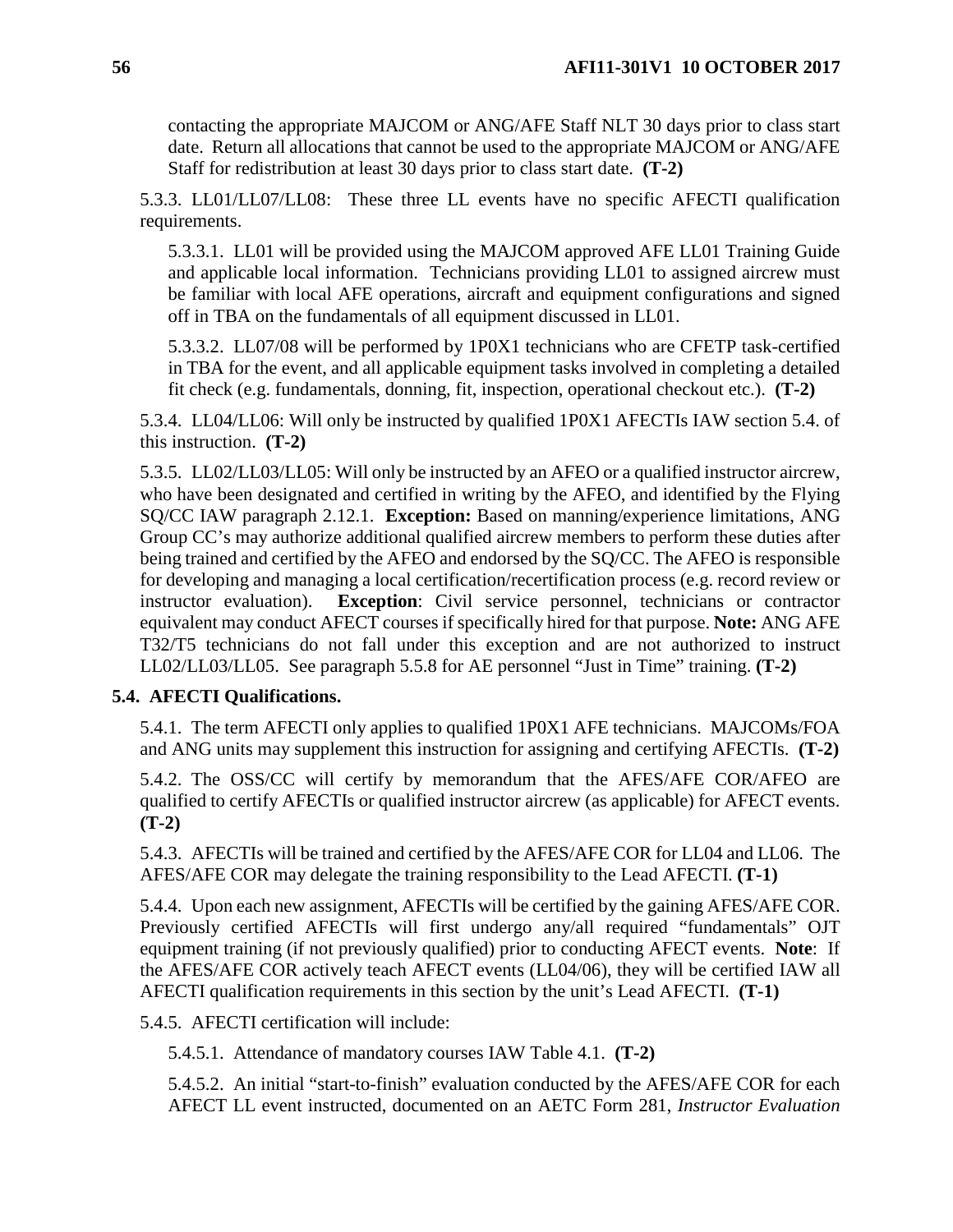*Checklist*, or MAJCOM equivalent. **Note:** The AFES/AFE COR will use the Unit Lesson Plan (ULP) to perform instructor evaluations. **(T-2)**

5.4.5.3. CFETP task qualified and documented in the members TBA ITP, for each LL event and all equipment fundamentals required for each LL event. **(T-2)**

5.4.6. The AFES/AFE COR will ensure all certified AFECTIs are assigned SEI 123. **(T-2)**

### **5.5. AFECT Requirements.**

5.5.1. Minimum Training Requirements. Table 5.1 of this instruction specifies the required AFECT events and frequencies for aircrew members and passengers. **(T-2)**

5.5.1.1. Any AFECT requirement scenario not covered in this instruction will be considered for waiver by the responsible MAJCOM/FOA. **(T-2)**

5.5.2. If an aircrew member, current in all AFECT events, is TDY to perform flying duties to a location where a training capability does not exist and the individual becomes due in an AFECT event, training must be accomplished before first flight at home station. **(T-2)**

5.5.3. Flight Surgeons will receive AFECT at frequencies listed in Table 5.1. In addition, if not covered by specific MDS guidance, flight surgeons will receive egress training once every 90 days for ejection seat aircraft and triennial for non-ejection seat on primary assigned aircraft. The AFEO may waive this requirement up to 180 days for those flight surgeons who demonstrate proficiency in the aircraft on a case-by-case basis. **(T-2)**

5.5.4. Newly assigned or visiting aircrew are not required to re-accomplish egress, if currency can be verified in assigned MDS, e.g. Aviation Resource Management System (ARMS) records. Units will ensure AFE Familiarization (LL01) is accomplished prior to first flight. **(T-2)**

5.5.4.1. Newly assigned or visiting aircrew are required to be trained on unique/local AFE requirements to include equipment configurations and individual survival components. This will be accomplished during LL01. Aircrew being assigned from a training unit to an operational (non-training) unit experience significant MDS differences in AFE equipment/aircraft configurations from their previous training location and will need to reaccomplish LL06 at their new operational unit/squadron. **(T-2)**

5.5.5. Aircrew members previously qualified in a given ejection seat equipped aircraft and currently in transition to a different model of the aircraft, or undergoing upgrade training in the same type of aircraft, may receive egress training at the regular interval from date last accomplished, if the escape systems and procedures are the same in both aircraft models. **(T-2)**

5.5.6. Aircrew members in transition from one type of ejection seat equipped aircraft to another and awaiting a Formal Training Unit (FTU) slot will receive LL02 at intervals determined as defined in MDS specific AFI 11-2MDS, Vol 1*.* **(T-2)**

5.5.7. Student aircrew members assigned to an FTU will receive LL02 or LL03 training IAW applicable syllabus. **(T-2)**

5.5.8. Qualified AECM instructors and non-instructor boom operators and loadmasters may instruct "Just in Time" LL03 for AE personnel prior to flight. "Just in Time" training is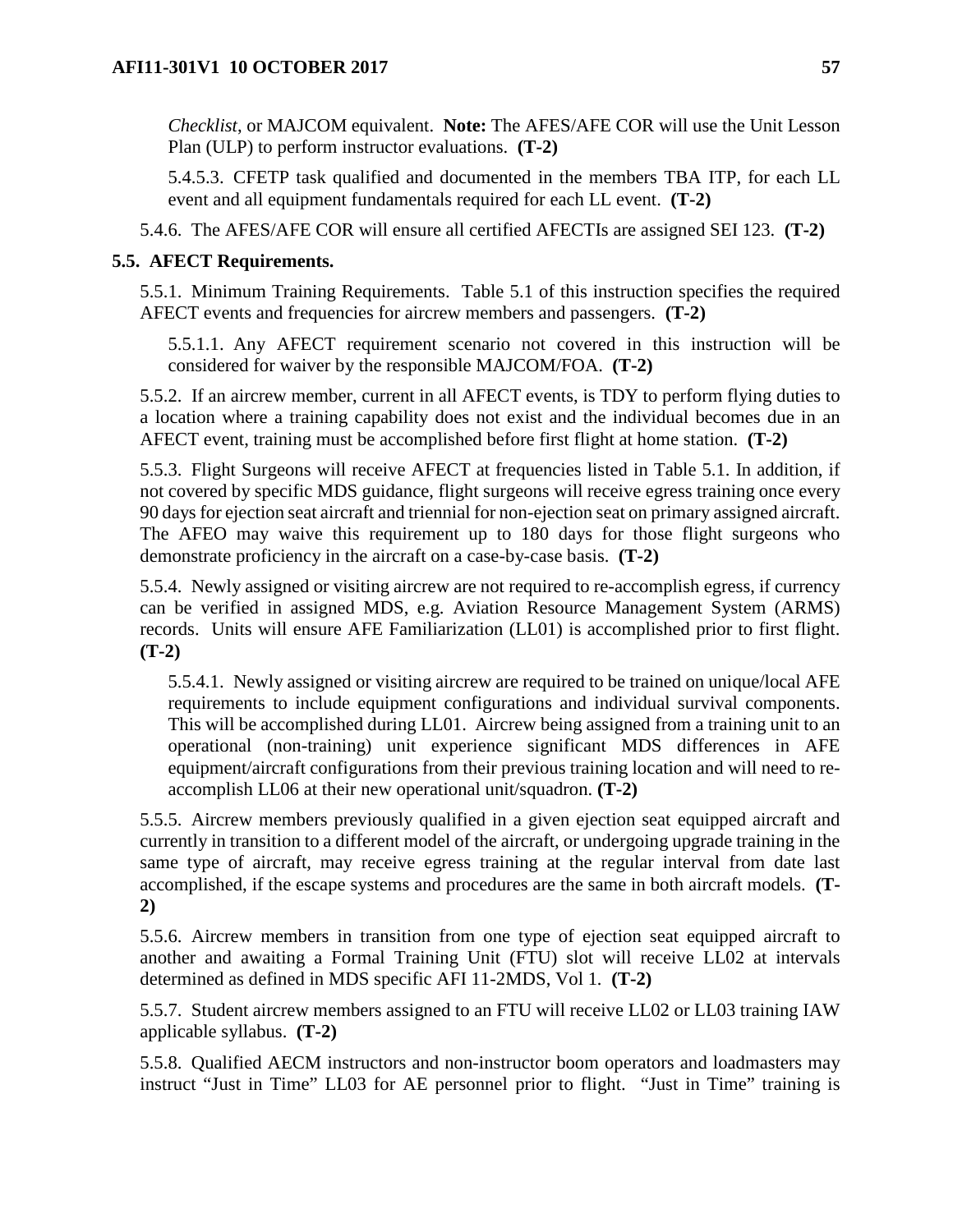intended to support AECM personnel who are forward deployed/operating on non-primary MDS aircraft, often without advanced notice. **(T-2)**

5.5.8.1. The training will be "hands on" student centered, and cover all related material in the applicable MDS "Dash-1" Flight Manual Emergency Procedures. **(T-2)**

5.5.8.2. Training will be documented on AF 1522, *ARMS Additional Training Accomplishment Report*, utilizing ARMS task identification codes for non-unit assigned aircraft are as follows: LL03A - C-130 Emergency Egress, LL03B - C-17 Emergency Egress, LL03C - KC-135 Emergency Egress, and LL03D - C-21 Emergency Egress. **(T-2)**

5.5.8.3. AE personnel will continue to maintain LL03 currency for their unit assigned aircraft IAW Table 5.1. **(T-2)**

5.5.9. The Air Armament Center (AAC) and AF Flight Test Center (AFFTC) should maintain the ability to send qualified training instructor(s) and suitable training aids TDY to field activities unable to obtain the minimum training from host bases or contractors. When it is more appropriate and less costly, personnel may be sent TDY to AAC or AFFTC for training. The requesting unit is responsible for scheduling and providing TDY funds to support this training. **(T-2)**

### **5.6. Passenger and Incentive Flyer/Miscellaneous Training.**

5.6.1. Passenger and Incentive flyer training is required for the following categories; orientation, distinguished visitor, familiarization, incentive, and spouse orientation flights addressed in AFI 11-401 *Aviation Management*. **(T-2)**

5.6.2. Passengers scheduled for flight aboard ejection seat equipped aircraft will receive, as a minimum, LL02 and LL06 no earlier than 72 hours prior to flight. If the 72 hours are exceeded before flight, training will be re-accomplished. Emergency egress training includes emergency ground egress, cockpit familiarization, oxygen regulator and mask procedures during an emergency, use of oxygen/communication controls and switches, and manual bailout procedures training. Reference AFI 16-1301 and MAJCOM/FOA SERE communications for passenger EPT and overwater flight requirements. **(T-2)**

5.6.3. Non-aircrew personnel/Operational Support Fliers who fly occasionally to perform official duties (e.g., enroute ground support, security, etc.) will receive LL02 and LL06 only if specified by AFI 11-2MDS Vol 1 or specified in MAJCOM/FOA guidance coordinated with the MAJCOM AFE Staff. MAJCOM/FOA guidance must state what specific functions require LL06. Training intervals will be determined by the respective MAJCOM. These individuals, to include members in casual status awaiting pilot training, aerospace physiologists, flying maintenance personnel, intelligence personnel, and developmental/test engineers may be placed on a 120-day currency after meeting the following requirements: Members must first complete emergency egress training (as applicable to the MDS) a minimum of three times during a 120-day period. Member must complete LL02 or LL03 and LL06 as required. After the above two conditions are met, the AFEO will evaluate/validate the members proficiency and forward a memorandum recommending the member be placed on a 120-day currency for the MDS specific AFECT training to the OG/CC for approval. OG/CC is the approval authority for the 120-day currency. **(T-2)**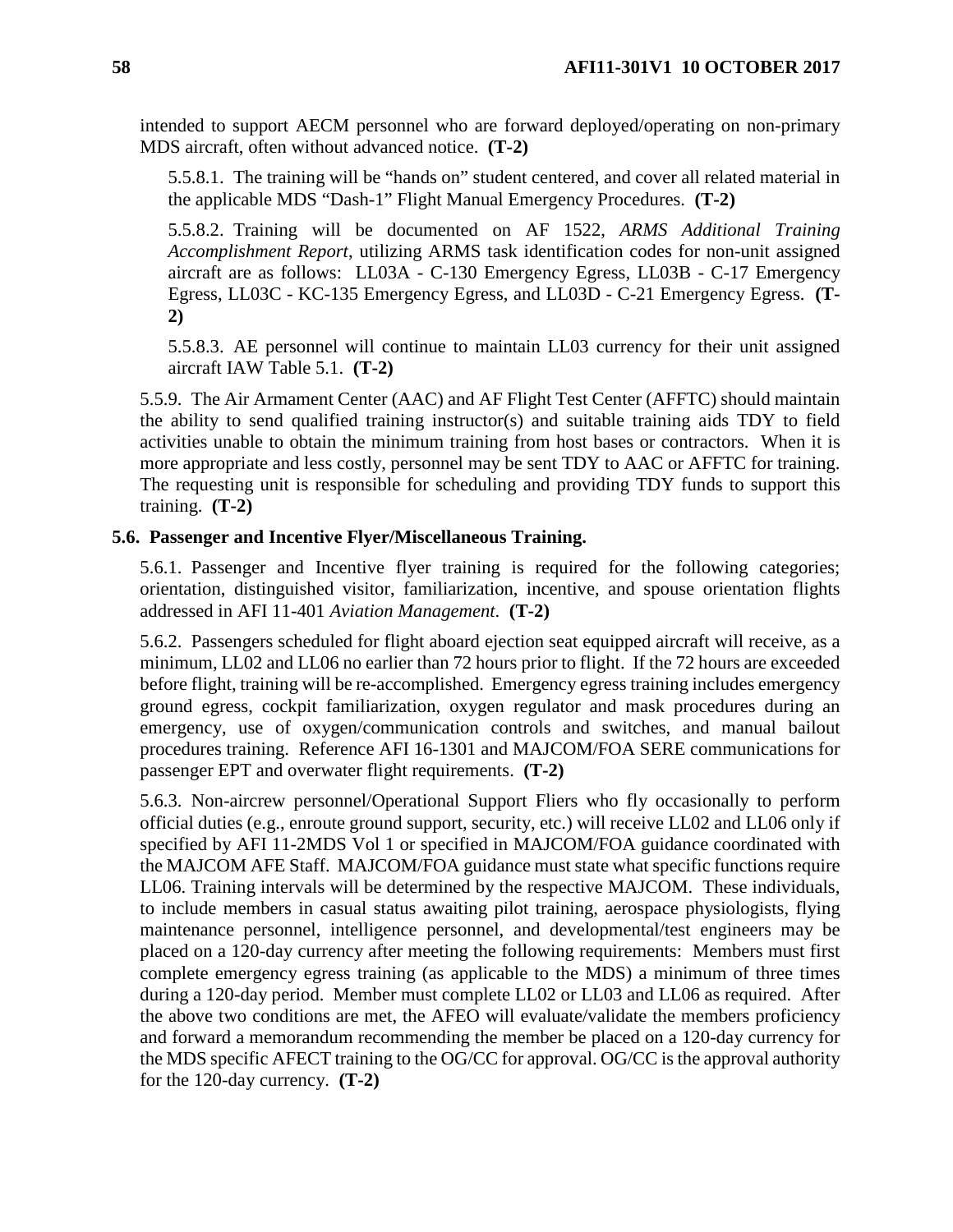5.6.4. In support of AFI 32-2001, *Fire Emergency Services Program*, AFE provides training on flight equipment fundamentals and hazards as it relates to local aircrew extraction training requirements. AFE is only responsible for training the FD lead trainer and providing updates on newly fielded equipment. See para 5.9.4.1 of this instruction for lesson plan requirements. **(T-2)**

## **5.7. AFECT Event Descriptions.**

5.7.1. Lead Commands (LCs), IAW AFPD 10-9 will be OPR for developing core curriculum for each of the following blocks of instruction. LCs will provide AFECT event guidance in applicable AFI 11-2MDS-series, Vol 1 publications. **(T-2)**

5.7.2. AFECT event instruction may be consolidated as long as curriculum requirements are met and individual events are tracked by the designated identifiers in ARMS.

5.7.3. MDS specific training equipment will be available and presented during LL06. Perform TCTO or modifications on all training equipment to ensure it mirrors and functions the same as operational equipment. **(T-2)**

5.7.4. AFE Familiarization (LL01).

5.7.4.1. A one-time event, per every base assignment. It should be conducted during aircrew in processing. Ensure this requirement is complete prior to the first flight at home station. **(T-1)**

5.7.4.2. The event will familiarize aircrew members with local AFE policies and procedures to include equipment issue, use, local aircraft and equipment configurations (includes survival components), inspection and fit-check cycles, pre-flight, and post-flight requirements. **(T-1)**

5.7.4.3. The AFES/AFE COR and NCOICs will ensure the MAJCOM approved AFE LL01 Training Guide includes applicable local information and is used to complete the LL01 requirement. **Note**: AFE technicians do not need to be AFECTI certified to instruct and sign off LL01 events, see **[paragraph](#page-56-0) 5.3.3.1**, for details. **(T-2)**

5.7.5. Emergency Egress Training, Ejection Seat (LL02).

5.7.5.1. Evaluates aircrew and passenger ability to demonstrate proficiency in air and ground emergency egress/ejection procedures.

5.7.5.2. In aircraft with multi-crew ejection seat capability, stress importance of aircrew coordination actions in emergencies.

5.7.5.3. Ensure aircrews are aware of their responsibilities for conducting safety and passenger briefings IAW AFI 11-202, Vol 3. **(T-2)**

5.7.6. Emergency Egress Training, Non-Ejection Seat (LL03).

5.7.6.1. Evaluates aircrew ability to demonstrate proficiency in air and ground emergency egress procedures.

5.7.6.2. Stress the importance of aircrew coordination, aircrew responsibilities and use of appropriate emergency egress equipment.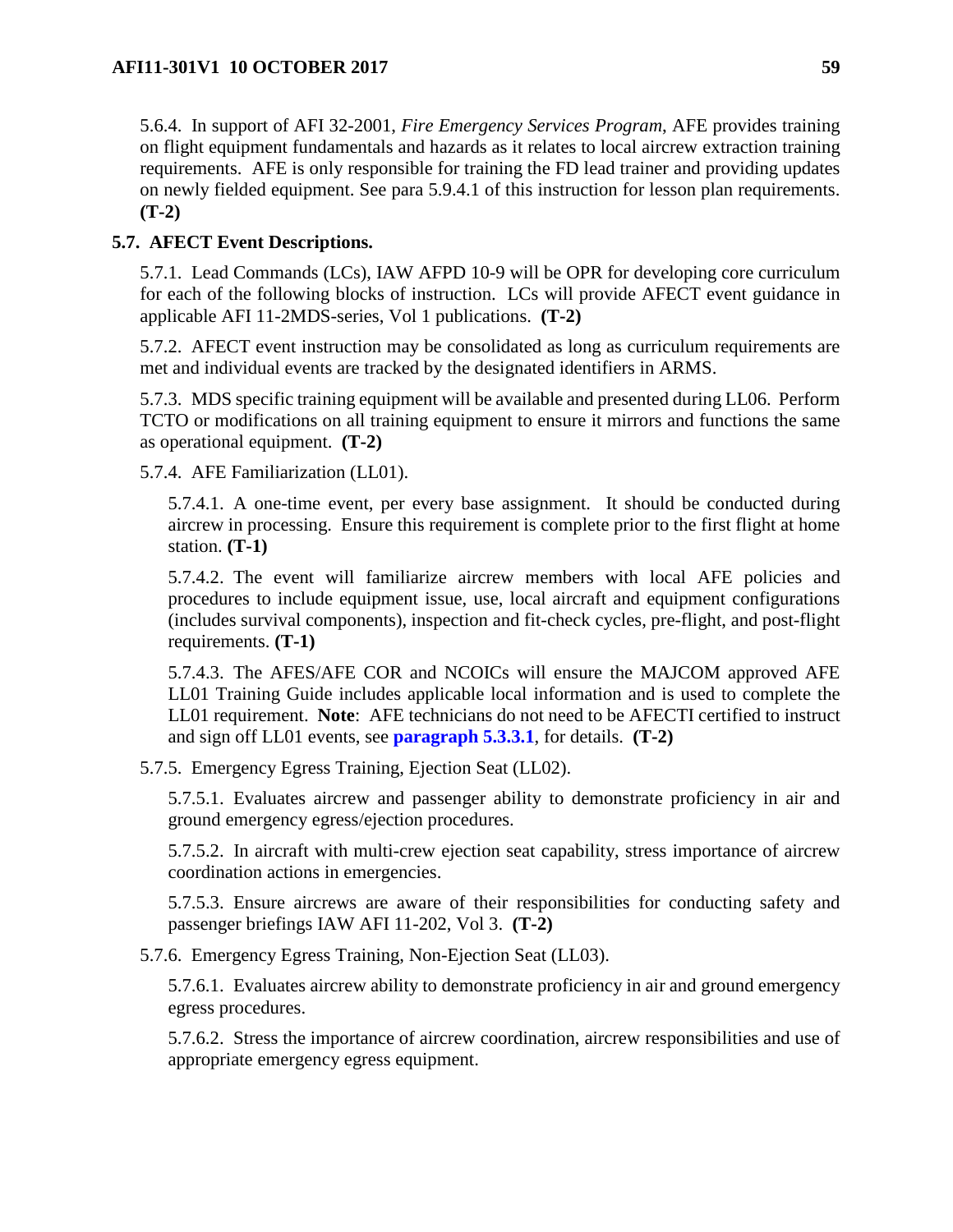5.7.6.3. Ensure aircrews are aware of their responsibilities for conducting safety briefings IAW AFI 11-202, Vol 3.

5.7.7. Aircrew Chemical, Biological, Radiological, Nuclear Training (LL04).

5.7.7.1. An academic and equipment training session in which the aircrew member demonstrates and performs donning, doffing, and buddy dressing procedures using ACBRN equipment.

5.7.7.2. This training also includes information on hazards and limitations of wearing the equipment properly and improperly, preflight procedures, aircraft integration, and aircrew processing.

5.7.7.3. Each aircrew will demonstrate procedures during their initial class; subsequent classes require a minimum of 10 percent of aircrew participants to dress out and demonstrate ACCA mitigation processing procedures. **(T-2)**

5.7.7.4. An aircrew member may be credited with ACBRN (LL04) during local Attack Response Exercises (ARE); provided all AFECT requirements and objectives are satisfied, (i.e. crewmember donned ACBRN equipment and subsequently processed through ACCA). **(T-2)**

5.7.8. Egress Training with ACBRN (LL05).

5.7.8.1. A one-time event per MDS and evaluates the aircrew's ability to demonstrate proficiency in the use of primary, as well as secondary, air and ground egress procedures while wearing ACBRN equipment.

5.7.8.2. Training will stress the unique changes in procedures to include added difficulties aircrew would and could experience as a result of wearing ACBRN equipment. **(T-2)**

5.7.8.3. This training must be accomplished before the aircrew's one-time ACBRN flight requirement. **(T-1)**

5.7.8.4. This event should be taught concurrently with LL04.

5.7.9. Aircrew Flight Equipment Training (LL06).

5.7.9.1. An academic and equipment training event, in which aircrew members demonstrate their ability to locate, preflight, and use all aircrew and passenger AFE carried aboard unit aircraft or issued to aircrew members.

5.7.9.2. This training includes the limitations and safety issues related to AFE. Additionally, include aircrew clothing items and information on hazards associated with improper wear and failure to use only authorized clothing and equipment items.

5.7.10. AFE Fit Check (LL07).

5.7.10.1. Ensure a comprehensive sizing and fit check of all flight equipment worn in ejection seat aircraft specifically that which is sized/fitted/adjusted for a particular aircrew member (e.g., helmet and O2 mask, survival vest, torso harness and anti-G-suit) is accomplished prior to first flight at every new assignment and every four months unless otherwise directed by AFI 11-202, Volume 1, *Aircrew Training*, and AFI 11-2MDS-series, Vol 1. **Exception**: Pilots accomplishing U-2 high altitude flights, using the Full Pressure Suit, perform fit and leak tests prior to each flight and are exempt from LL07. **(T-2)**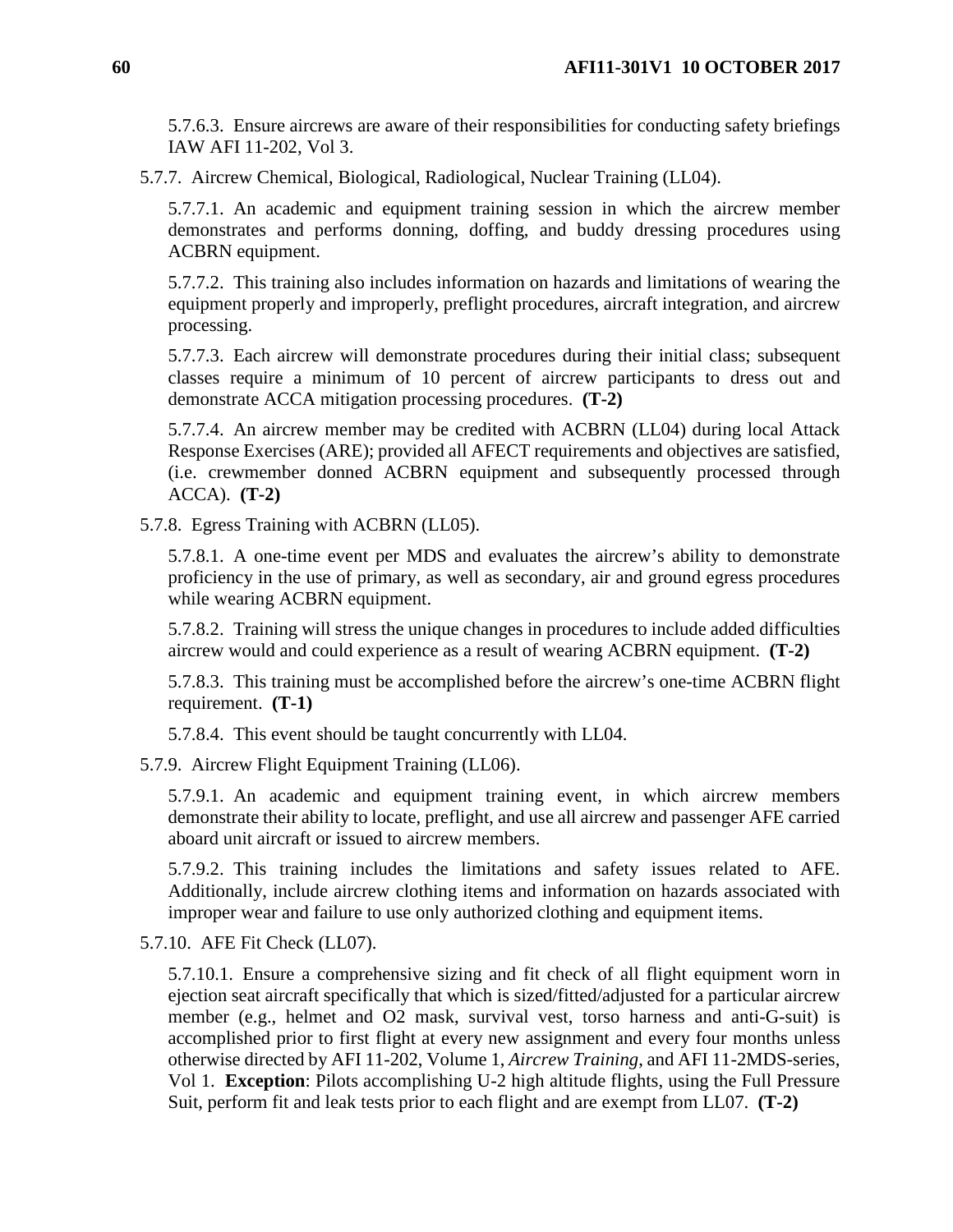5.7.10.2. AFE gear worn during flight in non-ejection seat aircraft (e.g. any sized/fitted item to include PLZT mounting, NVG mounting, ALEP etc.) will be checked and verified for proper size/fit prior to first flight at every new assignment and every 3 years unless otherwise directed by AFI 11-202, Vol 1 and AFI 11-2MDS-series, Vol 1. Fit checks for all non-ejection seat aircraft will also include ACBRN equipment. Aircrews performing duties on aircraft without individually fit or sized AFE requirements are exempt from this requirement. **(T-2)**

5.7.10.3. LL07 is a grounding event unless otherwise stated in AFI 11-202 and/or AFI 11- 2MDS-series (see Table 5.1). **(T-2)**

5.7.11. ACBRN Fit Check (LL08).h

5.7.11.1. A comprehensive size and fit check of ACBRN equipment.

5.7.11.2. Ejection seat aircrew will complete LL08 once per assignment, not to exceed triennially or IAW AFI 11-202, Vol 1, Aircrew Training, and AFI 11-2MDS-series, Vol 1. For scheduling efficiency, all ejection seat aircrew will conduct LL08 concurrently with LL07 (during the corresponding/closest LL07 cycle). All ejection seat units will document LL07 and LL08 on AF Form 1522 as separate events. **(T-2)**

5.7.11.3. LL08 is not a grounding item unless otherwise stated in AFI 11-202 and/or AFI 11-2MDS-series. However the event must be completed prior to an aircrew performing their one-time ACBRN flight requirement and prior to deploying to a CBRN threat environment.

### **5.8. Training Aids and Equipment.**

5.8.1. Emergency egress training will be accomplished using the appropriate EPT when available, ensuring EPTs mirror operational equipment to the maximum extent possible (e.g. oxygen panel, HMCS connector, AERP). Only when an EPT is not available will an actual ejection seat aircraft be used. Non-ejection seat egress training will be conducted using actual aircraft to the maximum extent possible. **(T-2)**

5.8.2. AFECTIs will inspect training devices and aids prior to use to ensure they are properly configured, safe, and operational for training to include annual inspections of all AFECT devices and aids to ensure they are current and safe for training use. This includes EPT, displays, ACBRN equipment, flight equipment, and Personnel Lowering Devices (PLD). Inspections will be documented appropriately and reported to the AFES/COR. **(T-2)**

5.8.2.1. Units will develop an EPT local inspection checklist using EPT manuals and applicable TOs. It is recommended that unit POCs contact the Detachment 1 Training Support Squadron (TRSS), Training Systems Center, Luke AFB AZ for EPT guidance, maintenance, and support. **(T-2)**

5.8.2.2. Classic associate and active associate AFE functions operating under TFIA organizations will use the following business rules for managing For Training Use Only (FTUO) AFECT flight equipment. **(T-2)**

5.8.2.2.1. The host AFE unit (i.e. the unit that owns the aircraft) will manage, and account for, all AFECT FTUO flight equipment. AFECT FTUO flight equipment will be shared by both the host and the tenant to support AFECT events. **(T-2)**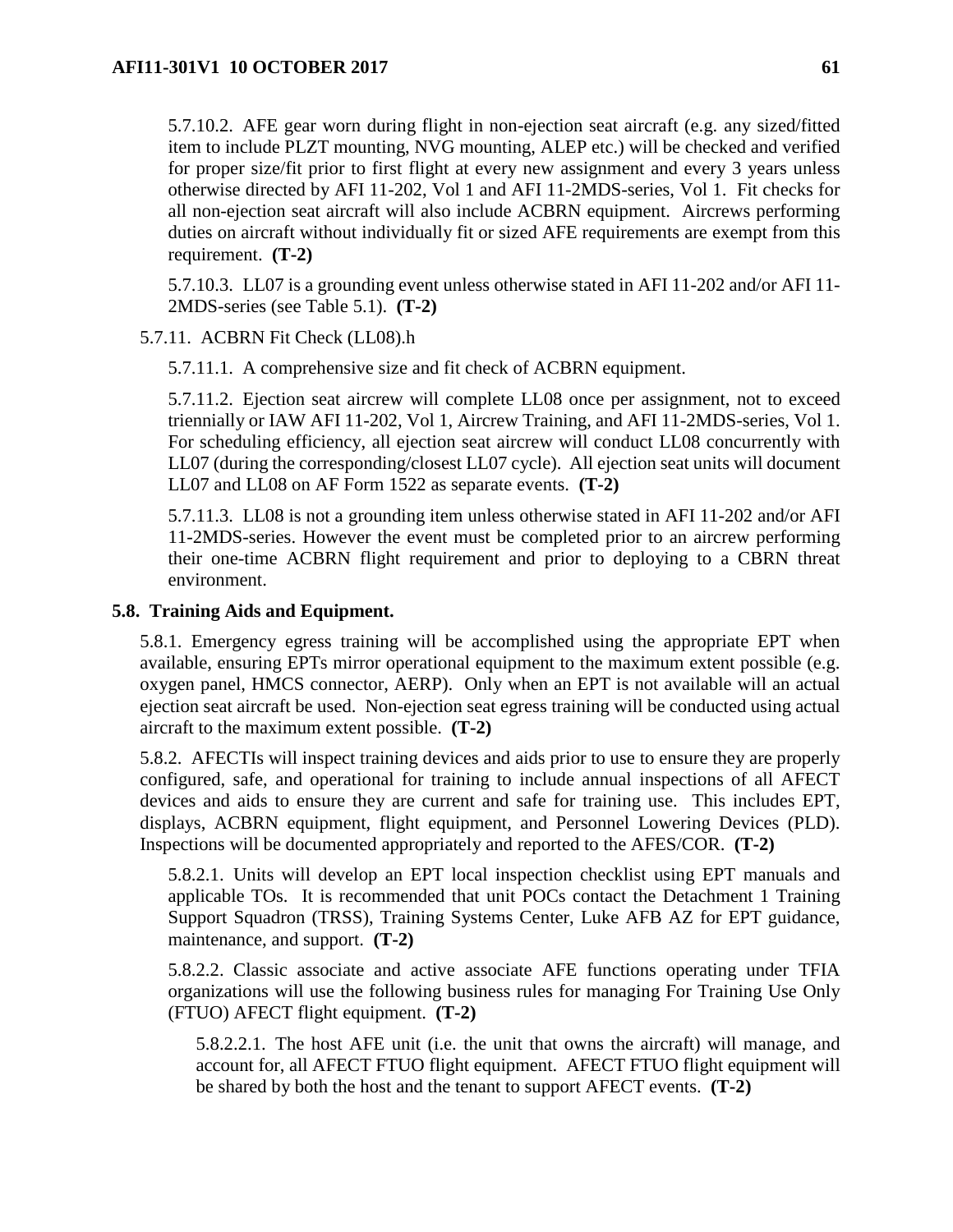5.8.2.2.2. EAID reportable AFECT FTUO flight equipment will be accounted for on the host unit CA/CRL R-14. Authorizations for the majority of EAID reportable AFECT equipment is contained in AS450AOOC, AS450EOOC and AS660NKAW. **(T-2)**

5.8.2.2.3. Inspection, maintenance, marking, tracking, etc., of AFECT FTUO flight equipment should be a shared responsibility by the host and tenant AFE sections. **(T-2)**

5.8.3. FTUO flight equipment will mirror operational equipment to the maximum extent possible. Equipment used for training will be clearly marked "FOR TRAINING USE ONLY" and stored to prevent co-mingling with operational equipment. Due to unavailability of like training assets, specialized GA/ST equipment may be used for training as long as the training does not damage or destroy the integrity of the equipment. Coordinate any deviation from this "hands-on" training model with respective MAJCOM/FOA. **(T-2)**

5.8.3.1. Ensure aircrew use individually fit ACBRN operational equipment (e.g. MBU-19/P) for all ACBRN flights. This operational equipment will be fit, preflighted, and donned prior to flight and will be used with all other aircrew equipment. **(T-2) Note:** All other ACBRN equipment other than that stipulated above may be simulated at the Group CC's discretion. **(T-3)**

5.8.3.1.1. Units will ensure only serviceable CQU-7/P Blower Assembly batteries are used during all flights, to include task qualification training flights. Include necessary quantities in future battery forecasting. **(T-2)**

5.8.3.2. Maintain training assets in sufficient quantities to allow each student hands-on training. FTUO equipment quantities will be driven by the average class attendance numbers not to exceed applicable AS authorizations. **(T-2)**

# **5.9. AFECT Lesson Plan Development.**

5.9.1. Only approved AFMLPs managed by the 436 TS/AFE Dyess AFB, TX will be used to conduct LL04 and LL06. Egress instructors will use the applicable MDS "Dash-1" Flight Manual Emergency Procedures to complete LL02/LL03/LL05. **(T-1)**

5.9.1.1. Lead MDS MAJCOMs will tailor AFMLPs for each MDS, approve these MDS Lesson Plans and submit them to 436 TS/AFE as the central repository for AFECT Lesson Plans. Units will use these MDS Lesson Plans to teach AFECT events (access lesson plans at **<https://cs3.eis.af.mil/sites/AC-ED-02-88>**). **(T-1)**

5.9.1.1.1. If a particular MDS lesson plan does not include all local requirements, unit AFES/AFE COR will update MDS lesson plan with local requirements and forward to respective Lead MDS MAJCOM for approval. Units may delete information from MAJCOM approved MDS Lesson Plans that does not pertain to their mission/unit. **(T-1)**

5.9.1.1.2. All new equipment/training requirements will be forwarded by the Lead MDS MAJCOM to the 436 TS/AFE for inclusion into AFMLPs. **(T-1)**

5.9.2. Unit Lesson Plan: ULPs are un-personalized lesson plans developed from the approved MDS Lesson Plan used for version control and standardization within an organization or unit. The AFES/AFE COR/AFEO must tailor the MDS Lesson Plan and produce a ULP to meet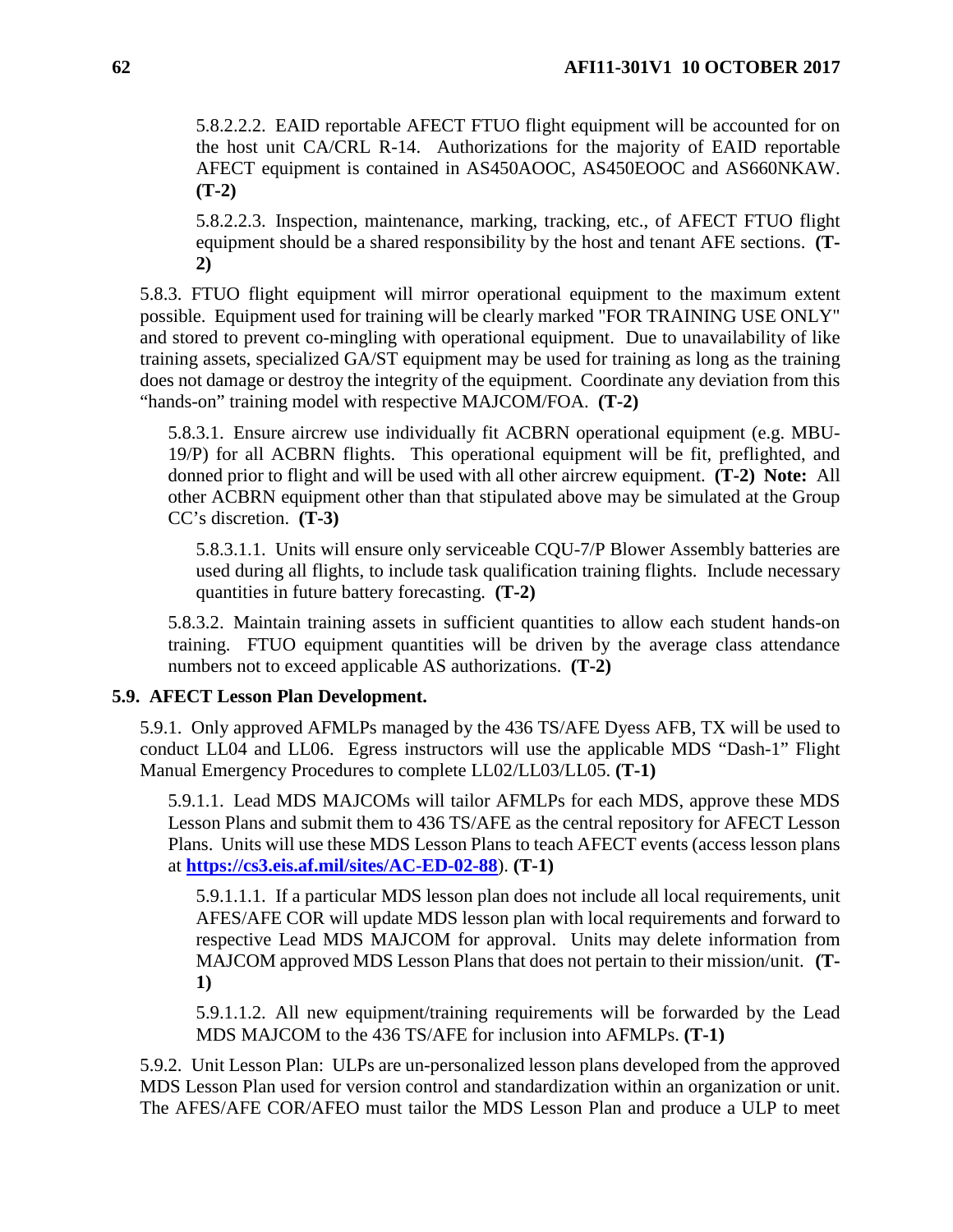their wing's mission needs. The ULP satisfies the minimum training requirements and objectives of the particular event. **(T-1)**

5.9.3. Personal Lesson Plans (PLP). PLPs are developed from the ULP and prepared by each instructor to organize and present information. AFECTIs may (but are not required to) create a PLP by writing personal instructional notes and material on the right-hand side of the ULP. **(T-3)**

5.9.4. All Lead MAJCOM MDS Lesson Plans, ULPs and PLPs used to conduct AFECT will be reviewed annually by the AFES/AFE COR, and documented within the lesson plan. **(T-1)**

5.9.4.1. PowerPoint® slides used to conduct AFECT events, will be developed, approved and maintained in the exact same manner and follow the exact same process as lesson plan requirements listed in this AFI. The first slide of all PowerPoint® presentations will identify the event and also contain the annual validation date. **(T-1)**

5.9.4.2. The ULP/PLP for LL06 will be used to provide tailored instruction to the FD lead trainer to satisfy related aircrew extraction training requirements/flight equipment "fundamentals" knowledge.

5.9.5. HHQs correspondence (e.g., messages, Flight Crew Information Files, etc.) directing the inclusion of information not covered in AFECT AFMLPs lesson plans will be added as required by the 436 TS/AFE or Lead MAJCOM. **(T-2)**

5.9.6. Designated Lead MDS MAJCOM along with the 436 TS/AFE Dyess validate AFMLPs biennially during the World Wide AFE Workshop MAJCOM breakouts. If more frequent reviews are deemed necessary; the requesting Lead MDS MAJCOM will coordinate and fund the 436 TS/AFE to accomplish the review with Lead MDS MAJCOM SME's. The 436 TS/AFE will notify the MAJCOMS of any changes to the AFMLPs, and the AFES/AFE COR/AFEO will update their ULPs upon notification by their MAJCOMs/FOA. **(T-2)**

# **5.10. AFECT Safety.**

5.10.1. Safety is paramount when planning and conducting AFECT. As a minimum, the following will apply:

5.10.1.1. To meet OSHA requirements, the AFES/AFE COR/AFEO, with assistance from the local safety office, will develop and implement Risk Management (RM) programs and techniques specific for each AFECT event. **(T-2)**

5.10.2. An EAP includes comprehensive measures to be taken during events where the chance of injury is increased. AFES/AFE COR should tailor EAP template in AFMLP with assistance from the local safety office to mitigate increased risks associated with certain training events. EAPs must be initially validated/tested prior to first implementation, annually reviewed for currency by AFES/AFE COR and briefed prior to all applicable training events. **(T-2)**

# **5.11. AFECT Documentation.**

5.11.1. All completed AFECT events will be documented on AF 1522 or equivalent IAW AFI 11-202 Vol 1. Only those event identifiers shown in Table 5.1 of this instruction will be used to identify AFECT events. **(T-2)**

5.11.2. Upon completion of each AFECT event, the AFECTI will ensure the AF 1522 is completely filled out (i.e. ensure all blocks, aircrew signatures, AFECTI signature, and dates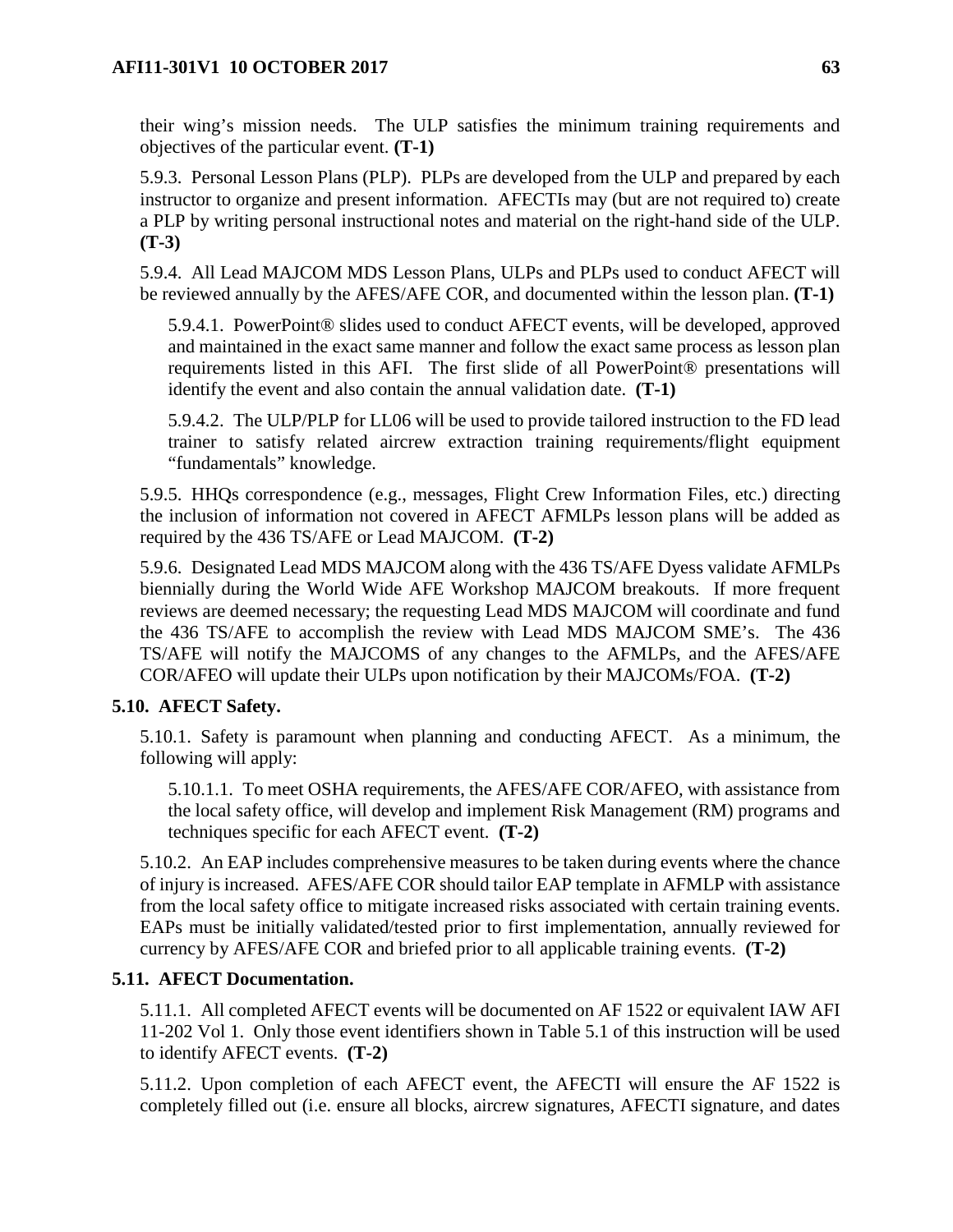are filled out), and forwarded to Squadron Aviation Resource Management (SARM)/Host Aviation Resource Management (HARM) office for input into ARMS. **(T-2)**

5.11.3. AFE is not responsible for maintaining ARMS, managing and tracking aircrew training or Mission Ready (MR) status for AFECT events in ARMS. **(T-2)**

5.11.3.1. AFE is not responsible for maintaining copies of AF 1522s once received by SARM/HARM office. **(T-3) Exception**: Maintain FTU and Basic Fighter Training student rosters/AF 1522s until graduation. **(T-2)**

5.11.3.2. When instructing visiting aircrew not assigned to the local unit, the AFECTI will forward the completed AF 1522 to the SARM/HARM office, which will then be forwarded to the home unit, IAW guidance in AFI 11-202, Vol 1. **(T-2)**

## **Table 5.1. AFECT REQUIREMENTS. (T-2).**

**Note:** AFECT courses may be instructed concurrently with other complimentary LL events, as long as all required learning objectives are accomplished.

| <b>Task ID</b>                                                                                  | <b>Event Description</b>                            | Frequency | <b>Notes</b>   |  |  |  |  |
|-------------------------------------------------------------------------------------------------|-----------------------------------------------------|-----------|----------------|--|--|--|--|
| LL01                                                                                            | <b>AFE Familiarization</b>                          | Initial   | 1, 3           |  |  |  |  |
| LL02                                                                                            | <b>Emergency Egress Training, Ejection Seat</b>     | Recurring | 3, 4, 5        |  |  |  |  |
| LL03                                                                                            | <b>Emergency Egress Training, Non-Ejection Seat</b> | Recurring | 3, 4           |  |  |  |  |
| LL04                                                                                            | <b>Aircrew CBRN Training</b>                        | Recurring | $\overline{4}$ |  |  |  |  |
| LL05                                                                                            | <b>Egress Training with ACBRN</b>                   | Initial   | 2, 5           |  |  |  |  |
| LL06                                                                                            | <b>Aircrew Flight Equipment Training</b>            | Recurring | $\overline{4}$ |  |  |  |  |
| LL07                                                                                            | <b>Aircrew Fit Check</b>                            | Recurring | 1, 3, 5        |  |  |  |  |
| LL08                                                                                            | <b>ACBRN Fit Check</b>                              | Recurring | 2, 5           |  |  |  |  |
| Notes:                                                                                          |                                                     |           |                |  |  |  |  |
| 1. Accomplished before first flight at each base of assignment.                                 |                                                     |           |                |  |  |  |  |
| 2. Must be accomplished one time in assigned MDS aircraft before first flight using ACBRN.      |                                                     |           |                |  |  |  |  |
| 3. Grounding items: Unless otherwise stated in AFI 11-202 and/or AFI 11-2MDS-series, the        |                                                     |           |                |  |  |  |  |
| following events are grounding: LL01, LL02, LL03 and LL07.                                      |                                                     |           |                |  |  |  |  |
| 4. Training frequencies are identified in AFI 11-202, Vol 1, Aircrew Training, and AFI 11-      |                                                     |           |                |  |  |  |  |
| 2MDS-series, Vol 1. (for LL06 see paragraph 5.5.4.1. also)                                      |                                                     |           |                |  |  |  |  |
| 5. All MDSs will use the applicable Fit Check frequencies IAW all paragraphs of 5.7.10. of this |                                                     |           |                |  |  |  |  |
| instruction until AFI 11-202 and/or AFI 11-2MDS-series, Vol 1s can be updated, at which time    |                                                     |           |                |  |  |  |  |

Note 4 will apply.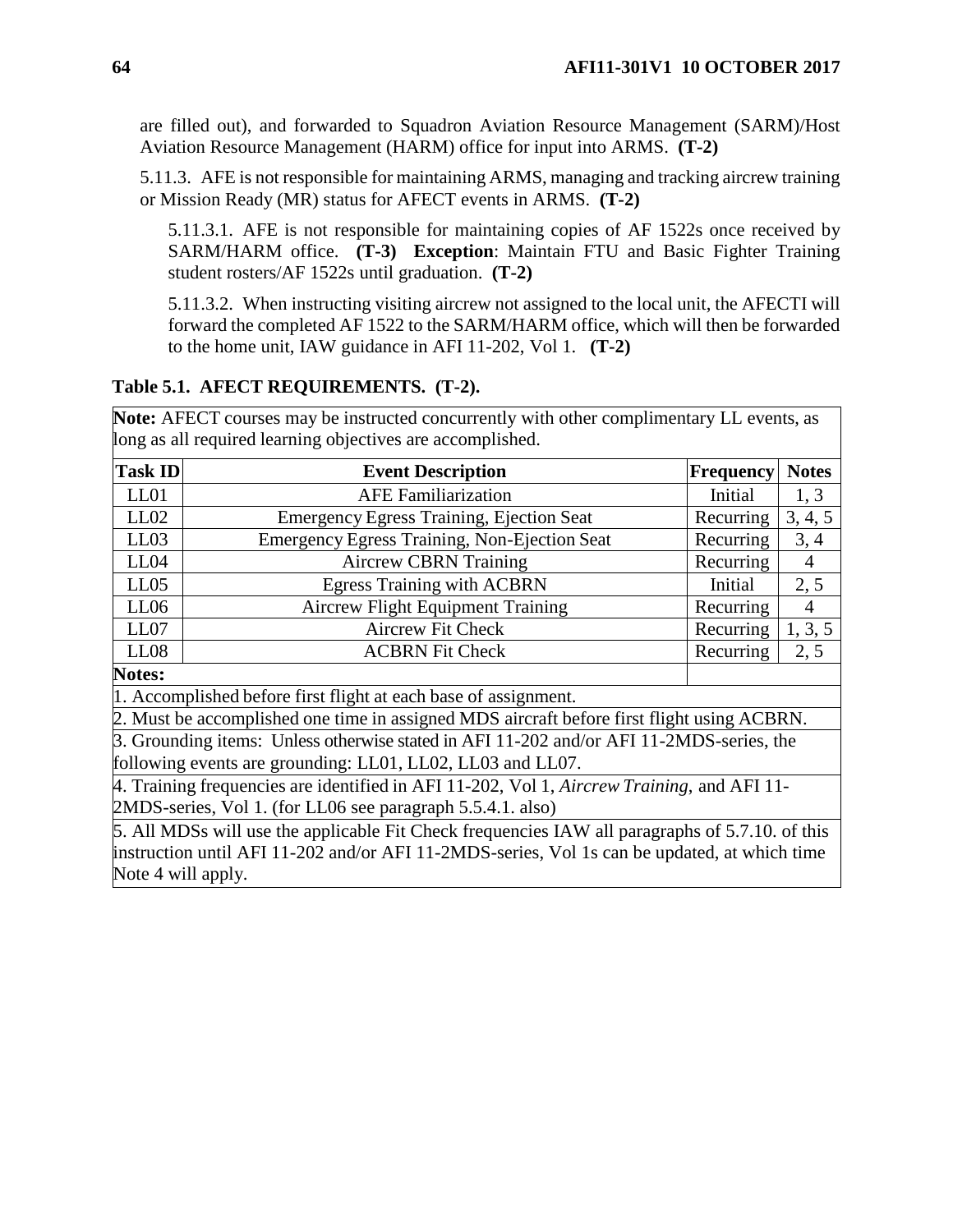### **Chapter 6**

## **AFE QUALITY CONTROL (QC) PROGRAM**

#### **6.1. AFE Shop/Section Qality Control.**

6.1.1. The goal of the QC program is to eliminate defects and deviations from established guidance, by providing feedback to AFE technicians, trainers, trainees, supervisors, and CC's. The establishment of an effective QC program is critical to the safety and health of aircrews and passengers. **(T-2)**

6.1.2. A Quality Control Inspection (QCI) is a process of visual examination without disassembly of equipment. QCIs also include spot inspections of internal programs and procedures to ensure the highest level of product quality and work-center efficiency. AFES/AFE COR or Flight Chief and NCOIC AFE QA will determine method of documenting QCIs. QCI documentation will be kept until next repack or inspection. **(T-2)**

6.1.2.1. AFE QI's will be qualified 1P071s, who have been trained and certified via the AFE QA Certification Course located on the HQ USAF/A3TF AFE SharePoint®. QI's will augment the NCOIC AFE QA as needed. **Exception:** Highly experienced and qualified 1P051s may be appointed as QI's when approved by the AFES/AFE COR/AFEO. **(T-2)**

6.1.2.2. QI's will perform a minimum of 10 percent QCIs on each type of equipment inspected daily. **(T-2)**

6.1.2.3. QI's will perform 100 percent QCIs of all survival kits (not to include SRU-16/P minimum survival kit), multi-place life rafts, all variations of inspected/repacked parachute assemblies, new equipment build-ups (e.g. harness, helmet, LPU), and equipment inspected/received from supporting agencies. **(T-2)**

6.1.2.4. QI's will perform 100 percent QCIs of all equipment inspected/repacked by any AFE technician that is not signed off/certified on the task or equipment. **(T-2)**

6.1.2.5. QI's will ensure QCIs are accomplished, and discrepancies corrected, prior to equipment being placed back into service. **(T-2)**

6.1.3. NCOIC AFE QA will identify QCI trends to be included in the monthly training sessions and trends analysis. **(T-2)**

6.1.4. IPIs will only be performed by IPI qualified 1P071/civilian/contractor equivalents. **Exception:** Highly experienced and qualified 1P051s may be appointed to perform IPIs when approved by the AFES/AFE COR/AFEO. **(T-2)**

6.1.4.1. IPIs will be documented on locally developed IPI forms coordinated with AFES/AFE COR/AFEO and NCOIC AFE QA. When an IPI is completed, the form will remain on file until the next repack, repair, or aircraft transfer. **Exception:** ALC locations may use WCDs to satisfy IPI form requirements, as long as the format and content is approved by the AFES. The AFES must be included in annual reviews/modifications of the WCDs. **(T-2)**

6.1.4.2. IPIs will be performed during reassembly of NVDs and repack of parachutes, multi-place life rafts, ejection seat life preservers, escape slides, Hand Held Radios (HHR)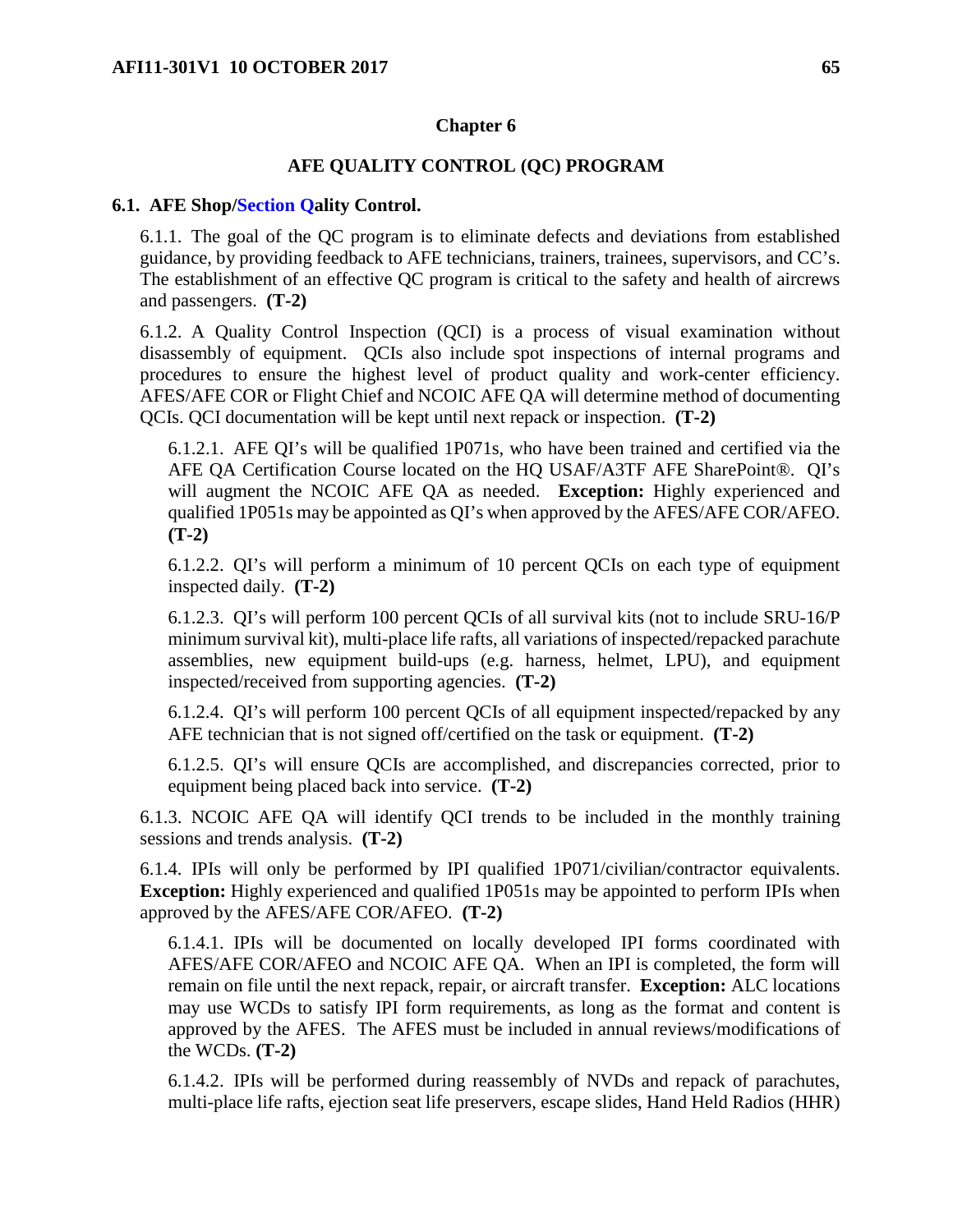loaded with SPINS and ejection seat survival kits. **Note:** IPIs on other survival kits will be at the direction of the MAJCOM/FOA. **(T-2)**

6.1.4.3. Missing or incomplete IPI documentation will immediately result in equipment being removed from service and re-inspected appropriately. **(T-2)**

6.1.4.4. Multiple local equipment IDs may be added to a single IPI form only when the equipment has the same inspector, IPI qualified 1P071 and inspection date. **(T-2)**

6.1.4.5. Maintain the Two-Person Concept (see definition) when performing all IPIs on flight equipment. The IPI qualified 1P071/civilian/contractor equivalent will perform and document the IPI task/s associated with the equipment on the locally developed IPI form. Only the technicians performing the inspection, repack, and/or repair will annotate equipment inspection records. **Note:** When equipment requires multiple IPIs, efforts should be made to ensure the same IPI qualified technician performs each IPI. **(T-2)**

6.1.4.6. Discrepancy trends identified during the IPI process will be forwarded to the NCOIC AFE QA to be included in the monthly training sessions and trends analysis. **(T-2)**

## **6.2. 1P0X1 Technician responsibilities within the QC process:**

6.2.1. Ensure all QCI discrepancies are corrected prior to the equipment being placed back in service. **Note:** To the maximum extent possible, the original technician will correct all discrepancies. **Exception:** If original technician is not available, another qualified AFE technician will correct it. **(T-2)**

6.2.2. Ensure the QI validates all discrepancies have been properly corrected prior to equipment being placed back in service. **(T-2)**

6.2.3. QCI corrective action remarks will include at a minimum, the TO, JTD module (when applicable), page and paragraph number, date corrected, and initials of person correcting the discrepancy on AF Form 2420, *Quality Control Inspection Summary*, FERMS or equivalent. **(T-2)**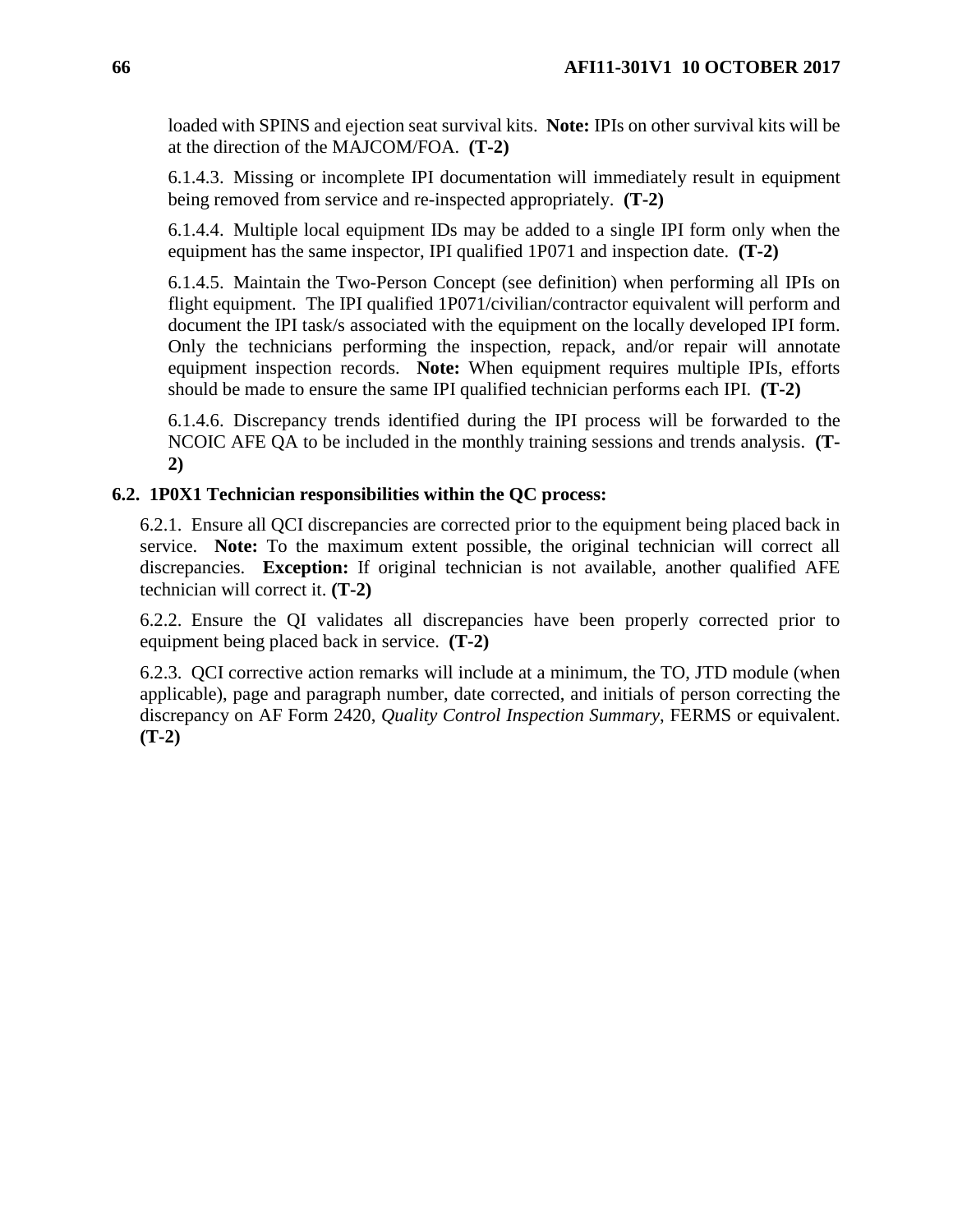### **Chapter 7**

## **AIRCREW LASER EYE PROTECTION PROGRAM**

#### **7.1. Introduction.**

7.1.1. Protecting aircrew from harmful lasers is a complex problem involving science, intelligence and medicine in the context of an operational scenario. There are numerous factors that must be considered as part of developmental requirements such as: compatibility with different aircraft cockpit displays, type mission, headgear, night vision devices, vision correction, device weight, field of view and other human system integration issues. An effective program requires a general understanding of laser threats, inherent system hazards, and a coordinated interaction between medical, laser safety experts (bioenvironmental engineers or health physicists), Intelligence, aircrew and AFE technicians.

7.1.2. Laser Threat. Aggressive foreign laser development, availability of low cost hazardous COTS devices, growing number of our own laser designators, range finders and hand held pointers continues to increase the chance of exposure. In 1995, Vienna Protocol IV to the 1980 Conference of the States Parties to the Convention on Prohibitions or Restrictions on the Use of Certain Conventional Weapons was drafted, banning use and transfer of laser weapons whose primary purpose is to permanently blind. Although Protocol IV may be viewed as successful in prohibiting use and transfer of a specific category of anti-personnel weapon, we must prepare for inadvertent exposure and enemies who may not abide by such protocols. For these reasons, the AF approved an ALEP Operational Requirements Document in 1996 to begin formal development and acquisition programs.

7.1.3. Laser Hazard. LASER is an acronym for Light Amplification by Stimulated Emission of Radiation. Lasers produce a coherent intense beam of light and under certain circumstances; exposure can result in damage to the human eye or skin. The human eye is most vulnerable to injury from lasers in the visible region (400-700nm wavelengths), but are also vulnerable to longer wavelengths of invisible lasers in the near infrared region (700-1100nm) and shorter wavelengths in the ultra-violet region.

7.1.3.1. Lasers may damage human eyes at ranges up to several miles and cause a "dazzling" effect at even greater distances (particularly at night). Dazzling occurs when laser light hitting a windscreen refracts and reflects illuminating the cockpit causing possible flash blindness resulting in the inability of aircrew to perform their mission.

7.1.3.2. Laser light entering an aircraft cockpit presents a potential hazard to aircrew not wearing appropriate Laser eye protection.

### **7.2. Acquisition Strategy.**

7.2.1. HQ Air Combat Command (ACC) is the LC for acquisition of ALEP. ACC/A5AL task MAJCOM AFE functional managers to report command requirements for ALEP devices. Aggregate requirements are established and requisitions are programmed to fill unit demands. The acquisition strategy for ALEP is the evolutionary acquisition approach. In this process, a desired capability is identified and threshold objectives are refined through controlled technological demonstrations and risk management with continuous user feedback.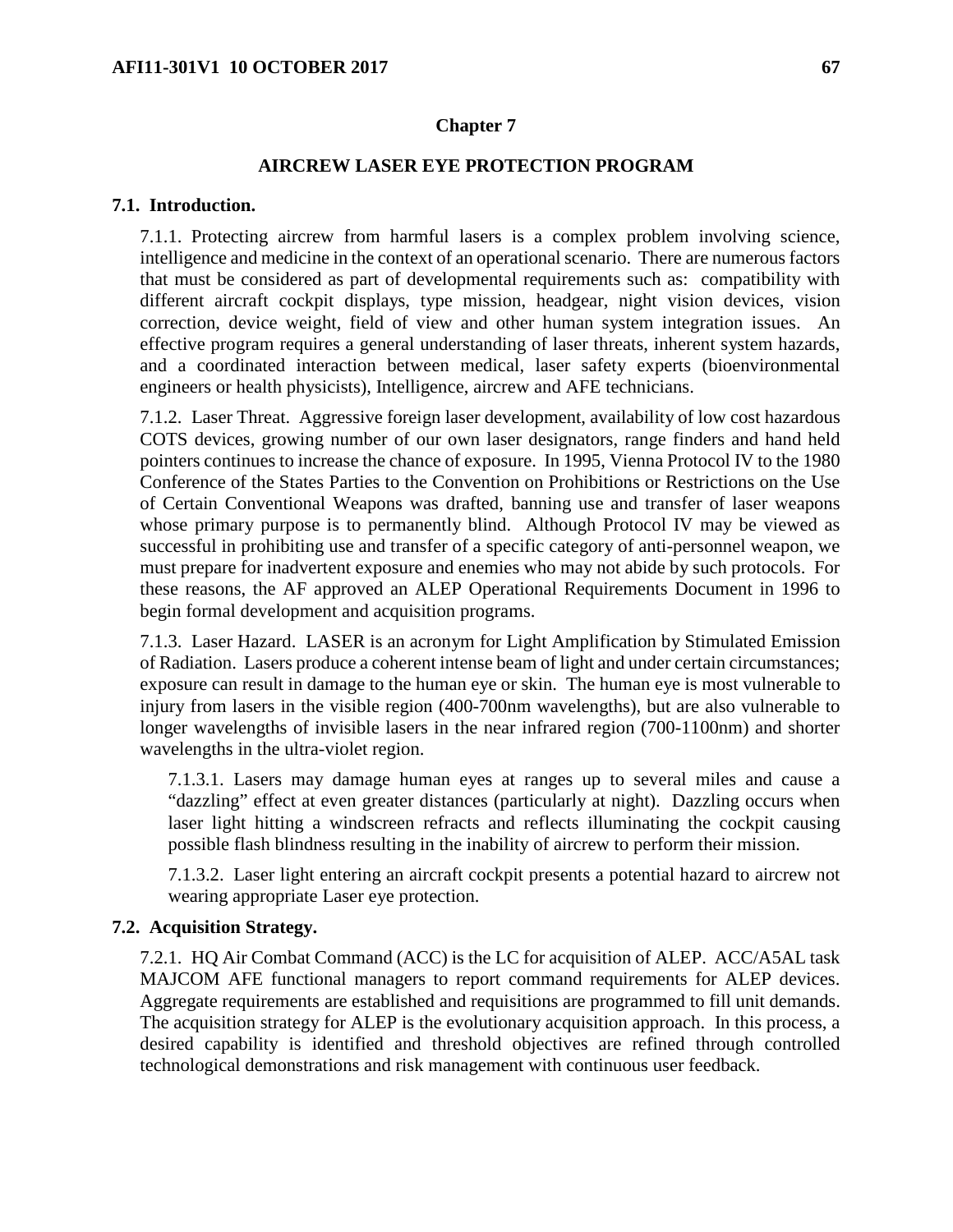7.2.2. Each increment of development provides the user an improved capability. Requirements for future increments depend on user feedback, threat assessments and technological maturity. The approving authority for use of all ALEP devices is referenced in AFI 48-139.

### **7.3. Information/Asset Security.**

7.3.1. Information disclosing specific characteristics of ALEP devices is classified IAW provisions of the ALEP Security Classification Guide (AFLCMC/WNUV, 1981 Monahan Way, WPAFB AFB, OH 45433-7217, telephone COM (937) 938-3157 or DSN 798-3157).

7.3.2. Requests for information defining specific characteristics of ALEP devices will be directed to HQ ACC, Flight Operations and Training Branch (ACC/A3TO), Langley AFB Virginia. **(T-2)**

#### **7.4. ALEP Program Responsibilities.**

7.4.1. IAW AFI 48-139, the installation CC will designate, in writing, a qualified Bioenvironmental Engineer (AFSC: 43E3X) or equivalent civilian to serve as the Installation Laser Safety Officer (ILSO). If a qualified 43E3X or equivalent civilian is not assigned, a 7 level or higher Bioenvironmental Engineering Technician (AFSC: 4B0X1) may be designated to serve as the ILSO with approval from the Command Bioenvironmental Engineer. If the base wing is located on a non-AF led joint base, overall ILSO responsibilities would fall to the host unit per the host service's guidelines. If the host does not assign an ILSO, the AF Wing CC must designate a Wing LSO to execute ILSO responsibilities for Wing-owned personnel and operations. If the host assigns one, designation of an AF Wing LSO is optional. **(T-2)**

7.4.2. ILSO. AFI 48-139 specifies any facility using Class 3B, Class 4 lasers, or laser systems to designate an ILSO to oversee safety for all operational, maintenance and servicing units. **(T-2)**

7.4.2.1. Is responsible for establishing an installation laser and optical radiation safety program and ensuring all technicians exposed to hand held lasers, or have a requirement to wear ALEP, receive the appropriate level of laser training IAW AFI 48-139. **(T-2)**

7.4.2.2. Will train unit technicians on hazards surrounding an active laser and appropriate safety equipment available for use when working around or handling an active Laser.

7.4.2.3. In an environment where exposure is possible, ILSO duties and responsibilities may be assumed by the AFEO. **(T-2)**

7.4.2.4. Will comply with all ILSO duties and responsibilities assigned IAW AFI 48-139.

7.4.2.5. Consult USAFSAM/OE for further information on ILSO training resources.

7.4.3. AFE personnel. **(T-2)**

7.4.3.1. Will fit, inspect, maintain and train aircrew on proper use of laser protective devices defined in this instruction. Training will be accomplished in conjunction with LL06. **(T-2)**

7.4.4. Aerospace Medicine (AM).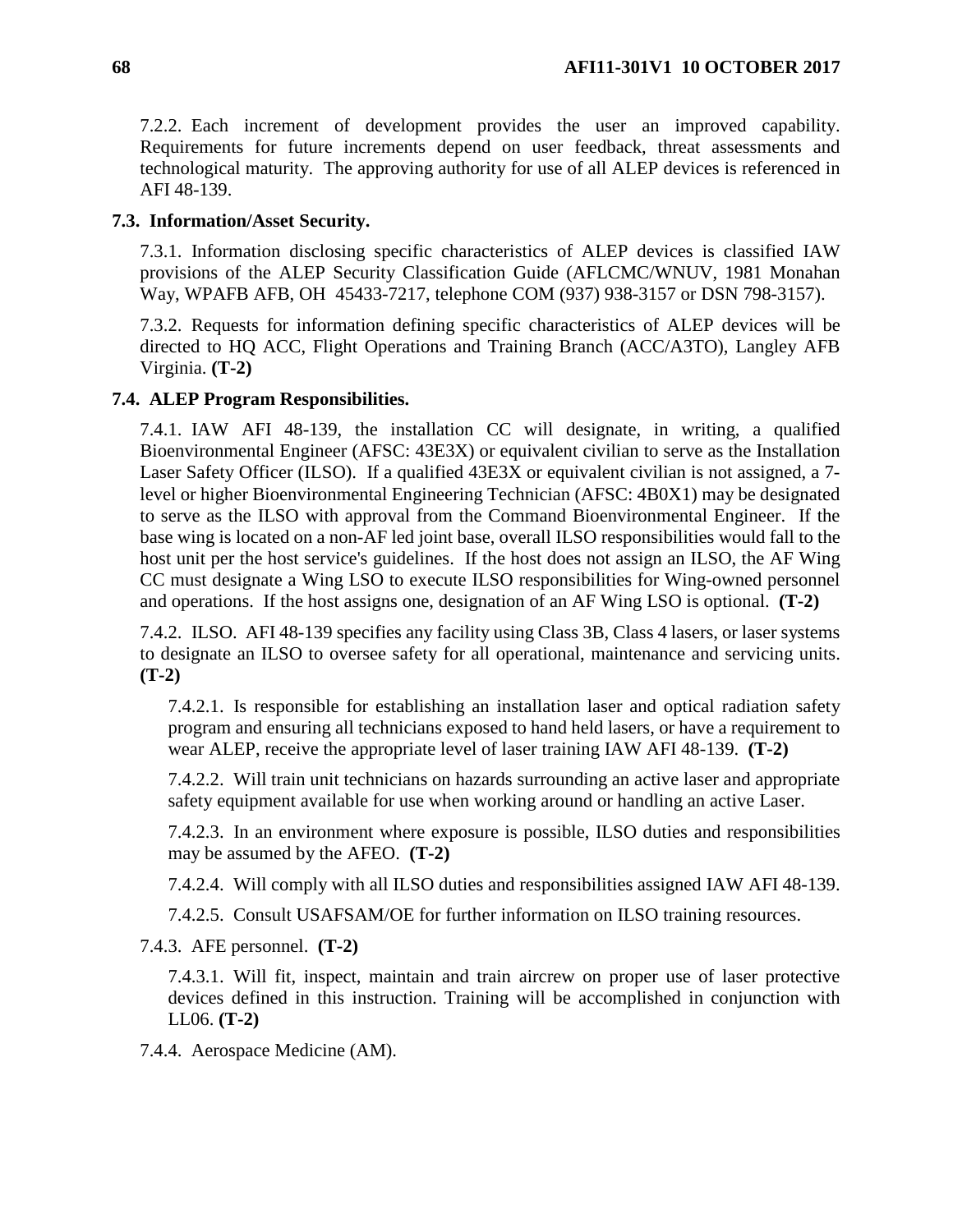7.4.4.1. Local AM personnel, in concert with Optometrists, Ophthalmologists, Physiologists and/or Bioenvironmental Engineers will ensure aircrew members are familiar with different effects lasers have on the eye. **(T-2)**

7.4.4.2. AM personnel will perform laser eye examinations for aircrew as outlined in AFI 48-139. **(T-2)**

7.4.4.3. Optometrists will ensure refractive ALEP devices meet individual corrective vision specifications and are properly fitted. **(T-2)**

7.4.5. Intelligence.

7.4.5.1. Unit Intelligence personnel will ensure aircrew are briefed on potential laser threat types, locations, and current threat assessment data during mission profile briefings. **(T-2)**

7.4.5.2. Will ensure adequate procedures are in place to capture and promptly disseminate reported incidents of laser exposure involving aircrew. **(T-2)**

## 7.4.6. **Air Force Safety Center** .

7.4.6.1. As chairs of the AF Laser System Safety Review Board (LSSRB), AFSEC reviews CONOPS, TTPs for operational laser devices and associated use of ALEP, providing guidance as necessary. ALEP use is part of the LSSRB review process ultimately leading to AF Safety certification for lasers, as required by AFI 48-139. **(T-2)**

## **7.5. Operational Use of ALEP.**

7.5.1. ALEP should be worn when there is any risk of a laser exposure. Based on the threat environment, local CC's have discretionary control over ALEP wear policy for their subordinates. When ALEP is worn together with NVDs, aircrews are advised to perform a preflight and sight adjustment wearing both. This preflight/adjustment will ensure any changes to visual acuity are identified before flight. **(T-2)**

7.5.2. Medical Examination. Aircrew or technicians who operate in an environment where they could be exposed to Class 3B or 4 lasers are required to get a prescreening eye examination. This examination will document the condition of the eye before working in the laser environment. A comparative examination will be conducted upon termination of duties. **(T-2)**

7.5.3. Selecting appropriate ALEP. ALEP is designed to protect aircrew from specific laser irradiation transmitted at visible and invisible wavelengths. Incorrect usage or subjecting laser protective devices to conditions outside specific design capabilities will result in a degradation of performance and potential risk of exposure to harmful laser energy. When selecting an ALEP device consider the following criteria:

7.5.4. Laser Threat. Unit intelligence personnel will provide aircrew information on known laser threats in the current theater of operation. Aircrew will pass that information to AFE, who in-turn will select a laser protective device that may be capable of countering the threat. **(T-2)**

7.5.4.1. Types of ALEP. AFE technicians should provide aircrew information on the protective characteristics of ALEP available for use. Specific wavelength protection offered by each device is classified and available upon request from ACC/A3TO, DSN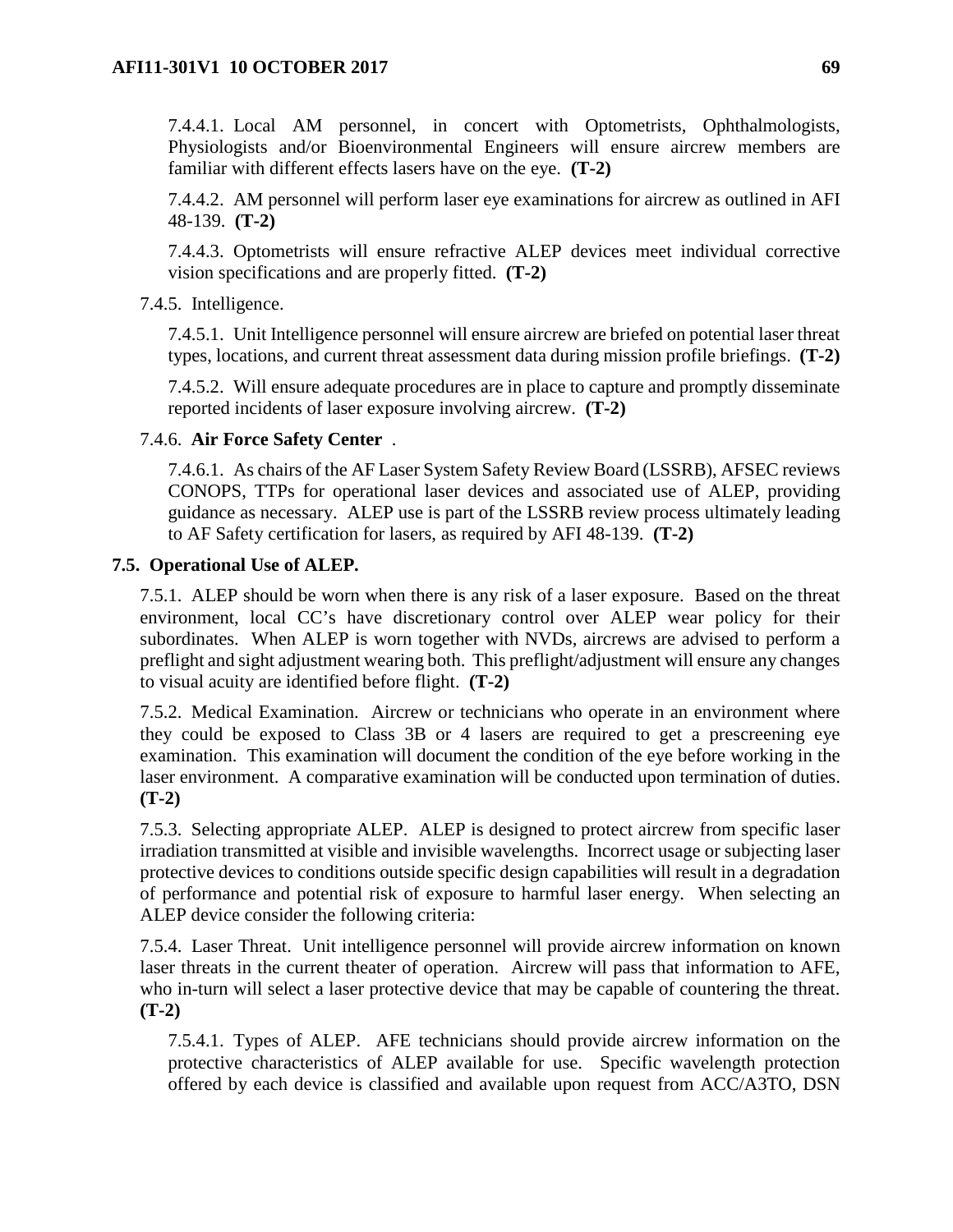574-3063. Further information about ALEP is available at the Eye Protection Task Force SIPRNET site.

7.5.4.2. Side Protection. Some ALEP devices are available with and without side protection. ALEP with side protection is required when employing hand held laser pointers in the aircraft to prevent exposure to reflective energy. Side protection should also be employed when wearing NVDs. Although NVDs provide a level of laser eye protection from exposures along the axis of the eye, without the proper side protection given by the approved ALEP, there is a chance of incurring an off-axis exposure.

7.5.5. Suspected Laser Exposure. Aircrew who suspect exposure to laser radiation from either friendly or hostile sources will report to the AM flight or nearest emergency room where an appropriate medical provider immediately upon landing can examine the individual. The AM flight will manage and coordinate the event with the MAJCOM, USAFSAM, 77<sup>th</sup> AESG/YA and the Tri-Service Laser Injury Hotline as directed by AFI 48-139. More information about historical incidents and exposure reporting procedures is available on the SIPRNET at: **http:\www.naic.wrightpatterson.af.smil.mil/DEW/LE/index.html**.

7.5.5.1. If exposure comes from a friendly source, the mishap will also be reported through appropriate safety channels, and if required, documented in the Air Force Safety Automation System. Consult AFI 91-204 for further guidance.

7.5.6. Initial Response. When encountering laser illumination, aircrew should not stare at the laser source, but transition to aircraft instruments and turn away from the threat. Aircrews should recognize the laser might be associated with a weapon posing a greater threat and initiate appropriate evasive action. If a laser threat exists in vicinity of an airfield of intended arrival or departure, ALEP devices should be donned prior to descent from cruise altitude, or prior to takeoff. Doffing of ALEP devices after departing a defined laser threat area or after landing is left to discretion of the AC. The following procedures should be implemented immediately following suspected laser exposure.

7.5.6.1. Look away from laser source; do not remove night vision goggles.

7.5.6.2. Transition to aircraft instruments.

7.5.6.3. In a multi-seat aircraft, if exposed pilot is flying the aircraft, transfer control to unaffected pilot.

7.5.6.4. Assess visual functionality. If visual disturbance persists for more than 60 seconds, declare in-flight emergency and return to base as soon as practical.

7.5.6.5. Notify Command and Control of suspected laser incident.

7.5.6.6. Avoid rubbing eyes as corneal scratches can result.

7.5.6.7. If vision returns to normal and there is no pain within 3-5 minutes, AC will consider the value of continuing the mission against potential loss of an aircrew member who may have sustained eye damage. The AC will determine whether to terminate the mission.

7.5.6.8. Upon return to base, accomplish intelligence debrief and report suspected laser exposure incidents IAW procedures at: **http:\www.naic.wrightpatterson.af.smil.mil/DEW/LE/index.html**.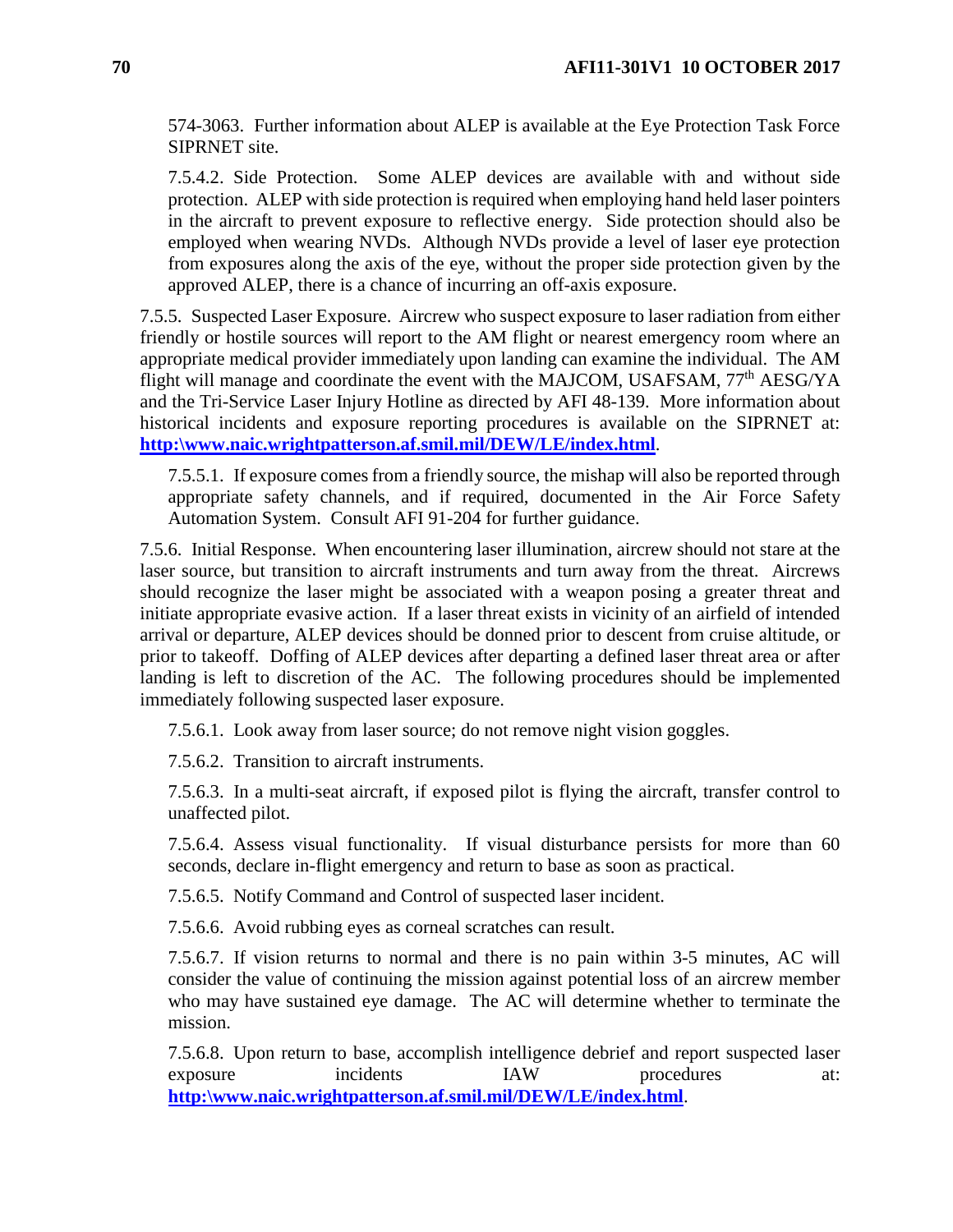7.5.6.9. Also contact the Tri-Service Laser Injury Hotline at 800-473-3549 or<br>https://hpws.afrl.af.mil/dhp/OE/ESOHSC/pages/index.cfm?id=336. For more **https://hpws.afrl.af.mil/dhp/OE/ESOHSC/pages/index.cfm?id=336**. For more information see the Laser Safety Website **https://hpws.afrl.af.mil/dhp/OE/ESOHSC/pages/index.cfm?id=717**

> ROWAYNE A. SCHATZ, SES, USAF Associate Deputy Chief of Staff, Operations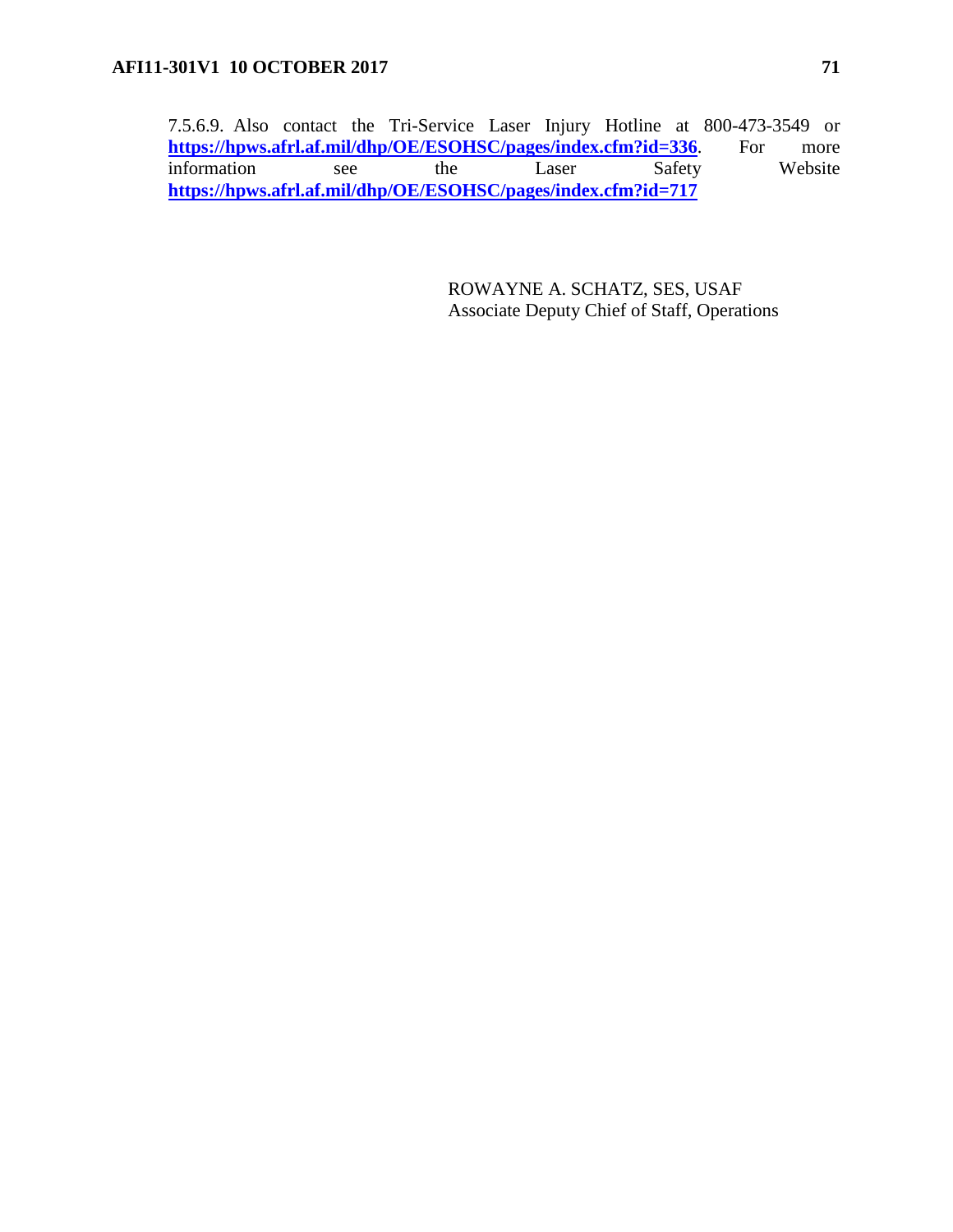### **Attachment 1**

#### **GLOSSARY OF REFERENCES AND SUPPORTING INFORMATION**

*References*

**AFI 11-301, Volume 1**, *Aircrew Flight Equipment (AFE) Program*, 25 Feb 2009, Change 1

**AFPD 11-3**, *Aircrew Flight Equipment*, 24 Sep 2013

**AFI 33-360**, *Publications and Forms Management*, 01 Dec 2015

**AFMAN 33-363**, *Management of Records*, 1 Mar 2008

**AFI 11-301, Volume 2**, *Maintenance and Configuration Requirements for Aircrew Flight Equipment (AFE),* 20 Dec 2013

**AFI 11-301, Volume 3**, *Aircrew Flight Equipment (AFE) Combat Operations,* 01 Feb 2016

**AFI 91-204**, *Safety Investigations and Reports*, 12 Feb 2014

**AFI 90-201**, *The Air Force Inspection System,* 21 Apr 2015

**AFI 36-2807**, *Headquarters United States Air Force Deputy Chief of Staff, Operations, Plans and Requirements Annual Awards Program*, 07 Aug 2014

**2ZCA12255, Rev AH,** *Pilot Flight Equipment (PFE) Configuration Document,* 14 Mar 2016

**AFPD 10-9**, *Lead Command Designation and Responsibilities for Weapon Systems*. 8 Mar 2007

**AFI 11-301, Volume 5**, *Aircrew Flight Equipment (AFE) Career Field Development*, 9 Jul 2015

**AFI 11-403**, *Aerospace Physiological Training Program*, 30 Nov 2012

**AFI 48-139**, *Laser and Optical Radiation Protection Program,* 30 Sep 2014

**AFI 63-101\_20-101**, *Integrated Life Cycle Management,* 07 Mar 2013

**AFI 10-403**, *Deployment Planning and Execution*, 20 Sep 2012

**AFI 25-101**, *War Reserve Materiel (WRM) Program Guidance and Procedures*, 14 Jan 2015

**AFI 10-401**, *Air Force Operations Planning and Execution*, 07 Dec 2006

**AFI 25-201**, *Support Agreements Procedures, 18 Oct 2013*

**CFETP 1P0X1**, *AFSC 1P0X1, Aircrew Flight Equipment Career Field Education and Training Plan*, 01 Oct 2015

**AFI 32-1024**, *Standard Facility Requirements*, 14 Jul 2011

**AFMAN 32-1084**, *Facility Requirements*, 20 Apr 2012

**AFRCH 32-1001,** *Standard Facility Requirements,* 25 Jan 2012, Certified Current 9 Mar 2016

**ANGH 32-1084**, *Facility Requirements*

**AFI 36-2101**, *Classifying Military Personnel (Officers and Enlisted)*, 25 Jun 2013

**AFI 11-202, Volume 3**, *General Flight Rules*, 07 Nov 2014

**AFI 36-2903**, *Dress and Personal Appearance of Air Force Personnel*, 18 Jul 2011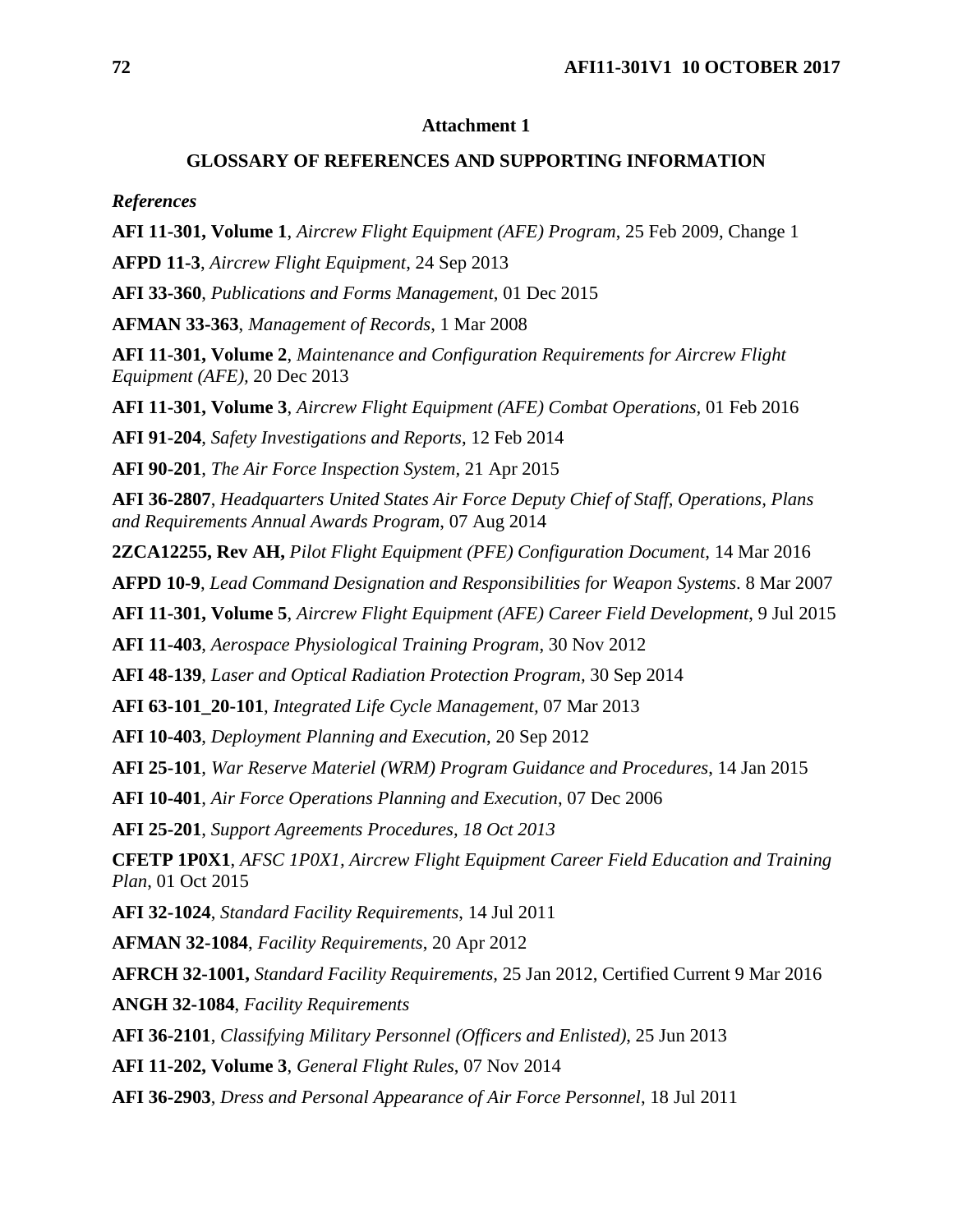**AFI 11-2MDS-Series, Volume 1**, *Aircrew Training*, (see applicable MDS volume 1) **AFI 36-2201**, *Air Force Training Program*, 15 Sep 2010 **AFI 21-201**, *Munitions Management*, 03 Jun 2015 **AFI 11-410**, *Personnel Parachute Operations*, 04 Aug 2008 **AFI 13-217**, *Drop Zone and Landing Zone Operations,* 10 May 2007 **AFI 21-101**, *Aircraft and Equipment Maintenance Management*, 21 May 2015 **AFI 24-302**, *Vehicle Management*, 26 Jun 2012 **AFMAN 23-220**, *Reports of Survey for Air Force Property* **AFI 48-145**, *Occupational and Environmental Health Program*, 22 Jul 2014 **AFMAN 91-223**, *Aviation Safety Investigations and Reports*, 16 May 2013 **AFI 91-202**, *The US Air Force Mishap Prevention Program*, 24 Jun 2015 **AFI 90-802***, Risk Management*, 11 Feb 2013 **AFI 23-101**, *Air Force Materiel Management*, 8 Aug 2013 **AFMAN 23-122**, *Materiel Management Procedures*, 8 Aug 2013 **AFI 21-103**, *Equipment Inventory, Status, and Utilization Reporting*, 26 Jan 2012 **AFI 31-101**, *Integrated Defense (FOUO),* 08 Oct 2009 **DOD 5 100.76-M** *Physical Security of Sensitive Conventional Arms, Ammunition, and Explosives* 28 Feb 2014 **AFMAN 91-201**, *Explosives Safety Standards*, 12 Jan 2011 **AFI 91-203**, *Air Force Consolidated Occupational Safety Instruction,* 15 Jun 2012 **AFI 48-101**, *Aerospace Medical Enterprise*, 8 Dec 2014 **AFI 31-117**, *Arming and Use of Force by Air Force Personnel,* 17 Mar 2015 **AFI 36-2226**, *Combat Arms Program*, 24 Feb 2009 **AFMAN 31-229**, *USAF Weapons Handling Manual*, 12 May 2004 **AFJ 13-210(I)** *Joint Airdrop Inspection Records, Malfunction/Incident Investigations, and Activity Reporting*, 23 Jun 2009 **AFI 16-1301**, *Survival, Evasion, Resistance, and Escape (SERE) Program*, 06 Sep 2006 **AFI 11-401**, *Aviation Management*, 10 Dec 2010 **AFI 32-2001**, *Fire Emergency Services (FES) Program,* 27 Feb 2014 **AFI 11-202, Volume 1**, *Aircrew Training*, 22 Nov 2010 **ANSI Z 136.1-2014**, *American National Standard for Safe Use of Lasers* **Mil Hdbk 828B**, *Range Laser Safety*, 9 Mar 2011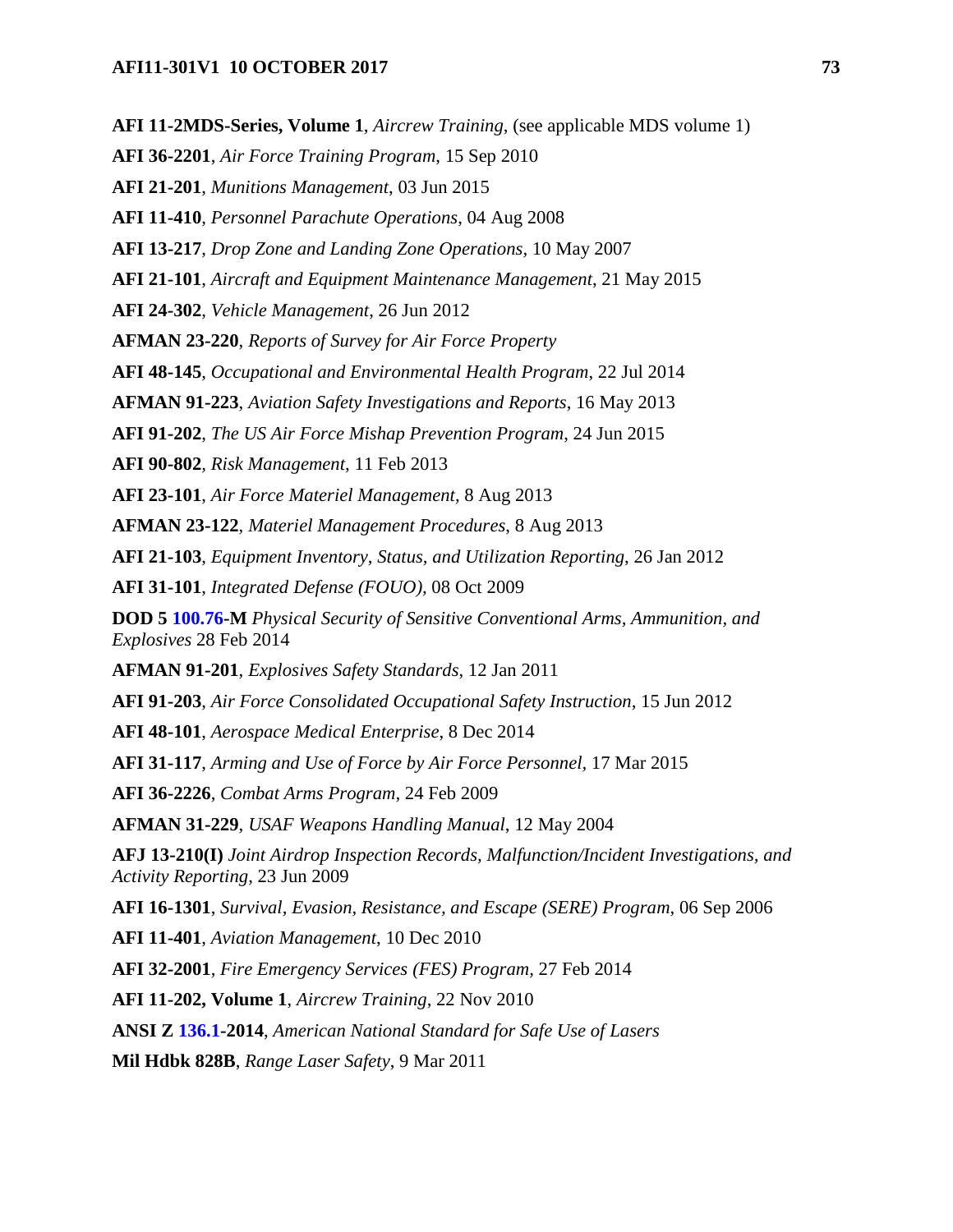**AFRL-SA-WP-SR-2012-0005**, *United States Air Force School of Aerospace Medicine Laser Injury Guidebook*, Apr 2012

*Adopted Forms*

**AFTO Form 46**, *Prepositioned Aircrew Flight Equipment*

**AF Form 847**, *Recommendation for Change of Publication*

**AF Form 679**, *Air Force Publication Compliance Item Waiver Request Approval*

**AF IMT 1000**, *Idea Application*

**AFTO 22**, *Technical Manual (TM) Recommendation and Reply*

**AF Form 457**, *USAF Hazard Report*

**AF Form 797***, Job Qualification Standard (JQS) Continuation Sheet*

**AFTO Form 781A**, *Maintenance Discrepancy and Work Document*

**AF 1297**, *Temporary Issue Receipt*

**AF IMT 55**, *Employee Safety and Health Record*

**AETC Form 281**, *Instructor Evaluation Checklist*

**AF 1522**, *ARMS Additional Training Accomplishment Report*

**AF Form 2420**, *Quality Control Inspection Summary*

*Allowance Standards* 

**AS 016**, *Special Purpose Clothing and Personal Equipment*, (see applicable series)

**AS 450**, *Aircrew Flight Equipment, Guardian Angel (GA), and Special Tactics (SPT)*

**AS 660**, *Equipment Allowances for Non-Weapon Systems Communications Requirements*

**AS 538,** *Security Police Equipment, Organizational Small Arms Equipment, Military Dogs, Associated Equipment and Civil Disturbance Equipment* 

**AFI 90-821**, *Hazardous Communications (HAZCOM) Program*, 27 Jan 2014

**AFH 33-337**, *The Tongue and Quill*, 27 May 2015

**AFI 10-201**, *Status of Resources and Training System*, 19 Apr 2013

**AFI 10-402**, Volume 1, *Mobilization Planning* 01 May 2012

**AFI 10-601**, *Operational Capability Requirements Development*, 06 Nov 2013

**AFI 10-701**, *Operations Security (OPSEC)*, 08 Jun 2011

**AFI 10-2501**, *Air Force Emergency Management (EM) Program Planning and Operations*, 24 Jan 2007

**AFI 11-2AE, Volume 3**, *Aeromedical Evacuation (AE) Operations Procedures*, 15 Aug 2014 **AFI 11-215**, *USAF Flight Manuals Program (FMP)*, 22 Dec 2008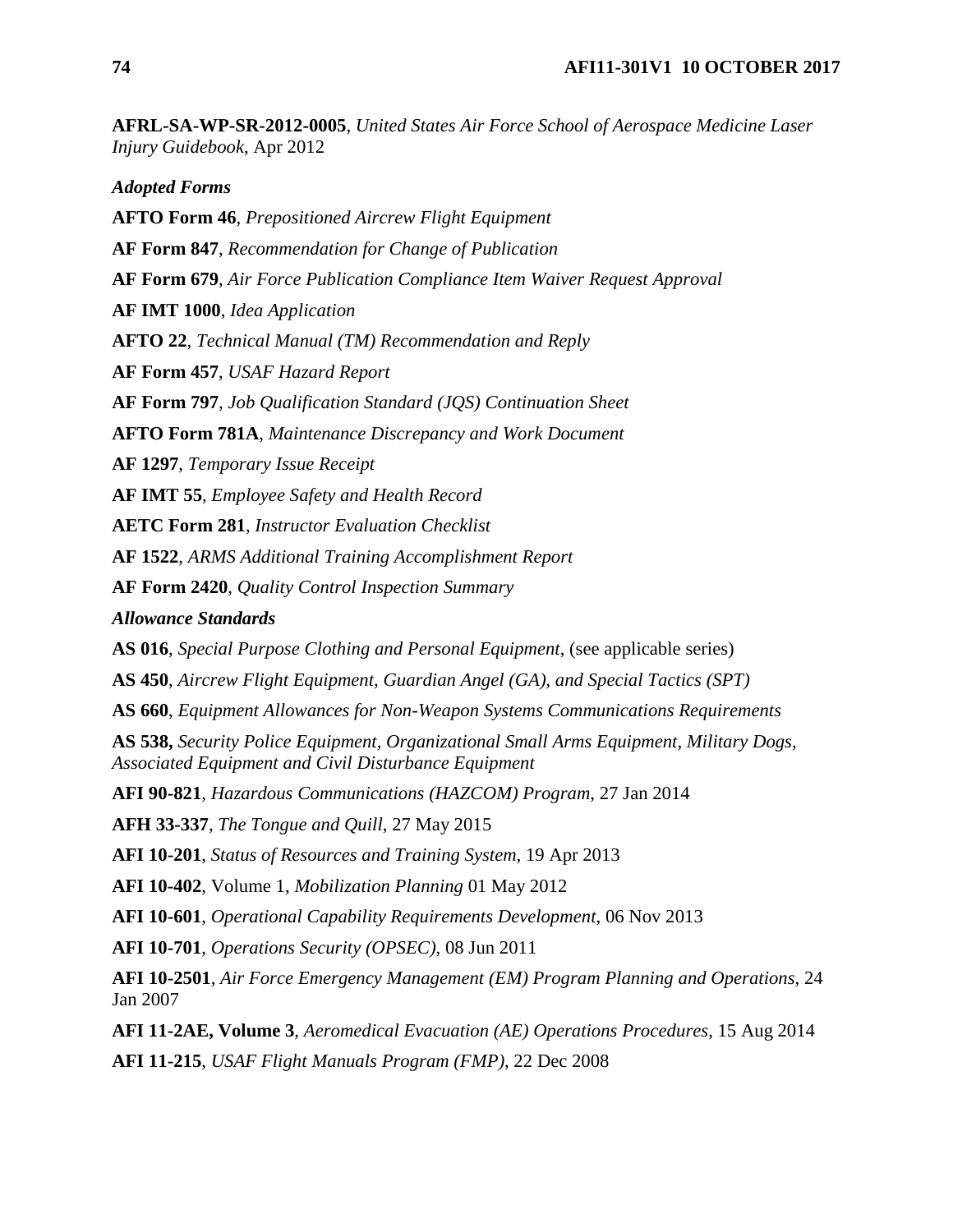**AFI 11-402**, *Aviation and Parachutist Service, Aeronautical Ratings and Aviation Badges*, 13 Dec 2010

**AFI 11-421**, *Flying Operations, Aviation Resource Management,* 10 Apr 2014

**AFI 13-208**, *Personnel Recovery Coordination Cell Operating Procedures*, 04 Aug 15

**AFI 23-111**, *Management of Government Property in Possession of the Air Force*, 29 Oct 2013

**AFI 32-7086**, *Hazardous Materials Management*, 04 Feb 2015

**AFI 33-322**, *Records Management Program*, 04 Jun 2012

**AFI 33-324**, *Air Force Information Collections & Reports Management Program,* 06 Mar 2013

**AFI 33-364**, *Records Disposition--Procedures and Responsibilities*, 22 Dec 2006

**AFI 36-2406**, *Officer and Enlisted Evaluation Systems*, 02 Jan 2013

**AFI 36-2618**, *The Enlisted Force Structure*, 27 Feb 2009

**AFI 36-2803**, *The Air Force Military Awards and Decorations Program*, 18 Dec 2013

**AFI 38-101**, *Air Force Organization*, 16 Mar 2011

**AFI 38-201**, *Management of Manpower Requirements*, and Authorizations 30 Jan 2014

**AFI 38-204**, *Programming USAF Manpower*, 21 Apr 2015

**AFI 48-116**, *Food Safety Program*, 19 Aug 2014

**AFI 48-123**, *Medical Examinations and Standards*, 05 Nov 2013

**AFI 48-137**, *Respiratory Protection Program*, 15 Jul 2015

**AFI 65-601**, Volume 1, *Budget Guidance and Procedures*, 16 Aug 2012

**AFI 91-205**, *Non-nuclear Munitions Safety Board*, 12 Apr 2012

**AFTTP 3-4**, *Airman's Manual*, 19 May 2015

**AFMAN 10-2503**, *Operations in a Chemical Biological, Radiological, Nuclear, and High-Yield Explosive (CBRNE) Environment,* 07 Jul 2011

**AFMAN 10-2605**, *Education, Training and Exercise Competencies for Counter-Chemical, Biological, Radiological and Nuclear Operations*, 24 Apr 2015

**AFI 24-301**, *Vehicle Operations*, 05 May 2016

**AFPAM 10-219**, Volume 6, *Planning and Design of Expeditionary Airbases*, 01 Feb 2006

**AFPAM 36-2241**, *Professional Development Guide*, 01 Oct 2013

**AFPD 16-8**, *Arming of Aircrew, Mobility, and Oversea Personnel*, 18 May 1993

**AFECD**, *Air Force Enlisted Classification Directory*, (Part 1),

**AFR 64-4**, Volume 1, *Survival Training* (projected to be AFMAN 36-2216), 15 Jul 1985

**DODD 5000.01**, *The Defense Acquisition System*, 12 May 2003

**JP 3-50**, *Personnel Recovery*, 20 Dec 2011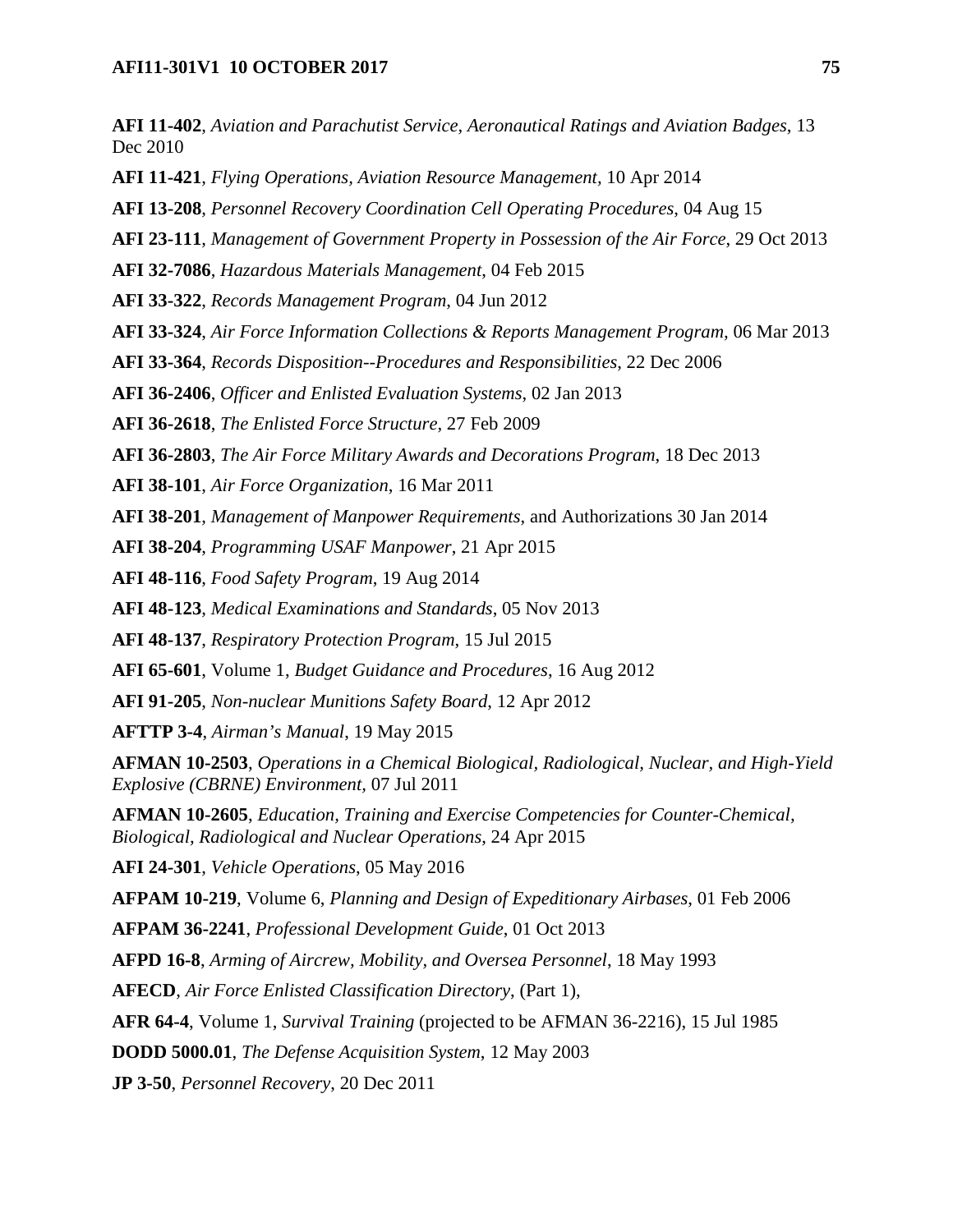**AFOSH STANDARDS 48-20**, *Occupational and Hearing Conservation Noise Program*, 10 May 2013

### *Technical Orders*

**00-5-1**, *AF Technical Order System,* 01 Oct 2014

**00-5-3**, *Air Force Technical Order Life Cycle Management,* 01 Apr 2015

**00-20-1**, *Aerospace Equipment Maintenance Inspection, Documentation, Policy and Procedures*, 15 Oct 2015

**00-20-9**, *Forecasting Replacement Requirements for Selected Calendar and Hourly Time-Change Items,* 15 Jan 2014

**00-25-06-2-1**, *Intermediate Maintenance, 412A Aircrew Flight Equipment Work Unit Code Manual*, 30 Jun 1998

**00-35D-54**, *USAF Materiel Deficiency Reporting and Investigating System,* 09 Sep 2015

**12S10-2AVS9-2**, *Maintenance Manual, Intermediate with Illustrated Parts Breakdown, Image Intensifier Set, Night Vision, Type AN/AVS-9 (V),* 11 Jun 2008

**14-1-1**, *U.S. Air Force Aircrew Flight Equipment Clothing and Equipment*.

**14D3-11-1**, *Operation, Inspection, Maintenance, and Packing Instructions for Emergency Personnel Recovery Parachute (Chest, Back, Seat Style, and Torso Harness),* 21 Oct 2015

**14P3-1-112**, *Maint Instr - Nomex Flt Gr Coveralls, Types CWU-27P and CWU-28P and Gloves, Type GSFRP-2, Jacket, Flyers Summer Type CWU-36P, Jacket, Flyers Winter Type CWU-45P, Hood, Winter, Flyers (CWU-17P Jacket), Trousers, Flyers, Extreme Cold Weather, CWU-18P*, 15 Feb 2015

**15X-1-1,** Technical manual, *Maintenance Instructions, Oxygen Equipment*, 01 Apr 2015

#### *Abbreviations and Acronyms*

**AAC**— Air Armament Center

**AC**— Aircraft Commander

**ACBRN - Aircrew**—Chemical, Biological, Radiological, Nuclear

**ACC**— Air Combat Command

**ACCA**— Aircrew Contamination Control Area

**ACPINS**— Automated Computer Program Identification Number System

**AEF**— Air and Space Expeditionary Forces

**AERP**— Aircrew Eye/Respiratory Protection

**AETC**— Air Education and Training Command

**AETF**— Air and Space Expeditionary Task Force

**AEW**— Air Expeditionary Wing

**AF**— Air Force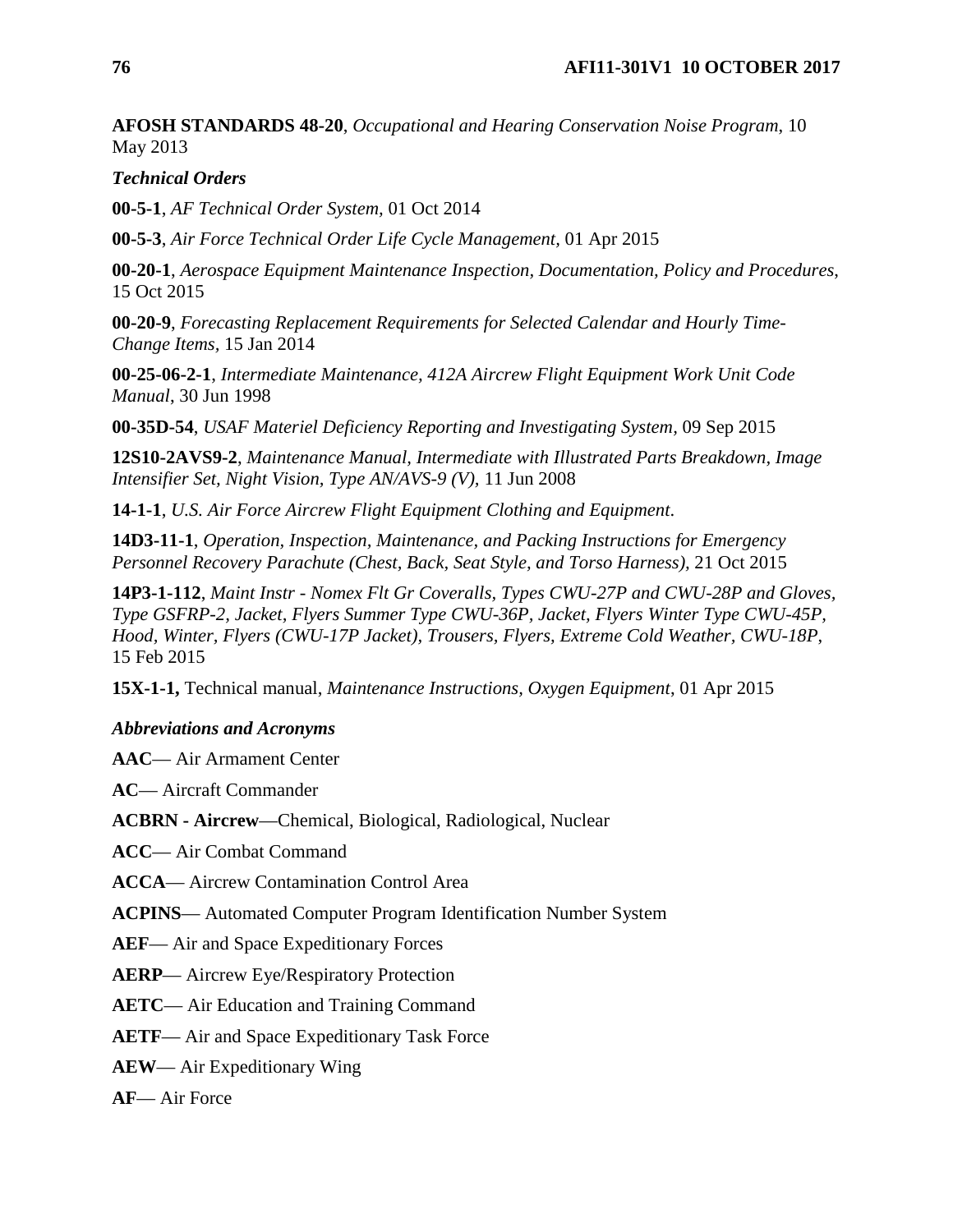**AFCAIG/CPFH**— Air Force Cost Analysis Improvement Group/Cost Per Flying Hour

**AFCEC**— Air Force Civil Engineer Center

**AFCFM**— Air Force Career Field Manager

**AFE**— Aircrew Flight Equipment

**AFECT**— Aircrew Flight Equipment Continuation Training

**AFECTI**— Aircrew Flight Equipment Continuation Training Instructor

**AFEEC**— Aircrew Flight Equipment Executive Committee

**AFEFC**— Aircrew Flight Equipment Flight Chief

**AFELT**— Aircrew Flight Equipment Lead Trainer

**AFEMS**— Air Force Equipment Management System

**AFEO**— Aircrew Flight Equipment Officer (Rated)

**AFEPMC**— Aircrew Flight Equipment Program Managers Course

**AFEQAP**— Aircrew Flight Equipment Quality Assurance Program

**AFES**— Aircrew Flight Equipment Superintendent

**AFETT**— Aircrew Flight Equipment Technician Training

**AFFTC**— Air Force Flight Test Center

**AF**—**IT** - Air Force Input Tool

**AFH**— Air Force Handbook

**AFI**— Air Force Instruction

**AFJI**— Air Force Joint Instruction

**AFLCMC/HSD**—Air Force Life Cycle Management Center/ Human Systems Division

**AFMAN**— Air Force Manual

**AFMC**— Air Force Materiel Command

**AFMLP**— Air Force master Lesson Plan

**AFOSH**— Air Force Occupational, Safety, and Health

**AFPAM**— Air Force Pamphlet

**AFPD**— Air Force Policy Directive

**AFR**— Air Force Reserve

**AFRC**— Air Force Reserve Command

**AFRIMS**— Air Force Records Information Management System

**AFS**— Air Force Specialty

**AFSC**— Air Force Specialty Code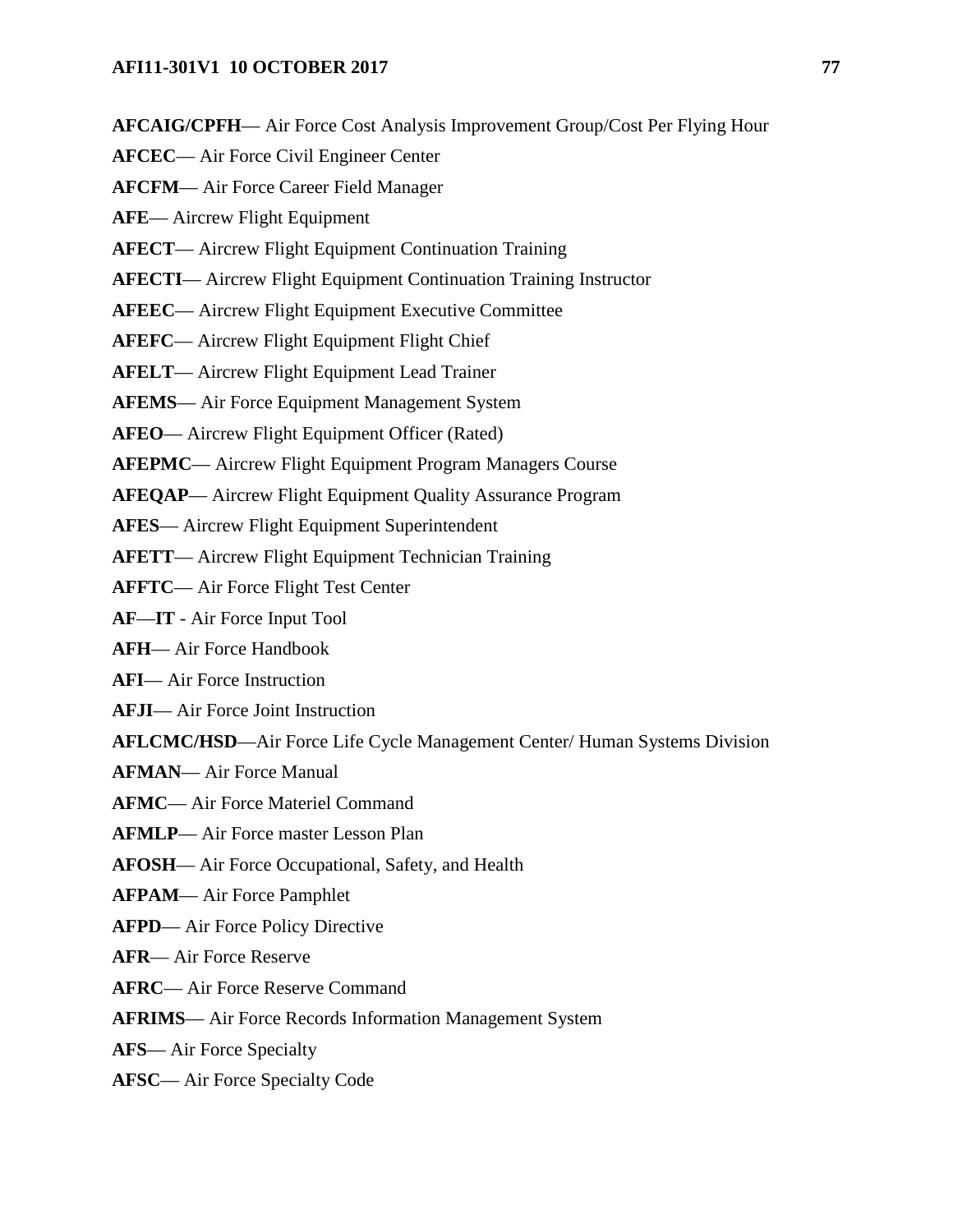- **AFSC** Air Force Safety Center
- **AG** Arming Group (A or B)
- **AIT** Automated Information Technology
- **ALC** Air Logistics Complex
- **ALEP** Aircrew Laser Eye Protection
- **ALIS** Autonomic Logistics Information System
- **AM** Aerospace Medicine
- **AMC** Air Mobility Command
- **ANG** Air National Guard
- **AP** Aircrew Performance
- **APEC** Aircrew Performance Executive Council
- **APP** Aircrew Performance Program
- **APS** Aircrew Performance Systems
- **APSP** Aircrew Performance Strategic Plan
- **APWG** Aircrew Performance Working Group
- **AQL** Acceptable Quality Levels
- **AR** Action Request
- **ARC** Air Reserve Component (AFRC and ANG)
- **ARCNet** Attached Resource Computer Network
- **ARE** Attack Readiness Exercise
- **ARMS** Aviation Resource Management System
- **AS** Allowance Standard
- **ASA** Aircrew Small Arms
- **BOI** Basis of Issue
- **C** Celsius
- **CA/CRL** Custodian Authorization Custody Receipt Listing
- **CAF** Combat Air Forces
- **CAFSC** Control Air Force Specialty Code
- **CAM** Centralized Asset Management
- **C**—**CBRN -** Counter- Chemical, Biological, Radiological, and Nuclear
- **CBRN** Chemical, Biological, Radiological, and Nuclear
- **CCP** Command Control Points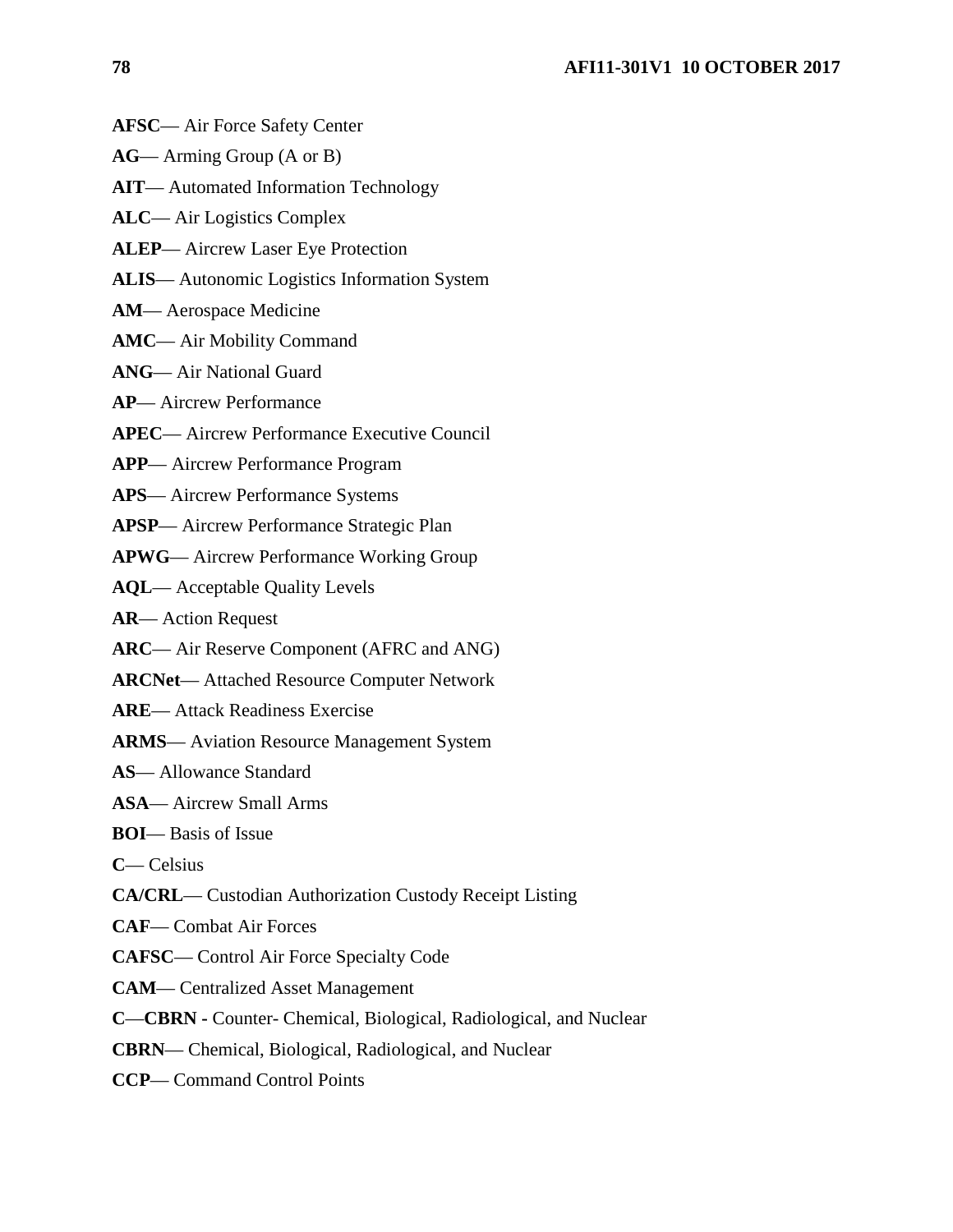- **CCIP** Wing Commander's Inspection Program
- **CDC** Career Development Course
- **CDD** Capabilities Development Document
- **CFETP** Career Field Education and Training Plan
- **COR** Contracting Officer Representative
- **COTS - Commercial-Off-The**—Shelf
- **COTS/NDI - Commercial-Off-The-Shelf/Non**—Developmental Item
- **CPFH** Cost Per Flying Hour
- **CPG** Career Progression Group
- **CRO** Combat Rescue Officer
- **CSAG** Consolidated Sustainment Activity Group (CSAG)
- **CTK** Composite Tool Kit
- **DOC** Designed Operational Capabilities
- **DoD** Department of Defense
- **DPAS** Defense Property Accountability System
- **DR** Deficiency Report
- **DRRS** Defense Readiness Reporting System
- **DRU** Direct Reporting Unit
- **DSN** Defense Switched Network
- **DSV** Detected Safety Violation
- **EAE** Equipment Accountability Element
- **EAID - Equipment Authorized In**—Use Details
- **EDT** Enlisted Development Team
- **EEIC** Element of Expense/Investment Code
- **EN** Engineering/Project Engineering
- **EPT** Egress Procedures Trainer
- **ESDS** Electronic Software Download System
- **ETIMS** Enhanced Technical Information Management System
- **F** Fahrenheit
- **FAD** Force Activity Designators
- **FAM** Functional Area Manager
- **FAM** Forecast and Allocation Module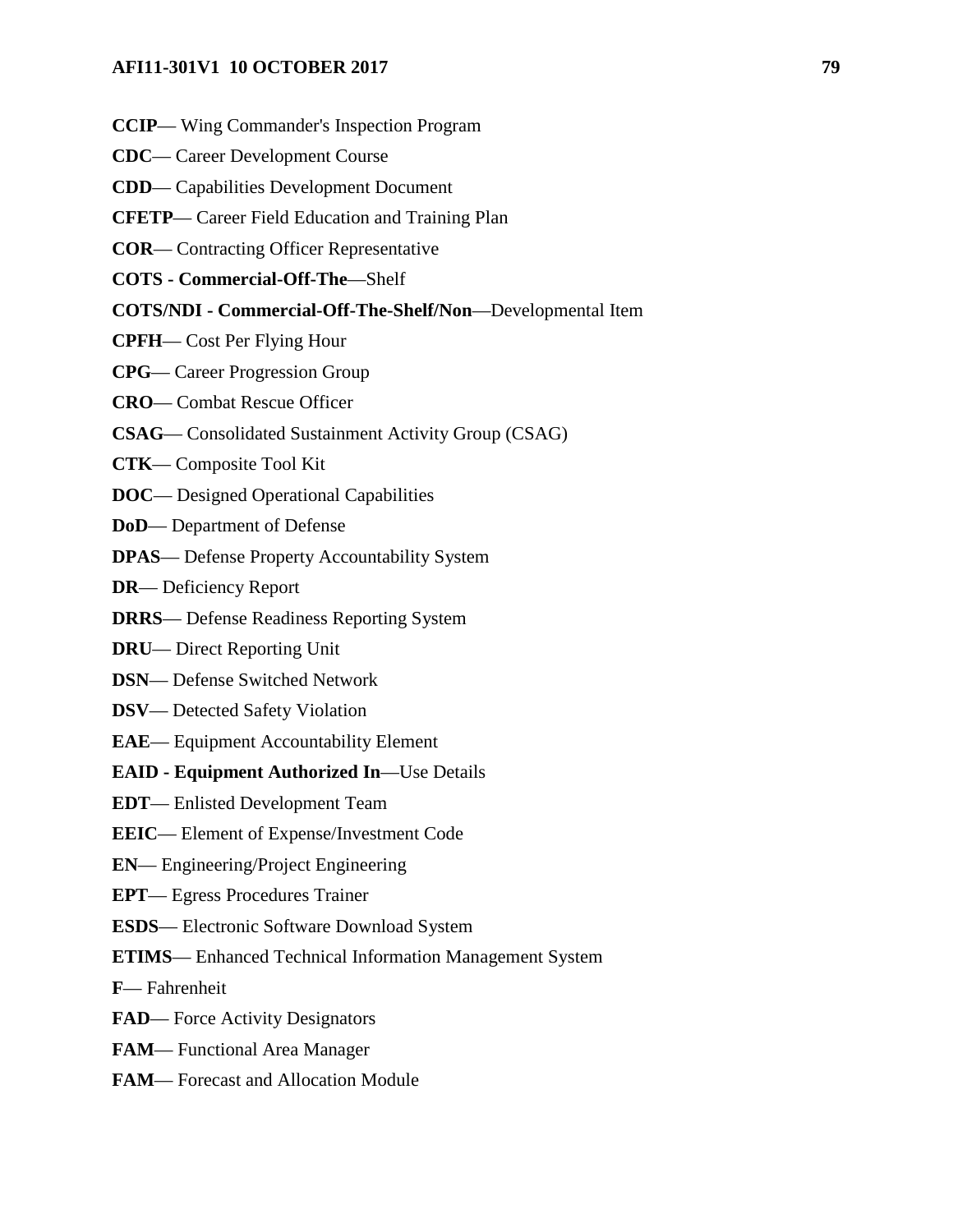- **FD** Fire Department
- **FERMS** Flight Equipment Records Management System
- **FM** Functional Manager
- **FOA** Field Operating Agency
- **FOD** Foreign Object Damage
- **FTU** Formal Training Unit (Flying)
- **FTUO** For Training Use Only
- **GA** Guardian Angel
- **GACP** Global Ammunition Control Point
- **GSD** General Support Division
- **HAF** Headquarters Air Force
- **HARM** Host Aviation Resource Management
- **HCV** High Contrast Visors
- **HHQ** Higher Headquarters
- **HHR** Hand Held Radios
- **HMCS** Helmet Mounted Cueing System
- **HQ** Headquarters
- **HRI** Human Readable Information
- **HSD** Human Systems Division
- **IAW** In Accordance With
- **ICD** Initial Capabilities Document
- **ID** Identification
- **IP** Internet Protocol
- **IPI - In**—Process Inspection
- **IPT** Integrated Process Team
- **ISSA - Inter-Service/Intra**—Service Support Agreements
- **ITP** Individual Training Plan
- **JACKS** Joint Acquisition Chemical Biological Radiological Nuclear Knowledge System
- **JCIDS** Joint Capabilities Integration Development System
- **JDRS** Joint Deficiency Report System
- **JTD** Joint Technical Data
- **LC** Lead Command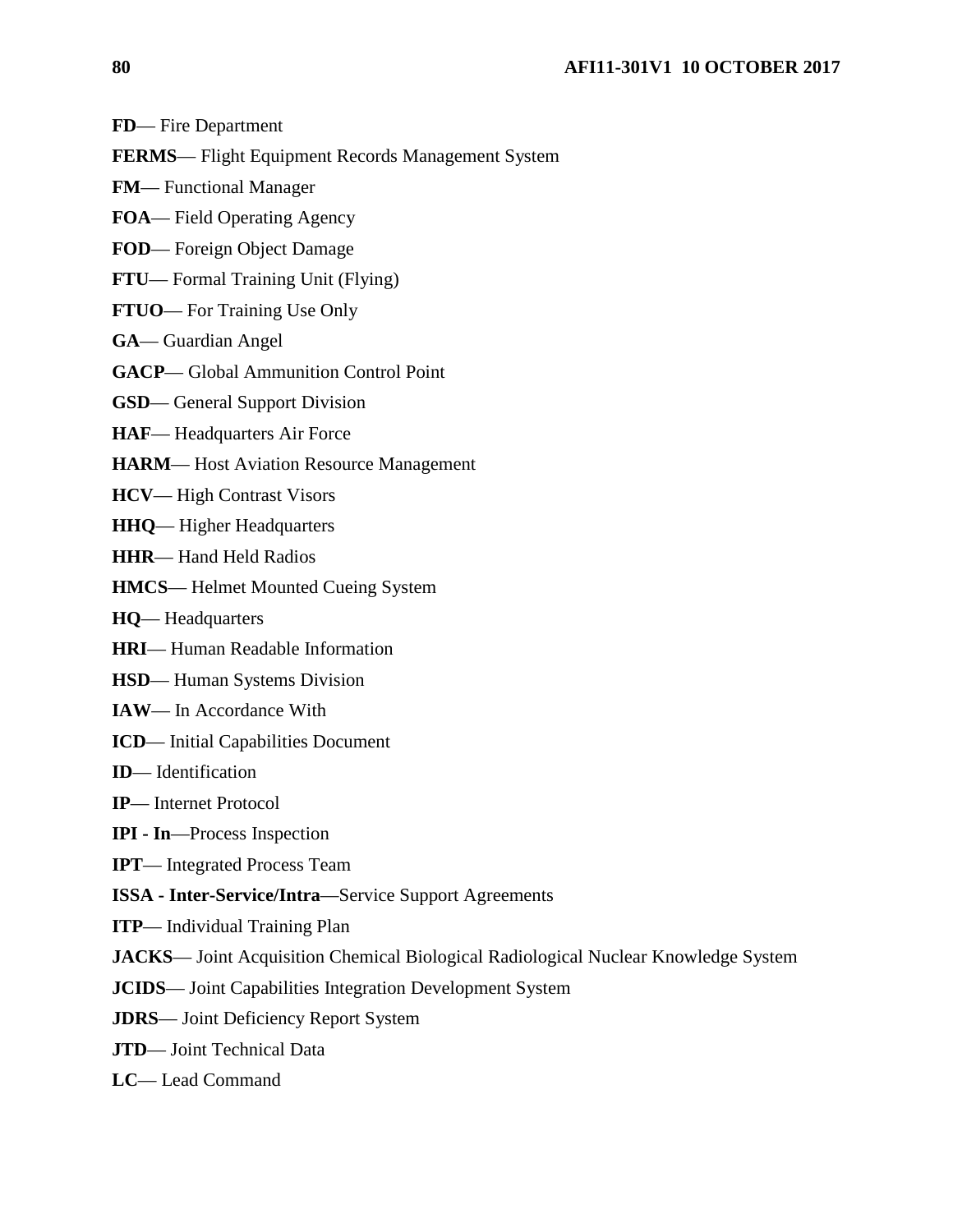- **LOGDET** Logistics Detail
- **LOGFOR** Logistics Force Module
- **LSEI** Life Sciences Equipment Investigation
- **MAF** Mobility Air Forces
- **MAJCOM** Major Command
- **MASO** Munitions Accountable Systems Officer
- **MCL** Master Configuration List
- **MDS** Mission Design Series
- **MEFPAK** Manpower and Equipment Force Packaging

**MET**— Mission Essential Task

- **MFM** MAJCOM Functional Manager
- **MICT** Management Internal Control Toolset
- **MISCAP** Mission Capability
- **MOA** Memorandums of Agreement
- **MOU** Memorandum of Understanding

**MPH**— Military Public Health

- **MSD** Materiel Support Division
- **MR** Mission Ready
- **MRA** MEFPAK Responsible Agency
- **MRI** Machine Readable Information
- **MTI** Mission Termination Inspection
- **MTL** Master Task Listing
- **MTP** Master Training Plan
- **N/A** Not Applicable
- **NAF** Numbered Air Force
- **NCO** Noncommissioned Officer
- **NCOIC - Noncommissioned Officer In**—Charge
- **NDI - Non**—Developmental Items
- **NGB** National Guard Bureau
- **NIPRNET** Non-classified Internet Protocol Router Network
- **NSN** National Stock Number
- **NVD** Night Vision Device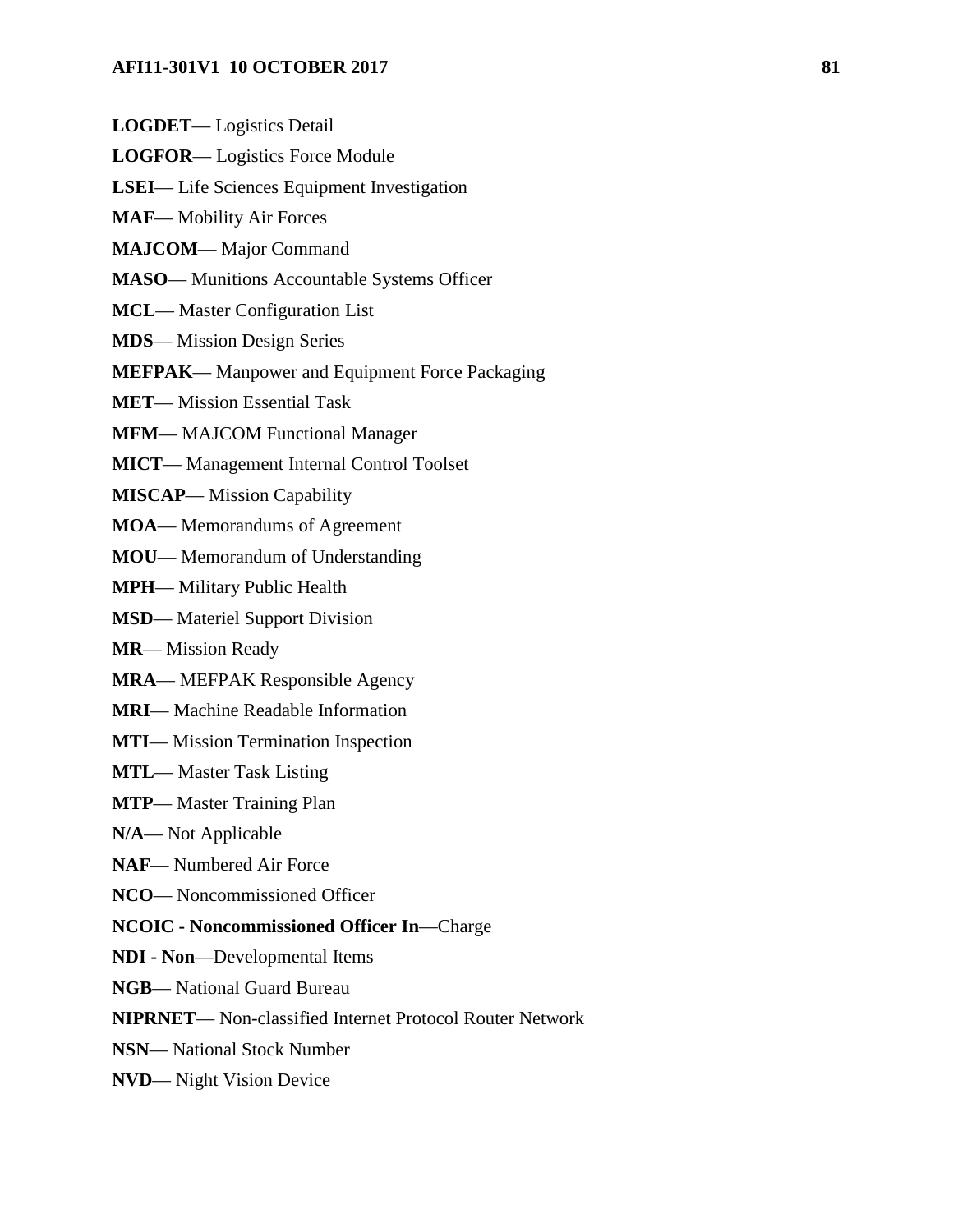- **NVG** Night Vision Goggle
- **OG** Operations Group
- **O&M** Operations & Maintenance
- **OI** Operating Instruction
- **OJT - On-The**—Job Training
- **OPLAN** Operations Plan
- **OPR** Office of Primary Responsibility
- **OSS** Operations Support Squadron
- **OSS&E** Operational Safety, Suitability, & Effectiveness
- **OT&E** Operational Test and Evaluation
- **PCS** Permanent Change of Station
- **PD** Position Description
- PE— Personnel Evaluations
- **PFE** Pilot Flight Equipment
- **PGM** Product Group Manager
- **PIM** Product Improvement Manager
- **POC** Point of Contact
- **PQDR** Product Quality Deficiency Report
- **PWIP** Product Improvement Working Group
- **QA** Quality Assurance
- **QC** Quality Control052768
- **QCI** Quality Control Inspection
- **QI** Quality Inspector
- **R&D** Research & Development
- **RDT&E** Research, Development, Test and Evaluation
- **RegAF** Regular Air Force
- **ROBD** Reduced Oxygen Breathing Device
- **SA - Self**—Assessment
- **SAC - Self**—Assessment Communicator
- **SARM** Squadron Aviation Resource Management
- **SAV** Staff Assistance Visits
- **SDS** Safety Data Sheet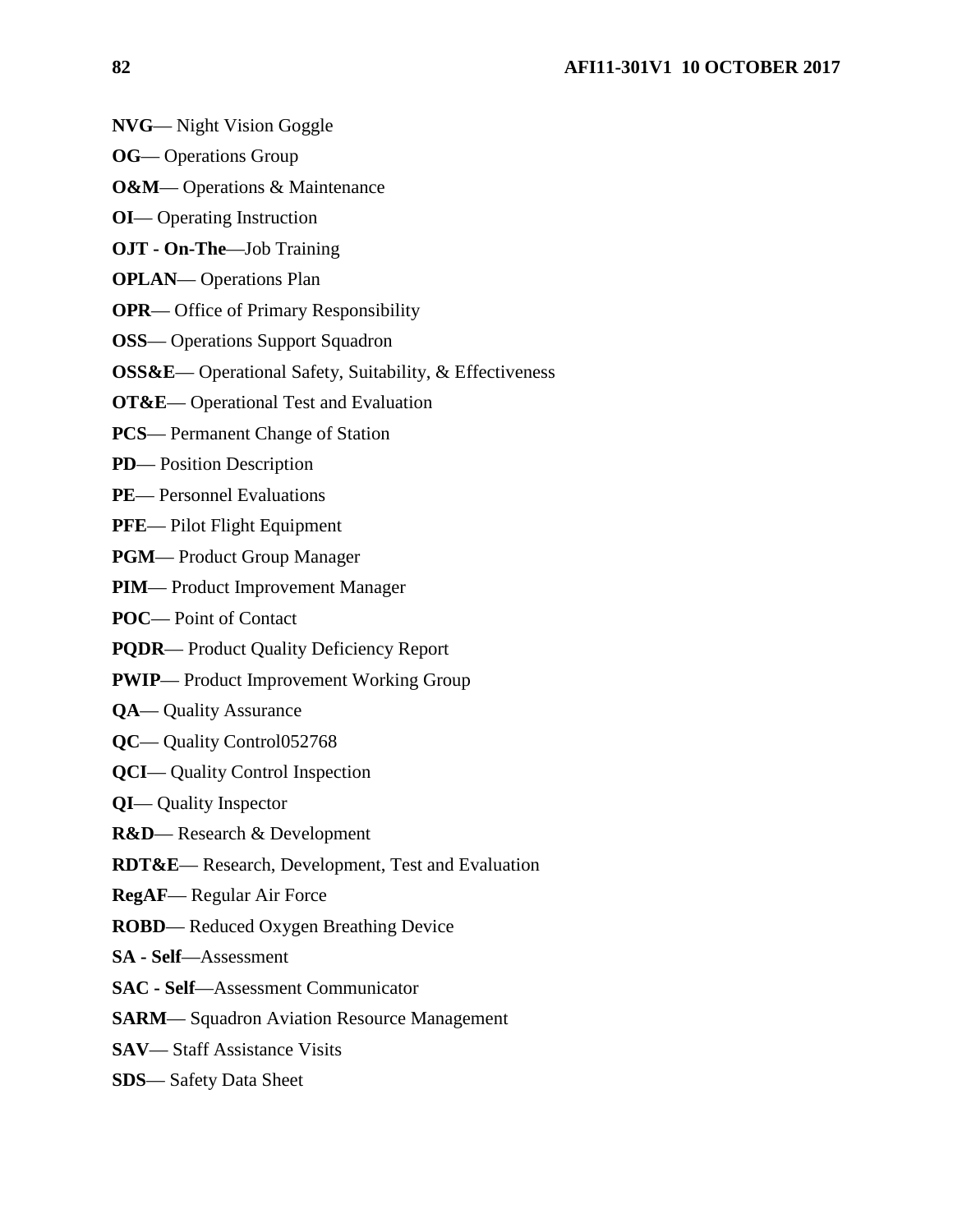- **SCR** Special Certification Roster
- **SCWG** Survival Component Working Group
- **SERP** Sustainment Engineering Requirements Plans
- **SIPRNET** Secret Internet Protocol Router Network
- **SME** Subject Matter Expert
- **SPINS** Special Instructions
- **SPO** Systems Program Office
- **SPRAM** Special Purpose Recoverable Authorized Maintenance
- **SSM** System Sustainment Manager
- **STO** Special Tactics Officer
- **STS** Special Tactics Squadron
- **TBA** Training Business Area
- **TCTO** Time Compliance Technical Order
- **TDV** Technical Data Violation
- **TDY** Temporary Duty
- **TE** Task Evaluation
- **TFIA** Total Force Integration Association
- **TM** Technical Manual
- **TMDE** Test, Measurement, and Diagnostic Equipment
- **TO** Technical Order
- **TODA** Technical Order Distribution Account
- **TODO** Technical Order Distribution Office
- **TPFDD - Time**—Phased Force Deployment Data
- **TRB** Training Review Board
- **UCR** Unsatisfactory Condition Reports
- **UEI** Unit Effectiveness Inspections
- **UGPL** Undergraduate Program Guidance Letter
- **UID** Unique Identification
- **UMD** Unit Manpower Document
- **UTC** Unit Type Code
- **UTM** Unit Training Manager
- **WCD** Work Control Document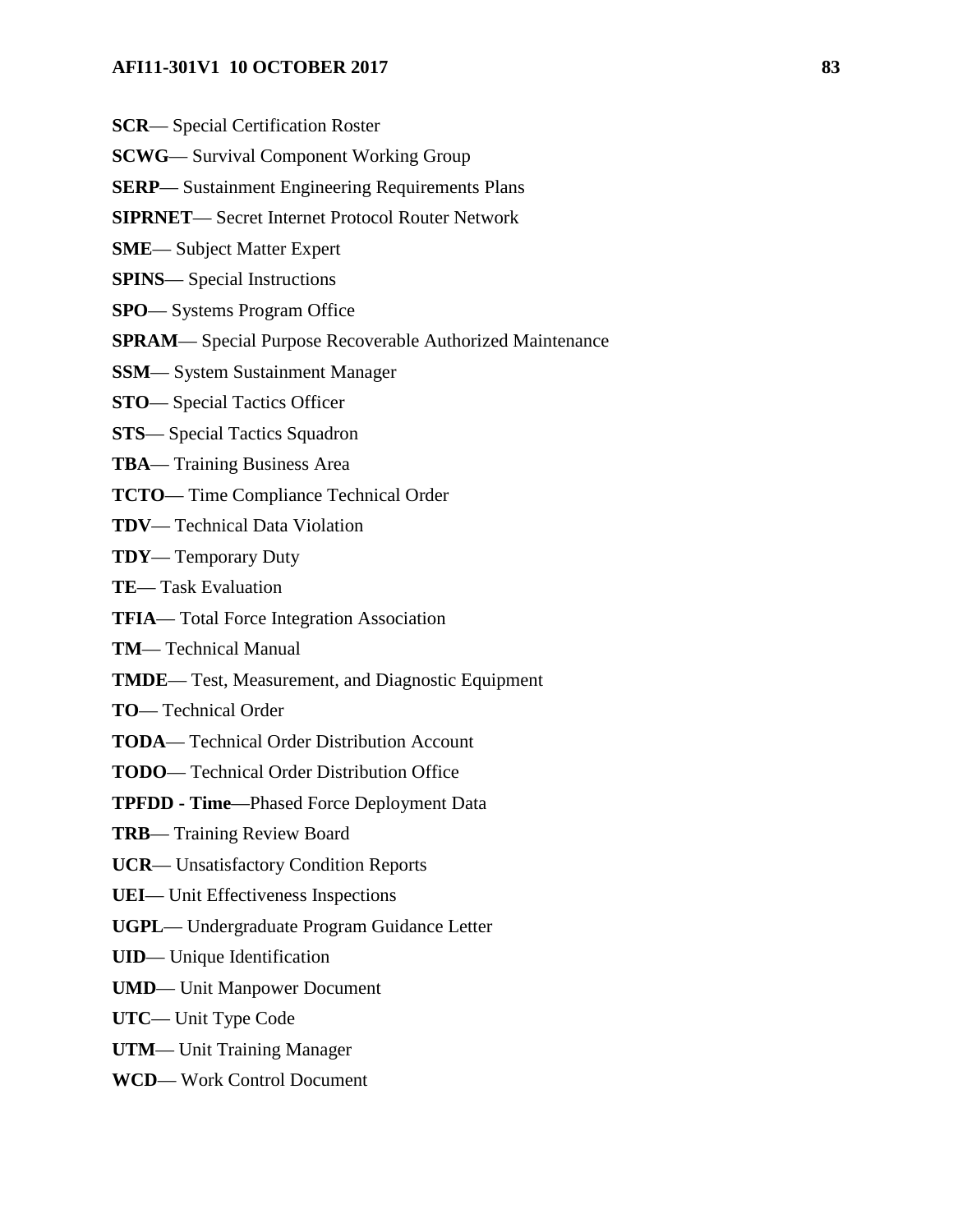**WIT**— Wing Inspection Team

**WSTC**— Weapon System Team Chief

**WUC**— Work Unit Code

# *Terms*

**Acceptable Quality Levels (AQL)**— An AQL denotes the maximum allowable number of minor findings that a process or product may be charged for the task to be rated "Pass".

**Aircrew**— The total complement of rated (pilots, navigators, combat systems officers, air battle managers, and flight surgeons), career enlisted aviators (1AXXX and 1UXXX AFSC), and nonrated aircrew (K-, Q-, or X-prefixed AFSC) personnel responsible for the safe ground and flight operation of the aircraft and onboard systems, or for airborne duties essential to accomplishment of the aircraft's mission. Includes members in initial formal training for immediate assignment to an authorized operational flying position.

**Aircrew Contamination Control Area (ACCA)**— A self-sustaining aircrew only mitigation control area that minimizes cross contamination to aircrew and is staffed by certified AFE technicians.

**Aeromedical Evacuation (AE)**— Movement of patients under medical supervision between medical treatment facilities (MTF) by fixed-wing aircraft by qualified AECMs.

**Aeromedical Evacuation Crew Members (AECM)**— Qualified Flight Nurses (FN), AE Technicians (AET), and unqualified student trainees under the direct supervision of a qualified instructor or FN, performing AE duties.

**Aircrew Eye/Respiratory Protection (AERP)**— AERP is designed to protect the crewmember head, neck, face, eyes, and respiratory tract in a CBRN environment. This equipment is designed to provide protection may impose operational or physiological burdens, degrading mission capability, or combat effectiveness.

**Flight Equipment**— Flight equipment encompasses all equipment that was formerly known as aircrew life support equipment, and is part of the 412A life support system.

**Chemical Threat Area (CTA)**— An area that may be subject to attack with chemical warfare agents from a number of sources.

**Contracting Officer Representative (COR)**—The AFE COR is synonymous with AFEO or AFES when directly responsible for the oversight of AFE sections. This term is not to be misrepresented by applying it to any other CORs aligned outside the scope of AFE section management (e.g. Mission Support Group functions, or other contract managed workcenters).

**D—Bag** - Full complement of ACBRN equipment BOI. Includes the contents of the D-1 bag, plus any remaining BOI items.

**D-1 Bag**— One complete ACBRN equipment carried by aircrew when deploying to chemical threat environment.

**Detected Safety Violation (DSV)— A DSV** is an unsafe act by an individual. The inspector must stop the unsafe act immediately. Do not document a separate DSV on an individual undergoing a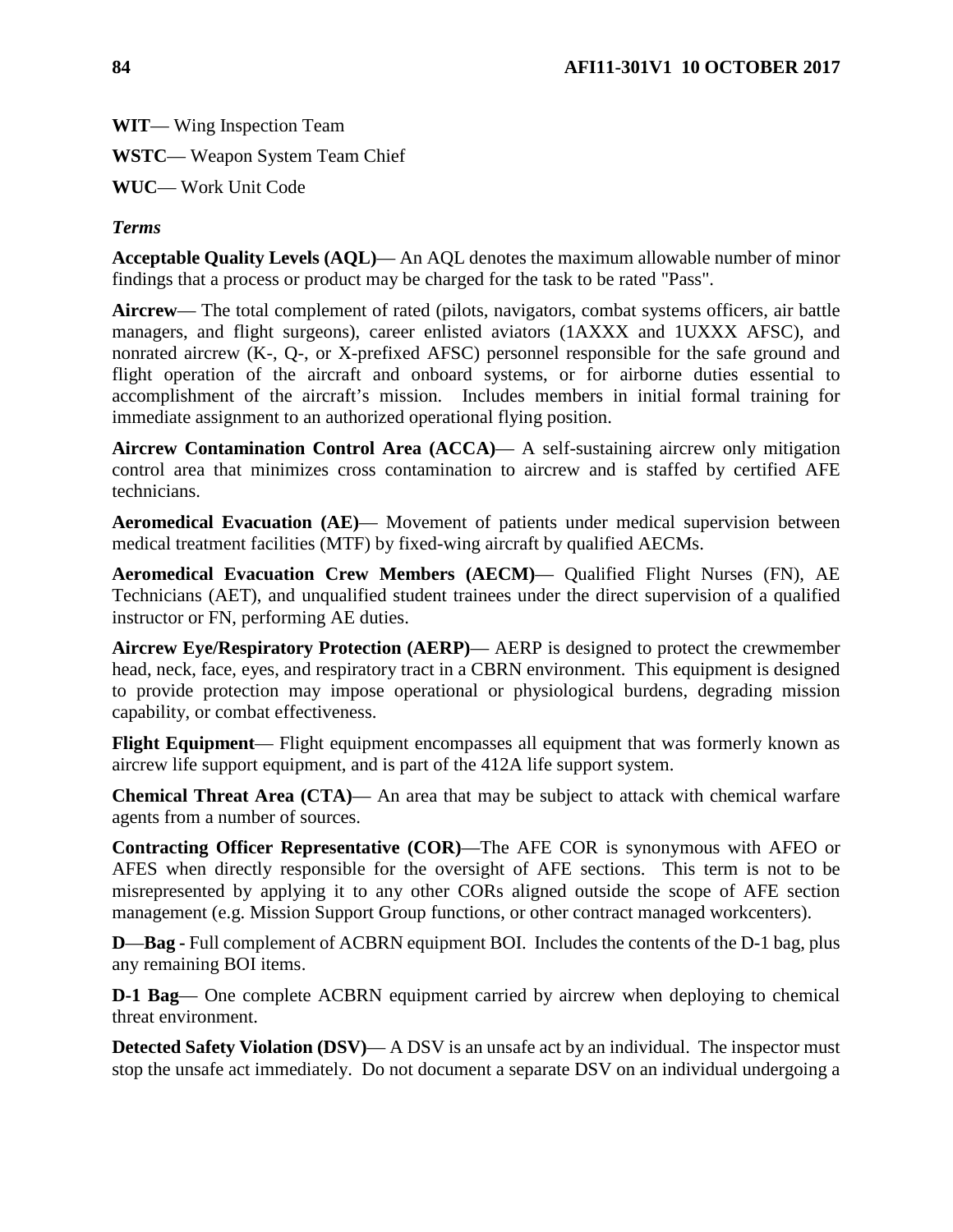PE since the unsafe act automatically results in a "Fail" rating on the PE. Use the word "Safety" when a safety violation is committed during a PE.

**In**—**Process Inspection (IPI) -** An additional inspection or verification step at a critical point in the installation, assembly, or reassembly of a system, subsystem or component. These inspections are either TO, MAJCOM, or locally directed and are accomplished by qualified technicians designated by the unit CC via appointment letter, or as determined by applicable MAJCOM/FOA. The term IPI is the same as Critical Point Inspection and/or Rigger Check as found in various different service manuals and will be the only term used on all inspection sheets.

**Laser**— An acronym for Light Amplification by Stimulated Emission of Radiation. Any device that can be made to produce or amplify electromagnetic radiation in the x-ray, UV, visible, and infrared or other portions of the spectrum by the process of controlled stimulated emission of photons.

**Laser Safety Officer (LSO)**— An individual designated in writing whom is responsible for implementing a laser safety program and enforcing control of laser hazards within their area of responsibility.

**Locally Designed Tool**— A tool designed, manufactured or modified without approved guidance from an official source (e.g. TO, TCTO, COTS manual).

**Logistics Detail (LOGDET)**— The LOGDET defines standard passenger and equipment movement requirements for each UTC. Equipment detail is provided at the NSN level. Lists all material in an UTC, prioritizes increment movement, provides increment characteristics, and is the standard equipment listing for planning.

**Major Discrepancy/Finding**— A major discrepancy is defined as a condition that would endanger personnel, jeopardize equipment or system reliability, impact safety of flight or warrant discontinuing the process or equipment inspection. Any major discrepancy will result in an automatic inspection failure. All discrepancies will be documented for trends.

**Minor Discrepancy/Finding**— A minor discrepancy is defined as an unsatisfactory condition that requires repair or correction, but does not endanger personnel, impact safety of flight, jeopardize equipment reliability or warrant discontinuing a process or equipment operation. A minor discrepancy is one that will not affect the operation of the equipment but prevents the equipment from being 100 percent compliant with current directives. All discrepancies will be documented for trends.

**Newly Assigned**— A technician /NCOIC new to the unit by way of PCS, new hire or changing MDS, etc.

**Nomex®**— Nomex® fabric is a high-temperature resistant and inherently flame retardant synthetic fabric with no-hot-melt point or drip characteristics. The fabric is light in weight, will not support combustion, but will begin to char at 700° to 800° F. The fabric has good abrasion resistance similar to nylon and is nonabsorbent like nylon and other synthetic fabrics.

**Operational Support Crewmember—** Personnel on flying status but not occupying a UMD —A prefix position.

**Operation Plan (OPLAN) (DoD)— Any plan, except for the Single Integrated Operational Plan** (SIOP), for the conduct of military operations. Plans are prepared by combatant CC's in response to requirements established by the Chairman of the Joint Chiefs of Staff and by CC's of subordinate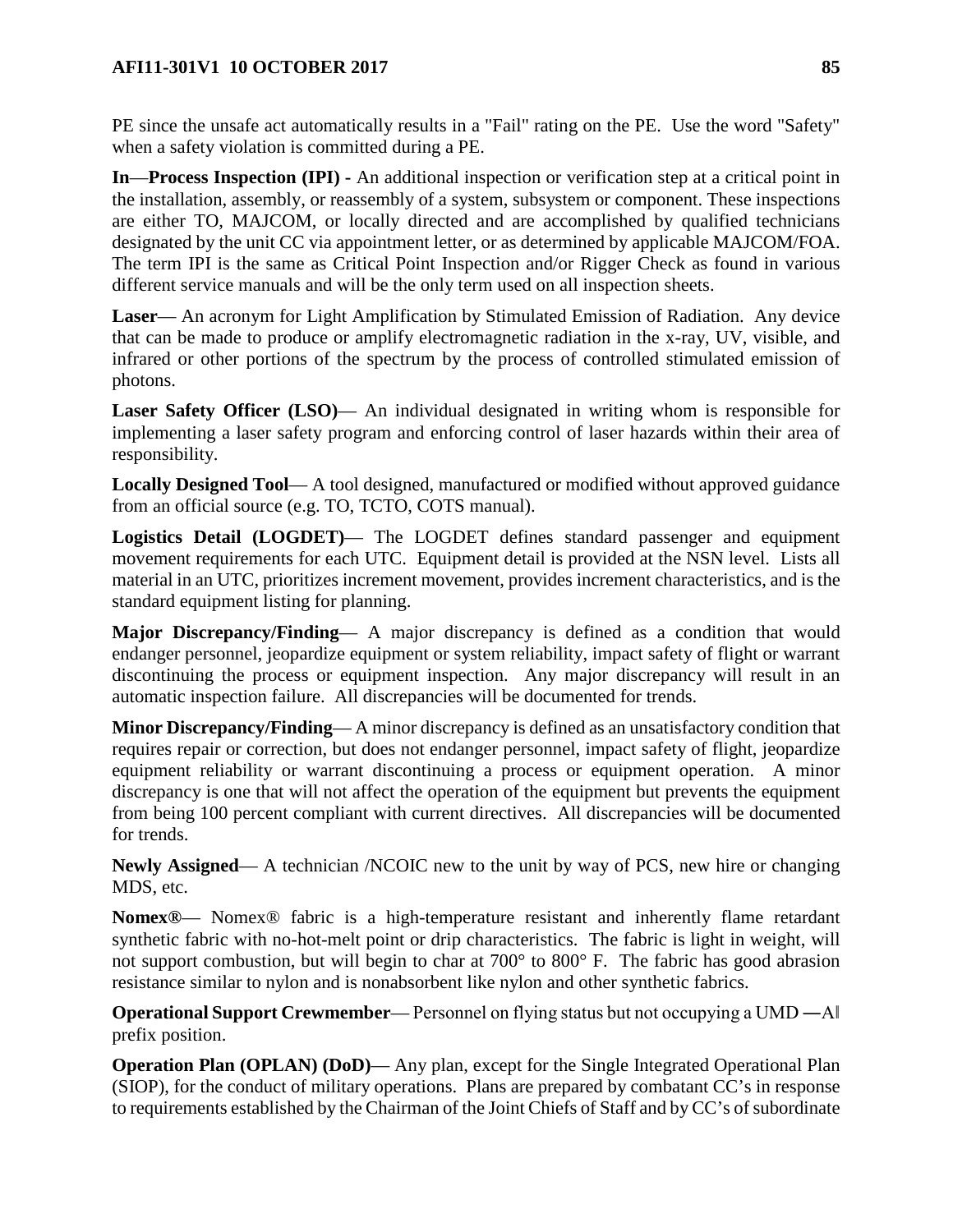commands in response to requirements tasked by the establishing unified CC. An OPLAN identifies the forces and supplies required to execute the CINC's Strategic Concept and a movement schedule of these resources to the theater of operations. The forces and supplies are identified in Time-Phased Force Deployment Data (TPFDD) files. OPLANs will include all phases of the tasked operation. The plan is prepared with the appropriate annexes, appendixes, and TPFDD files as described in the Joint Operation Planning and Execution System manuals containing planning policies, procedures, and formats. OPLANs are prepared either in a complete format OPLAN or as a Concept Plan (CONPLAN). The CONPLAN can be published with or without a TPFDD file. An OPLAN for the conduct of joint operations that can be used as a basis for development of an Operation Order (OPORD).

**Overwater Flight**— Any flight taking off or landing over water, exceeding power-off glide or auto-rotational distance from land.

**Passenger (PAX)—** Individual aboard aircraft for the purpose of transportation.

**Pilot Unit**—Unit designated by the MAJCOM functional manager (MFM) to handle LOGDET management responsibilities for an UTC. Pilot units are listed in the header record of each UTC and LOGDET.

**Personnel Evaluation (PE)— A PE is an over-the-shoulder (direct or indirect) evaluation of a** maintenance action or inspection by an individual or team as part of the Quality Assurance Program or SA program. Use PEs to evaluate job proficiency, degree of training and compliance with TOs. A PE may consist of a full or partial evaluation of the maintenance action or inspection being performed.

**Primary Aircraft Inventory (PAI) (DoD)— The aircraft assigned to meet the primary aircraft** authorization, also called PAI.

**Primary Crewmember—** Any person, rated or nonrated, and required on aircraft to accomplish flying mission.

**Specialty Training Standard (STS)**— An AF publication that describes an AFS in terms of tasks and knowledge an Airman in that specialty may be expected to perform or to know on the job. Also identifies the training provided to achieve a 3, 5, or 7 skill level within an enlisted AFS. It further serves as a contract between AETC and the functional user to show which of the overall training requirements for an AFSC are taught in formal schools and correspondence courses.

**Task Evaluation (TE)**— A TE is an over-the-shoulder direct evaluation of a maintenance action or inspection, from start to finish, by an individual or team who is in upgrade or qualification training and NOT currently task qualified on the task(s). TEs are also utilized during initial upgrade training to ensure the AFE technician is at the CFETP defined "GO" level, and can be task qualified in their TBA ITP record.

**Technical Data Violation (TDV)— A TDV** is an observation of any person performing maintenance without the proper technical data available, available but not in use or not following the correct sequence of steps (if directed). The technician must have knowledge of all general directives associated with the job prior to performing the task. However, those directives applicable to the task being performed must be present at the job site. Do not document a separate TDV on an individual undergoing a PE, since failure to use technical data automatically results in a "Fail" rating.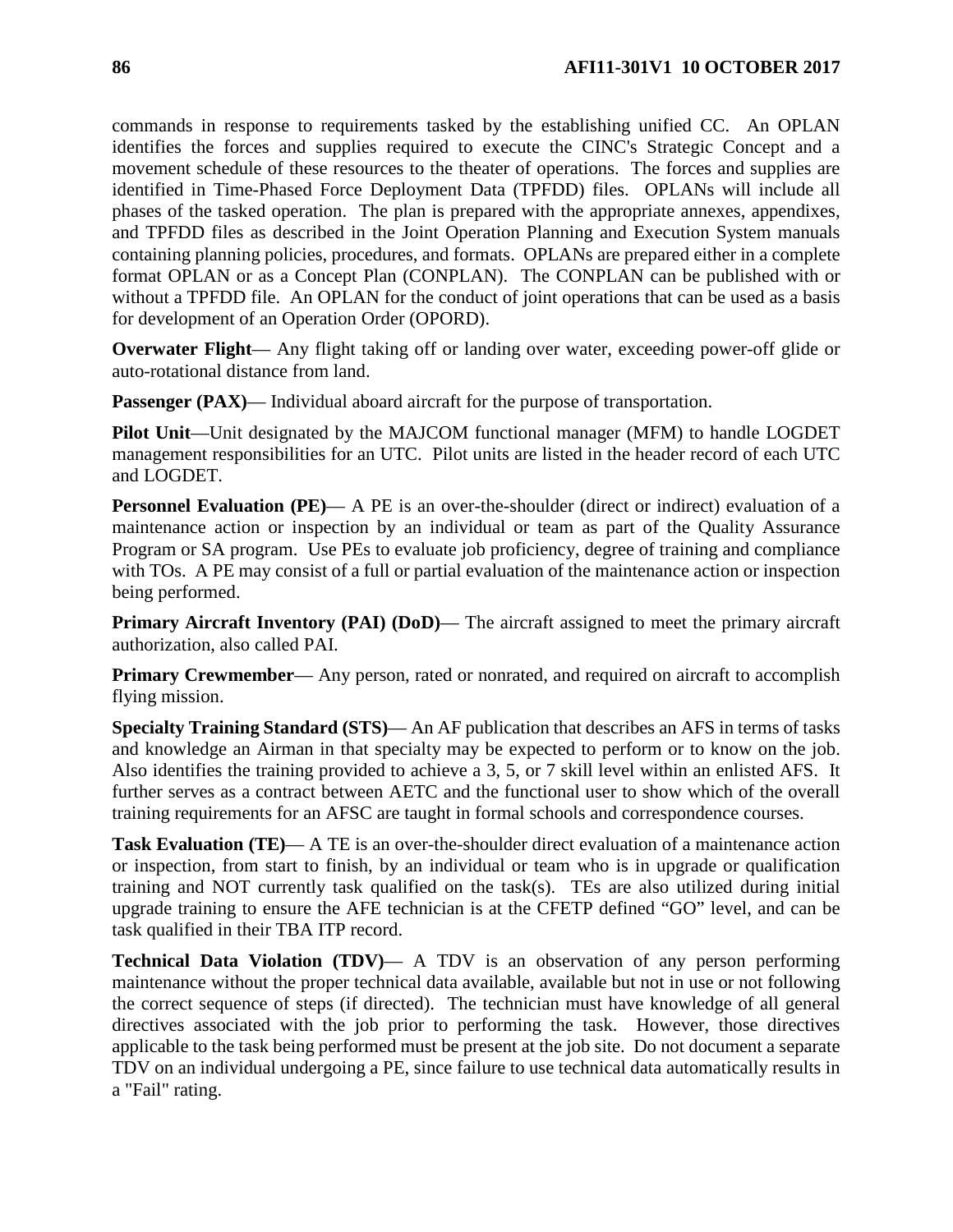**Theater (DoD)**— The geographical area outside the continental United States for which a CC of a combatant command has been assigned responsibility.

**Two**—**Person Concept** - Is designed and used throughout all IPIs to ensure both the 1P0X1 flight equipment inspector, and the IPI qualified 1P071, are both present and in constant view of each other during the IPI step. Enforce the Two-Person Concept until the IPI step is complete, at which point the individual flight equipment inspector continues with the inspection without the IPI qualified 1P071 present.

**Unit Manpower Document (UMD)**— A detailed staffing list reflecting the distribution of staffing allocations into a finite structure of authorizations (by work center).

Unit Type Code (UTC)— A five-character, alphanumeric code that uniquely identifies each type unit of the Armed Forces.

**Unsatisfactory Condition Reports (UCR)**— A UCR is an unsafe or unsatisfactory condition, other than a DSV, chargeable to the work center supervisor. UCRs will be documented even when it is not possible to determine who created the condition.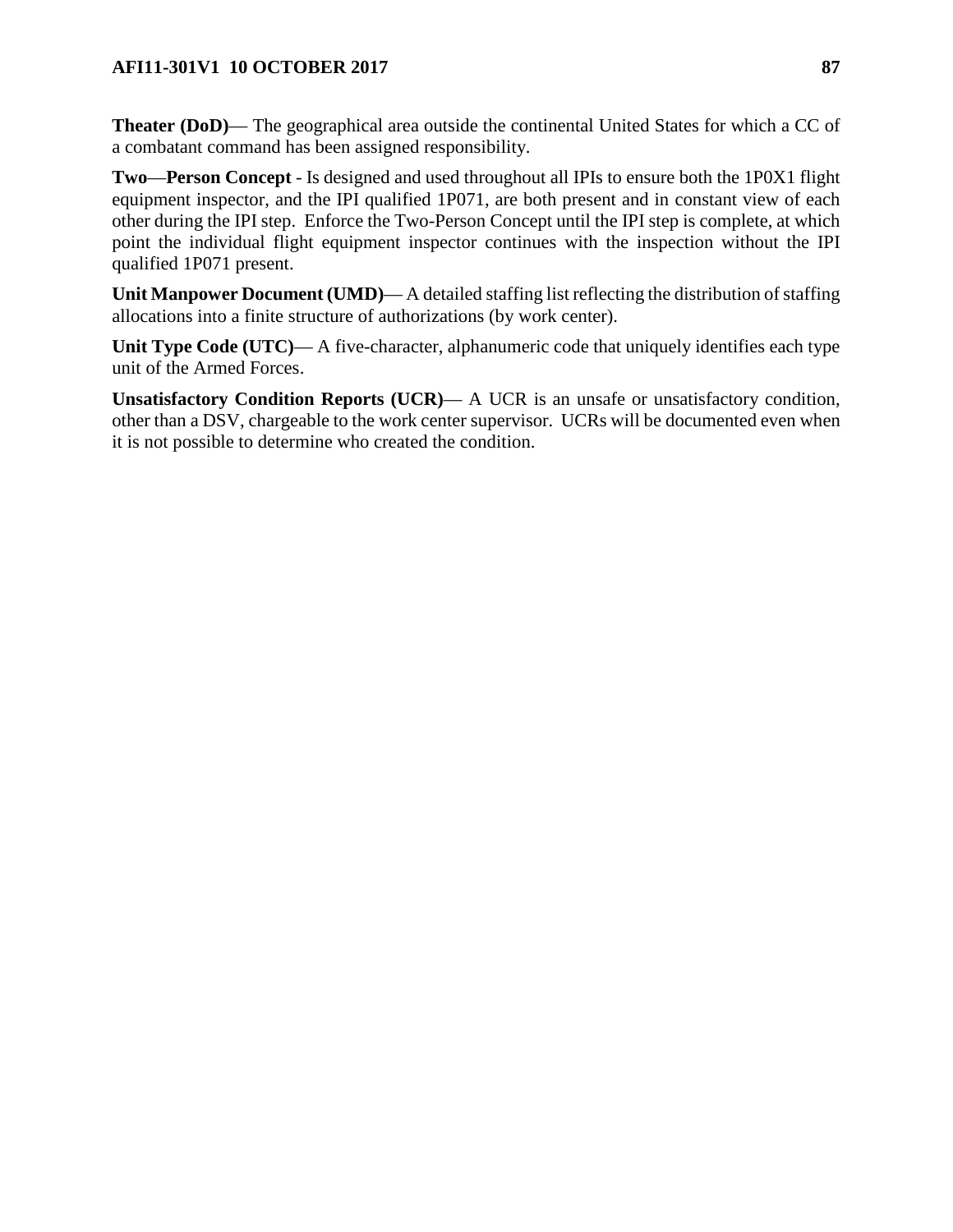#### **Attachment 2**

# **AF STANDARD AFE AUTOMATED INFORMATION TECHNOLOGY (AIT) BARCODE MARKING**

**A2.1.** Contractors and suppliers for all AFE systems to include subcomponents shall use bar code nameplates, labels, or direct part markings IAW DoD MIL-STD-130 Change 1, DoD Unique Identification (UID) Guide, and this document. Use of an advanced part marking technology like bar codes and 2D symbols is essential to the AFE community being able to facilitate automated "removal and replace" features of automated programming and product support/maintenance. Exceptions to use of machine-readable nameplates will be considered, on a case-by-case basis, in accordance with practical or good business sense (e.g., part too small for nameplate, part immersed in fuel tank, etc.). AFE will consider other advanced part marking technology should they become commercially practicable, driven by DoD requirements, and or advantageous to the government in the future.

#### **A2.2. Marking Requirements** .

A2.2.1. Human Readable Information (HRI) and Machine Readable Information (MRI) are required for current AIT systems to provide the necessary advances in efficiency. Defense Federal Acquisition Regulation Supplement (DFARS) and the DoD have mandated the use of Data Matrix ECC 200 as the standard format for UID MRI markings. Overarching guidance for the construct and application of Data Matrix markings is contained in MIL-STD-130 and DoD UID Guide located at **www.acq.osd.mil/dpap/sitemap.html**. Specific examples are given here for manufactures and suppliers for implementation.

A2.2.2. AFE has three different situations that require or can require different markings and they are:

A2.2.1.1. a. UID Serialized Lot Batch; Items controlled with serial numbers and lot numbers

A2.2.1.2. b. UID Serialized Data Stream; Items controlled with serial numbers only

A2.2.1.3. c. Non UID/Non Serialized Lot Batch; Items that do not meet the UID requirement and are not controlled with serial numbers.

A2.2.1.4. See figures A2.1. – A2.6 for specific examples of the labels and data streams.

**A2.3. HRI Marking Requirements** . The following HRI data is required (as a minimum):

A2.3.1. - Manufacturer's Commercial and Government Entity (CAGE) code, 5 alpha/numeric characters

A2.3.2. - Item Lot Number

A2.3.2.1. **Note** : The Lot Number **MUST** be unique within the manufacturer's CAGE (Lot Numbers cannot be repeated on other part numbers)

A2.3.3. - Item Serial Number

A2.3.3.1. **Note** : AFE contracts typically require 5 digit serial numbers (minimum), sequentially assigned, not to be repeated until serial number 99,999 has been reached

A2.3.4. - Item manufacturer's Part Number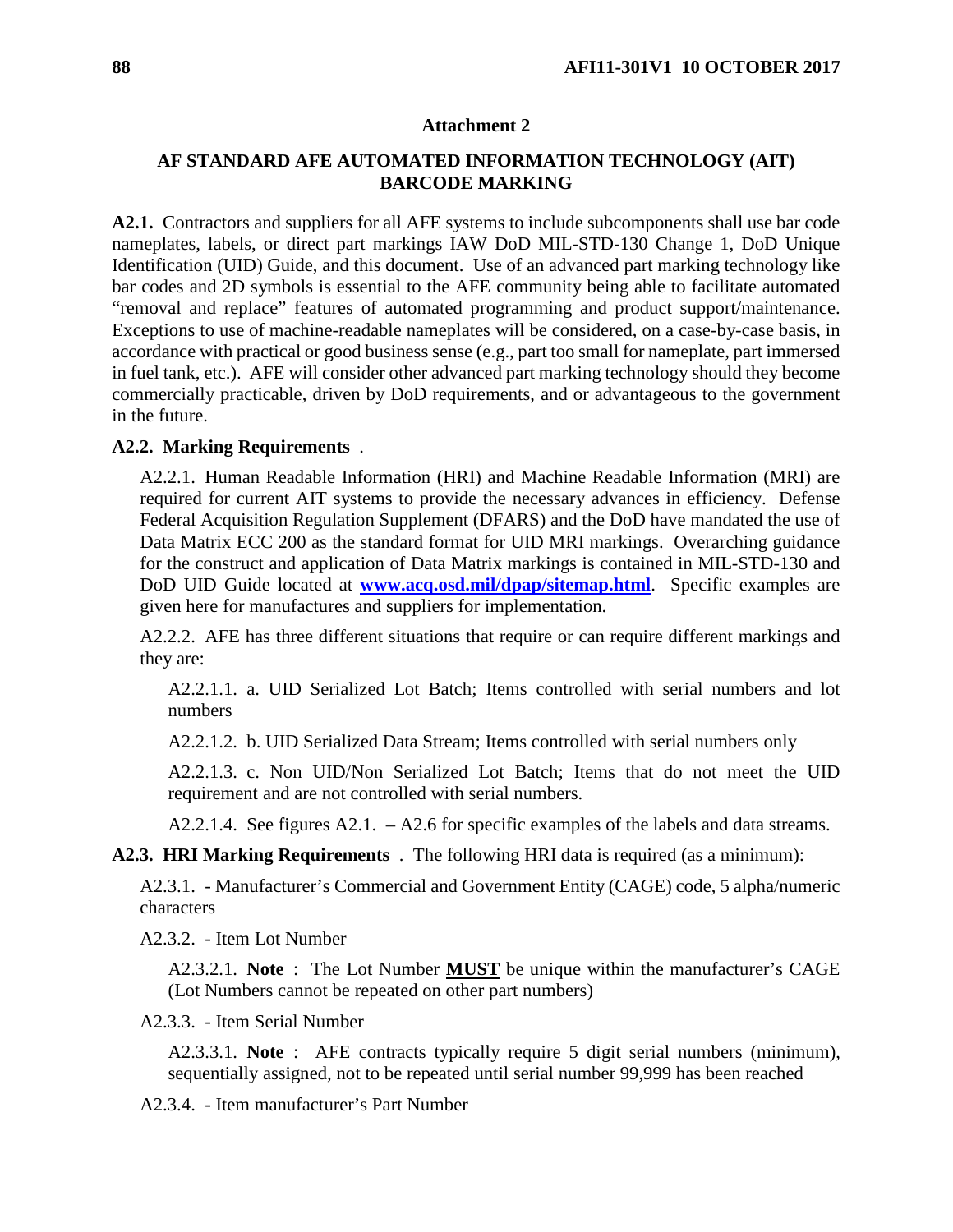A2.3.4.1. **Note** : The weapon system Specification Number does not meet this requirement

A2.3.5. - Contract Number (CNCT#), 13 alpha/numeric characters.

A2.3.6. - Date of Manufacture; Year and Day of manufacture in Julian Date format.

A2.3.6.1. **Note** : Markings and/or attachments shall not refer to item installation requirements/procedures or shelf/service lives.

## **A2.4. MRI Data Construct** .

A2.4.1. Data Matrix ECC200 markings shall be developed based on UID Data Construct #2 using Data Identifiers (DIs) in accordance with MIL-STD-130 and the DoD UID Guide (see Figure A2.2). To facilitate durability throughout the scanning life cycle, the largest symbol size, including quiet zone, shall be fitted within the available marking real estate. The symbol's internal module (cell) sizes shall be no smaller than 0.0075 inch (0.19 mm) and no larger than 0.025 inch (0.64 mm). Marks shall contain **only** the following data elements:

A2.4.1.1. **Note** : The parentheses surrounding the Data Identifier are NOT encoded in the 2D symbol.

A2.4.2. - (17V) Manufacturer's CAGE code, 5 alpha/numeric characters.

A2.4.3. - (1T) Item production Lot Number, IAW HRI requirement, Maximum 20 alpha/numeric, including special characters (- or /).

A2.4.3.1. **Note** : The lot number **MUST** be unique within the manufacturer's CAGE (Lot Numbers cannot be repeated on other part numbers)

A2.4.4. - (S) Item Serial Number, IAW HRI requirement, Maximum 20 alpha/numeric including special characters (- or /).

A2.4.5. - (1P) Manufacturer's Item Part Number, Maximum 20 alpha/numeric including special characters (- or /).

A2.4.5.1. **Note** : The weapon system Specification Number does not meet this requirement.

A2.4.6. - (8K) Contract Number (Cont No), Maximum 13 alpha/numeric characters.

A2.4.6.1. **Note** : For this data element, the dashes are not transmitted in the data stream.

A2.4.7. - (4D) Date of Manufacture (DOM) in Julian Date format, five numeric characters:

#### **A2.5. Example: 06151 = 31 May 2006**

A2.5.1. The first two positions are the last two digits of the year; the last three positions are the Julian Date (001 through 366)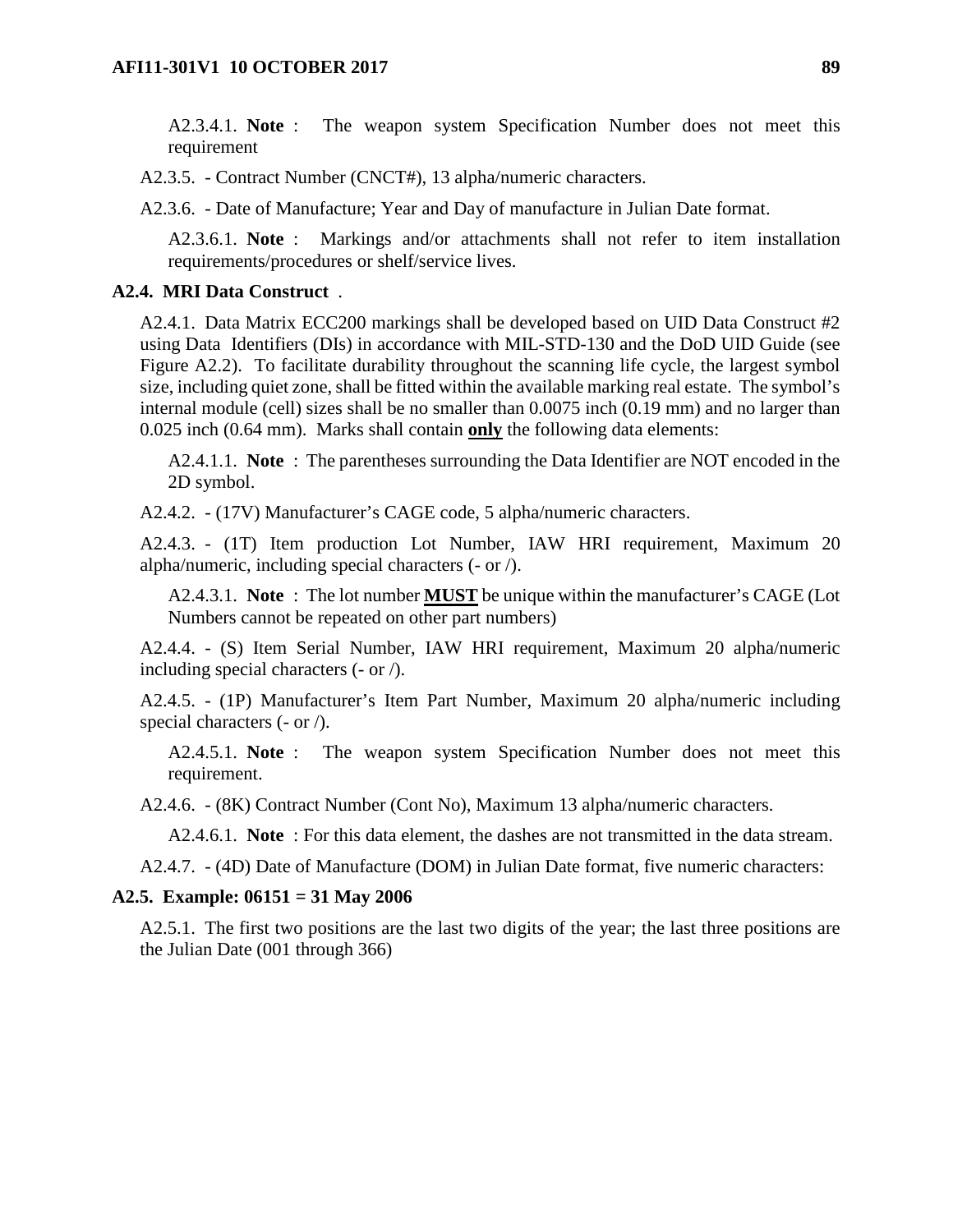

# **Figure A2.1. Sample UID Serialized Lot Batch Data Plate/Label.**



 $p > R_S 06 C_S 17V 12345 C_S 1T ABC06D123-001 C_S S 12345678 C_S 1P 123456789-ABCDEFGH C_S 8K$ FA8522-04-D-0015 $G_S$  4D 06130  $R_S$   $g_{OT}$ 

## **Figure A2.3. Sample UID Serialized Data Plate/Label.**



**Figure A2.4. Sample UID Serialized Data Stream.**

```
D> R<sub>S</sub> 06 G<sub>S</sub> 17V 12345 G<sub>S</sub> 1P 123456789-ABCDEFGH G<sub>S</sub> S 12345678 G<sub>S</sub> 8K FA8522-04- D-0015 G<sub>S</sub>
4D 06130 R_S E_{OT}
```
**Figure A2.5. Sample Non UID/Non Serialized Lot Batch Data Plate/Label.**



**Figure A2.6. Sample Non UID/Non Serialized Lot Batch Data Stream.**

```
D > R_S 06 C_S 17V 12345 C_S 1T ABC06D123-001 C_S 1P 123456789-ABCDEFGH C_S 8K FA8522-04-D-
0015\frac{C_s}{s} 4D 06130 \frac{R_s}{s} \frac{E_{OT}}{s}
```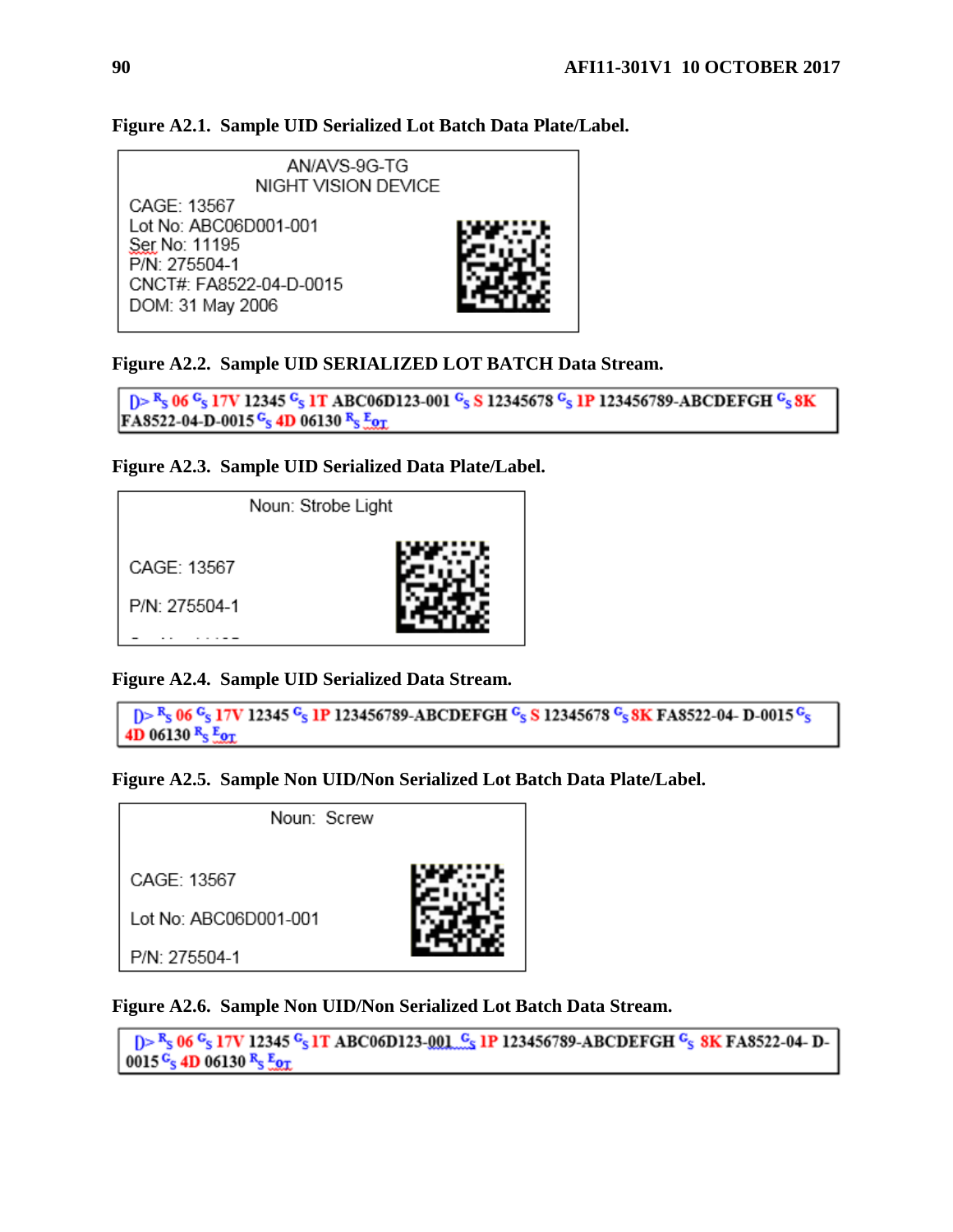# **Attachment 3**

## **MEASURING AND DISPLAYING COMPLIANCE WITH POLICY**

**A3.1. Technician Training** status may be determined by percentage complete with upgrade or proficiency training. As a minimum, when reporting manning data, it shall be reported by skill level. Source for measurement is TBA or other HQ USAF/A3TF approved technician training documentation system.

**Figure A3.1. Sample of AFE Upgrade Training Level Metric.**

| <b>NAME</b>        | <b>SKILL LEVEL</b> | <b>1P TASK PROGRESSION</b> |     |                                  | <b>REMARKS</b>                                            |  |
|--------------------|--------------------|----------------------------|-----|----------------------------------|-----------------------------------------------------------|--|
|                    |                    |                            |     | # Complete # Required % Complete |                                                           |  |
| Amn One            | 3 LEVEL            | 94                         | 219 | 43%                              | Enrolled in CDCs 2 Dec 09, Completed Volume 2             |  |
| Amn Two            | 3 LEVEL            | 208                        | 219 | 95%                              | CDC Test Complete and Pass                                |  |
| Amn Three          | 3 LEVEL            | 207                        | 219 | 95%                              | CDC Test Complete and P; Upgrade on hold for 12 Month TIS |  |
| Amn Four           | 3 LEVEL            | 214                        | 219 | 98%                              | CDC Test Complete and P; Upgrade on hold for 12 Month TIS |  |
| Amn Five           | 3 LEVEL            | 210                        | 219 | 96%                              | CDC Test Complete and P; Upgrade on hold for 12 Month TIS |  |
| <b>SHOP TOTALS</b> |                    |                            |     | 85%                              |                                                           |  |

**Figure A3.2. Sample Metric of Availability of AFE Personnel.**



| <b>MANNING</b> | 3-Levels | 5-Levels | 7-Levels |  |
|----------------|----------|----------|----------|--|
| Authorized     |          | 16       |          |  |
| Assigned       |          | 14       |          |  |
| % Assigned     | 83%      | 88%      | 150%     |  |

**A3.2. Quality Assurance** may include data from a single source or multiple sources. The program is intended to quickly identify and eradicate negative trends within AFE and outside agencies that provide equipment and services for AFE. The following is a sample of the types of formulas that may be used to calculate and identify trends: